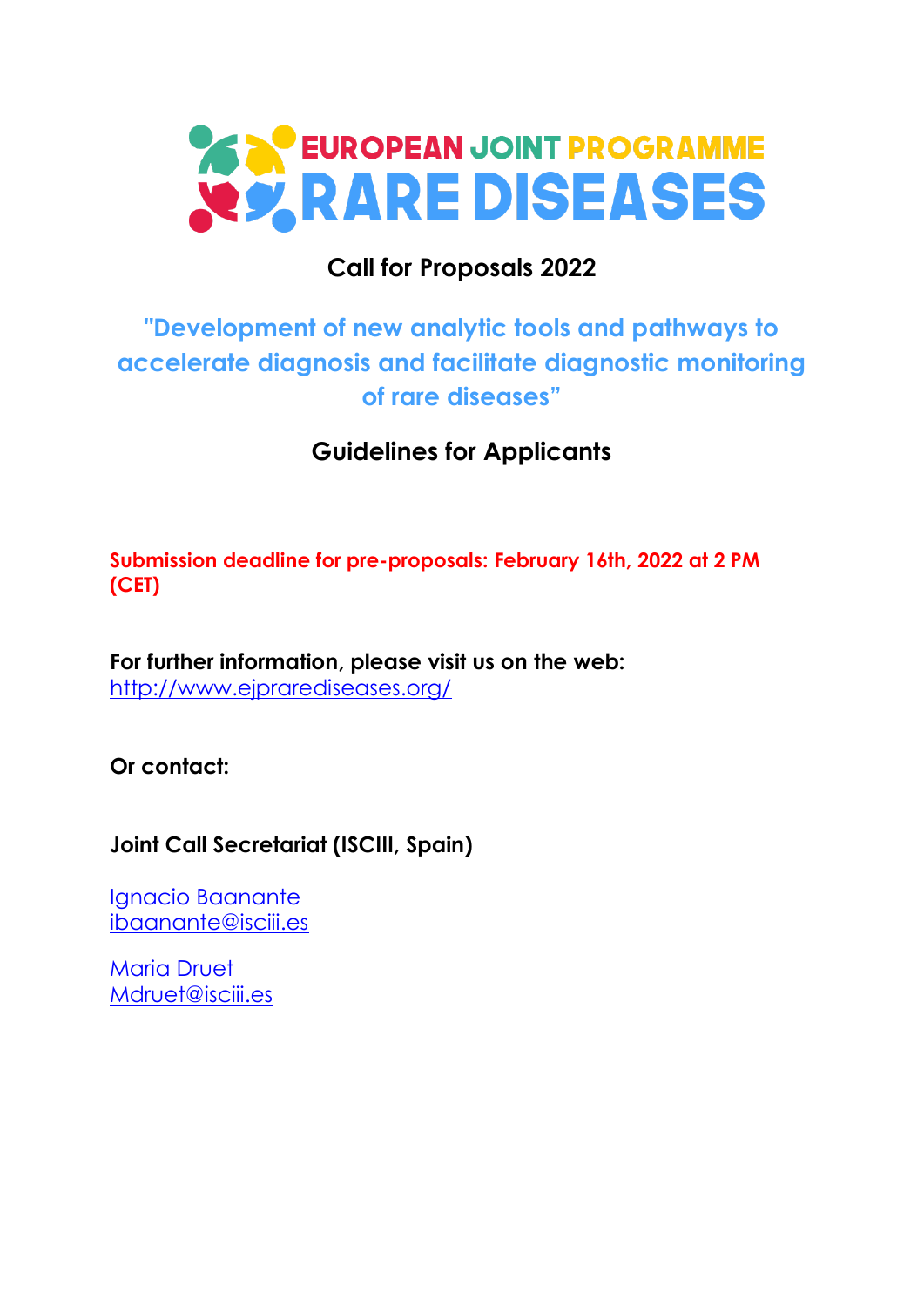| 5.2 Widening for the inclusion of under-represented or under-subscribed countries 8 |    |
|-------------------------------------------------------------------------------------|----|
|                                                                                     |    |
|                                                                                     |    |
|                                                                                     |    |
|                                                                                     |    |
|                                                                                     |    |
|                                                                                     |    |
|                                                                                     |    |
|                                                                                     |    |
|                                                                                     |    |
|                                                                                     |    |
|                                                                                     |    |
|                                                                                     |    |
|                                                                                     |    |
|                                                                                     |    |
| FUND FOR SCIENTIFIC RESEARCH-FNRS (F.R.S.-FNRS), BELGIUM, FRENCH SPEAKING           |    |
|                                                                                     | 20 |
| CANADIAN INSTITUTES OF HEALTH RESEARCH- INSTITUTE OF GENETICS (CIHR-IG), CANADA     |    |
| FONDS DE RECERCHE DU QUÉBEC - SANTÉ (FRQS), QUÉBEC (CANADA) 24                      |    |
| MINISTRY OF EDUCATION, YOUTH AND SPORTS (MEYS), CZECH REPUBLIC 28                   |    |
|                                                                                     |    |
|                                                                                     |    |
|                                                                                     |    |
|                                                                                     |    |
| NATIONAL RESEARCH, DEVELOPMENT AND INNOVATION OFFICE (NKFIH), HUNGARY 38            |    |
|                                                                                     |    |
|                                                                                     |    |
| REGIONAL FOUNDATION FOR BIOMEDICAL RESEARCH (FRRB), ITALY, (LOMBARDY)  48           |    |
|                                                                                     |    |
|                                                                                     |    |
|                                                                                     |    |
| NATIONAL CENTRE FOR RESEARCH AND DEVELOPMENT (NCBR), POLAND 57                      |    |
|                                                                                     |    |
|                                                                                     |    |
|                                                                                     |    |
|                                                                                     |    |
|                                                                                     |    |
| NETHERLANDS ORGANIZATION FOR HEALTH RESEARCH AND DEVELOPMENT (ZonMw), THE           |    |
|                                                                                     |    |
| THE SCIENTIFIC AND TECHNOLOGICAL RESEACH COUNCIL OF TURKEY (TUBITAK), TURKEY 77     |    |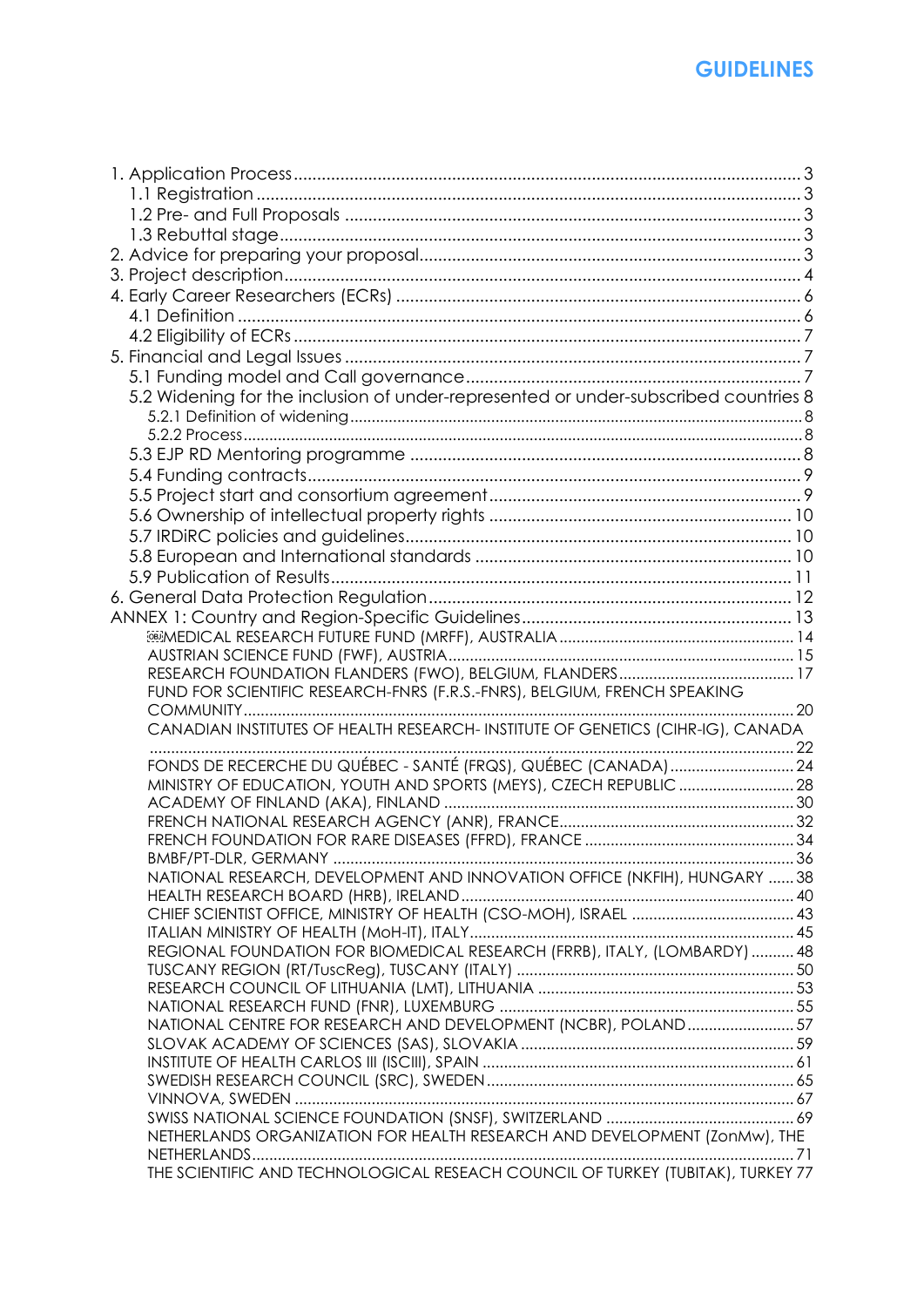

# <span id="page-2-0"></span>**1. Application Process**

## **1.1 Registration**

<span id="page-2-1"></span>Research consortia who intend to submit a transnational project proposal should **register as soon as possible** via the electronic proposal system: <https://ptoutline.eu/app/ejprd22>. Please fill in the data sheet in the system. The same data sheet can be used for the submission of pre-proposals and full proposals (if invited).

## **1.2 Pre- and Full Proposals**

<span id="page-2-2"></span>There will be a **two-stage submission procedure for joint applications**: a pre- and full proposal stage. In both cases, one joint proposal document (in English) shall be prepared by the partners of a joint transnational proposal and must be submitted by the coordinator only to the JCS via the electronic submission system: <https://ptoutline.eu/app/ejprd22>. Proposals must be prepared using the templates provided on the EJP RD web page (**[www.ejprarediseases.org](http://www.ejprarediseases.org/)**). Proposals not conforming to template instructions (including length and format) will be rejected.

You will not need to submit a paper version of your proposal; however, both the **electronic pre-proposals and full proposals need to be signed** (electronic signature or a scanned copy of the signature page will be accepted).

**Joint pre-proposals (in English) must be received by the JCS in an electronic version no later than February 16th, 2022 at 2:00 p.m. Central European Time (CET).** 

**Full proposals (in English) must be received by the JCS in an electronic version no later than June 15th, 2022 at 2:00 p.m. Central European Summer Time (CEST).**

## **1.3 Rebuttal stage**

<span id="page-2-3"></span>Please note that project coordinators will be provided with the opportunity to study the assessments of external reviewers and comment on their evaluations of full proposals (for details see section 7.3 in the "Call text" document).

# <span id="page-2-4"></span>**2. Advice for preparing your proposal**

Carefully read the "Call Text" and this "Guidelines for Applicants" document, including the call aim, evaluation criteria and national eligibility criteria and requirements.

Proposals not conforming to the following may be rejected without review:

- Make sure that your proposal falls into the scope of the call (Section 4 of the call text)
- Make sure that your proposal fulfils the eligibility criteria of the call (Section 5 of the call text)
- Make sure that all consortium members have understood the national eligibility criteria and requirements (Annex 1) and that they fulfil these criteria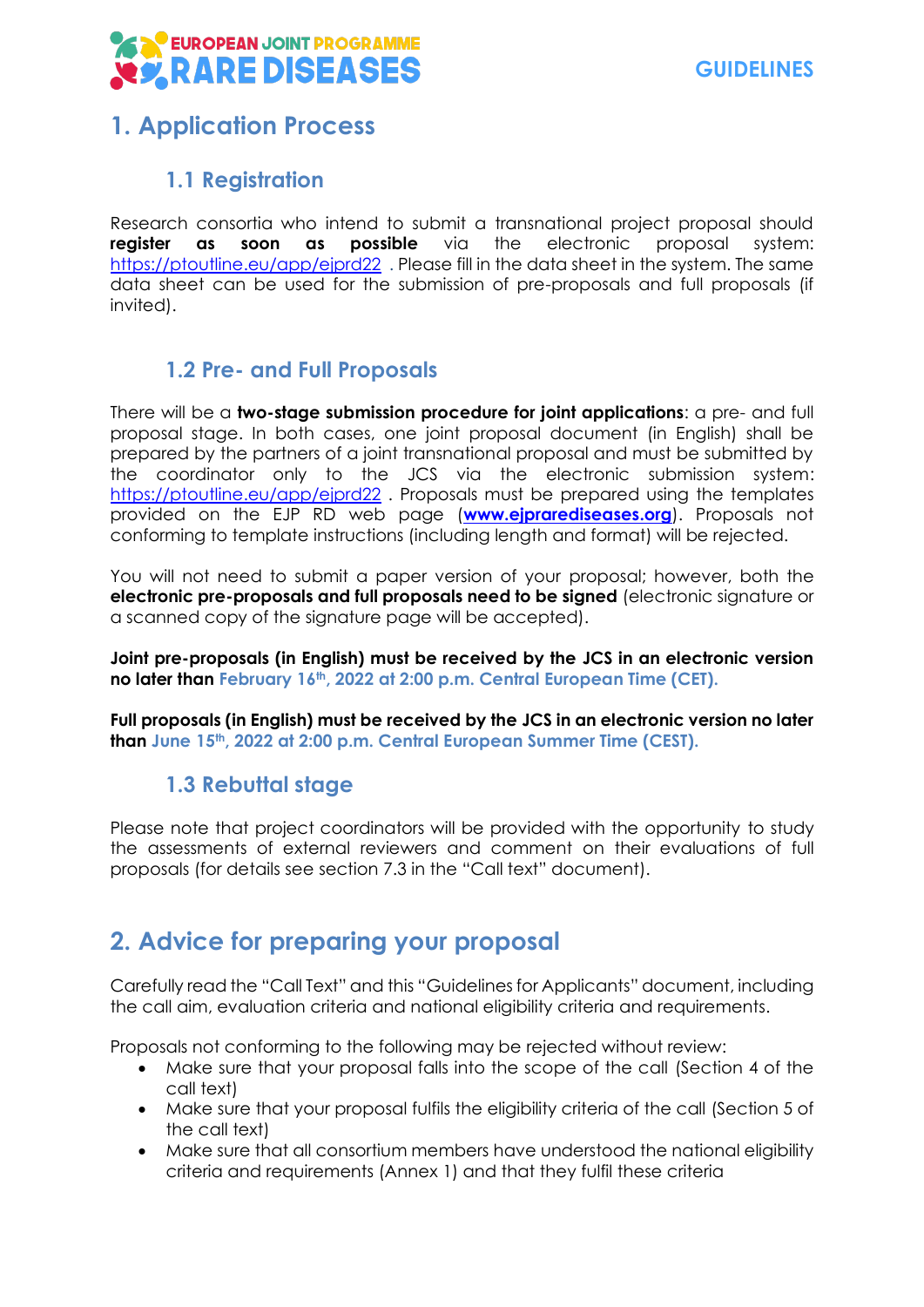

- Make sure that all consortium members contacted their national representative and confirmed eligibility with their respective funding organizations in advance of submitting an application (see Annex 1)
- Prepare your proposal in advance and enter the requested information on the submission site as soon as possible to avoid possible overloading on the submission deadlines
- Use the proposal templates provided on the EJP RD website [\(www.ejprarediseases.org\)](file://///ANR-SRV-FILER01/Departements/36-DOS/01-BS/Archivage_AAP_Biologie%20Sante/11_International/EJP%20RD/AAPs%20-%20EJPRD/JTC2020/2%20-%20Call%20Docs/www.ejprarediseases.org)
- Respect the length limitations of each section in the proposals

# <span id="page-3-0"></span>**3. Project description**

*Applicants will describe and justify the following elements: The elements marked with a "\*" will have to be developed only for full proposals*

#### **Background, present state of the art in the research field**

- Need for research rationale: description of the unmet need that is addressed by the proposed work, rationale of the rare diseases chosen
- Present state of the art, recent insight from literature
- Preliminary results obtained by the consortium members

#### **Objectives and hypothesis**

- Main and secondary hypothesis

#### **Soundness and pertinence**

- Innovative aspects, originality, novelty
- Social care and public health interest<br>- Applicants should include information
- Applicants should include information about other ongoing development work and explain why their approach should be supported\*.

#### **Workplan & methodology** *(highlighting feasibility)*

- Research strategy
- Methodologies justification and presentation
- Enrollment: study location(s), inclusion/exclusion criteria, total number of corresponding patients followed by partners and collaborators of the project.
- Number of participants calculation (if applicable): description, justification, expected response rate.
- Statistical power (if applicable): appropriate statistical methods description, name and affiliation of the responsible biostatistics' expert.
- \*Quality monitoring: risk management, contingency plans (identification of possible bottlenecks and go/no go steps).

#### **Impact**

- Results: description of expected results and their implementation
- Impact: description of the potential impact of the expected results on the addressed unmet need
- Benefits: description of individual and collectives benefits that could be expected

#### \***Valorization, translation in practice**

Effective measures to exploit and disseminate the project results, to communicate the project, and to manage research data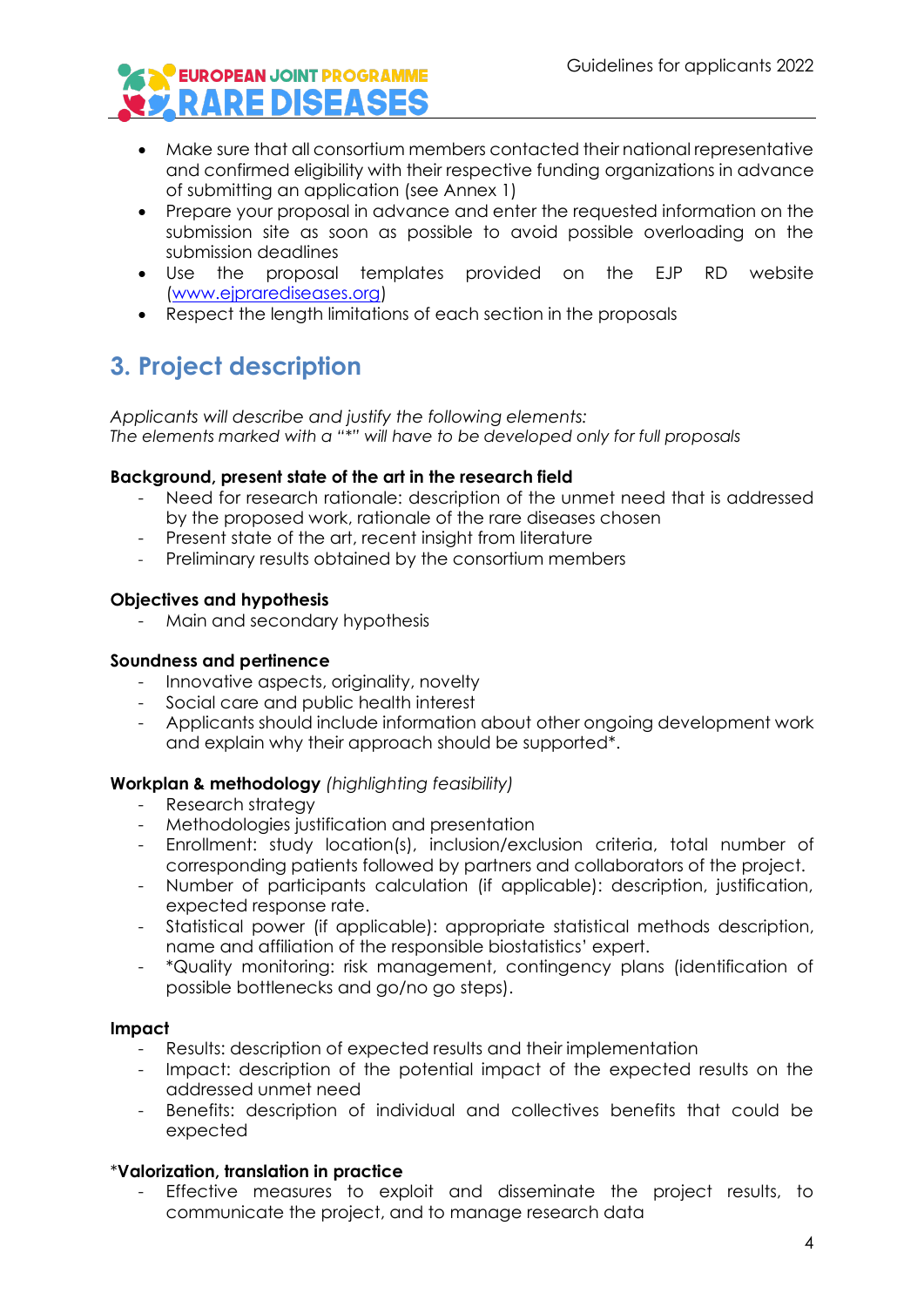

- o Present / future position with regard to intellectual property rights, both within and outside the consortium
- o Scientific communication (articles, presentations…): description of plan, tools and responsibilities for communication towards clinical community
- o PAO/Public communication: description of plan, tools and responsibilities for communication towards PAOs, patients, any concerned people
- Innovative potential: relevant application for rare diseases care
- Translatability: opportunities to exploit the methodology and/or expected results for other rare and non-rare diseases
- Sustainability: description of plan for sustainability of infrastructures or resources initiated by the project, follow-on funding and/or draft study plans past the grant end, articulation with other existing research infrastructures\*\*.

#### **\*Ethical and legal issues, data management**

- Ethical and legal issues management plan description, including:
	- o the recruitment of participants (e.g. direct/indirect incentives for participation, the risks and benefits for the participants etc.)
	- o the material collection (e.g. sensitive or personal data etc.)
	- o ensuring the wellbeing of the children involved
	- o ensuring consent

See H2020 Guidance "How to complete your ethics self-assessment" that can be found here:

[http://ec.europa.eu/research/participants/data/ref/h2020/grants\\_manual](http://ec.europa.eu/research/participants/data/ref/h2020/grants_manual/hi/ethics/h2020_hi_ethics-self-assess_en.pdf) [/hi/ethics/h2020\\_hi\\_ethics-self-assess\\_en.pdf](http://ec.europa.eu/research/participants/data/ref/h2020/grants_manual/hi/ethics/h2020_hi_ethics-self-assess_en.pdf)

- GDPR management: plan description, name and affiliation of the Data Protection Officer (DPO).
- Data management strategy: plan description to make research data findable, accessible, interoperable and re-usable (FAIR).

#### **Work packages, timeline and budget**

- Description of the aims/work packages: synopsis and timeframe**,** including project coordination and management as well as \*innovation management activities
- \* Justification of requested budget: rational distribution of resources in relation to project's activities, partners responsibilities and time frame; please also specify co-funding from other sources necessary for the project if applicable
- Diagram which compiles the work plan, timeline, sequencing of work packages, contribution of the partners to each work package and their interactions (Gantt chart, Pert or similar)

#### **Responsibilities and workloads**

- For each research partner: competence and experience in the field(s) of the proposal (previous work in the field, specific expertise); responsibilities in each work package; \*ongoing or submitted research grants.
- For PAO/patient representative: role and contribution, access to and engagement of patients, responsibilities in each work package.
- Added values: complementarity of the participants within the consortium, benefit of transnational collaboration
- \*Management plan: operating and coordination methods

#### **PAOs engagement/involvement**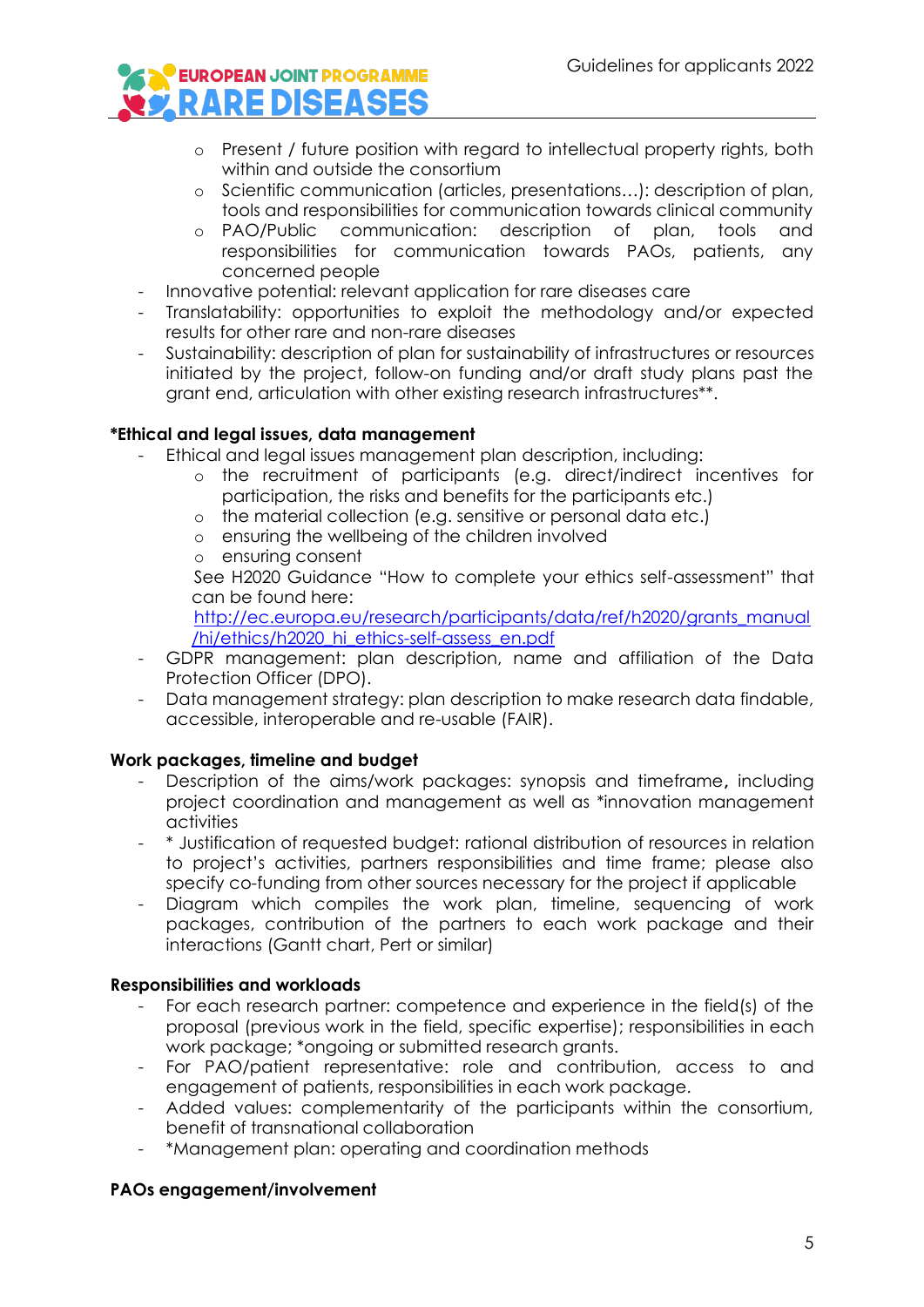

*\*Those elements will have to be developed only for full proposals*

*\*\*The use of existing European health research infrastructures and/or IRDiRC recognized resources is strongly encouraged when appropriate: e.g. research infrastructures established as a European Research Infrastructure Consortium (ERIC) or identified on the roadmap of the European Strategy Forum on Research Infrastructures (ESFRI). Projects are invited to identify the existing European research data infrastructures that may be used and how these may be mobilized, in particular for long-term data curation and preservation, when needed (in accordance with EU and [IRDiRC recommendations\)](http://www.irdirc.org/about-us/about/). The following ESFRI European Research Infrastructures and European/international projects* 

*or their results may be of use to consortia:*

- *[BBMRI](https://bbmri-eric.eu/about) Biobanking and Biomolecular Resources Research Infrastructure*
- *[ELIXIR](https://elixir-europe.org/platforms/data/elixir-deposition-databases-compilingalistofresourcesforthedepositionofexperimental) The European Life Sciences Infrastructure for Biological Information and [ELIXIR](https://rdmkit.elixir-europe.org/)  [Research Data Management Kit \(RDMkit\)](https://rdmkit.elixir-europe.org/)*
- *[INFRAFRONTIER](https://www.infrafrontier.eu/) European Infrastructure for Phenotyping, Archiving and Distribution of Mouse Models*
- *[INSTRUCT](https://www.structuralbiology.eu/) Integrated Structural Biology Infrastructure for Europe*
- *[EU-OPENSCREEN](https://www.eu-openscreen.eu/) European high-capacity screening network*
- *[EATRIS](https://eatris.eu/) European Infrastructure for Translational Medicine*
- *[Rd-Connect](https://rd-connect.eu/) An integrated platform connecting databases, registries, biobanks and clinical bioinformatics for rare disease research*
- *[IRDiRC recognized resources](http://www.ecrin.org/)*
- *[Matchmaker Exchange](https://www.matchmakerexchange.org/) Federated platform to facilitate the matching of cases with similar phenotypic and genotypic profiles*
- *[Horizon 2020 FAIR Data Management Plan](http://ec.europa.eu/research/participants/data/ref/h2020/grants_manual/hi/oa_pilot/h2020-hi-oa-data-mgt_en.pdf) Annex 1*
- *Orphanet Rare [Disease](http://www.orphadata.org/cgibin/) Ontology*
- *[Human Phenotype Ontology](https://hpo.jax.org/app/)*
- *[Recommendations for Improving the Quality of Rare Disease Registries](https://www.mdpi.com/1660-4601/15/8/1644/htm)*

*\*\*\* The [EJP RD's Resource Finder](https://resourcemap.ejprarediseases.org/#/mindmap) provides scientific partners with a vast number of existing research data and services grouped into categories and represented as 11 `nodes´ in the mindmap.*

# <span id="page-5-1"></span><span id="page-5-0"></span>**4. Early Career Researchers (ECRs)**

## **4.1 Definition**

ECRs are defined as per the regulations of the European Research Council criteria for starting grants. In short, the researcher must have been awarded their first doctoral degree **(PhD) two to seven years prior to the pre-proposal submission deadline**. Extensions to this period are allowed (with documentation) in the case of reasonably justified career breaks: absence for maternal, paternal or long-term sick leave, and compulsory military service.

For medical doctors (or applicants holding a degree in medicine), an MD is not by itself considered equivalent to a PhD award. To be considered an ECR, these applicants must provide the certificates of both a medical doctor degree and a PhD, or proof of an appointment that requires doctoral equivalency (e.g. post-doctoral fellowship or professorship appointment). MD applicants that do not hold a PhD must have been awarded their **MD four to nine years prior to the pre-proposal submission** deadline. For medical doctors who have been awarded both an MD and a PhD, the date of the earliest degree that makes the applicant eligible will be used to calculate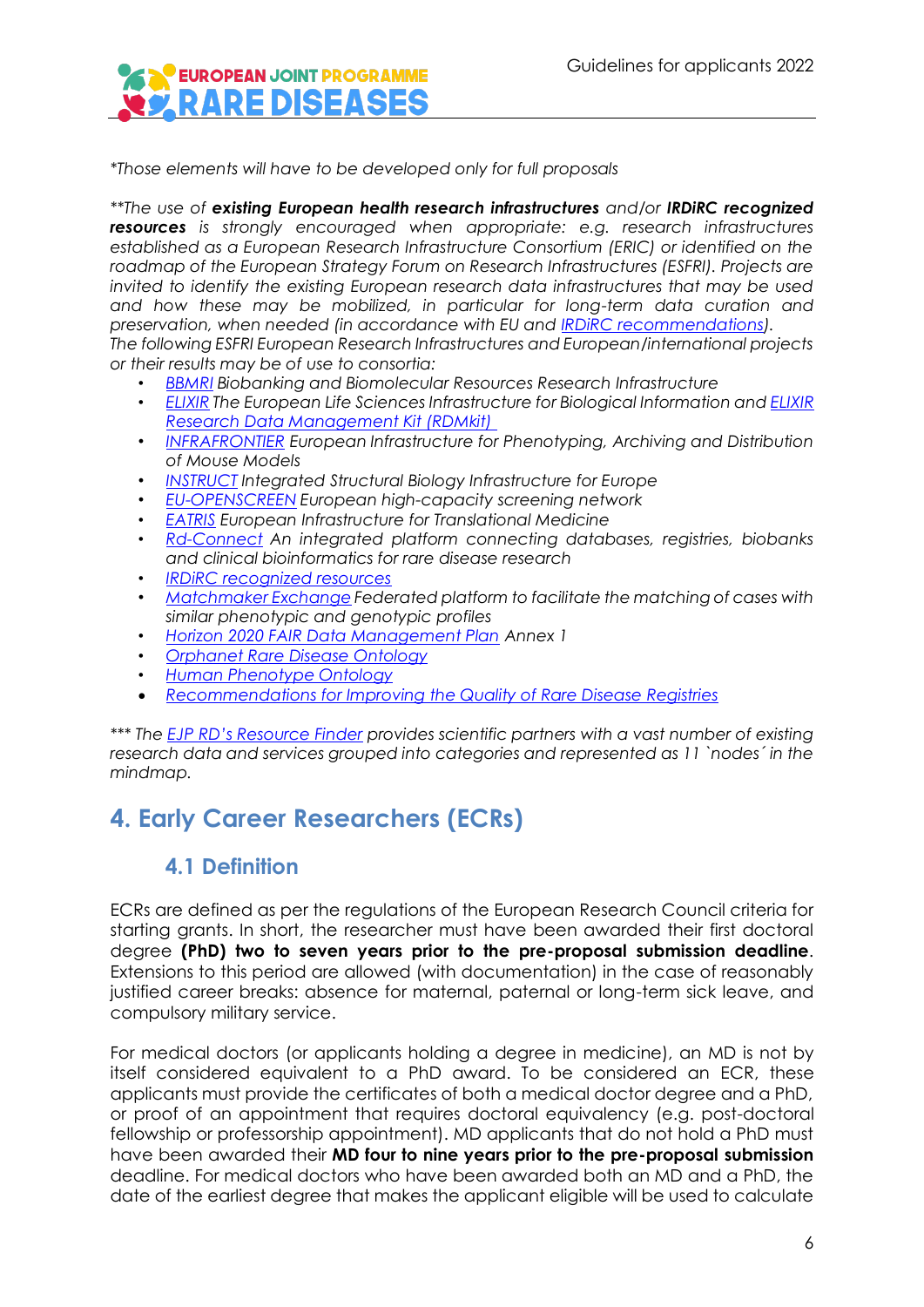

eligibility. Extensions to this period will be given (with documentation) for clinical training periods up to a maximum of four years.

## **4.2 Eligibility of ECRs**

<span id="page-6-0"></span>The following dates must be provided by Early Career Researchers so that their eligibility can be evaluated according to their respective regional/national regulations. **This information must be present in the CV in the pre- and full proposal forms**.

#### **Medical doctors with PhD**

Medical Studies: *indicate dates (start and end) of your studies (year and month)* End of studies: *indicate date of your medical certificate* PhD Time: *indicate dates (start and end) of your PhD time (year and month)* PhD: *indicate date of your PhD certificate* Appointment: *indicate dates (start and end) of the appointment that requires* 

*doctoral equivalency (e.g. post-doctoral fellowship or professorship appointment), only if applicable*

#### **Medical doctors without PhD**

Medical Studies: *indicate dates (start and end) of your studies (year and month)* End of studies: *indicate date of your certificate* Appointment: *indicate dates of the appointment that requires doctoral equivalency (e.g. post-doctoral fellowship or professorship appointment)*

#### **Other Early Career Scientists with PhD**

Studies: *indicate dates (start and end) of your studies (year and month)* End of studies: *indicate date of your certificate* PhD Time: *indicate dates (start and end) of your PhD time (year and month)* PhD: *indicate date of your PhD certificate*

#### **Other Early Career Scientists without PhD**

Studies: *indicate dates (start and end) of your studies (year and month)* End of studies: *indicate date of your certificate* Appointment: *indicate dates of the appointment that requires doctoral equivalency (e.g. post-doctoral fellowship or professorship appointment)*

#### **Reasons for Extensions, if applicable**

Clinical Training: *indicate dates (start and end) of clinical training (year and month);*  Parental leave: *Women: number of children (1.5 years are given per child; in case of longer maternal leave, please indicate the exact dates); Men: indicate exact dates of paternal leave (per child)*

Career Break: *indicate dates (year and month) of other career breaks: long-term sick leave, compulsory military service, carer's leave*

# <span id="page-6-1"></span>**5. Financial and Legal Issues**

### **5.1 Funding model and Call governance**

<span id="page-6-2"></span>The EJP RD JTC 2022 Funding Partners have agreed to launch a joint call using the **"virtual common pot" funding mode**. This means that national/regional funding will be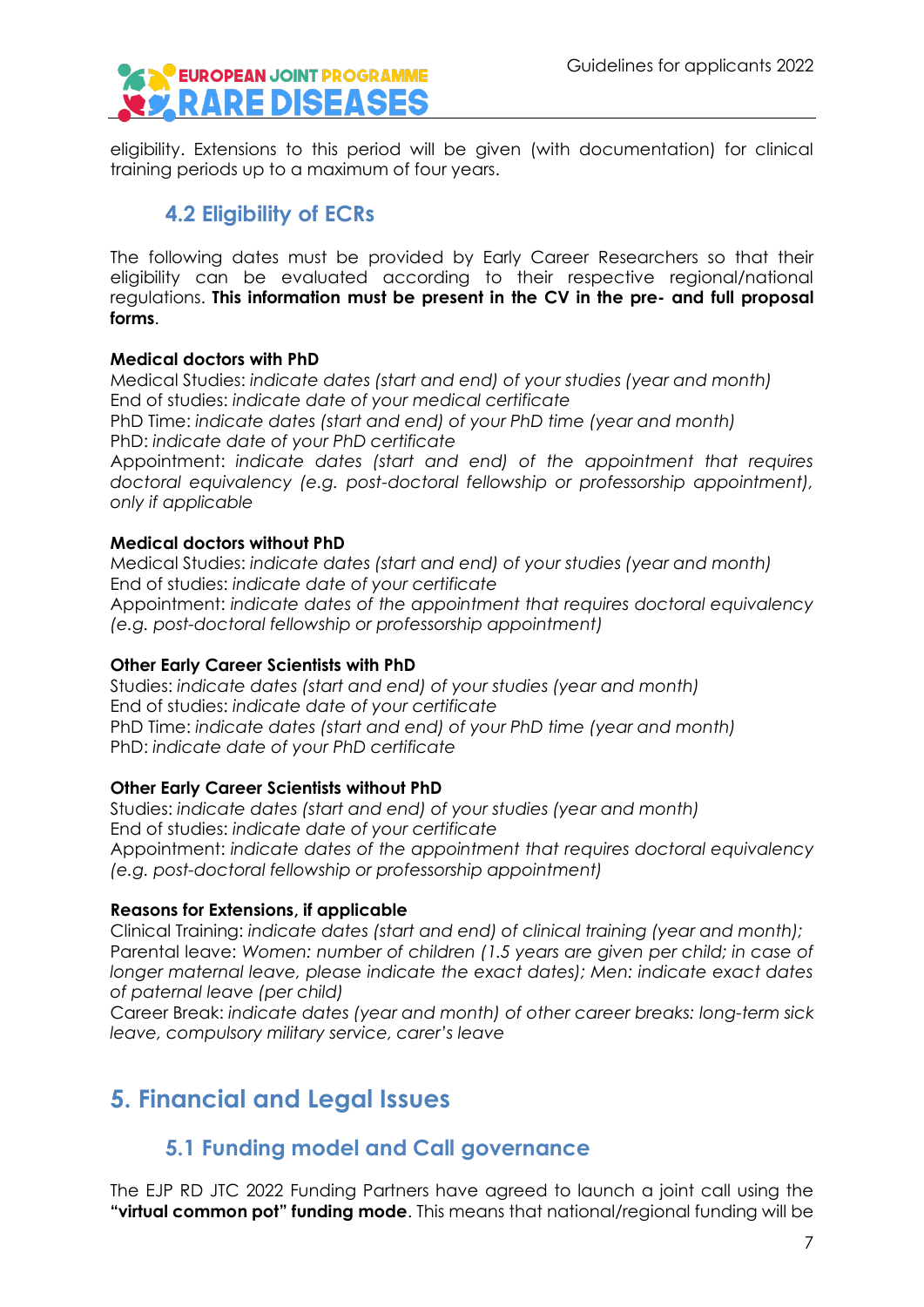

made available through national/regional funding organizations according to national/regional funding regulations.

**ISCIII (Spain) is acting as Joint Call Secretariat** (JCS) to assist the Call Steering Committee (CSC), and the national/regional funding bodies during the implementation of the call.

The JCS will be responsible for the administrative management of the call. It will be the primary point of contact referring to the call procedures between the research consortia, the funding organizations (CSC), and the peer reviewers. The project **coordinator will be the point of contact for the JCS** during the application procedure and is responsible for forwarding this information to other partners.

CSO-MOH (Israel) and FNRS (Belgium) will be responsible for the follow-up phase until the funded research projects have ended.

## <span id="page-7-0"></span>**5.2 Widening for the inclusion of under-represented or undersubscribed countries**

#### **5.2.1 Definition of widening**

<span id="page-7-1"></span>For proposals invited to the full proposal stage, there will be a widening step to provide the **opportunity to add partners** to the consortium (up to a maximum total of 8, see section *5.4 Consortium Makeup* of the Call Text). This step will allow for the addition of partners from participating countries that are usually underrepresented in the call, as well as those undersubscribed (countries without any selected applicants for the 2<sup>nd</sup> stage). This inclusion will not be considered as a fundamental change between preand full proposal. **Inclusion of new research teams is not mandatory. The new teams included should bring an added value and expertise to the projects.**

#### **5.2.2 Process**

<span id="page-7-2"></span>A list of countries eligible for this widening procedure will be published on the EJP RD website after completion of the 1st stage of evaluation and sent to the coordinators that are invited to write a full proposal.

The relevant national funding agencies may produce a list of research teams that could provide additional expertise to projects. **For this, the title, pre-proposal abstract, and composition of the consortium will be shared with potentially interested research teams.** The JCS will then provide this list to the coordinators of projects invited to the full proposal stage and give them the option of adding them to the existing consortium.

The coordinator/partners of projects invited to the 2nd stage of evaluation can also inquire themselves about suitable partners from among listed countries. The new prospective partner must then contact their national funding agency to confirm their eligibility.

In all cases, the final decision on whether to take a new research team on board will be taken by the project consortium. The rules concerning the maximum number of partners in a consortium and the maximum of two research teams per country must still be respected. Furthermore, the new research team must be eligible for the national funding agency. For this purpose, national funding agencies from underrepresented or undersubscribed countries may indicate that only national research teams that were already involved in pre-proposals (and thus are eligible) are allowed to make use of this widening step.

## <span id="page-7-3"></span>**5.3 EJP RD Mentoring programme**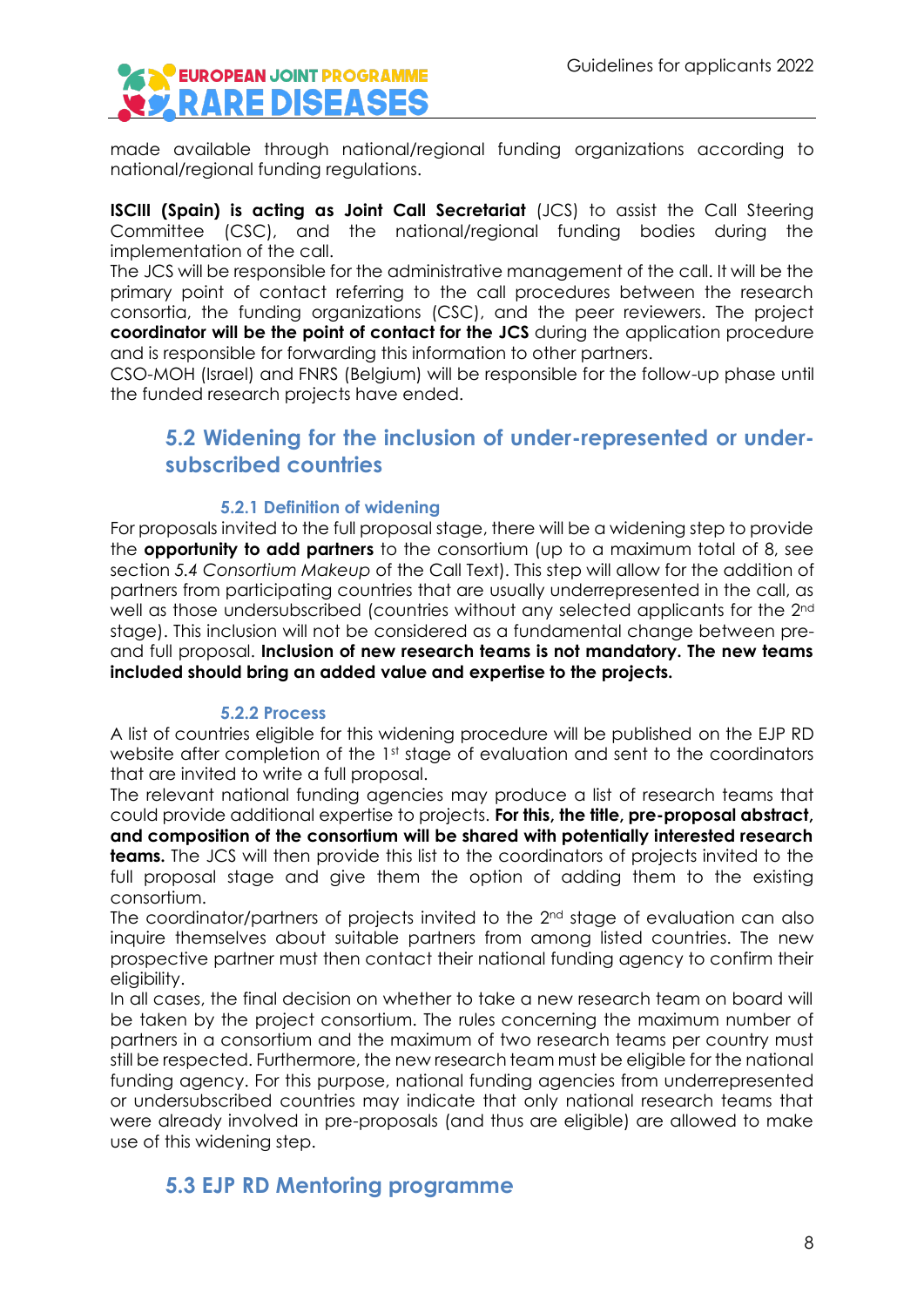

Applicants that are invited to submit a second stage proposal are strongly encouraged to make use of the EJP Rare Diseases Mentoring Programme. This completely free service offered by EJP RD matches your project with mentors that have expertise in applied research and translational development. During full proposal development the service will provide independent feedback and advice to applicants in critical methodological areas. This will help to ensure robust and reliable study results so that the project – if successful – has the best chances of advancing towards implementing the results for patient care. These areas include:

- Appropriate use of analytical technologies and read-outs;
- Appropriate sampling methods and sample handling;
- Statistical methodology;
- Good practice in validation and follow-on study planning;
- Risk management strategies for the development process.

Applicants should indicate in the pre-proposal form if they wish to make use of the Mentoring service. If they are invited to full proposal submission, the Mentoring team will soon after contact the applicants to schedule a planning call, after which mentors will be assigned to the project based on the individual needs.

Please note that in order to provide a reliable and useful service, applicants must request the mentoring service no less than 4 weeks before the full proposal submission deadline.

## **5.4 Funding contracts**

<span id="page-8-0"></span>Each project includes several partners (including a project coordinator) as beneficiaries. **Each partner will have a separate funding contract/letter of grant with their respective national/regional funding organizations, and according to their regulations.**

Changes to the composition of research consortia or budget cannot occur within the contract/letter of grant without thorough justification. Minor changes will be handled by the relevant national/regional funding agency. In the case of major changes, an independent expert may be consulted to help with the final decision of the funding organizations. **Research partners must inform the JCS and the respective funding bodies of any event that might affect the implementation of the project**.

## **5.5 Project start and consortium agreement**

<span id="page-8-1"></span>Consortium members of projects selected for funding **must fix a common project start date**, which will be the reference date for yearly and final reports and extensions. This common project start date must appear in the **Consortium Agreement** (CA).

The project consortium partners must sign a CA for cooperation. For reference see the [DESCA 2020 Model Consortium Agreement.](http://www.desca-2020.eu/) It is recommended that the CA be signed by all relevant parties before the official project start date. Please note that national/regional regulations may apply concerning the requirement for a CA (please contact your national/regional contact point or check Annex 1). This consortium agreement must be made available on request to the relevant EJP RD JTC 2022 funding organizations.

The purpose of the CA shall be: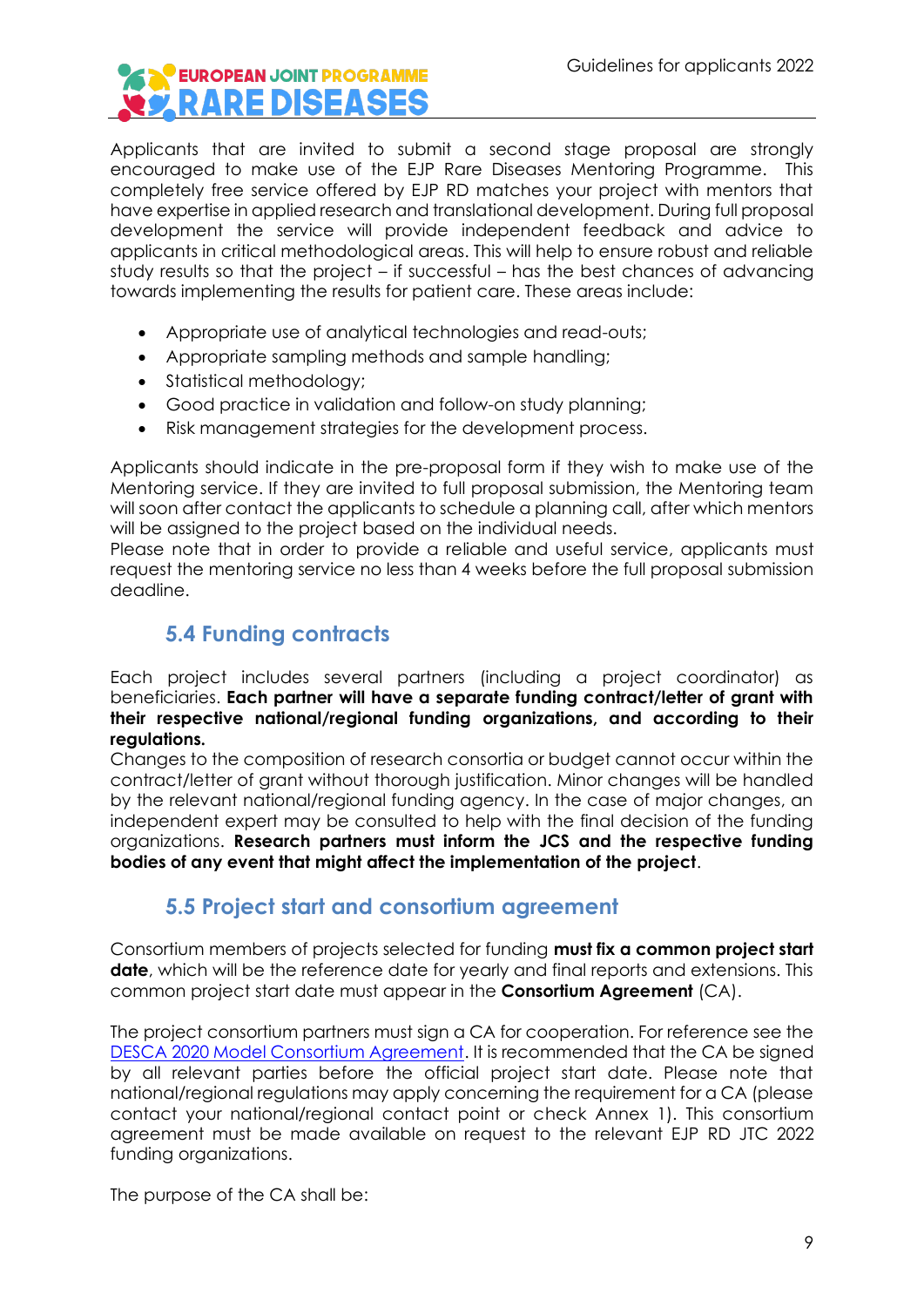

- to underpin the collaboration and provide research partners with mutual assurance on project management structures and procedures, and their rights and obligations towards one another
- to assure the CSC that the research consortium has a satisfactory decisionmaking capability and is able to work together in a synergistic manner

The following subjects should be addressed by the CA (at minimum):

- purpose of and definitions used in the CA
- names of organisations involved
- common start date of the research project
- organisation and management of the project
- role and responsibilities of the research consortium coordinator and the research partners: person in charge, their obligations and key tasks, conditions for their change
- deliverables (transnational reports and, if relevant, requirements for national reports where coordination is required)
- resources and funding
- confidentiality and publishing
- intellectual property rights (how this issue will be handled between research partners)
- decision making within the consortium
- handling of internal disputes
- the liabilities of the research partners towards one another (including the handling of default of contract)

## **5.6 Ownership of intellectual property rights**

<span id="page-9-0"></span>Results and Intellectual Property Rights (IPR) resulting from projects funded through the EJP RD JTC 2022 will be owned by the beneficiaries' organizations according to national/regional rules on IPR. In the case of joint development of intellectual property, consortium partners will resolve this issue internally using their consortium agreement and relevant legal guidelines and taking into account their relative contributions.

**The results of the research project and IPR created should be actively exploited and made available for use**, whether for commercial gain or not, in order for public benefit to be obtained from the knowledge created.

**The funding organizations shall have the right to use documents, information and results submitted** by the research partners and/or to use the information and results for their own purposes, provided that the owner's rights are kept and taking care to specify their origin.

## **5.7 IRDiRC policies and guidelines**

<span id="page-9-2"></span><span id="page-9-1"></span>The project partners are expected to follow **IRDIRC policies and guidelines.** 

## **5.8 European and International standards**

The submitted proposals must respect relevant European and international standards including:

• [H2020 ethics manual](https://ec.europa.eu/research/participants/docs/h2020-funding-guide/cross-cutting-issues/ethics_en.htm) for research projects,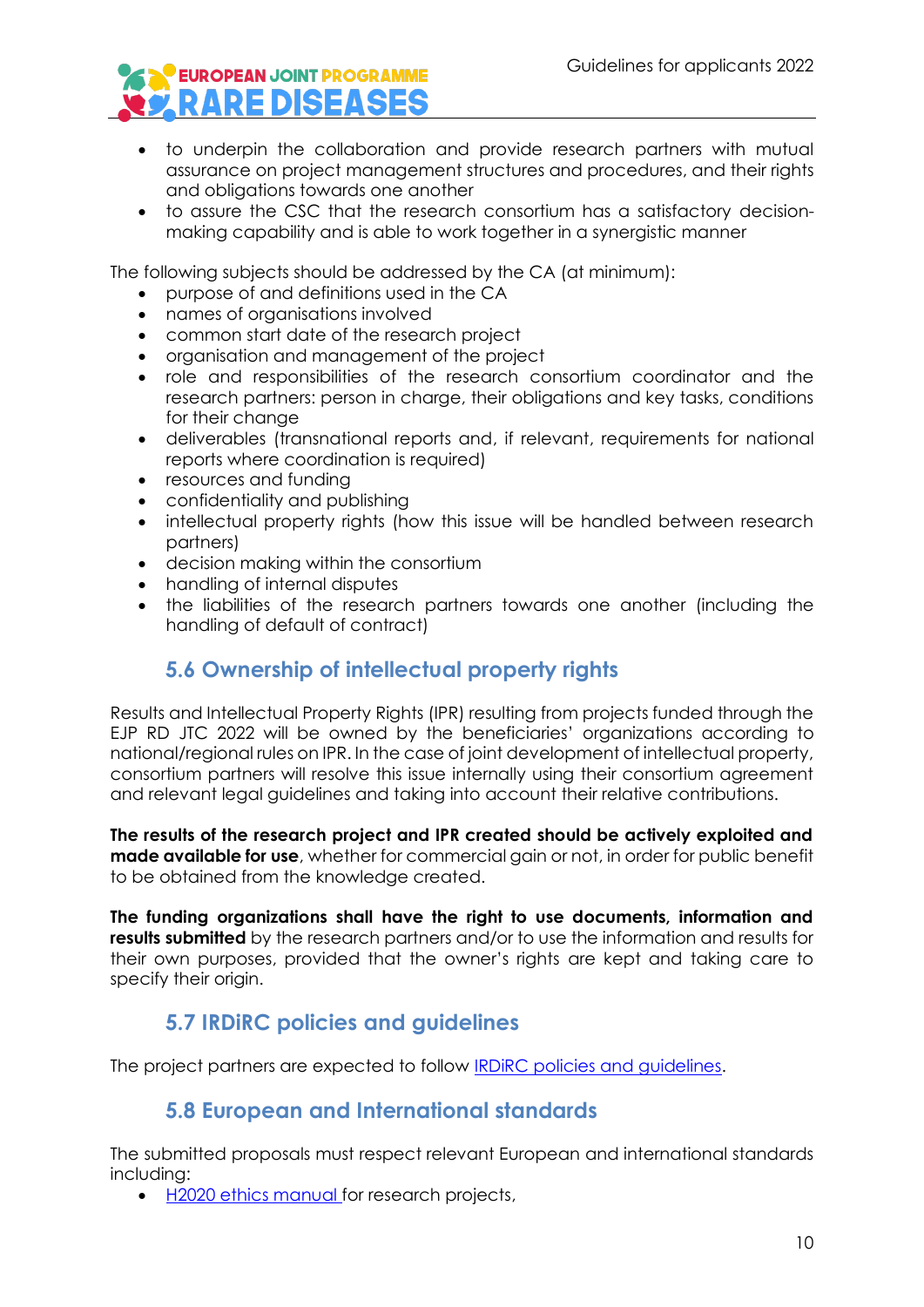

- [The Declaration of Helsinki](https://jamanetwork.com/journals/jama/fullarticle/1760318) Ethical Principles for Medical Research Involving Human Subjects,
- *The General Data Protection Regulation (GDPR): the European Regulation (EU) 2016/679 on the protection of natural persons with regard to the processing of personal data and on the free movement of such data:*
- *[https://publications.europa.eu/en/publication-detail/-/publication/3e485e15-](https://publications.europa.eu/en/publication-detail/-/publication/3e485e15-11bd-11e6-ba9a-01aa75ed71a1/language-en) [11bd-11e6-ba9a-01aa75ed71a1/language-en\)](https://publications.europa.eu/en/publication-detail/-/publication/3e485e15-11bd-11e6-ba9a-01aa75ed71a1/language-en);* [The EC Directive 2010/63/EU](http://eur-lex.europa.eu/legal-content/EN/TXT/?uri=CELEX:32010L0063) on the protection of animals used for scientific purposes,
- [European Research Council Guidelines on Implementation of Open Access to](http://ec.europa.eu/research/participants/docs/h2020-funding-guide/cross-cutting-issues/open-access-data-management/open-access_en.htm)  [Scientific Publications and Research Data,](http://ec.europa.eu/research/participants/docs/h2020-funding-guide/cross-cutting-issues/open-access-data-management/open-access_en.htm)
- To make research data findable, accessible, interoperable and re-usable (FAIR), [a data management](https://rdmkit.elixir-europe.org/) strategy is mandatory in the full proposal[. Example](http://ec.europa.eu/research/participants/data/ref/h2020/grants_manual/hi/oa_pilot/h2020-hi-oa-data-mgt_en.pdf)  [questions for a data management strategy.](http://ec.europa.eu/research/participants/data/ref/h2020/grants_manual/hi/oa_pilot/h2020-hi-oa-data-mgt_en.pdf)
- General ethical and legal requirements: Ethics is an integral part of research. Ethics should be embedded in the research and considered from the outset, and although legal and regulatory considerations may vary across different countries, EJPRD will only fund proposals which comply with national and international ethical standards, rules and legislations
- International Ethical Guidelines for Biomedical Research Involving Human Subjects CIOMS-WHO (2016);
- Oviedo Convention and its Additional Protocol on human rights and biomedicine, concerning biomedical research (2005);
- COUNCIL OF EUROPE COMMITTEE OF MINISTERS. Recommendation CM/Rec (2016)6 of the Committee of Ministers to member States on research on biological material of human origin (Adopted by the Committee of Ministers on 11 May 2016).

## **5.9 Publication of Results**

<span id="page-10-0"></span>Each beneficiary must ensure open access (free of charge, online access for any user) to all peer-reviewed scientific publications relating to their results, if this is compliant with national/regional funding regulations.

Funding recipients must ensure that all outcomes (publications, etc.) of transnational EJP RD projects include a proper acknowledgement of EJP RD and the respective national/regional funding partner organizations. This includes the display of the EJP RD logo when possible.

Unless the EC requests or agrees otherwise or unless it is impossible, any dissemination of results (in any form, including electronic) must:

- 1. display the EU emblem and
- 2. include the following text: "This project has received funding from (Name of funding agency) partner of the EJP RD. The EJP RD initiative has received funding from the European Union's Horizon 2020 research and innovation programme under grant agreement N°825575"

When displayed together with another logo, the EU emblem must have appropriate prominence. For the purposes of the obligations under this Article, the beneficiary may use the EU emblem without first obtaining approval from the Agency. This does not however give it the right to exclusive use. Moreover, the beneficiary may not appropriate the EU emblem or any similar trademark or logo, either by registration or by any other means.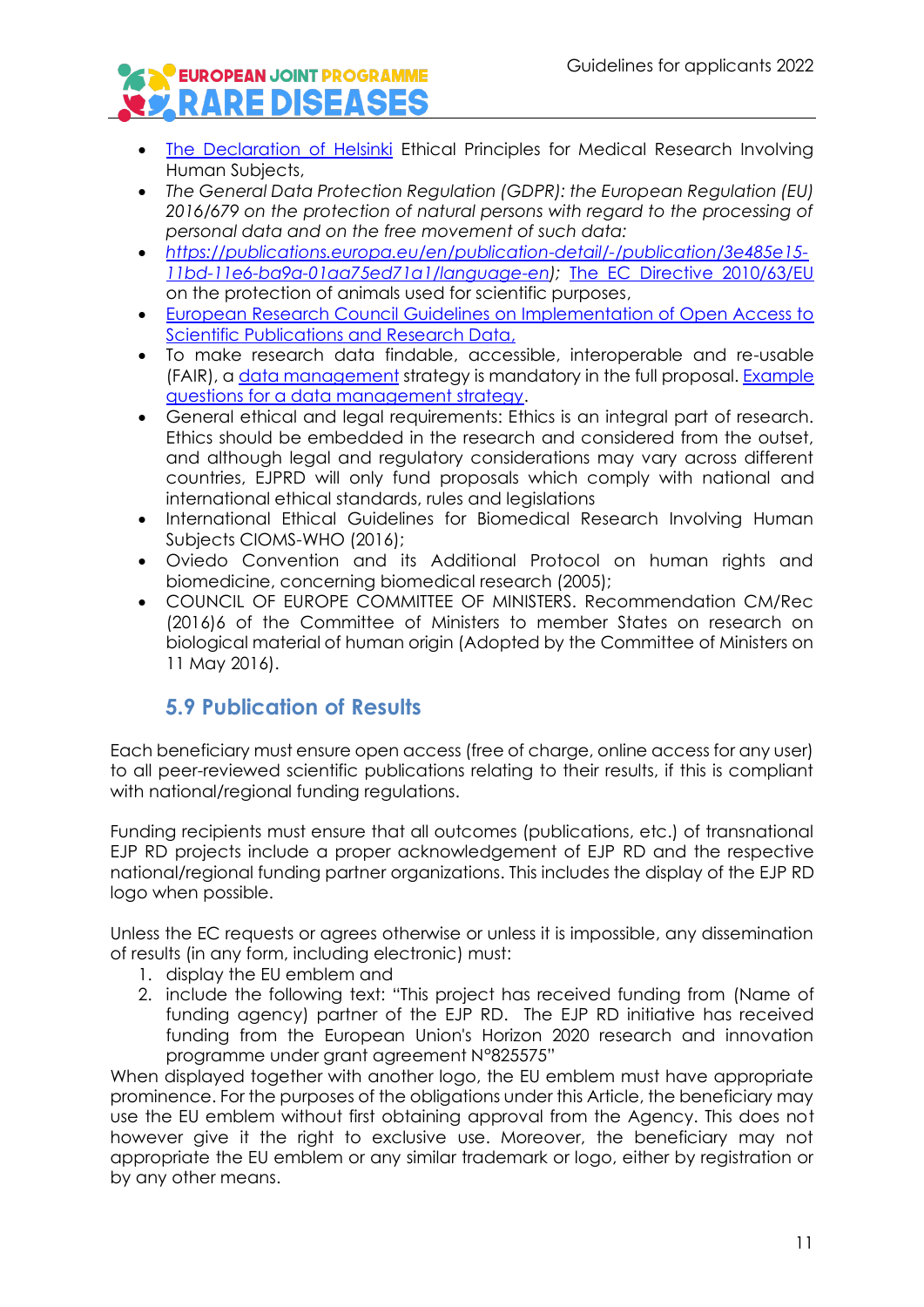

# <span id="page-11-0"></span>**6. General Data Protection Regulation**

#### **The following Data Privacy Notice applies**

By submitting an application to the call JTC2022, applicants consent to the use, processing and retention of their data for the purposes of:

- processing and evaluating the application where processing shall be lawful only if and to the extent that processing is necessary for the performance of a task carried out in the public interest or in the exercise of official authority vested in the controller.
- administering any subsequent funding award.
- managing the Funding Party's relationship with them.
- analysing and evaluating the call;
- reporting to the European Commission/ Research Executive Agency (REA) on the Co-funded call.
- providing aggregate data to national and European surveys and analyses.
- complying with audits that may be initiated by the Funding Parties and the European Commission (or its agencies).

The members of the EJP RD consortium may share an applicant's data with third parties (some of which may be based outside the European Economic Area) in relation to the above activities including evaluators, auditors and the European Commission (or its agencies).

The members of the EJP RD consortia may link the data that applicants provide in the application with national, bibliographic or external research funding data which is available through public subscription-based databases (e.g. Scopus, Web of Science, etc.) or other national / open datasets. The members of the EJP RD consortia may also link the data that applicants provide in their application with future data that applicants provide as part of the ongoing management and reporting on a call award which may be awarded to them.

Data on Funding Parties including contact details of FC members and National Contact Points/Regional Contact Points are kept for the purpose of the call communication. The information will be published with prior consent of the respective management bodies.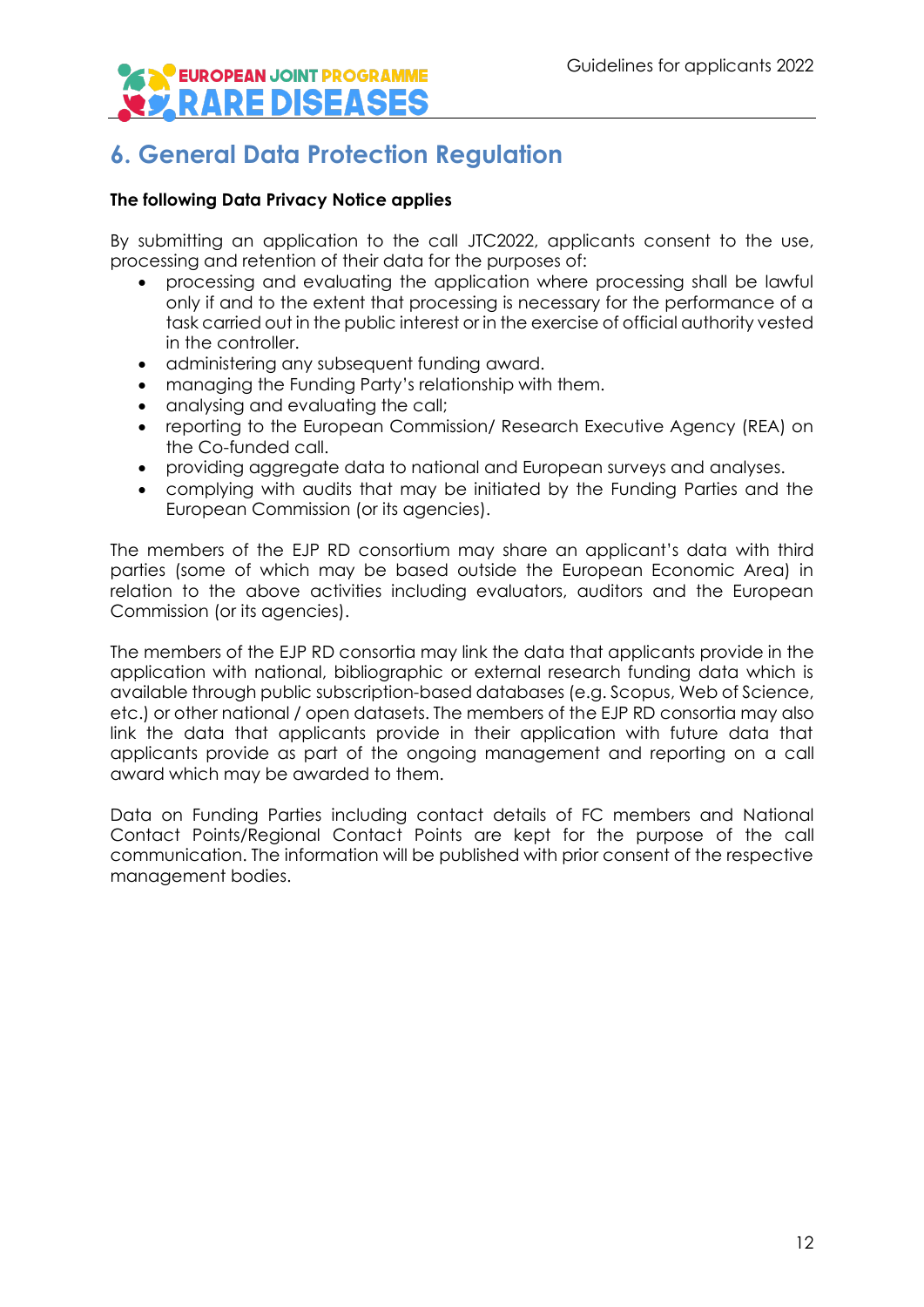

# **ANNEX 1: Country and Region-Specific Guidelines**

<span id="page-12-1"></span><span id="page-12-0"></span>

| Country                                             |  |  |
|-----------------------------------------------------|--|--|
| Funding organization                                |  |  |
| National contact person                             |  |  |
|                                                     |  |  |
| Funding commitment                                  |  |  |
| Overheads                                           |  |  |
| Anticipated<br>number<br>of                         |  |  |
| fundable research partners                          |  |  |
| Maximum funding per grant                           |  |  |
| awarded to a partner                                |  |  |
|                                                     |  |  |
|                                                     |  |  |
| Eligibility of a partner as a                       |  |  |
| beneficiary institution                             |  |  |
|                                                     |  |  |
| Eligibility of costs, types and                     |  |  |
| their caps                                          |  |  |
| <b>Conditions for PAO funding</b>                   |  |  |
|                                                     |  |  |
|                                                     |  |  |
|                                                     |  |  |
| Submission of the proposal at<br>the national level |  |  |
|                                                     |  |  |
|                                                     |  |  |
|                                                     |  |  |
|                                                     |  |  |
|                                                     |  |  |
| Further guidance                                    |  |  |
|                                                     |  |  |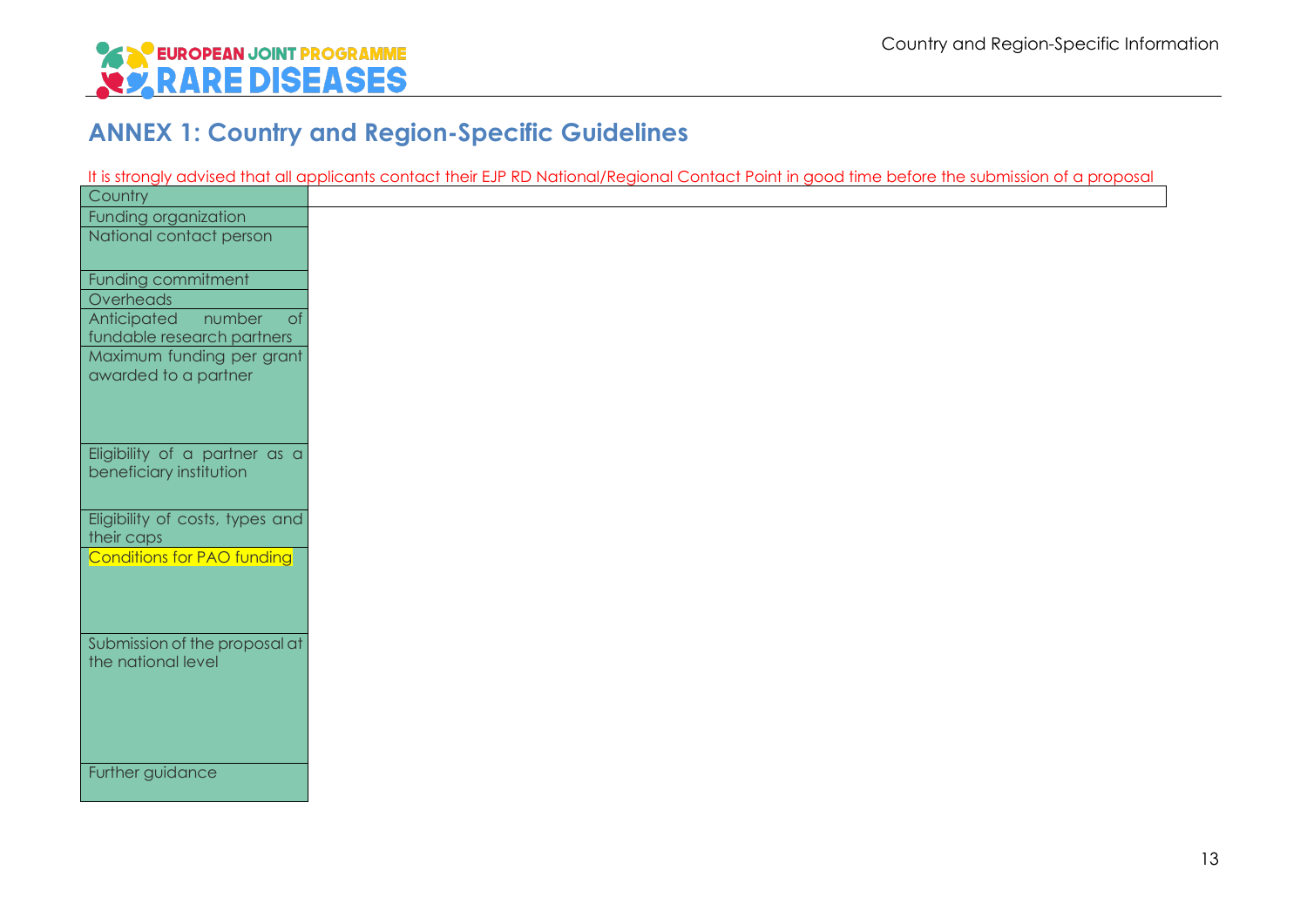

#### **MEDICAL RESEARCH FUTURE FUND (MRFF), AUSTRALIA**

| Country                                                                    | Australia                                                                                                                                                                   |
|----------------------------------------------------------------------------|-----------------------------------------------------------------------------------------------------------------------------------------------------------------------------|
| Funding organization                                                       | Medical Research Future Fund (MRFF)<br>https://www.health.gov.au/initiatives-and-programs/medical-research-future-fund                                                      |
| National contact person                                                    | Michael Nutt (National Health and Medical Research Council (NHMRC) - Managing Organisation)<br>Michael.Nutt@nhmrc.gov.au                                                    |
| Funding commitment                                                         | \$1 Million AUD                                                                                                                                                             |
| Overheads                                                                  | Overheads are not eligible costs for MRFF                                                                                                                                   |
| $\circ$<br>Anticipated<br>number<br>fundable research partners             | -3                                                                                                                                                                          |
| Maximum funding per grant<br>awarded to a partner                          | \$300,000 AUD                                                                                                                                                               |
| Eligibility of a partner as a<br>beneficiary institution                   | MRFF Eligible Organisations may apply for and receive funding                                                                                                               |
| Eligibility of costs, types and<br>their caps                              | All eligibility rules including budget requirements are outlined in the MRFF 2022 Joint Transnational Call Grant Opportunity<br>Guidelines available on <b>GrantConnect</b> |
| Submission of the proposal<br>at the national level                        | Yes                                                                                                                                                                         |
| Submission of financial and<br>scientific reports at the<br>national level | Yes                                                                                                                                                                         |
| Further guidance                                                           | Refer to the MRFF 2022 Joint Transnational Call Grant Opportunity Guidelines available on GrantConnect                                                                      |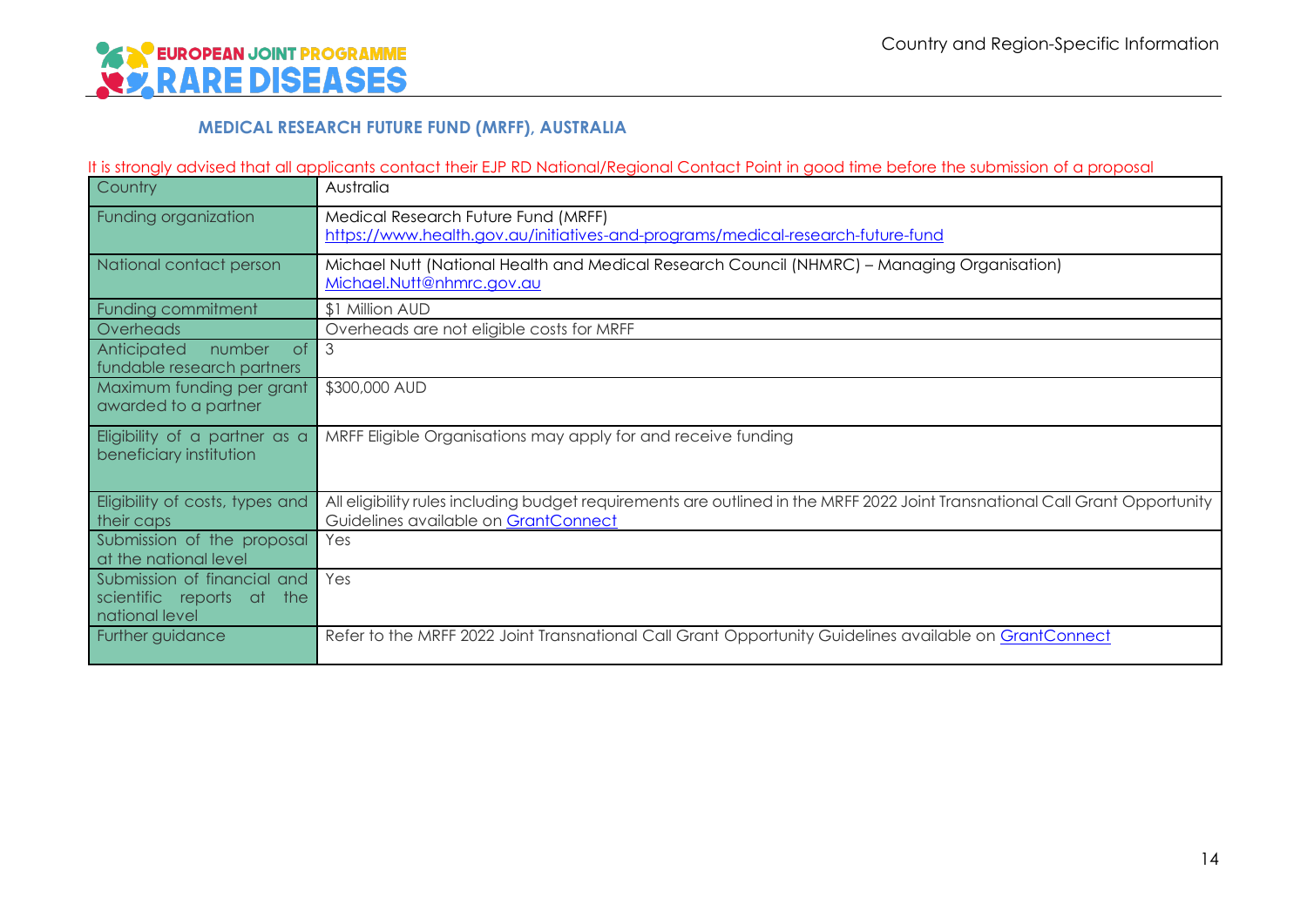

#### **AUSTRIAN SCIENCE FUND (FWF), AUSTRIA**

<span id="page-14-0"></span>

| Country                          | Austria                                                                                                                                                                                                                                      |
|----------------------------------|----------------------------------------------------------------------------------------------------------------------------------------------------------------------------------------------------------------------------------------------|
| <b>Funding organisation</b>      | Fonds zur Förderung der Wissenschaftlichen Forschung (FWF) / Austrian Science Fund http://www.fwf.ac.at                                                                                                                                      |
| <b>National contact</b>          | <b>Stephanie Resch</b>                                                                                                                                                                                                                       |
| person                           | Phone: +43 (1) 505 67 40-8201, E-mail: stephanie.resch@fwf.ac.at                                                                                                                                                                             |
|                                  | Anita Stürtz                                                                                                                                                                                                                                 |
|                                  | <b>Phone:</b> +43 (1) 505 67 40-8206, <b>E-mail:</b> anita.stuertz@fwf.ac.at                                                                                                                                                                 |
| <b>Funding commitment</b>        | $0,6M\notin$                                                                                                                                                                                                                                 |
| <b>Overheads</b>                 | Overheads are not eligible costs for FWF.                                                                                                                                                                                                    |
| <b>Anticipated number of</b>     | 2                                                                                                                                                                                                                                            |
| fundable<br>research             |                                                                                                                                                                                                                                              |
| partners                         |                                                                                                                                                                                                                                              |
| <b>Maximum funding per</b>       | For scientists funded by the FWF, the funding is limited to "project-specific costs, i.e. personnel and non-personnel costs<br>that are essential to carry out the project and that go beyond the resources made available from the research |
| grant awarded to a<br>partner    | institution's infrastructure, according to the general FWF Funding Guidelines published at                                                                                                                                                   |
|                                  | https://www.fwf.ac.at/fileadmin/files/Dokumente/Antragstellung/Einzelprojekte/p_application-guidelines.pdf                                                                                                                                   |
|                                  | The FWF does not finance infrastructure or basic equipment at research institutions. Overheads may not be requested.                                                                                                                         |
|                                  | Subcontracts must be well justified, i.e. must represent the only or the most economical way to have the work performed,                                                                                                                     |
|                                  | please contact the FWF directly for clarification of individual cases.                                                                                                                                                                       |
|                                  | The current FWF salary scale (http://www.fwf.ac.at/en/research-funding/personnel-costs/ indicates the salaries that may<br>be requested.                                                                                                     |
| Eligibility of a partner as      | Individual researcher, working in any kind of non-profit organisation: e.g. University, University hospital, Non-university                                                                                                                  |
| a beneficiary institution        | research institute                                                                                                                                                                                                                           |
|                                  | Please refer also to the general FWF Funding Guidelines:                                                                                                                                                                                     |
|                                  | http://www.fwf.ac.at/fileadmin/files/Dokumente/Antragstellung/Einzelprojekte/p_application-guidelines.pdf_available                                                                                                                          |
|                                  | on: http://www.fwf.ac.at/en/research-funding/application/international-programmes/joint-projects-era-nets/                                                                                                                                   |
|                                  |                                                                                                                                                                                                                                              |
| <b>Additional specific rules</b> | Please note that the number of ongoing/approved/submitted projects in which one researcher can serve as principal                                                                                                                            |
|                                  | investigator is limited to three in the Stand-Alone Projects Programme, International Programmes (including ERA-Net<br>projects!), Clinical Research and Arts-Based Research Programmes. Principal investigators who already have three      |
|                                  | ongoing/approved/submitted projects will not be permitted to submit another application within those programmes until                                                                                                                        |
|                                  | 12 months before the end of one of their ongoing projects. You are strongly advised to contact the national                                                                                                                                  |
|                                  | representative in case you may be affected by this regulation.                                                                                                                                                                               |
|                                  | https://www.fwf.ac.at/fileadmin/files/Dokumente/Antragstellung/project_number_limit.pdf                                                                                                                                                      |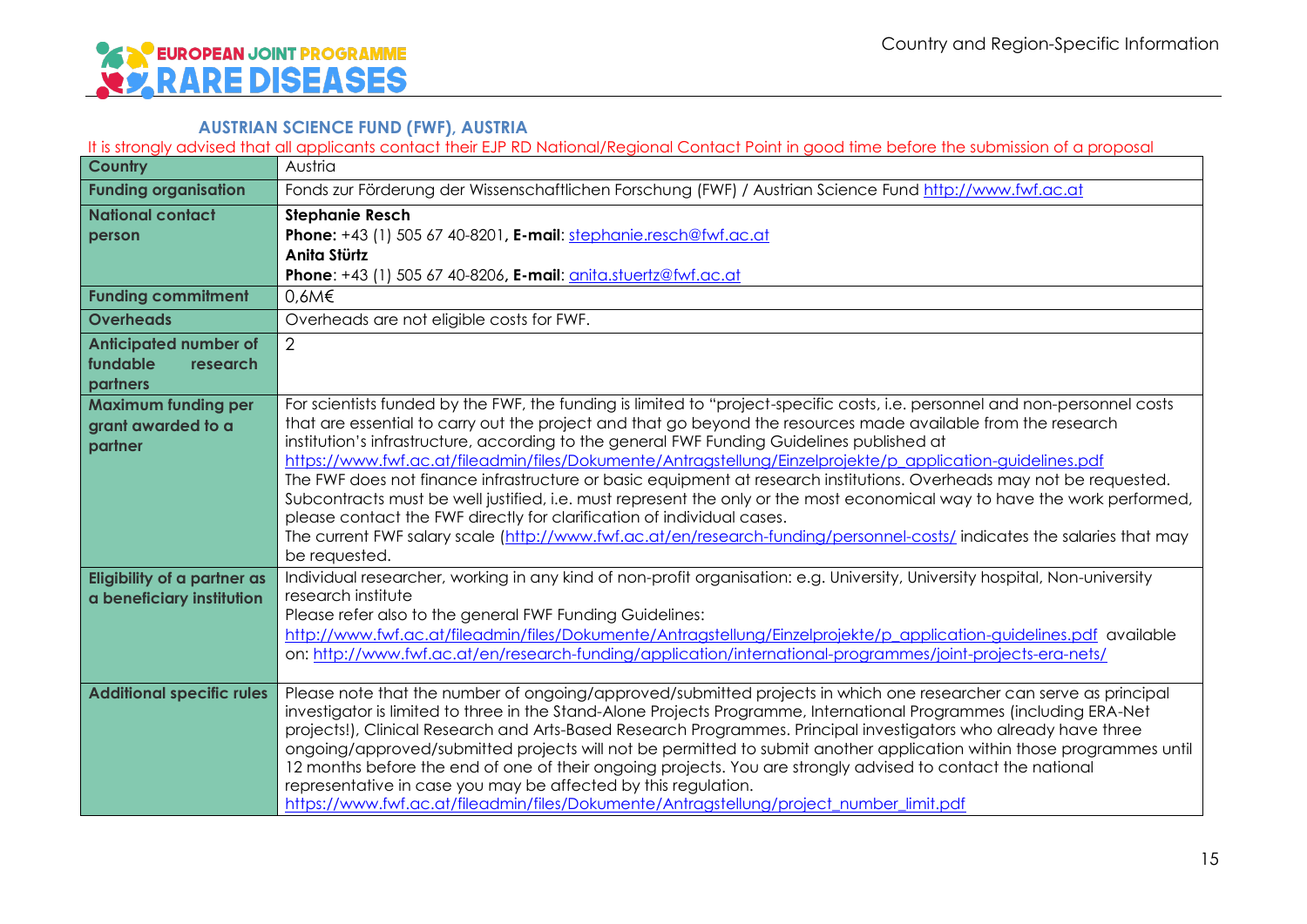

| <b>Conditions for PAO</b> | Not applicable                                                                                                               |
|---------------------------|------------------------------------------------------------------------------------------------------------------------------|
| funding                   |                                                                                                                              |
| Submission of the         | FWF Submission:                                                                                                              |
| proposal at the national  | In addition to the application at the call secretariat administrative data (in accordance with the FWF guidelines for        |
| level                     | stand-alone projects) must be submitted online to the FWF at https://elane.fwf.ac.at/                                        |
|                           | This is required already at the pre-registration stage via the programme category "IK – International Projects (preproposal, |
|                           | deadline 16. February 2022 / 02:00 p.m. CET)".                                                                               |
|                           | For the full proposal stage applicants must choose the programme category "I - International Projects" (full proposal,       |
|                           | deadline 15. June 2022 / 02:00 p.m. CET).                                                                                    |
|                           | Both steps are mandatory.                                                                                                    |
|                           | For submissions to be valid, the cover sheet generated at the end of the online submission process must be printed out       |
|                           | and signed. It can then either be sent to the FWF by conventional mail (FWF, Sensengasse 1, 1090 Vienna) or scanned in,      |
|                           | given a digital signature and sent to the FWF (office@fwf.ac.at) as an e-mail attachment. Detailed information may be        |
|                           | found under the Internet                                                                                                     |
|                           | http://www.fwf.ac.at/fileadmin/files/Dokumente/Antragstellung/Internationale Programme/i infosheet-era-net.pdf               |
| <b>Further guidance</b>   | http://www.fwf.ac.at/en/research-funding/application/international-programmes/joint-projects-era-nets/                       |
|                           |                                                                                                                              |
|                           |                                                                                                                              |
|                           |                                                                                                                              |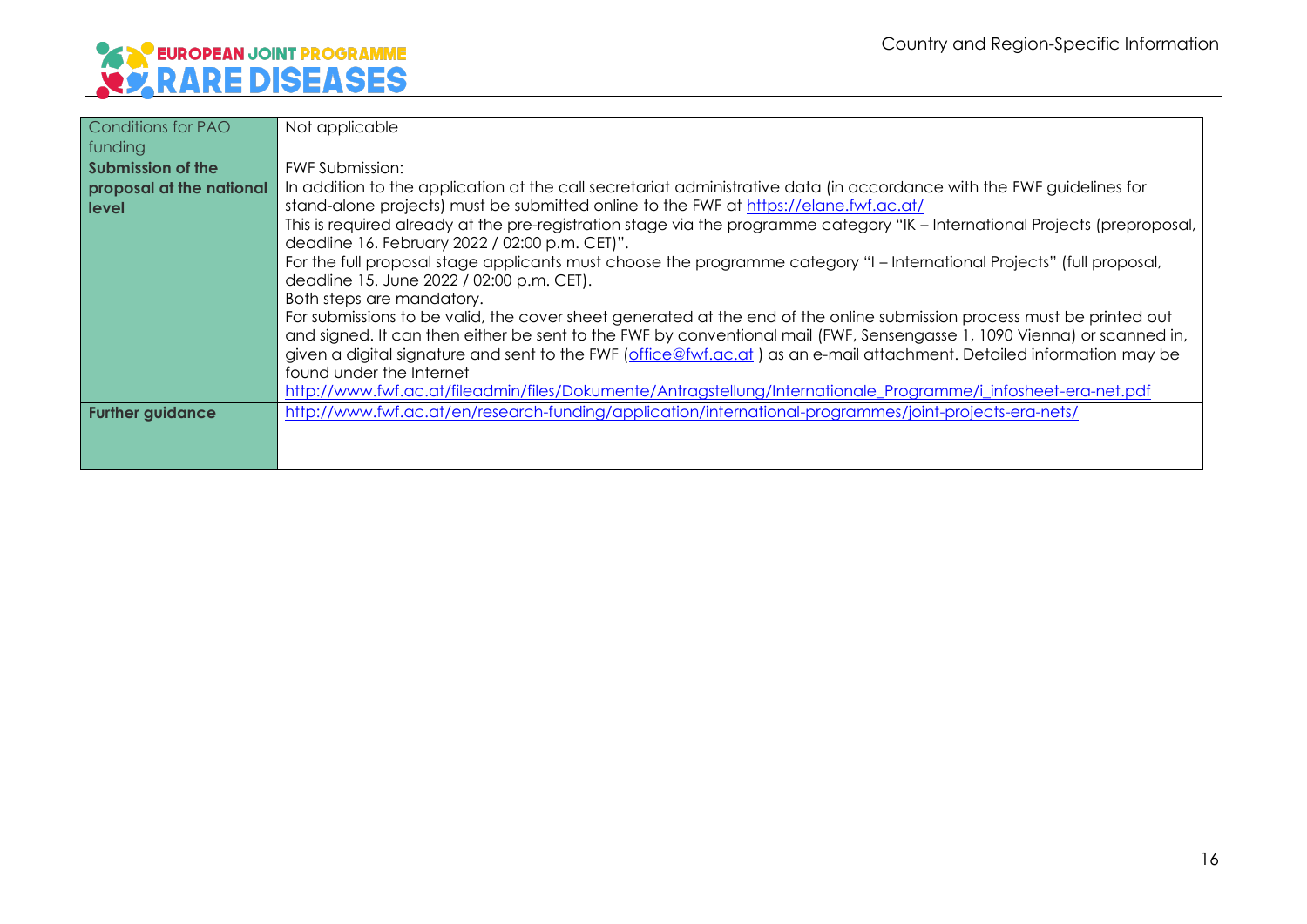

#### **RESEARCH FOUNDATION FLANDERS (FWO), BELGIUM, FLANDERS**

<span id="page-16-0"></span>

| Country                                           | Belgium (Flanders)                                                                                                  |
|---------------------------------------------------|---------------------------------------------------------------------------------------------------------------------|
| <b>Funding Organization</b>                       | The Research Foundation - Flanders (FWO)                                                                            |
| <b>National Contact Person</b>                    | Toon Monbaliu (FO)                                                                                                  |
|                                                   | eranet@fwo.be                                                                                                       |
|                                                   | +32 (0) 2 550 15 70                                                                                                 |
|                                                   |                                                                                                                     |
|                                                   | Kristien Peeters (SBO)                                                                                              |
|                                                   | eranet@fwo.be                                                                                                       |
|                                                   | +32 (0) 2 550 15 95                                                                                                 |
| <b>Funding Commitment</b>                         | 0,35 m. EUR                                                                                                         |
| Overhead                                          | Overhead has to be included - see category 'Eligibility of costs, types and their caps'.                            |
| <b>Anticipated number of</b>                      |                                                                                                                     |
| fundable research partners                        |                                                                                                                     |
| Maximum funding per grant<br>awarded to a partner | 350.000 EUR (overhead included)                                                                                     |
| Eligibility of a partner as a                     | Both the FWO Strategic Basic Research (SBO) and junior/senior research project (FO) funding channels are            |
| beneficiary institution                           | integrated in this call, each with specific regulations. It is, in the light of the projects eligibility, of utmost |
|                                                   | importance to respect their particular regulations. For example when it comes to the mandatory valorisation         |
|                                                   | aspect for the SBO projects (see 'additional conditions for FWO funding' below).                                    |
|                                                   |                                                                                                                     |
|                                                   | Who can be eligible for FWO funding?                                                                                |
|                                                   | The eligibility of institutions and its researchers can be verified in the relevant regulations:                    |
|                                                   | - For junior/senior research projects, see articles 10-12                                                           |
|                                                   | - For Strategic Basic Research, see articles 4-8                                                                    |
|                                                   |                                                                                                                     |
|                                                   | Additional conditions for FWO funding:                                                                              |
|                                                   | 1. When the strategic basic research channel (SBO) would be the appropriate source of funding, we                   |
|                                                   | ask researchers to provide us with a 'valorisation plan' before the pre-proposal submission deadline.               |
|                                                   | There is no fixed format and one A4 page should suffice. What the FWO wants to know is i) how the                   |
|                                                   | valorisation within Flanders - and potentially internationally – will take place and ii) which Flemish              |
|                                                   | actors are involved in this. This information can be submitted to the general eranet@fwo.be email                   |
|                                                   | address.                                                                                                            |
|                                                   |                                                                                                                     |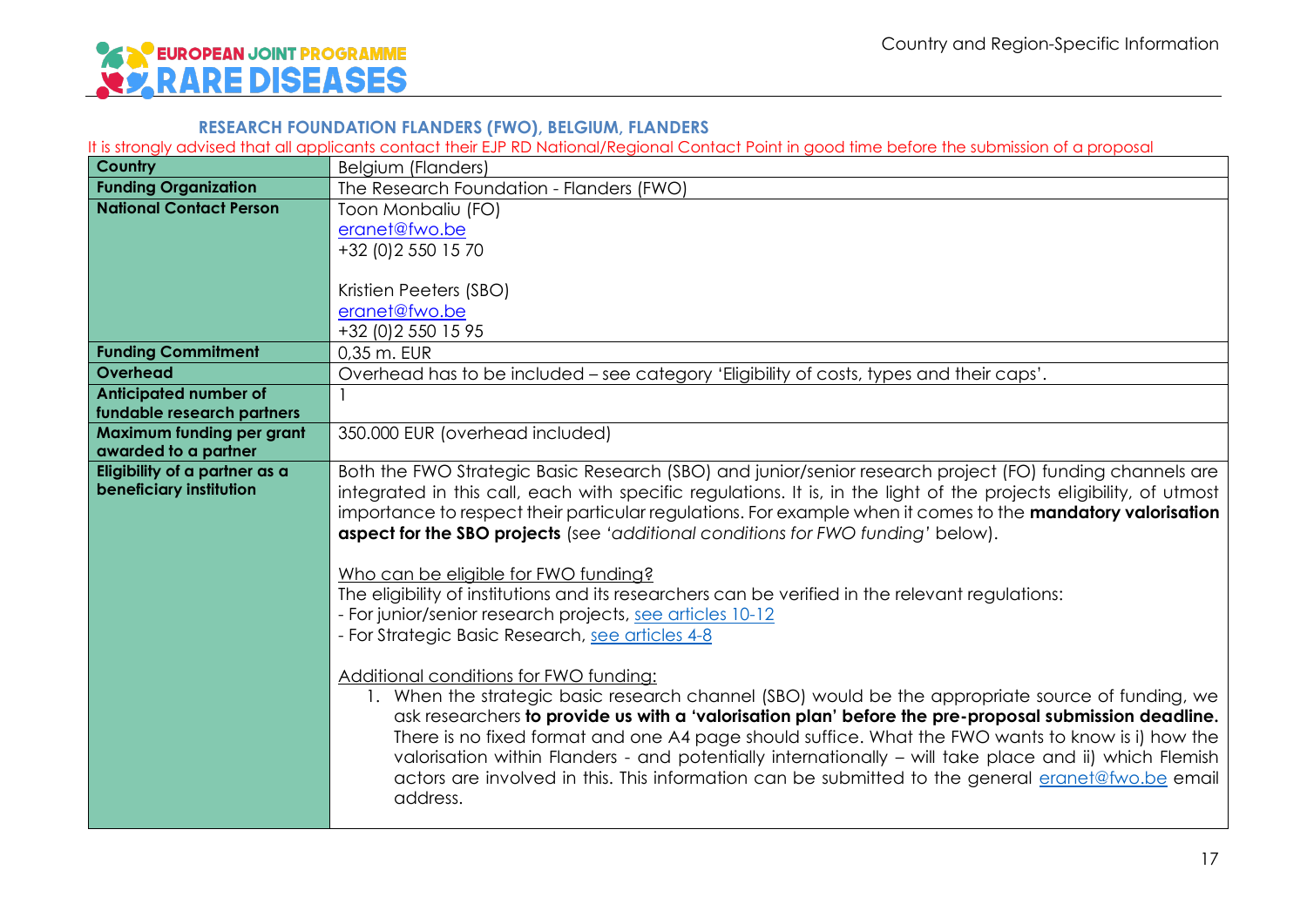

|                                   | 2. SBO projects aiming at the development of a spin-off company are not eligible here.                                                                                                                    |
|-----------------------------------|-----------------------------------------------------------------------------------------------------------------------------------------------------------------------------------------------------------|
|                                   |                                                                                                                                                                                                           |
|                                   | 3. Researchers have to inform the central research coordination units, at their host institutions, about<br>their participation.                                                                          |
|                                   | 4. One and the same researcher can only participate in 2 different research projects/consortia when                                                                                                       |
|                                   | applying for FWO funding, within the same call. Double funding is not allowed.                                                                                                                            |
|                                   | 5. Projects may last up to 36 months, which implies the funding has to be budgeted and spent<br>accordingly.                                                                                              |
|                                   | 6. The PI, for each of the participating institutions from Flanders, must hold an appointment that fully<br>covers the duration of the research project.                                                  |
|                                   | ERA-NET participation does not interfere with the 'regular' project submission framework, and is<br>consequently not taken into account for calculating the max, available number of new applications and |
| Eligibility of costs, types and   | running projects combined.<br>The regular FWO cost categories from the (junior/senior) 'research project' or SBO project funding channels                                                                 |
| their caps                        | are eligible:                                                                                                                                                                                             |
|                                   |                                                                                                                                                                                                           |
|                                   | The maximum requested budget per partner amounts to 350.000 EUR (incl. overhead). <b>Beware, the funding</b>                                                                                              |
|                                   | rules differ per FWO funding channel (FO and SBO):                                                                                                                                                        |
|                                   | - FO: a 6% structural overhead should be calculated on the direct costs. E.g., a practical example: when                                                                                                  |
|                                   | the sum of all costs (personnel, consumables, travel, etc.) amounts to 300.000 EUR, then the overhead will                                                                                                |
|                                   | be 18.000 EUR (6% of 300.000 EUR) and the total requested cost 318.000 EUR. This total requested cost may                                                                                                 |
|                                   | never exceed 350.000 EUR (for further detailed financial information, see chapters 6, 7 and 8 in the project                                                                                              |
|                                   | regulations).                                                                                                                                                                                             |
|                                   | - SBO: The SBO cost model applies. Generally, a 17% overhead rate is applicable.                                                                                                                          |
| <b>Conditions for PAO funding</b> | PAO funding only possible as subcontractor.                                                                                                                                                               |
| Submission of the proposal at     | No submission at the national/regional level is required. However, if SBO, a valorisation plan has to be                                                                                                  |
| the national level                | submitted.                                                                                                                                                                                                |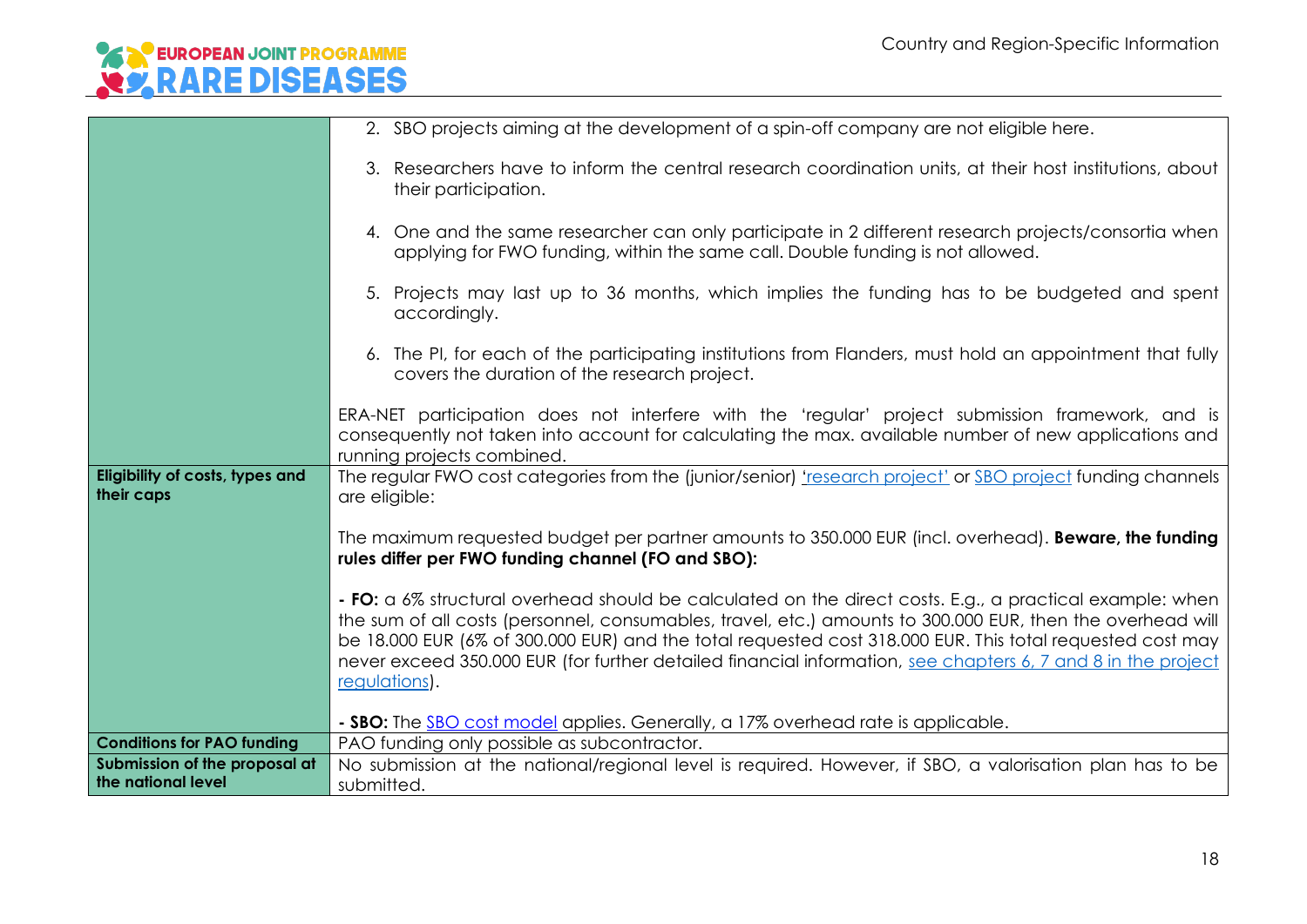

| Further guidance | It is always strongly advised to contact the FWO before submission, in order to verify the eligibility of the $ $<br>researchers and avoid ineligible projects/research consortia (see 'National Contact Persons' above). |
|------------------|---------------------------------------------------------------------------------------------------------------------------------------------------------------------------------------------------------------------------|
|                  | Information available at:<br>- Call page for European programmes<br>- Junior/senior research projects (FO)<br>- SBO research projects (SBO)                                                                               |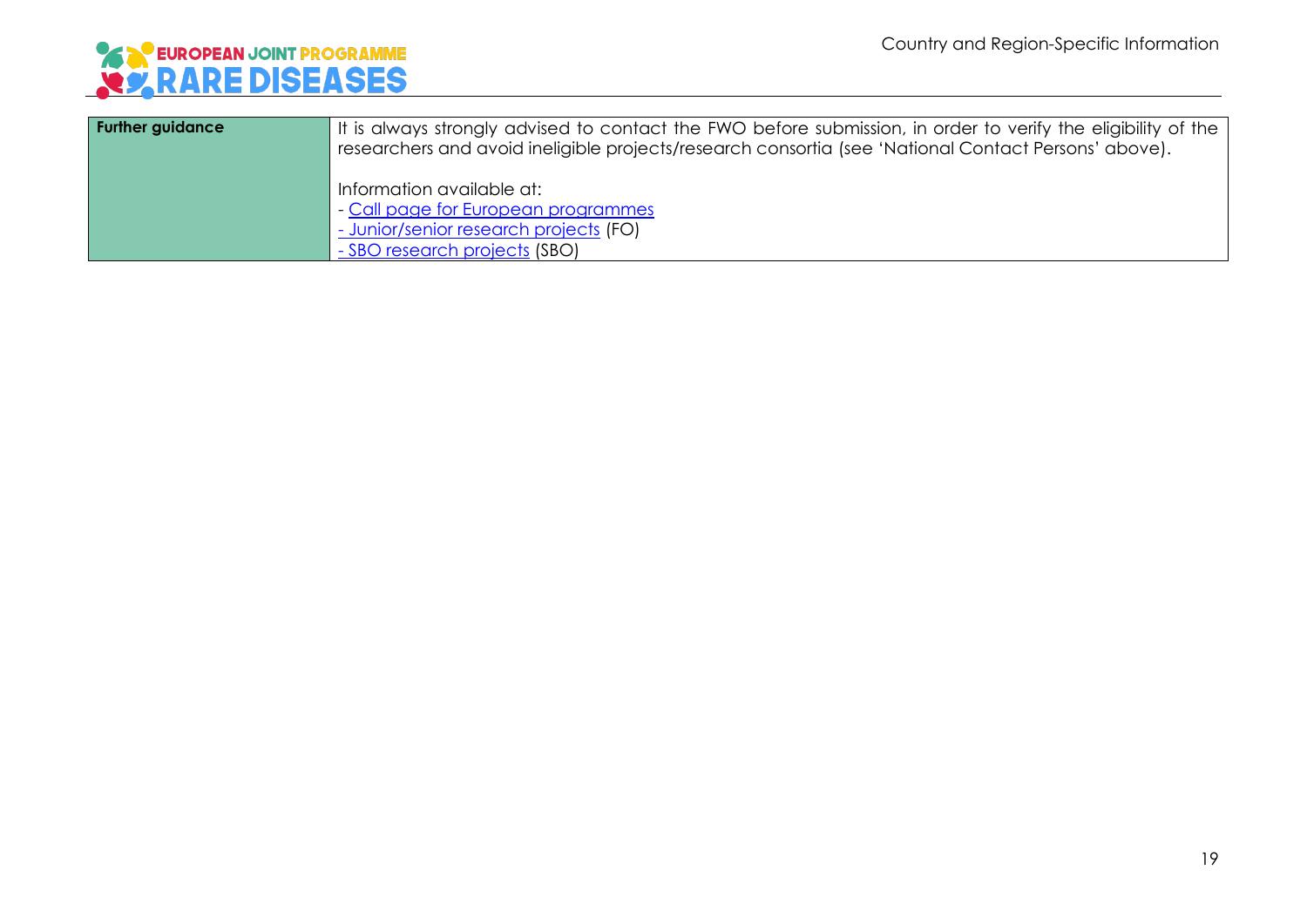#### **FUND FOR SCIENTIFIC RESEARCH-FNRS (F.R.S.-FNRS), BELGIUM, FRENCH SPEAKING COMMUNITY**

<span id="page-19-0"></span>

| <b>Country</b>                            | Belgium                                                                                                                                                                                                                                           |
|-------------------------------------------|---------------------------------------------------------------------------------------------------------------------------------------------------------------------------------------------------------------------------------------------------|
| <b>Funding organisation</b>               | Fund for Scientific Research - FNRS (F.R.S.-FNRS)                                                                                                                                                                                                 |
| <b>Management</b><br>organisation         | Fund for Scientific Research - FNRS (F.R.S.-FNRS)                                                                                                                                                                                                 |
| <b>National contact</b>                   | Dr. Florence Quist                                                                                                                                                                                                                                |
| person                                    | Phone: +32 (0) 2 504 9351                                                                                                                                                                                                                         |
|                                           | E-mail: Florence.quist@frs-fnrs.be                                                                                                                                                                                                                |
|                                           |                                                                                                                                                                                                                                                   |
|                                           | Joël Groeneveld                                                                                                                                                                                                                                   |
|                                           | Phone: +32 (0) 2 504 9270<br>E-mail: joel.groeneveld@frs-fnrs.be                                                                                                                                                                                  |
|                                           |                                                                                                                                                                                                                                                   |
| <b>Funding commitment</b>                 | 0,2 Mio€                                                                                                                                                                                                                                          |
| <b>Overheads</b>                          | "Overhead" is not an eligible cost. If the project is selected for funding, these costs will be subject to a separate<br>agreement between the institution of the beneficiary and the F.R.S.-FNRS.                                                |
| <b>Anticipated number of</b>              |                                                                                                                                                                                                                                                   |
| fundable<br>research                      |                                                                                                                                                                                                                                                   |
| partners                                  |                                                                                                                                                                                                                                                   |
| <b>Maximum funding per</b>                | 200.000 €                                                                                                                                                                                                                                         |
| grant awarded to a                        |                                                                                                                                                                                                                                                   |
| partner                                   |                                                                                                                                                                                                                                                   |
| <b>Eligibility of project</b><br>duration | Maximum 3 years. If the project involves the recruitment of a PhD student, the project duration of the F.R.S.-FNRS sub-<br>project could be up to 4 years but should remain within the 200.000 € budget maximum (cf. PINT-Multi regulations, art. |
|                                           | III.3, second paragraph)                                                                                                                                                                                                                          |
| Eligibility of a partner as               | All eligibility rules and criteria can be found in the <b>PINT-Multi regulations</b> . It is <b>strongly advised</b> to contact the F.R.S.-FNRS                                                                                                   |
| a beneficiary institution                 | prior to submission regarding the eligibility criteria.                                                                                                                                                                                           |
| <b>Eligibility of costs, types</b>        | All eligibility rules and criteria can be found in the <b>PINT-Multi regulations</b> . It is <b>strongly advised</b> to contact the F.R.S.-FNRS                                                                                                   |
| and their caps                            | prior to submission regarding the eligibility criteria.                                                                                                                                                                                           |
| <b>Conditions for PAO</b>                 | Participating Belgian patients organizations could be financed via subcontracting, provided that the criterion for                                                                                                                                |
| funding                                   | subcontracting detailed in the PINT-MULTI regulations are fulfilled (see art. III.3).                                                                                                                                                             |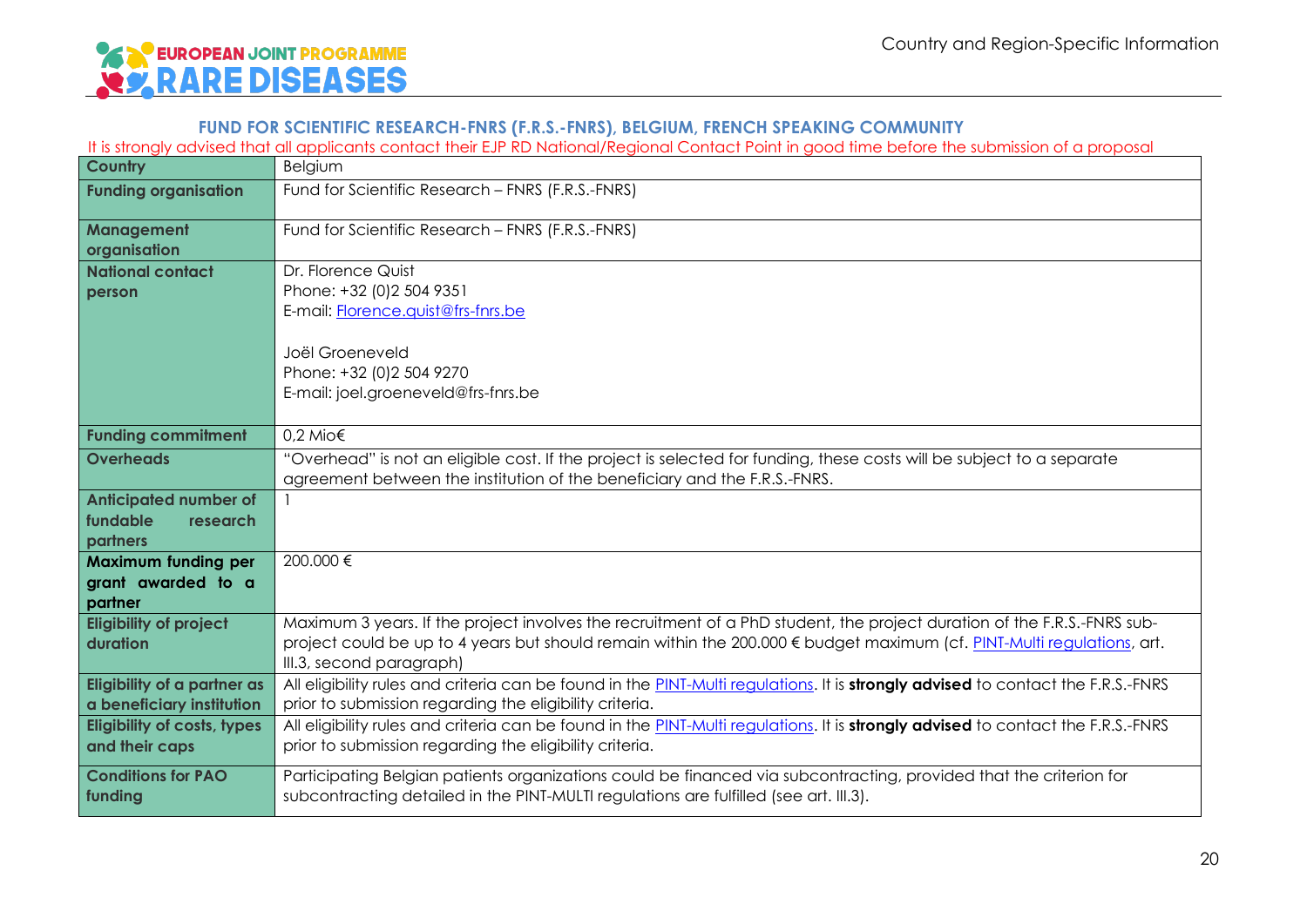

| Submission of the<br>proposal at the national<br>level | Applicants to F.R.S.-FNRS funding must provide basic administrative data by submitting an administrative<br>application on e-space within 5 working days after the general deadline of EJP RD call to be eligible. Please<br>select the "PINT-MULTI" funding instrument when creating the administrative application. Proposals invited to |
|--------------------------------------------------------|--------------------------------------------------------------------------------------------------------------------------------------------------------------------------------------------------------------------------------------------------------------------------------------------------------------------------------------------|
|                                                        | the second stage will be able to complete the pre-proposal form and provide information for the full proposal                                                                                                                                                                                                                              |
|                                                        | upon validation by the F.R.S.-FNRS.                                                                                                                                                                                                                                                                                                        |
| Submission of other                                    | N/A                                                                                                                                                                                                                                                                                                                                        |
| information at the                                     |                                                                                                                                                                                                                                                                                                                                            |
| national level                                         |                                                                                                                                                                                                                                                                                                                                            |
| <b>Submission of financial</b>                         | Financial reporting must be submitted to the F.R.S.-FNRS                                                                                                                                                                                                                                                                                   |
| and scientific reports at                              |                                                                                                                                                                                                                                                                                                                                            |
| the national level                                     |                                                                                                                                                                                                                                                                                                                                            |
| <b>Further guidance</b>                                | <b>PINT-MULTI regulations, e-space</b>                                                                                                                                                                                                                                                                                                     |
|                                                        |                                                                                                                                                                                                                                                                                                                                            |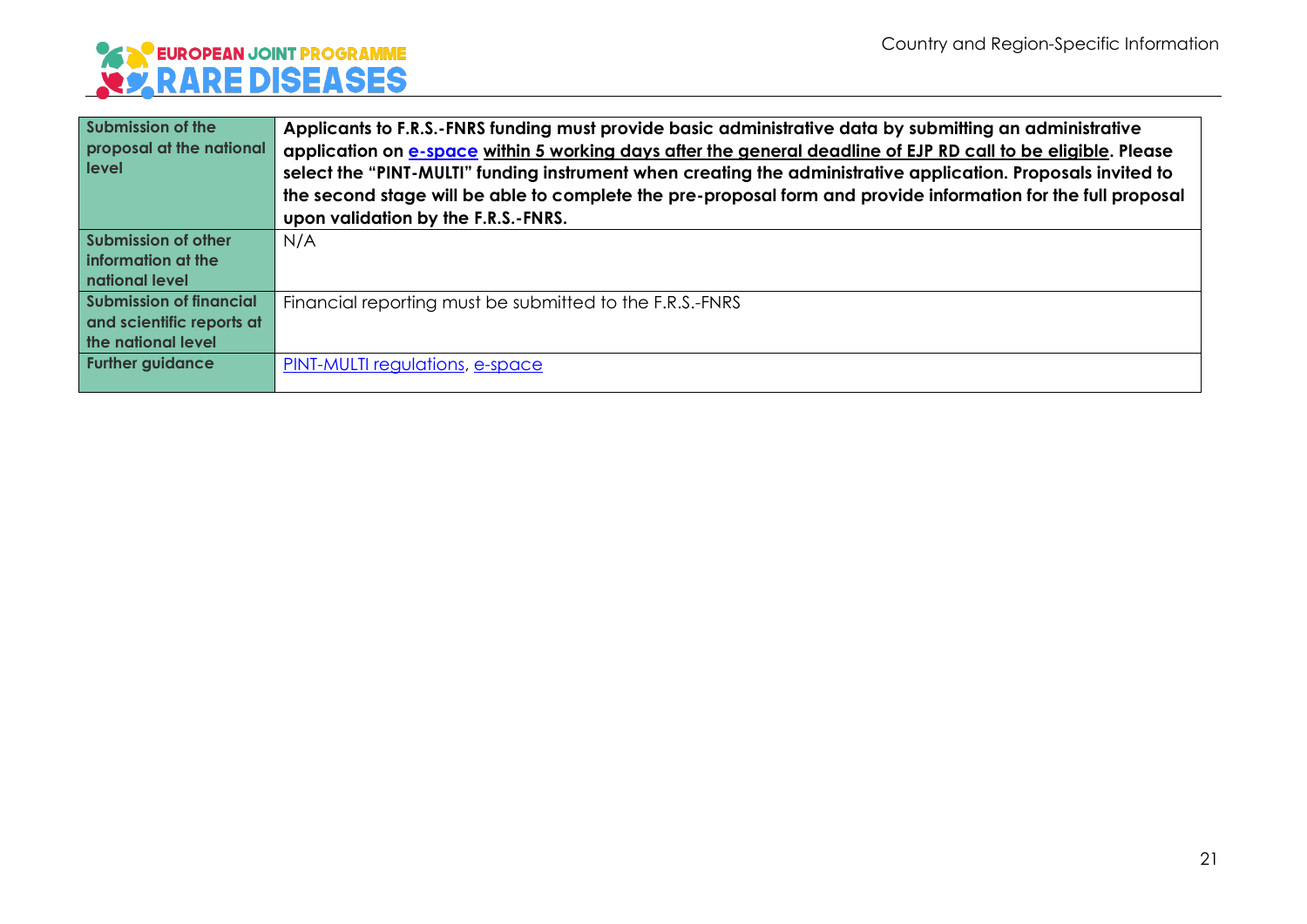

#### **CANADIAN INSTITUTES OF HEALTH RESEARCH- INSTITUTE OF GENETICS (CIHR-IG), CANADA**

<span id="page-21-0"></span>

| <b>Country</b>                                           | Canada                                                                                                                                                                                                                                                                                                                                                                                                                                                                                                                                                                                                                                                                                  |
|----------------------------------------------------------|-----------------------------------------------------------------------------------------------------------------------------------------------------------------------------------------------------------------------------------------------------------------------------------------------------------------------------------------------------------------------------------------------------------------------------------------------------------------------------------------------------------------------------------------------------------------------------------------------------------------------------------------------------------------------------------------|
| <b>Funding organisation</b>                              | Canadian Institutes of Health Research, Institute of Genetics (CIHR-IG)                                                                                                                                                                                                                                                                                                                                                                                                                                                                                                                                                                                                                 |
| <b>National contact person</b>                           | <b>Jennifer Vineham</b><br>Phone: +1 343 552-2760<br>Email: jennifer.vineham@cihr-irsc.gc.ca<br><b>Etienne Richer</b><br>Email: Etienne.Richer@cihr-irsc.gc.ca                                                                                                                                                                                                                                                                                                                                                                                                                                                                                                                          |
| <b>Funding commitment</b>                                | CIHR: CAD \$1,350,000,<br>Ataxia Canada: CAD \$450,000<br>Total funding available: CAD \$1,800,000<br>CAD \$150,000 per year per project maximum.                                                                                                                                                                                                                                                                                                                                                                                                                                                                                                                                       |
| <b>Overheads</b>                                         | Not an allowable cost.                                                                                                                                                                                                                                                                                                                                                                                                                                                                                                                                                                                                                                                                  |
| <b>Anticipated number of</b>                             | 4 projects                                                                                                                                                                                                                                                                                                                                                                                                                                                                                                                                                                                                                                                                              |
| fundable research partners                               |                                                                                                                                                                                                                                                                                                                                                                                                                                                                                                                                                                                                                                                                                         |
| <b>Eligibility of project duration</b>                   | 3 years                                                                                                                                                                                                                                                                                                                                                                                                                                                                                                                                                                                                                                                                                 |
| Eligibility of a partner as a<br>beneficiary institution |                                                                                                                                                                                                                                                                                                                                                                                                                                                                                                                                                                                                                                                                                         |
| Eligibility of costs, types and                          | Eligibility of principal investigator or other research team member<br>Academia, Clinical, Public Health                                                                                                                                                                                                                                                                                                                                                                                                                                                                                                                                                                                |
| their caps                                               | https://cihr-irsc.gc.ca/e/50805.html#g-3                                                                                                                                                                                                                                                                                                                                                                                                                                                                                                                                                                                                                                                |
|                                                          | Investigator (early career)<br>For this competition only: a researcher who, at the time of application, has held a full time, independent research<br>appointment, for a period of 0 to 7 years (84 months) *.<br>All time spent in research appointments/positions will be taken into consideration when determining eligibility<br>irrespective of time spent in a clinical component or other duties (i.e., administrative, academic, etc.). Should an<br>applicant hold or have held a part-time appointment/position, CIHR will count that time as 50% (e.g., a one-year<br>part-time appointment/position will count for 6 months towards the maximum). Leaves of absence will be |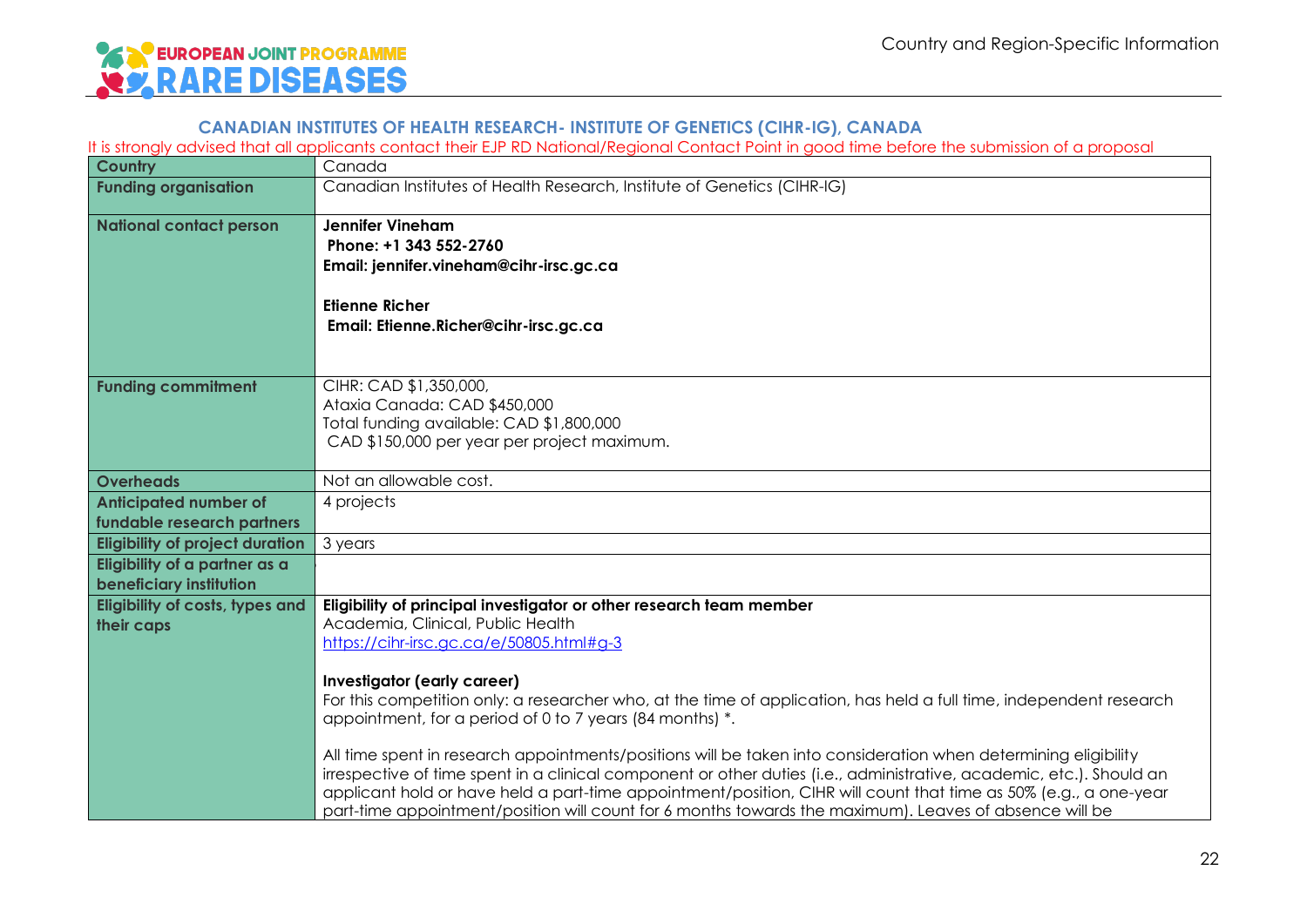

|                                                                 | considered in the calculation of eligibility (i.e., are credited as twice the amount of time taken) and should be<br>included in the Employment section under Leaves of Absence in your Common CV.                                                                                                                                                                                                                     |
|-----------------------------------------------------------------|------------------------------------------------------------------------------------------------------------------------------------------------------------------------------------------------------------------------------------------------------------------------------------------------------------------------------------------------------------------------------------------------------------------------|
|                                                                 | *Please note that due to the impact of COVID-19 on early career researchers, CIHR temporarily adjusted the period<br>of eligibility for an ECR. All those who held ECR status as of March 1, 2020 - or who secured their first academic<br>appointment after this date – will have their status extended to 0-84 months from 0-60 months.                                                                              |
|                                                                 | CIHR will closely monitor the pandemic and its impact on ECRs overall and on specific groups with the intent that<br>further interventions may be warranted.                                                                                                                                                                                                                                                           |
|                                                                 | Eligibility of costs, types and their caps                                                                                                                                                                                                                                                                                                                                                                             |
|                                                                 | https://www.nserc-crsng.gc.ca/InterAgency-Interorganismes/TAFA-AFTO/guide-guide eng.asp                                                                                                                                                                                                                                                                                                                                |
| <b>Conditions for PAO funding</b>                               | Canadian patient advocacy organizations (PAOs) are not eligible to participate in the role of Nominated Principal<br>Applicant (NPA) nor Principal Applicant (PA). However, it is possible for a PAO to be represented by an individual in<br>the role of co-applicant or collaborator. In this case, the NPA may request funds in their budget to support the<br>activities of the PAO representative on the project. |
| Submission of the proposal at<br>the national level             | Short application as per CIHR Funding Opportunity (link to follow). Summary of the applications potentially relevant<br>for funding by Ataxia Canada will be made available to that organization to confirm relevancy of the proposals to<br>their mandate.                                                                                                                                                            |
| Submission of other                                             | <b>NA</b>                                                                                                                                                                                                                                                                                                                                                                                                              |
| information at the national                                     |                                                                                                                                                                                                                                                                                                                                                                                                                        |
| level                                                           |                                                                                                                                                                                                                                                                                                                                                                                                                        |
| <b>Submission of financial and</b><br>scientific reports at the | The Nominated Principal Applicant will be required to submit an electronic Final Report to CIHR. This online report will<br>be made available to the Nominated Principal Applicant on ResearchNet at the beginning of the grant funding                                                                                                                                                                                |
| national level                                                  | period and can be filled in as the research progresses.                                                                                                                                                                                                                                                                                                                                                                |
| <b>Further guidance</b>                                         | <b>NA</b>                                                                                                                                                                                                                                                                                                                                                                                                              |
|                                                                 |                                                                                                                                                                                                                                                                                                                                                                                                                        |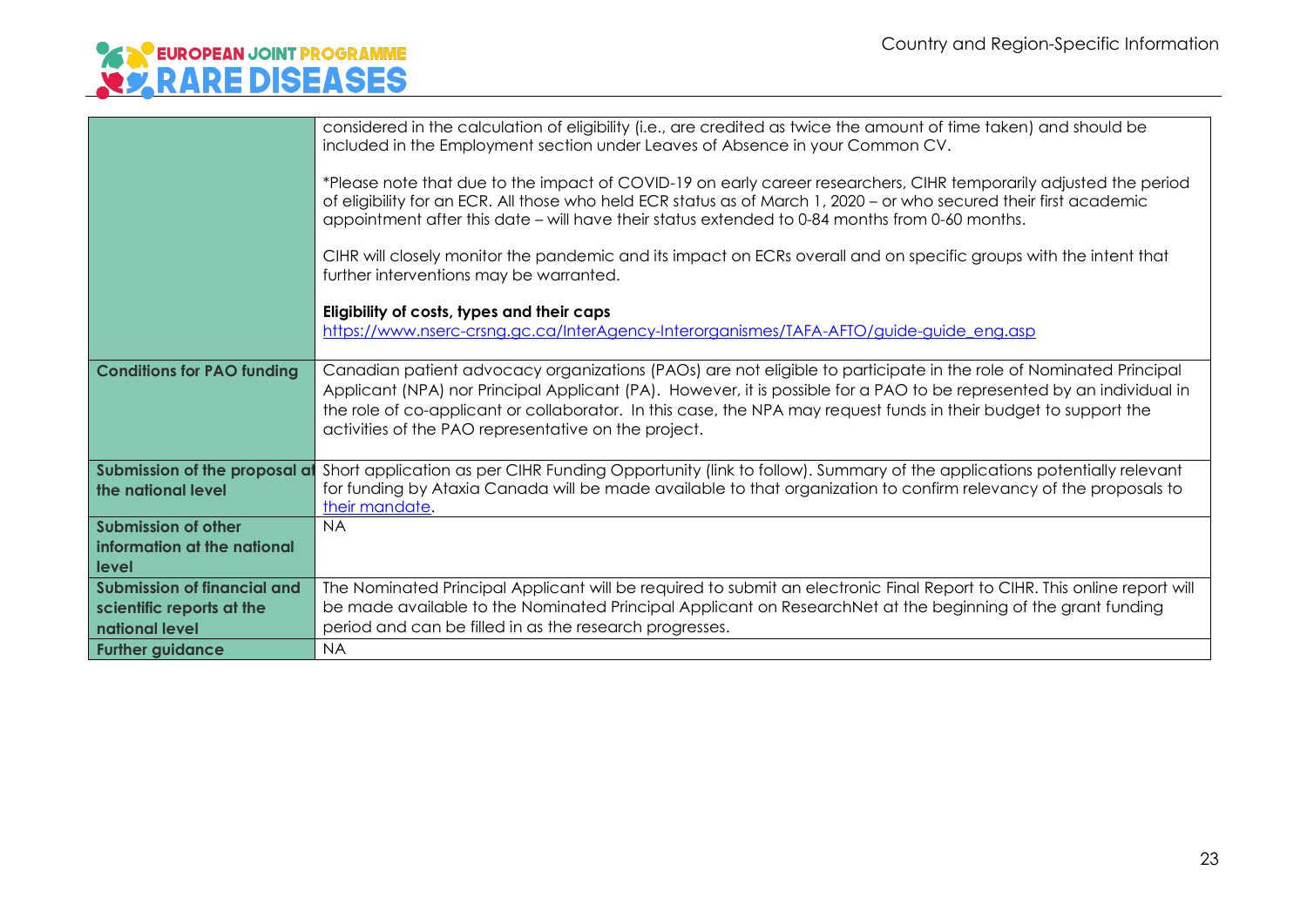

#### **FONDS DE RECERCHE DU QUÉBEC - SANTÉ (FRQS), QUÉBEC (CANADA)**

<span id="page-23-0"></span>

| <b>Country</b>                                                      | QUÉBEC (CANADA)                                                                                                                                                                                                                                                                                                                                                                                |
|---------------------------------------------------------------------|------------------------------------------------------------------------------------------------------------------------------------------------------------------------------------------------------------------------------------------------------------------------------------------------------------------------------------------------------------------------------------------------|
| <b>Funding organisation</b>                                         | FONDS DE RECERCHE DU QUÉBEC - SANTÉ (FRQS) – https://frq.gouv.gc.ca/                                                                                                                                                                                                                                                                                                                           |
| <b>National contact person</b>                                      | <b>Maxime Beaudoin, Programs Manager</b><br>Tel: (+1) 514-873-2114 ext.4369<br>Maxime.beaudoin@frq.gouv.gc.ca                                                                                                                                                                                                                                                                                  |
| <b>Funding commitment</b>                                           | \$450,000 CAD (~0.32 Mio. €) available for Quebec researchers.<br>The total maximum amount that can be requested in support of a Quebec/Canada component is<br>\$150,000 CAD per year for up to 3-years from all Canadian funding sources CIHR-IG, FRQS and their<br>funding partners.<br>Funds are subject to availability of funds voted annually to FRQS by the National Assembly of Québec |
| <b>Overheads</b>                                                    | and FRQS Board of Directors' approval.<br>Overheads means "frais indirects de recherche" and will be managed separately by the FRQS. They                                                                                                                                                                                                                                                      |
|                                                                     | should not be included in the requested budget.                                                                                                                                                                                                                                                                                                                                                |
| <b>Anticipated</b><br>number of<br>fundable<br>research<br>partners | Anticipated number of funded research groups: 1-2*<br>FRQS is providing funding to support up to one project as outlined in the call text.<br>*Canadian funders agencies (FRQS and CIHR-IG) will be working together to maximize participation<br>from the Canadian research community.                                                                                                        |
| of<br>Eligibility<br>project<br>duration                            | Up to 3-years                                                                                                                                                                                                                                                                                                                                                                                  |
| Eligibility of a partner as a<br>beneficiary institution            | Quebec applicants must meet the eligibility criteria of FRQ research grants.<br>Eligible institutions are Quebec Universities or Institutions within Quebec's health and social services<br>network. Please consult the full list of <b>Quebec Eligible managing institutions.</b>                                                                                                             |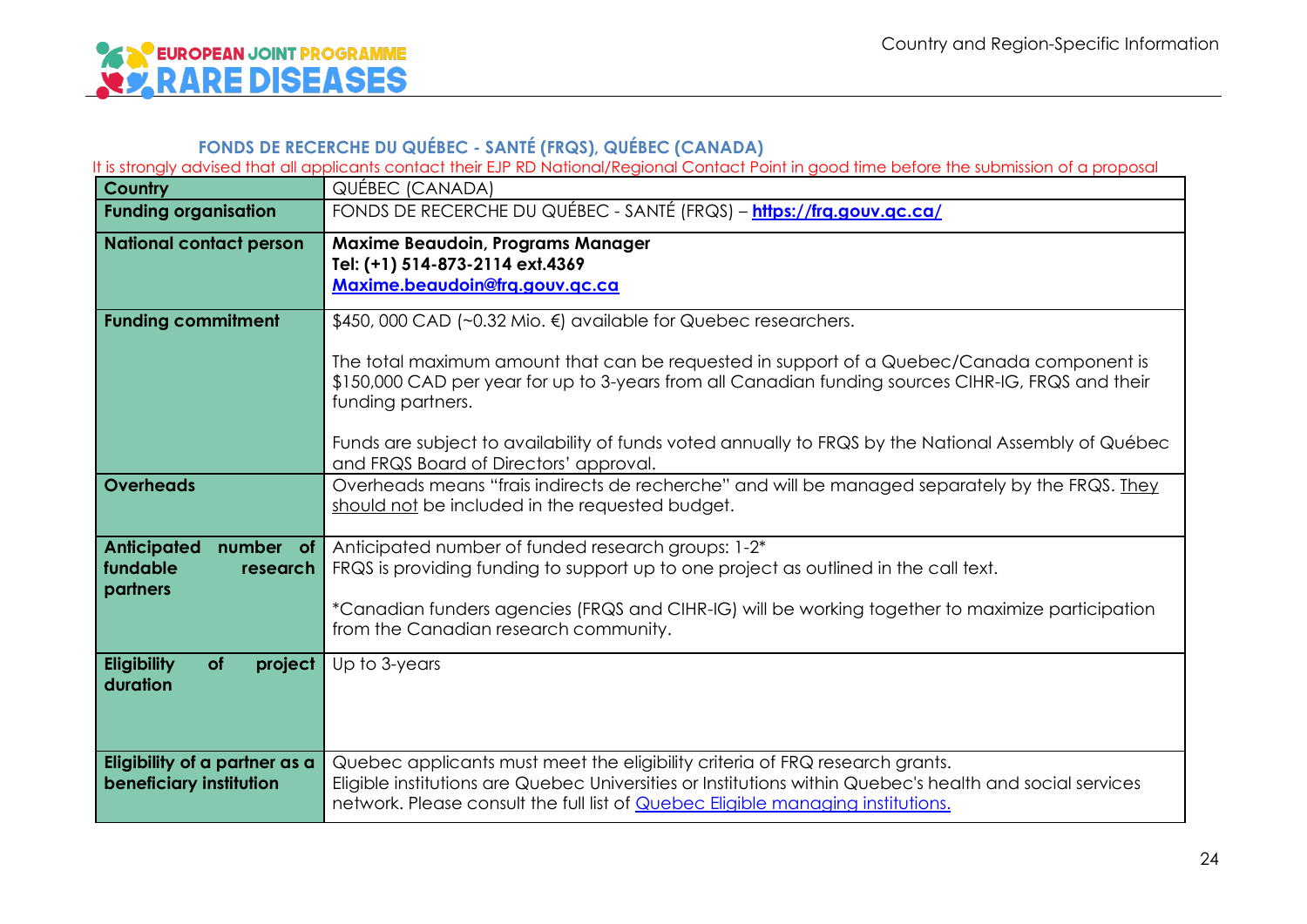# **EUROPEAN JOINT PROGRAMME**

| Eligibility of costs, types<br>and their caps                | • Operational costs (research personnel, consumables, animals)<br>• Costs related to scientific and ethical evaluation (clinical research projects)<br>• Coordination-related cost (project administration and travel expenses for attending joint meetings)<br>• Costs related to knowledge translation and translation<br>• Conference attendance (up to 5% per year of the grant amount starting the first year with proper<br>justification)                                                                                                                                                                                                                                                      |
|--------------------------------------------------------------|-------------------------------------------------------------------------------------------------------------------------------------------------------------------------------------------------------------------------------------------------------------------------------------------------------------------------------------------------------------------------------------------------------------------------------------------------------------------------------------------------------------------------------------------------------------------------------------------------------------------------------------------------------------------------------------------------------|
|                                                              | There is NO support for salaries of investigators or equipment.<br>There is NO supplement for the Coordinator of an international consortium.                                                                                                                                                                                                                                                                                                                                                                                                                                                                                                                                                         |
|                                                              | Further information about eligible and ineligible expenses is available in section 8 of the FRQ Common<br><b>General Rules.</b>                                                                                                                                                                                                                                                                                                                                                                                                                                                                                                                                                                       |
|                                                              | Overheads means "frais indirects de recherche (FIR)" are not an eligible expense. It will be managed<br>separately.                                                                                                                                                                                                                                                                                                                                                                                                                                                                                                                                                                                   |
| <b>Conditions</b><br><b>PAO</b><br>for<br>funding            | FRQS cannot fund Quebec/Canada PAOs directly nor be an eligible partner (Investigator(s)) on the<br>application.<br>However, it is possible for a PAO to be represented by an individual in the role of Individual contributor or<br>collaborator. In this case, the Quebec Principal Investigator (PI) may request funds in their budget to support<br>the activities of the PAO representative on the project or they could be supported as subcontractors.                                                                                                                                                                                                                                         |
| Submission<br>of<br>the<br>proposal at the national<br>level | Non-extensive requirements<br>Quebec Principal investigator (PI) must submit a short application form through FRQS e-portfolio.<br>Quebec Co-investigator(s) has to consent to be part of this application before the institutional<br>approval.<br>CCV of all the investigators must be updated with the most recent information for the eligibility check.<br>Managing institutions approval must be done lastly which automatically activates the final submission.<br>\$CAD Budget form will be requested.<br>Please consult the <b>FRQ webpage of JTC2022 EJP RD program</b> for complementary information about<br>the requirements.<br>Documents sent via mail or e-mail will NOT be accepted. |
|                                                              | FRQS short application form will follow the exact Call deadlines.                                                                                                                                                                                                                                                                                                                                                                                                                                                                                                                                                                                                                                     |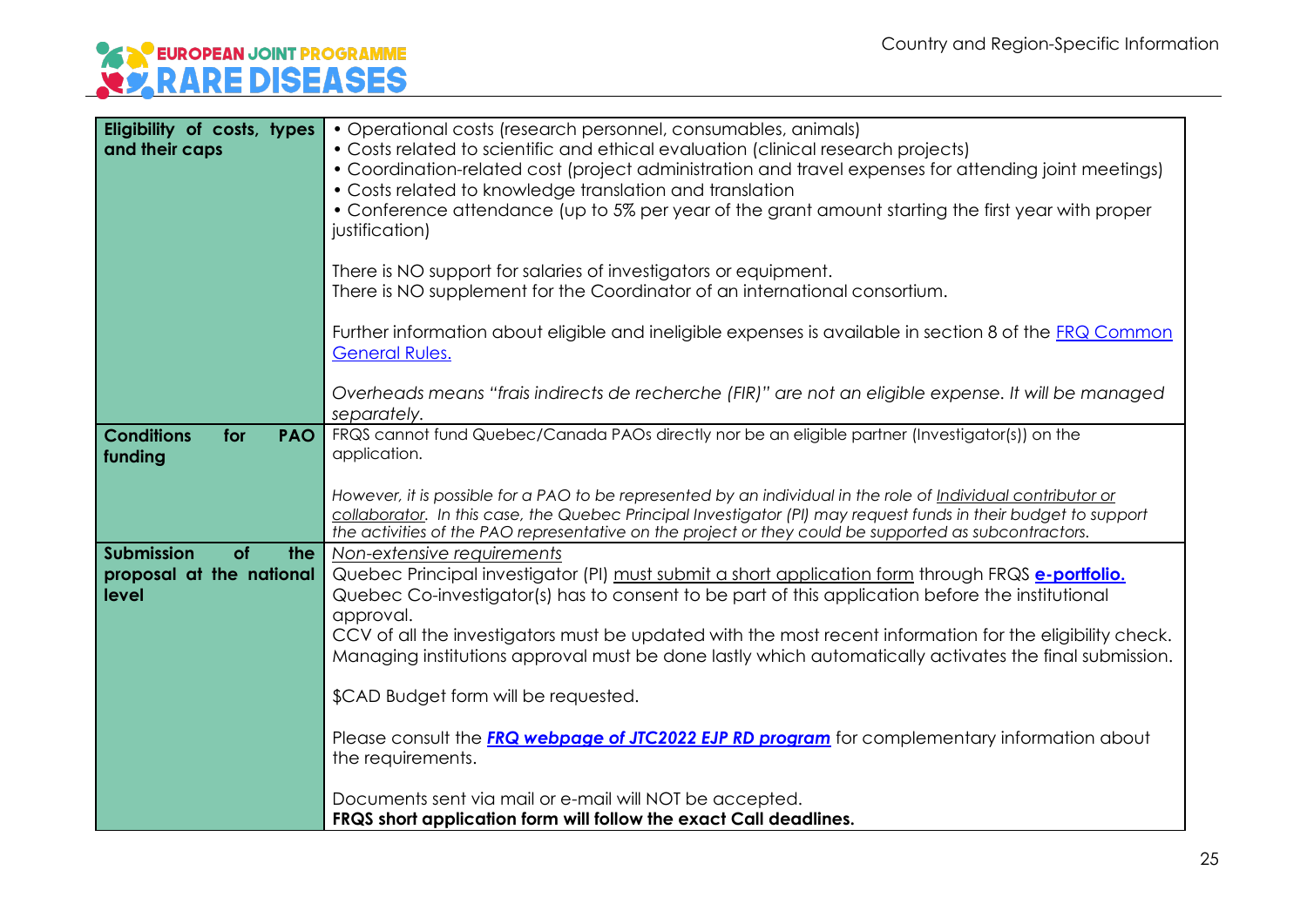

| <b>Submission</b><br><b>of</b><br>other | $\,$ *Quebec Investigators applying for funding from FRQS and CIHR must also complete an abbreviated                                                                                                                                     |
|-----------------------------------------|------------------------------------------------------------------------------------------------------------------------------------------------------------------------------------------------------------------------------------------|
| information<br><b>the</b><br><b>at</b>  | CIHR form at the Proposal stage only (second stage) in order to be eligible to receive funding from                                                                                                                                      |
| national level                          | both agencies. Please contact CIHR representative for more information.                                                                                                                                                                  |
| Submission of financial                 | Yes, according to regional/national regulations.                                                                                                                                                                                         |
| and scientific reports at               |                                                                                                                                                                                                                                          |
| <b>the national level</b>               | Scientific reports according to EJP RD template and requirements.                                                                                                                                                                        |
|                                         |                                                                                                                                                                                                                                          |
|                                         | Minimum requirements such as electronic Annual financial reporting according to FRQ Common General Rules                                                                                                                                 |
|                                         | and Grant Regulations.                                                                                                                                                                                                                   |
|                                         | A Final scientific report under FRQ template will be requested at the very end of the project.                                                                                                                                           |
|                                         |                                                                                                                                                                                                                                          |
|                                         | The FRQS reserves the right to request any additional or complementary information related to the research                                                                                                                               |
|                                         | project granted.                                                                                                                                                                                                                         |
|                                         |                                                                                                                                                                                                                                          |
|                                         | Note: Further requirements will be stated in the official FRQS Letter of Grant addressed to the selected Quebec                                                                                                                          |
|                                         | Principal Investigator(s).                                                                                                                                                                                                               |
| <b>Further guidance</b>                 | Basic research ethics training is mandatory for all recipients of an FRQS grant when their part of research project<br>that involve human beings. PI and Co-PI(s) on the project must therefore successfully complete levels 1 and 3 of  |
|                                         | MSSS Ethics online training by the Ministère de la Santé et des Services sociaux.                                                                                                                                                        |
|                                         | Post-doctorate on the project are also encouraged to complete this training.                                                                                                                                                             |
|                                         |                                                                                                                                                                                                                                          |
|                                         | 5.5 Research Ethics and Conformity (FRQ Common General Rules)                                                                                                                                                                            |
|                                         | Funding holders and managing institutions must demonstrate the highest standards of research ethics and                                                                                                                                  |
|                                         | scientific integrity. All research projects involving human beings, including biological material (body parts,                                                                                                                           |
|                                         | products, tissues, cells or genetic material from a human body, of a living or dead person) or administrative,                                                                                                                           |
|                                         | scientific or descriptive data from human beings, usually require the approval of the research ethics board of the                                                                                                                       |
|                                         | institution under whose authority or auspices the project is conducted (or a research ethics board recognized by<br>that institution). In the case of grants, the managing institution is responsible for obtaining all necessary ethics |
|                                         | approvals.                                                                                                                                                                                                                               |
|                                         | For complementary information about FRQ standards adopted please consult FRQ Ethics and integrity section.                                                                                                                               |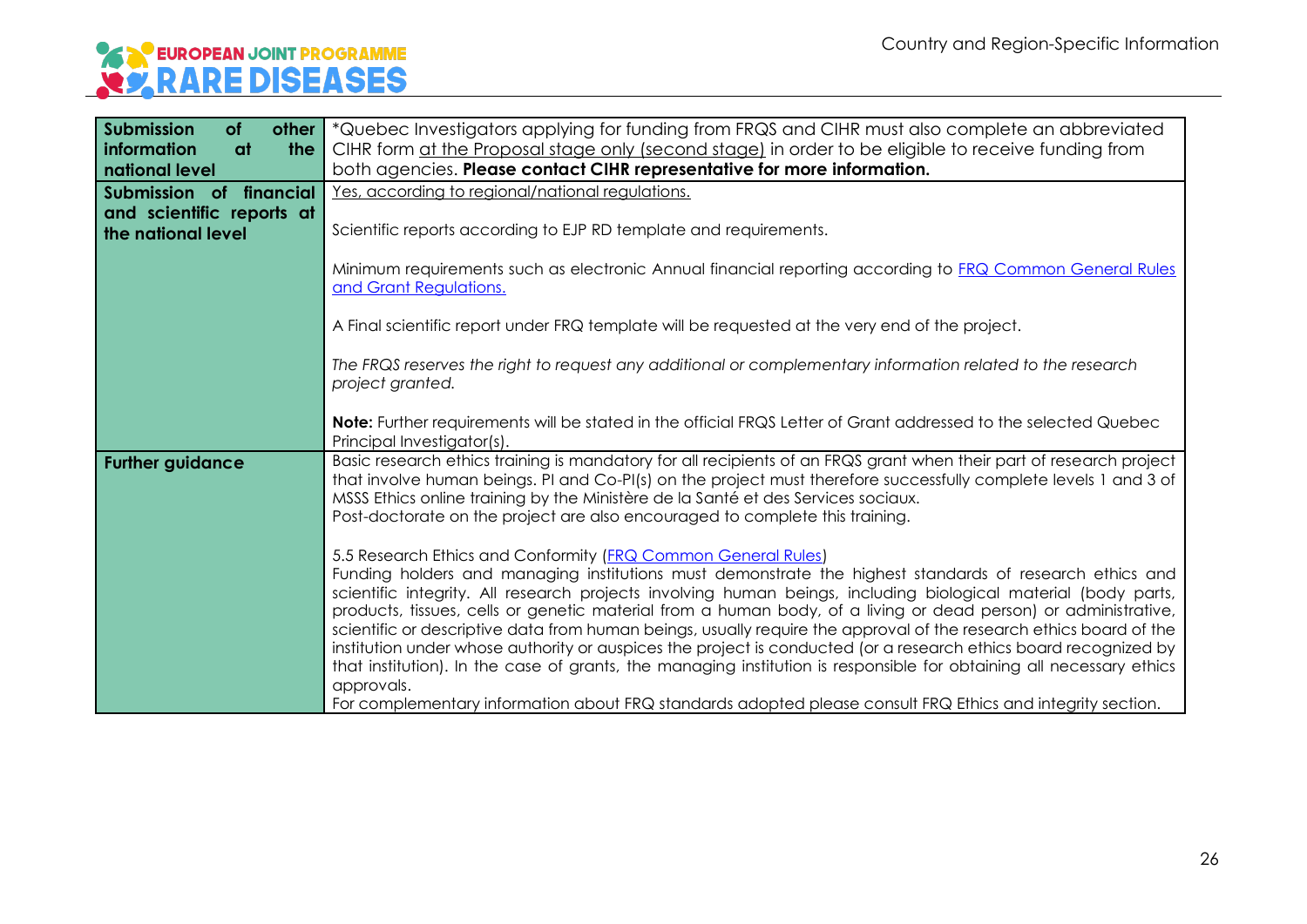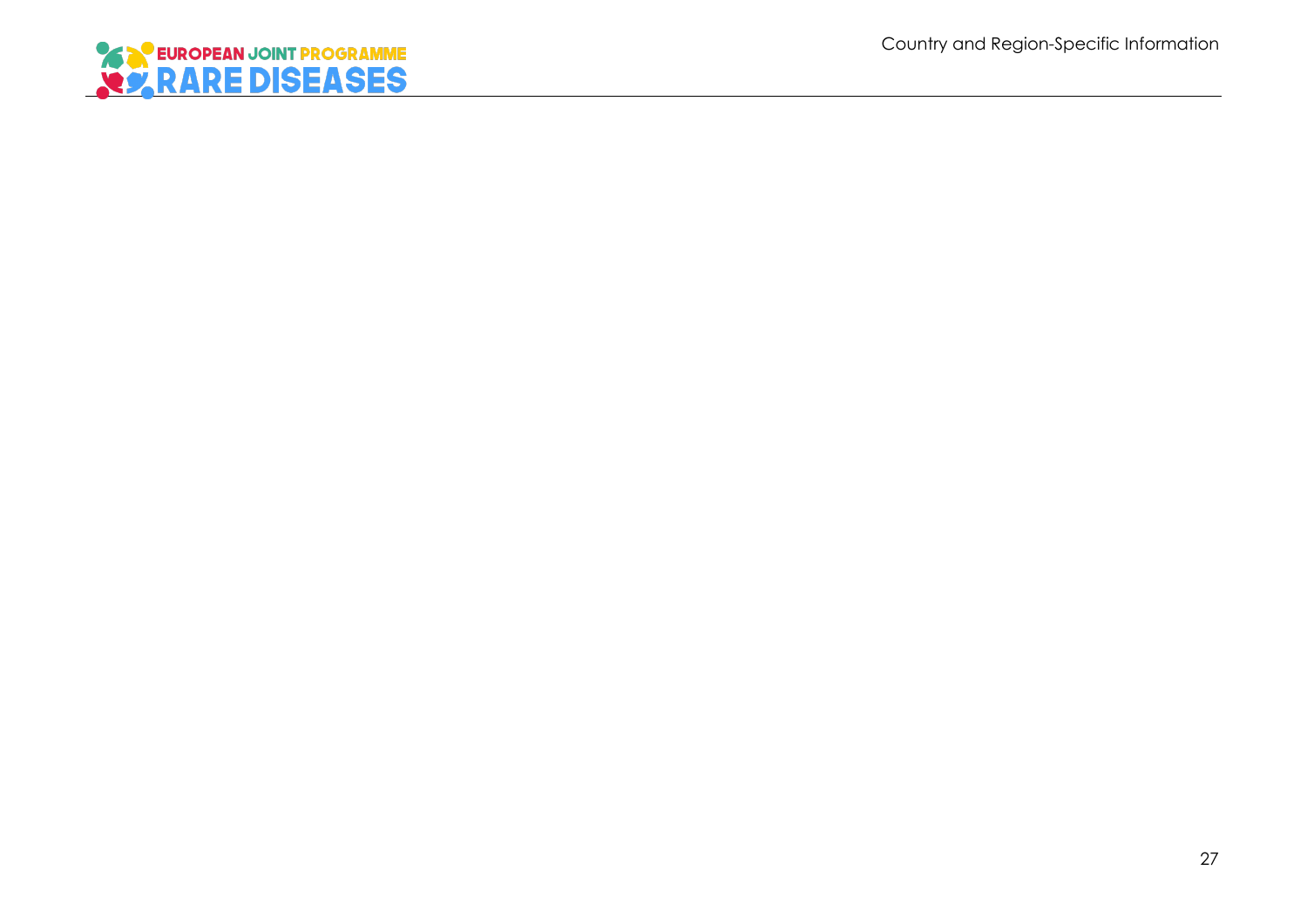

#### **MINISTRY OF EDUCATION, YOUTH AND SPORTS (MEYS), CZECH REPUBLIC**

<span id="page-27-0"></span>

| Country                                                        | Czech Republic                                                                                                                                                                                                                                                                                                                                                                                                                                                                                                                                                                                                                                                                                                                                                                                                                                                                                                                                                                                                                                                                                                                   |
|----------------------------------------------------------------|----------------------------------------------------------------------------------------------------------------------------------------------------------------------------------------------------------------------------------------------------------------------------------------------------------------------------------------------------------------------------------------------------------------------------------------------------------------------------------------------------------------------------------------------------------------------------------------------------------------------------------------------------------------------------------------------------------------------------------------------------------------------------------------------------------------------------------------------------------------------------------------------------------------------------------------------------------------------------------------------------------------------------------------------------------------------------------------------------------------------------------|
| <b>Funding organization</b>                                    | Ministry of Education, Youth and Sports (MEYS)                                                                                                                                                                                                                                                                                                                                                                                                                                                                                                                                                                                                                                                                                                                                                                                                                                                                                                                                                                                                                                                                                   |
| <b>National contact person</b>                                 | www.msmt.cz<br>Judita Klosaková<br>MSMT, Department of Research and Development<br>Phone: +420 234 811 504<br>E-mail: judita.klosakova@msmt.cz                                                                                                                                                                                                                                                                                                                                                                                                                                                                                                                                                                                                                                                                                                                                                                                                                                                                                                                                                                                   |
| <b>Funding commitment</b>                                      | $0.6 M \in$                                                                                                                                                                                                                                                                                                                                                                                                                                                                                                                                                                                                                                                                                                                                                                                                                                                                                                                                                                                                                                                                                                                      |
| <b>Overheads</b>                                               | Eligible costs for a Czech participant involved in a project consortium are defined by § 2 of the Act No. 130/2002 Coll.<br>on Support of Research, Experimental Development and Innovation from Public Funds and on Amendment to Some<br>Related Acts. The maximum indirect costs set for the present call are 25 % (flat rate) of direct costs without the sub-<br>contracting.                                                                                                                                                                                                                                                                                                                                                                                                                                                                                                                                                                                                                                                                                                                                                |
| <b>Anticipated num</b><br>ber of fundable research<br>partners | $(2-3)$                                                                                                                                                                                                                                                                                                                                                                                                                                                                                                                                                                                                                                                                                                                                                                                                                                                                                                                                                                                                                                                                                                                          |
| <b>Maximum funding per</b><br>grant awarded to a partner       | No restriction                                                                                                                                                                                                                                                                                                                                                                                                                                                                                                                                                                                                                                                                                                                                                                                                                                                                                                                                                                                                                                                                                                                   |
| Eligibility of a partner as a<br>beneficiary institution       | The participants from the Czech Republic in the projects consortia must meet the criteria of the research and<br>knowledge-dissemination organisation (hereinafter referred to as "research organisation") in accordance with the<br>Framework for State Aid for Research and Development and Innovation (2014/C 198/03). These might be public<br>universities, public research institutes and/or another entities classified as research organisations. It is obligatory that the<br>Czech participants involved in the projects' consortia prove compliance with the eligibility criteria and fulfilment of the<br>conditions set by § 18 of the Act No. 130/2002 Coll. on Support of Research, Experimental Development and Innovation<br>from Public Funds and on Amendment to Some Related Acts by means of a Statutory Declaration.                                                                                                                                                                                                                                                                                       |
| <b>Eligibility of costs, types</b><br>and their caps           | Eligible costs for a Czech participant involved in a project consortium are defined by § 2 of the Act No. 130/2002 Coll.<br>on Support of Research, Experimental Development and Innovation from Public Funds and on Amendment to Some<br>Related Acts. The maximum indirect costs set for the present call are 25 % (flat rate) of direct costs without the sub-<br>contracting. The aid intensity for activities carried out by a research organisation might be at the level of 100% provided<br>that the research organisation complies entirely with requirements stipulated by the Article 2.1.1 "Public funding of non-<br>economic activities" of the Framework for State Aid for Research and Development and Innovation (2014/C 198/03)<br>and proves it by means of the above-mentioned Statutory Declaration. Should the above-stated criteria not be fulfilled<br>by the Czech participant, funding rates will be adjusted appropriately by the Ministry of Education, Youth and Sports<br>and will reach the level of 100 % for fundamental/basic research activities, 50 % for applied research activities and 25 |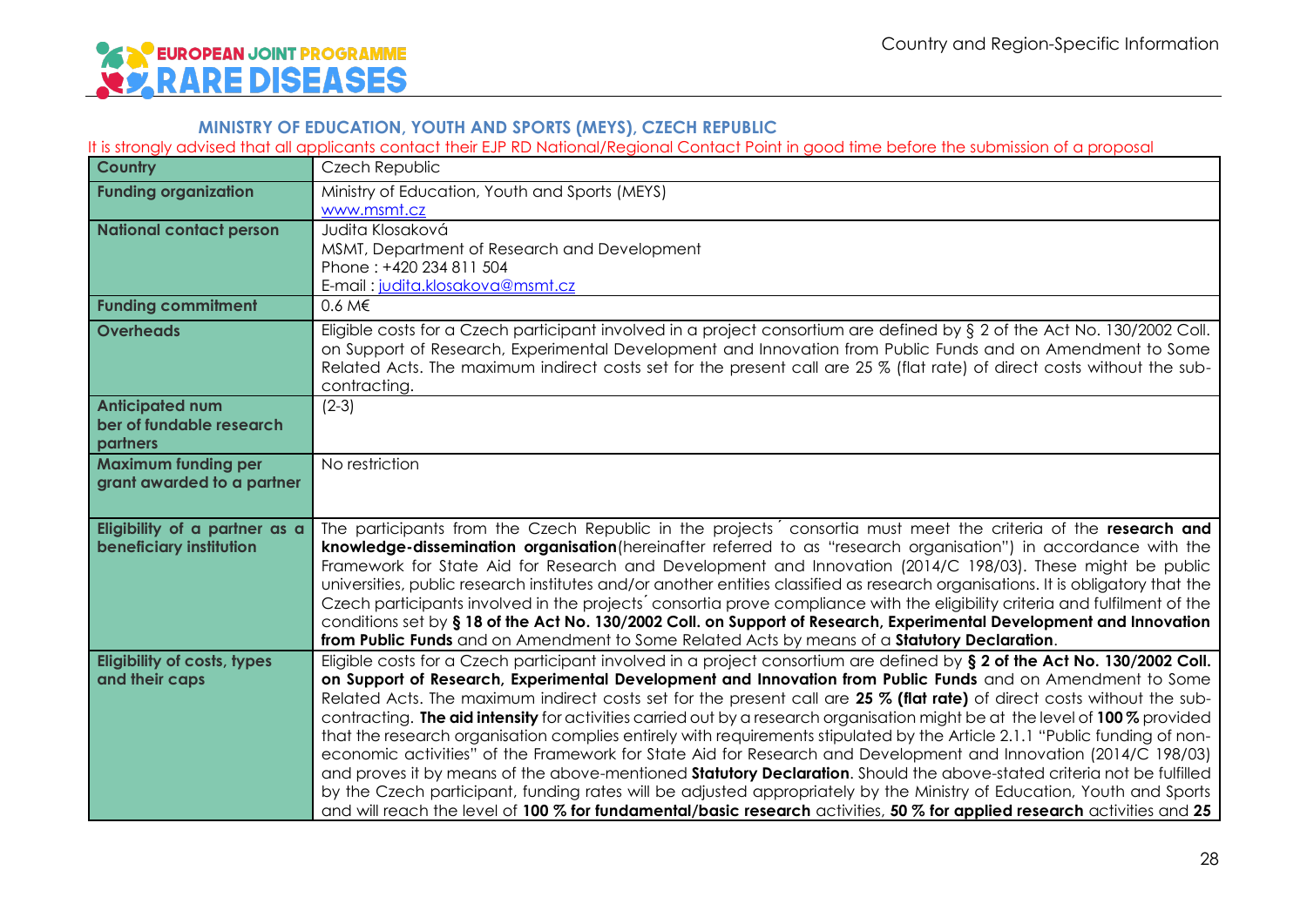

|                                   | for experimental development activities. For further information on<br>%<br>the eligibility<br>please<br>cost<br>see     |
|-----------------------------------|--------------------------------------------------------------------------------------------------------------------------|
|                                   | https://www.msmt.cz/vyzkum-a-vyvoj-2/ejp                                                                                 |
| <b>Conditions for PAO funding</b> | The MEYS does not fund PAOs/patient representatives.                                                                     |
|                                   |                                                                                                                          |
|                                   |                                                                                                                          |
|                                   |                                                                                                                          |
| Submission of the proposal        | It is obligatory:                                                                                                        |
| at the national level             | -that the Czech participants involved in the projects' consortia prove compliance with the eligibility criteria and      |
|                                   | fulfilment of the conditions set by §18 of the Act No. 130/2002 Coll. on Support of Research, Experimental Development   |
|                                   | and Innovation from Public Funds and on Amendment to Some Related Acts by means of a Statutory Declaration.              |
|                                   | -that each Czech participant in a project consortium is requested to specify the costs related to the envisaged          |
|                                   | R&D activities in detail by using the Eligible Costs Specification.                                                      |
|                                   |                                                                                                                          |
|                                   | The template and detail information will be available on websites of the Ministry of Education, Youth and Sports         |
|                                   | dedicated to the EJP RC JTC 2022.                                                                                        |
|                                   | All of the requested documentation (i.e. Statutory Declaration and Eligible Costs Specification) shall be sent by each   |
|                                   | Czech participant in a project consortium to the Ministry of Education, Youth and Sports no later than the date of the   |
|                                   | official submission deadline for pre-proposals, both by electronic correspondence and data box/post.                     |
|                                   | The electronic version of requested documentation shall be sent to the address of electronic correspondence:             |
|                                   | Judita.Klosakova@msmt.cz. One signed and stamped hard copy (by the statutory representative of research                  |
|                                   | organisation) of requested documentation shall be submitted as well following the instructions stipulated on websites of |
|                                   | the Ministry of Education, Youth and Sports.                                                                             |
|                                   |                                                                                                                          |
| <b>Further guidance</b>           | https://www.msmt.cz/vyzkum-a-vyvoj-2/ejp<br>$\bullet$                                                                    |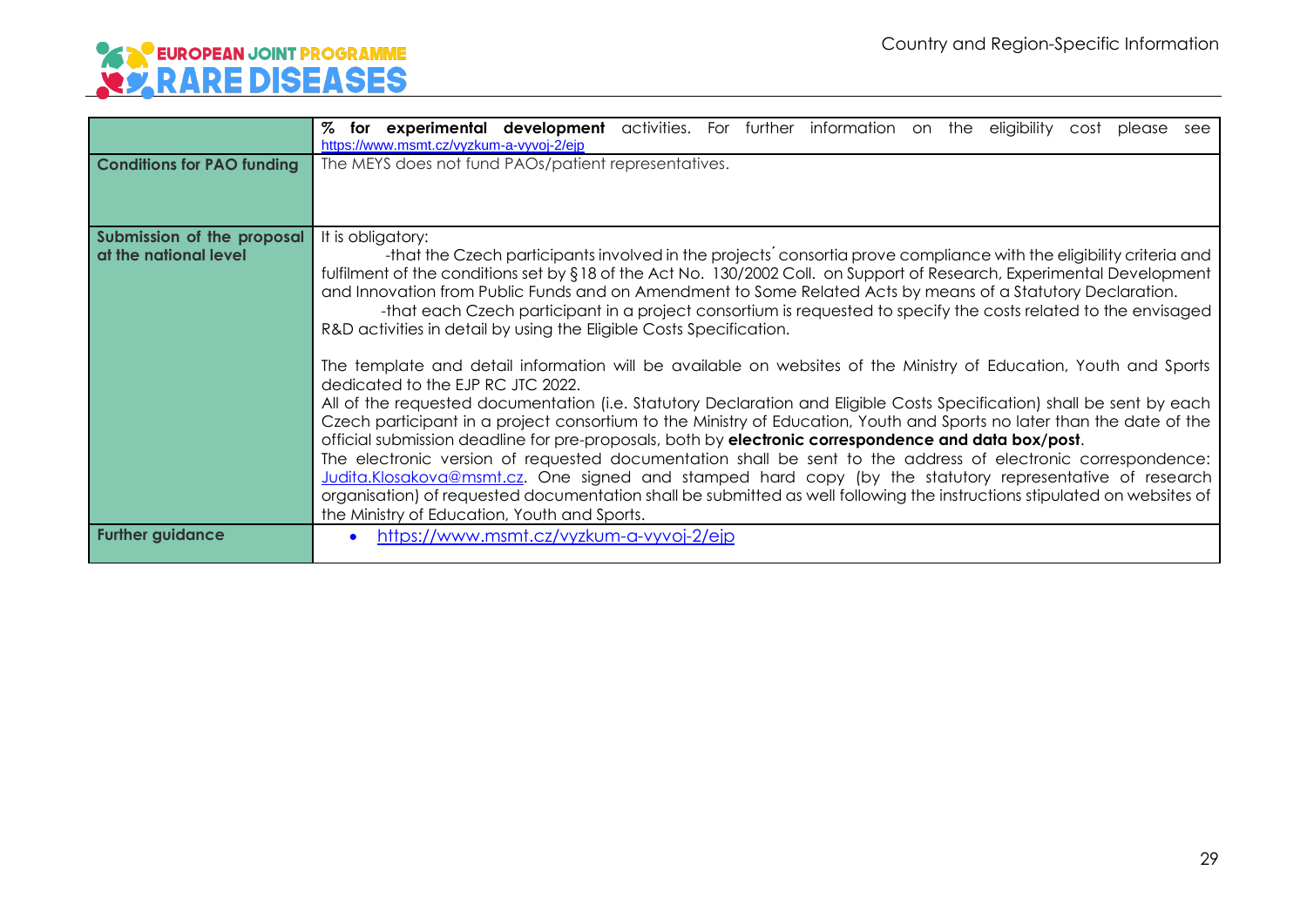

#### **ACADEMY OF FINLAND (AKA), FINLAND**

<span id="page-29-0"></span>

| Country                                                     | Finland                                                                                                                                                                                                                                                                                                                                                                                                                                                                                                                                                |
|-------------------------------------------------------------|--------------------------------------------------------------------------------------------------------------------------------------------------------------------------------------------------------------------------------------------------------------------------------------------------------------------------------------------------------------------------------------------------------------------------------------------------------------------------------------------------------------------------------------------------------|
| <b>Funding organisation</b>                                 | Academy of Finland (AKA) http://aka.fi                                                                                                                                                                                                                                                                                                                                                                                                                                                                                                                 |
| <b>National contact</b><br>person                           | Heikki Vilen<br>Heikki.vilen@aka.fi<br>+358 29 533 5135                                                                                                                                                                                                                                                                                                                                                                                                                                                                                                |
|                                                             | Rita Rinnankoski-Tuikka<br>rita.rinnankoski-tuikka@aka.fi<br>+358 29 533 5096                                                                                                                                                                                                                                                                                                                                                                                                                                                                          |
| <b>Funding commitment</b>                                   | $0,6M\notin$                                                                                                                                                                                                                                                                                                                                                                                                                                                                                                                                           |
| <b>Overheads</b>                                            | According to full cost model SOCIAL                                                                                                                                                                                                                                                                                                                                                                                                                                                                                                                    |
| Anticipated number of<br>fundable<br>research<br>partners   | 2                                                                                                                                                                                                                                                                                                                                                                                                                                                                                                                                                      |
| <b>Maximum funding per</b><br>grant awarded to a<br>partner | Maximum funding is 300 000 € / consortium (full cost model, Academy's 70 % share of expenses so maximum total<br>budget is ~428 570 $\xi$ ) – if there are several Finnish partners in the same consortium, they must share this among<br>themselves.                                                                                                                                                                                                                                                                                                  |
| Eligibility of a partner as<br>a beneficiary institution    | Eligibility rules for the applicants are the same as with Academy project funding: https://www.aka.fi/en/research-<br>funding/apply-for-funding/calls-for-applications/apply-now2/academy-project-funding-2021-all-research-fields/. AKA<br>funds only Finnish research organizations (universities, public research institutes, university hospitals). Applicant needs to<br>have an affiliation in such organization. Private not-for-profit research organizations such as VTT and CSC are also eligible<br>- please check with the contact person. |
| <b>Additional specific rules</b>                            | <b>NA</b>                                                                                                                                                                                                                                                                                                                                                                                                                                                                                                                                              |
| <b>Conditions for PAO</b><br>funding                        | AKA cannot fund PAOs directly – minor expenses (such as travel costs to a few meetings) can be included in the budget<br>of a Finnish academic partner                                                                                                                                                                                                                                                                                                                                                                                                 |
| Submission of the<br>proposal at the national<br>level      | At the plan of intent stage of the call all Finnish applicants are advised to contact the national contact person.<br>Submission of a national proposal will only be required in autumn 2022 from projects to be funded.                                                                                                                                                                                                                                                                                                                               |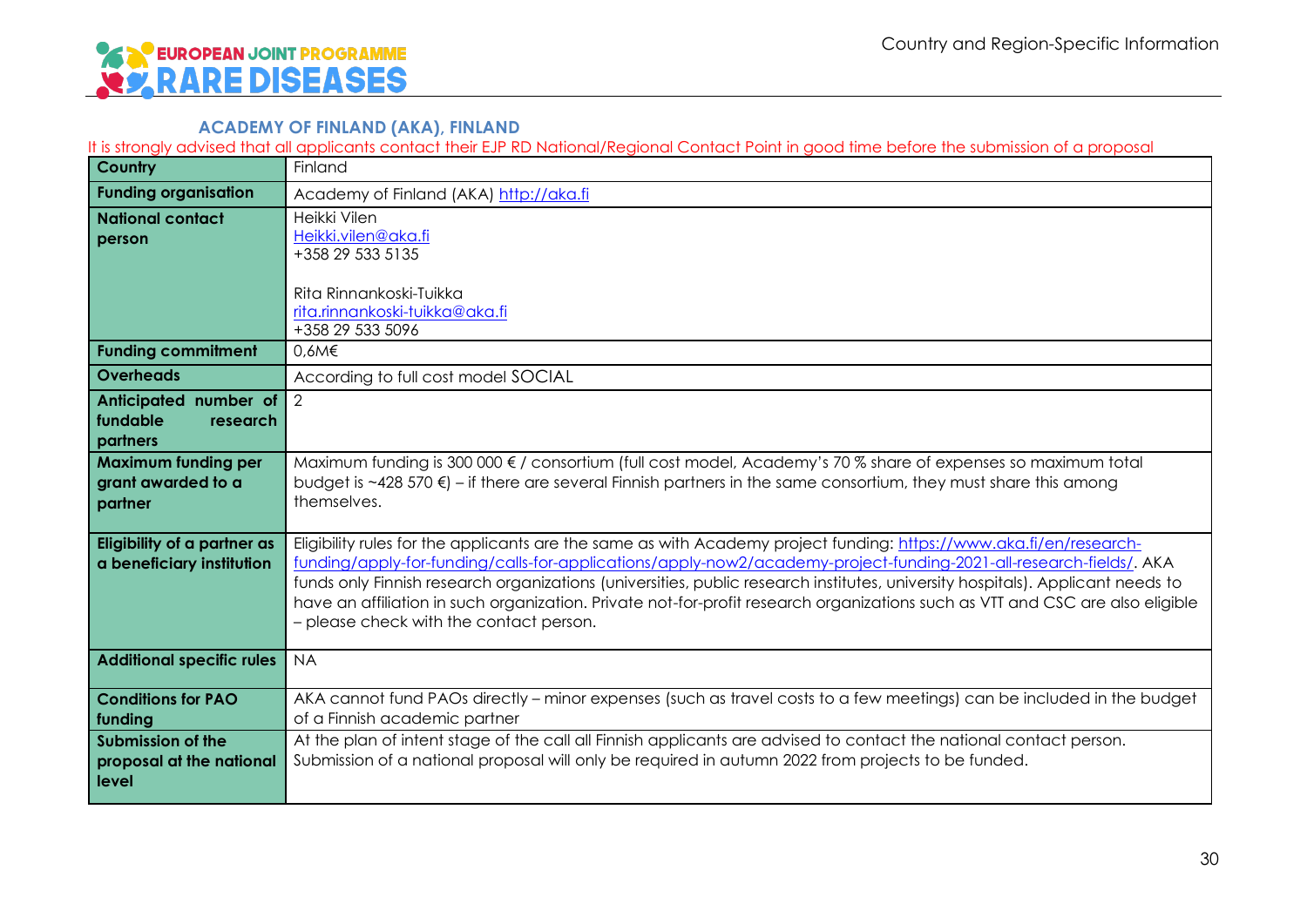

| Submission of financial   | Yes, according to national regulations. |
|---------------------------|-----------------------------------------|
| and scientific reports at |                                         |
| the national level        |                                         |
| <b>Further guidance</b>   | <b>NA</b>                               |
|                           |                                         |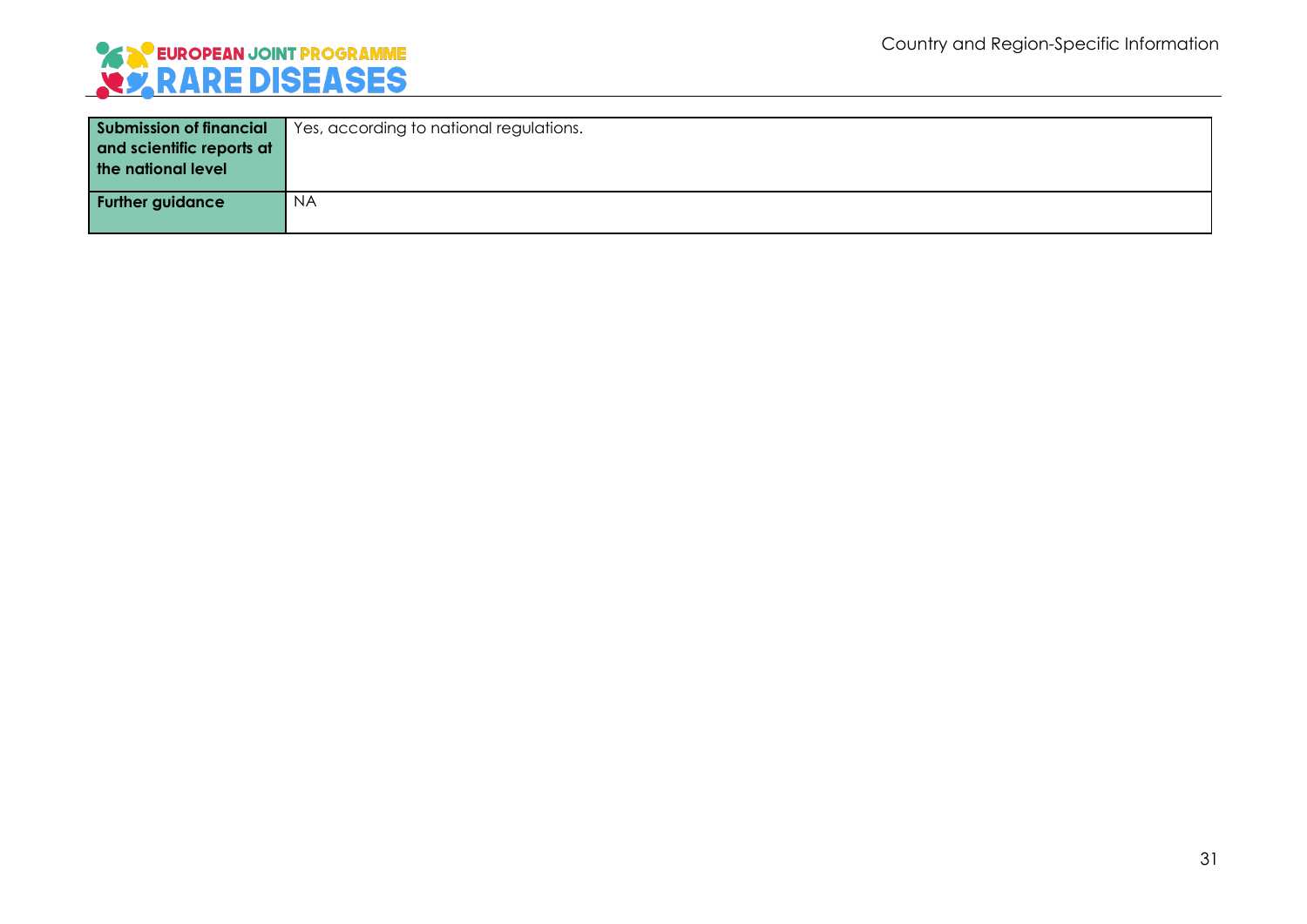

#### **FRENCH NATIONAL RESEARCH AGENCY (ANR), FRANCE**

<span id="page-31-0"></span>

| <b>Country</b>                     | France                                                                                                                                                                                                                                |
|------------------------------------|---------------------------------------------------------------------------------------------------------------------------------------------------------------------------------------------------------------------------------------|
| <b>Funding organisation</b>        | French National Research Agency (Agence Nationale de la Recherche -ANR-) http://www.agence-nationale-<br>recherche.fr                                                                                                                 |
| <b>National contact</b>            | Health & Biology Department                                                                                                                                                                                                           |
| person                             | Agence Nationale de la Recherche-ANR                                                                                                                                                                                                  |
|                                    | 50 avenue Daumesnil - 75012 Paris, France                                                                                                                                                                                             |
|                                    | <b>Florence Guillot</b>                                                                                                                                                                                                               |
|                                    | Email: EJPRDcall@anr.fr                                                                                                                                                                                                               |
| <b>Funding commitment</b>          | 3.11 $M \in$                                                                                                                                                                                                                          |
|                                    | Funding limits apply per partner for this call: Each partner may be granted up to 300 000 $\epsilon$ as a coordinating                                                                                                                |
|                                    | partner or 250 000 € as a non-coordinating partner. The maximum amount that can be requested by French                                                                                                                                |
|                                    | partners per project is 500 000 € The minimum funding amount per partner is 15 000 €.                                                                                                                                                 |
| <b>Overheads</b>                   | The ANR heading for "overheads" in the ANR funding breakdown is «frais d'environnement». 12% of the total                                                                                                                             |
|                                    | eligible costs must be applied for if the partner belongs to a public research organisation (or other organisation                                                                                                                    |
|                                    | funded at "marginal" costs), or up to 68% of the total personnel costs and 7% of other costs for partners funded at                                                                                                                   |
|                                    | full economic cost (such as enterprises) (cf "règlement financier")                                                                                                                                                                   |
| Anticipated number of              | $10 - 12$                                                                                                                                                                                                                             |
| fundable<br>research               |                                                                                                                                                                                                                                       |
| partners                           |                                                                                                                                                                                                                                       |
| <b>Eligibility of project</b>      | 2-3 years                                                                                                                                                                                                                             |
| duration                           |                                                                                                                                                                                                                                       |
| <b>Eligibility of a partner as</b> | <b>Eligible institutions:</b>                                                                                                                                                                                                         |
| a beneficiary institution          | Public research organisation or related-one <sup>[</sup> such as EPST, EPIC, universities, university hospitals, non-<br>university research institutes, foundations (max. rate of support: 100% of marginal costs, for organisations |
|                                    | funded at "marginal cost")                                                                                                                                                                                                            |
|                                    | Enterprises: large & SMEs (max. rate of support: 45% of total costs for SMEs & 30% for larger companies)                                                                                                                              |
|                                    |                                                                                                                                                                                                                                       |
|                                    | Additional eligibility criteria:                                                                                                                                                                                                      |
|                                    | The coordinator (if from a French organisation) must belong to a public research organisation.                                                                                                                                        |
|                                    | ANR will not provide double funding to finance projects or part of projects that have been funded through                                                                                                                             |
|                                    | other national and international calls. ANR will cross-check the proposals submitted to ensure they have not                                                                                                                          |
|                                    | been submitted to the ANR through other calls.                                                                                                                                                                                        |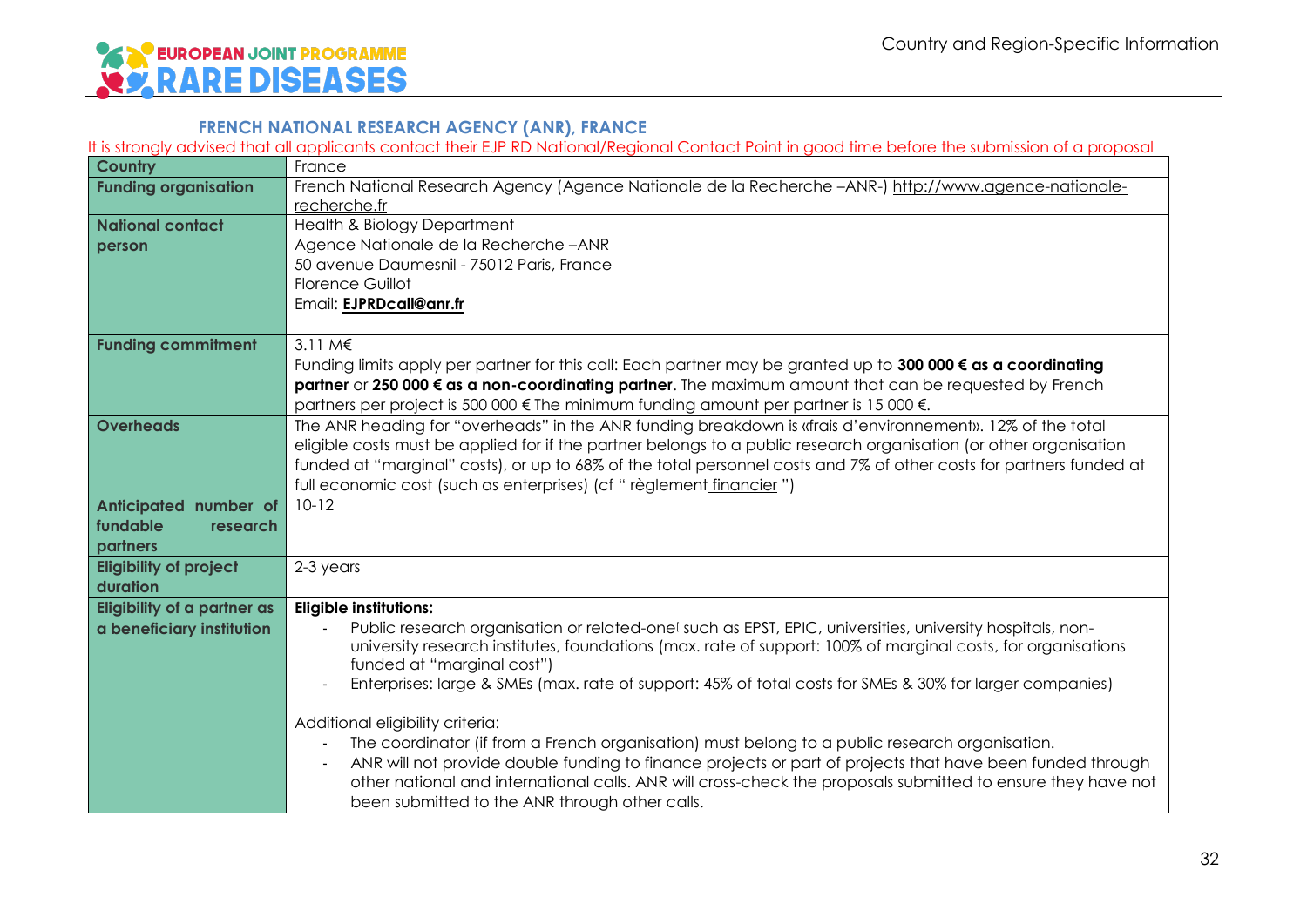

| <b>Eligibility of costs, types</b> | Eligible costs include (but are not limited to) the following: personnel costs for temporary contracts; small          |
|------------------------------------|------------------------------------------------------------------------------------------------------------------------|
| and their caps                     | equipment; consumables and animal costs; travel; and sub-contracting, if necessary, to carry out the proposed          |
|                                    | activities (sub-contracting costs max 50% of requested budget per partner).                                            |
|                                    | Eligible costs depend on the type of partner and consortium makeup. Please refer to the ANR Funding regulations        |
|                                    | for more details.                                                                                                      |
| <b>Conditions for PAO</b>          | French PAO can be funded as a partner if they perform research activities. Before applying, contact ANR for the        |
| funding                            | rate of support your organisation is eligible to. Be aware that PAOs are often private entities and thus can generally |
|                                    | not request a 100% support rate. Otherwise, French PAO can be funded as sub-contractor of a French partner. The        |
|                                    | maximum amount to sub-contract to a PAO is 20 k€ per project.                                                          |
| Submission of the                  | No. Please note that some funding agencies that request submission at national level may be made available             |
| proposal at the national           | upon request applications (pre-proposals and full proposals) after the publication of the funding decision (i.e. SRC). |
| level                              |                                                                                                                        |
| Submission of other                | No. However, please contact the national contact point for the ANR to enquire about their eligibility before           |
| information at the                 | submitting a proposal. In the proposal, justification of all costs must be provided especially sub-contracting, other  |
| national level                     | direct costs                                                                                                           |
| <b>Submission of financial</b>     | Financial reporting: must be completed according to ANR regulations, and the funding contract that beneficiaries       |
| and scientific reports at          | will have to sign.                                                                                                     |
| the national level                 | Scientific reports: individual scientific reports are not required. However, ANR funded partners should contribute to  |
|                                    | the project report to be submitted by the coordinator of the project to EJP RD. These reports will be the basis for    |
|                                    | validation of yearly advancements of the project by ANR.                                                               |
|                                    | Consortium agreement signed by all consortium's members and a data management plan <b>must</b> be provided.            |
| <b>Further guidance</b>            | Règlement financier                                                                                                    |
|                                    | Please read the Modalities for French applicants for this call on the ANR website.                                     |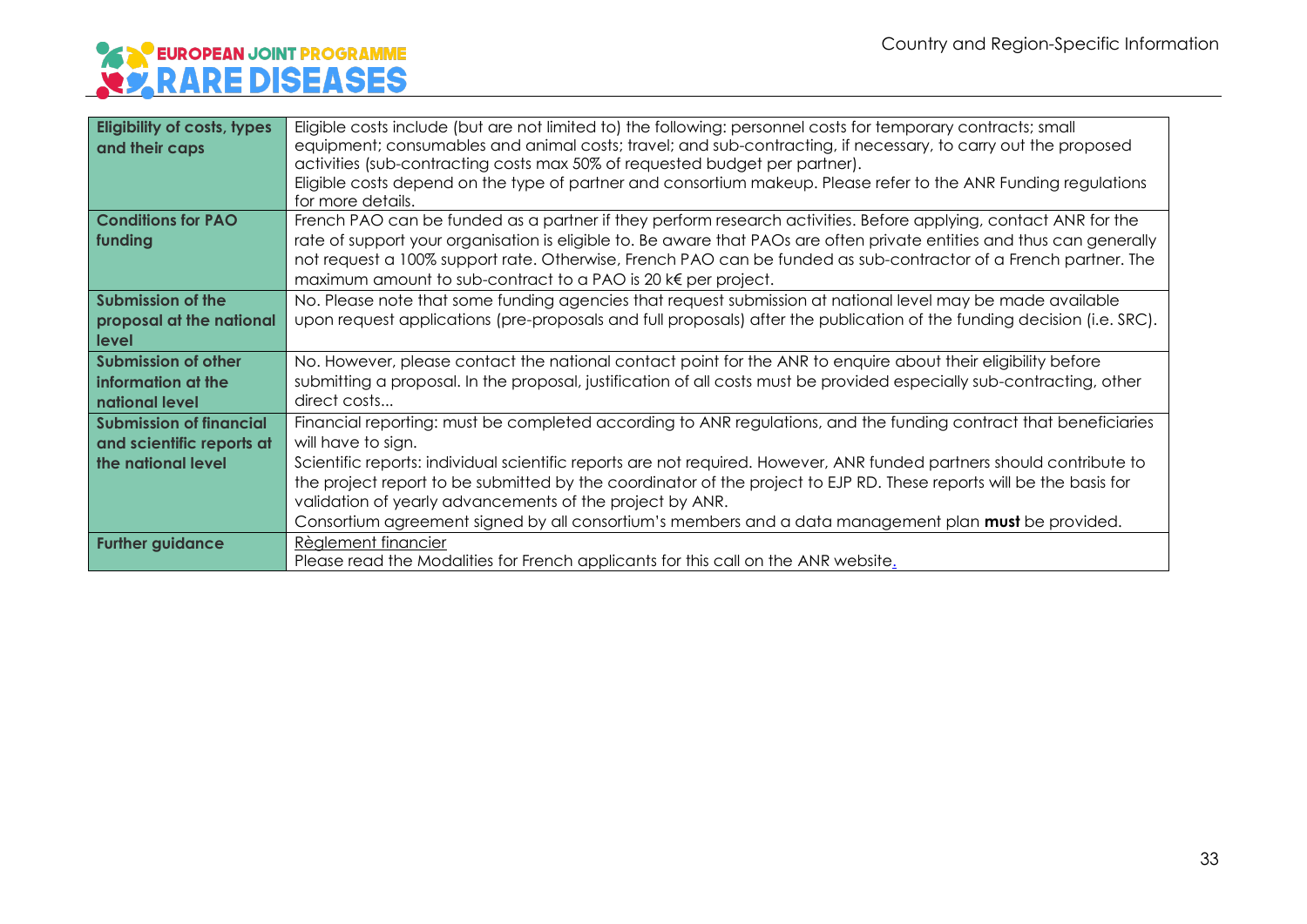

#### **FRENCH FOUNDATION FOR RARE DISEASES (FFRD), FRANCE**

<span id="page-33-0"></span>

| Country                                                                     | France                                                                                                                                                                                                          |
|-----------------------------------------------------------------------------|-----------------------------------------------------------------------------------------------------------------------------------------------------------------------------------------------------------------|
| <b>Funding organisation</b>                                                 | Foundation for Rare Diseases (Fondation Maladies Rares) https://fondation-maladiesrares.org/eng/                                                                                                                |
| <b>National contact person</b>                                              | <b>Fondation Maladies Rares</b><br>Plateforme Maladies rares<br>96 rue Didot - 75014 Paris, France aap-bio@fondation-maladiesrares.com<br>Diana Désir-Parseille - Phone : (33) (0) 1 58 14 22 81                |
| <b>Funding commitment</b>                                                   | 100 000€                                                                                                                                                                                                        |
| <b>Overheads</b>                                                            | Overheads are not eligible costs.                                                                                                                                                                               |
| <b>Anticipated number of</b><br>fundable<br>research<br>partners            | <b>TBD</b>                                                                                                                                                                                                      |
| <b>Maximum funding per</b><br>grant awarded to a<br>partner                 | 20 000€                                                                                                                                                                                                         |
| <b>Eligibility of project</b><br>duration                                   | 3 years max                                                                                                                                                                                                     |
| Eligibility of a partner as<br>a beneficiary institution                    | Eligible institutions:<br>- Public research institutes such as EPST, EPIC, universities, university hospitals, non-university research institutes (max. rate<br>of support: 100% of marginal costs)             |
| Eligibility of principal<br>investigator or another<br>research team member | The coordinator (if from a French institution) must belong to a public research organisation.                                                                                                                   |
| <b>Eligibility of costs, types</b><br>and their caps                        | Personnel costs for temporary contracts; small equipment; consumables and animal costs; travel; and sub-contracting, if<br>necessary to carry out the proposed activities.<br>Overheads are not eligible costs. |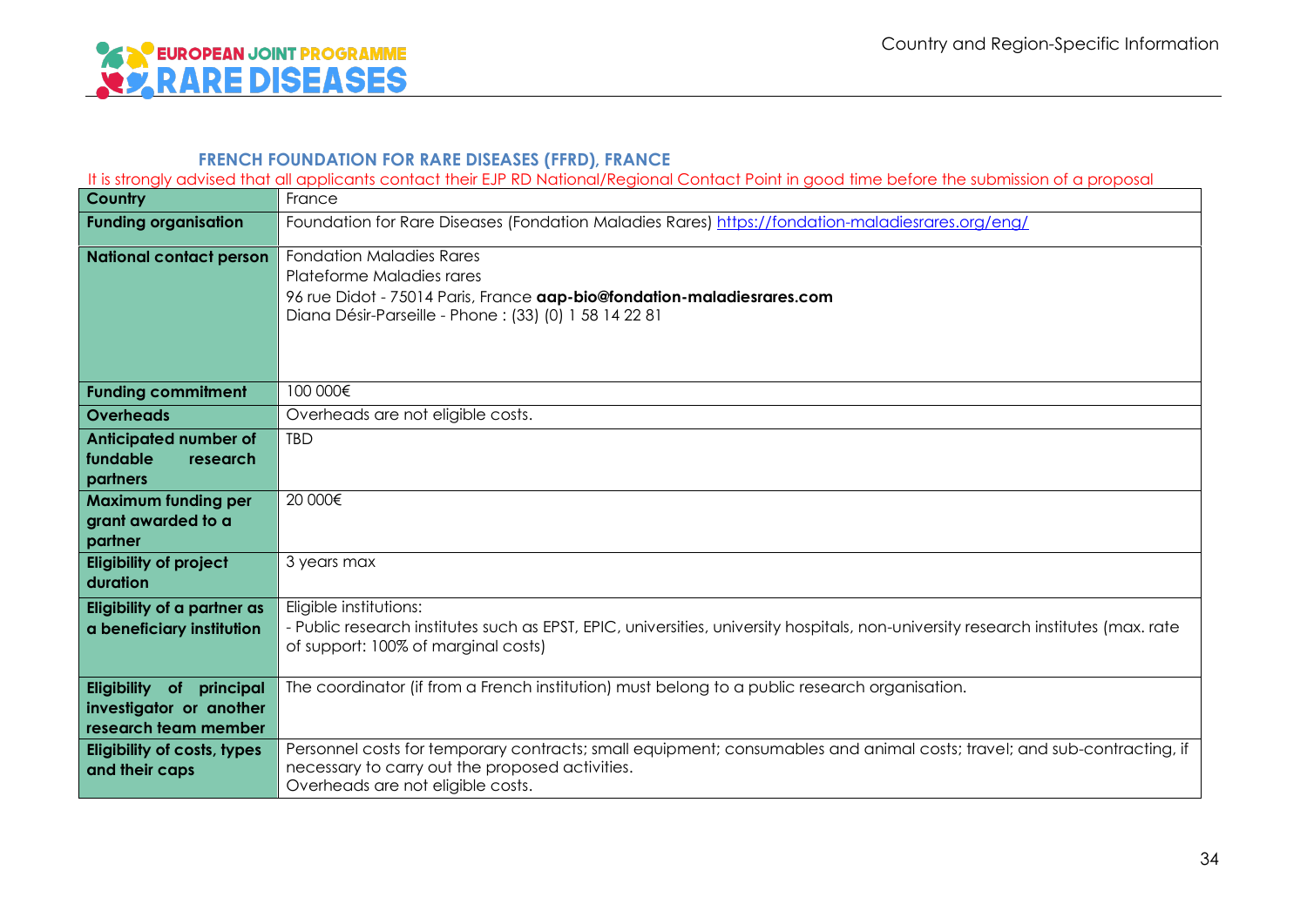

| <b>Conditions for PAO</b> | No funding of PAOs                                                                                                            |
|---------------------------|-------------------------------------------------------------------------------------------------------------------------------|
| funding                   |                                                                                                                               |
|                           |                                                                                                                               |
| Submission of the         | <b>No</b>                                                                                                                     |
| proposal at the national  |                                                                                                                               |
| level                     |                                                                                                                               |
| Submission of other       | <b>No</b>                                                                                                                     |
| <b>information at the</b> |                                                                                                                               |
| national level            |                                                                                                                               |
| Submission of financial   | Yes. Financial reporting is submitted to FFRD financial modalities and must be followed according to the contract that        |
| and scientific reports at | will be signed with the future beneficiaries.                                                                                 |
| the national level        | Scientific reports: individual scientific reports are not required. However, French partners should contribute to the central |
|                           | report to be submitted by the coordinator of the project.                                                                     |
| <b>Further guidance</b>   |                                                                                                                               |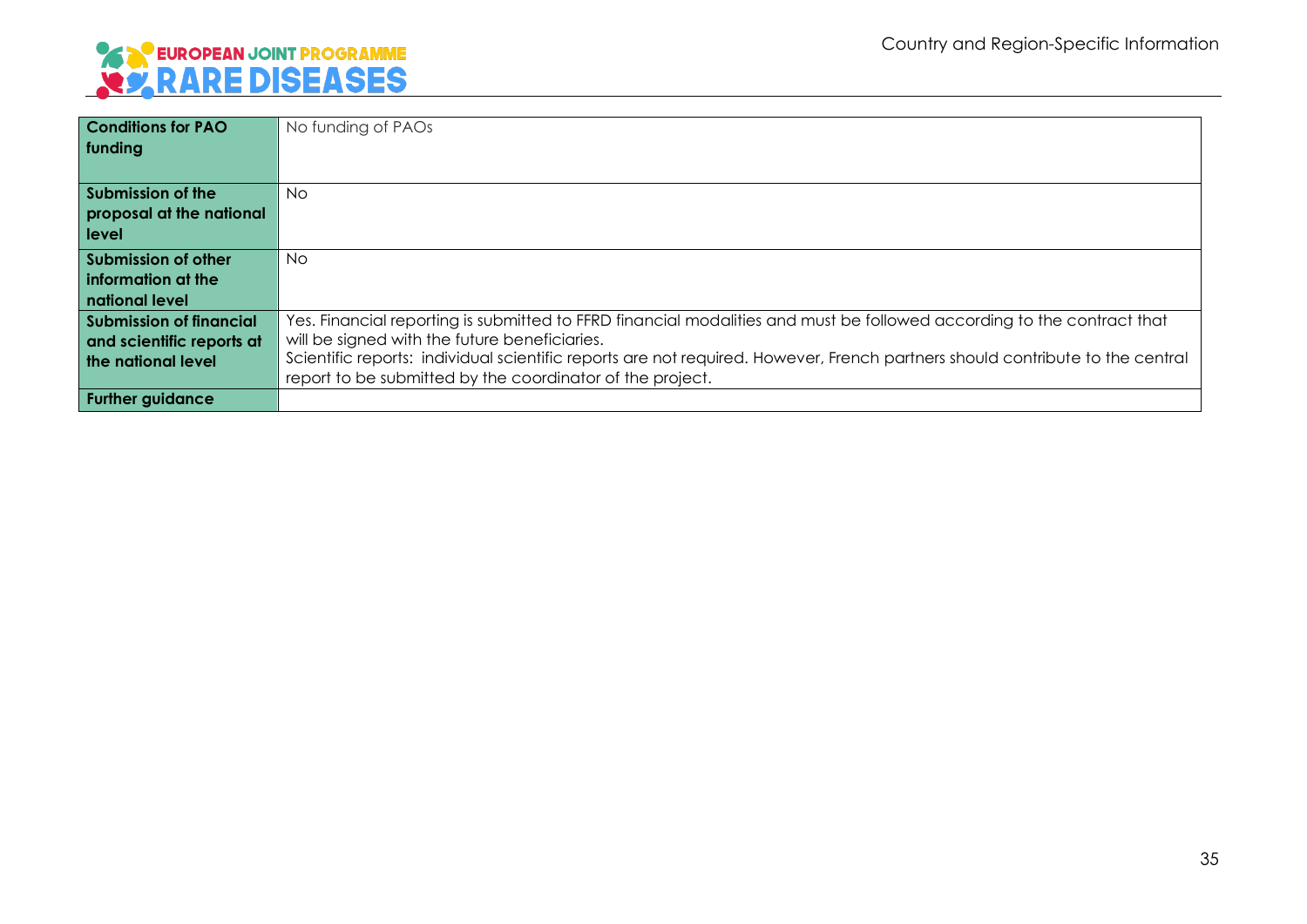

#### **BMBF/PT-DLR, GERMANY**

<span id="page-35-0"></span>

| Country                     | Germany                                                                                                                                                                                                                                                                                                                                                                                                                                                                                                                      |
|-----------------------------|------------------------------------------------------------------------------------------------------------------------------------------------------------------------------------------------------------------------------------------------------------------------------------------------------------------------------------------------------------------------------------------------------------------------------------------------------------------------------------------------------------------------------|
| <b>Funding organisation</b> | German Federal Ministry for Education and Research (BMBF) www.gesundheitsforschung-bmbf.de                                                                                                                                                                                                                                                                                                                                                                                                                                   |
| Management<br>organisation  | German Aerospace Center, DLR Project Management Agency (DLR-PT) www.pt-dlr.de                                                                                                                                                                                                                                                                                                                                                                                                                                                |
| <b>National contact</b>     | <b>German Aerospace Center</b>                                                                                                                                                                                                                                                                                                                                                                                                                                                                                               |
| person                      | DLR Project Management Agency   Health   Division Clinical Research, University Medicine, Digital Health<br>Heinrich-Konen-Straße 1<br>53227 Bonn<br>Germany                                                                                                                                                                                                                                                                                                                                                                 |
|                             | Dr. Katarzyna Saedler                                                                                                                                                                                                                                                                                                                                                                                                                                                                                                        |
|                             | Dr. Michaela Fersch                                                                                                                                                                                                                                                                                                                                                                                                                                                                                                          |
|                             | Dr. Ralph Schuster                                                                                                                                                                                                                                                                                                                                                                                                                                                                                                           |
|                             | +49228-38212453<br>SelteneErkrankungen@dlr.de                                                                                                                                                                                                                                                                                                                                                                                                                                                                                |
| <b>Funding commitment</b>   | 3 Mio€                                                                                                                                                                                                                                                                                                                                                                                                                                                                                                                       |
| <b>Overheads</b>            | Overheads refer to "Gemeinkosten" (applicable for Helmholtz-centres and Fraunhofer-Society) as well as<br>"Projektpauschale" (applicable for universities and university hospitals). The "Projektpauschale" generally will amount to<br>20% of the applied total project expenditure. For further information on the "Projektpauschale" please refer to<br>https://foerderportal.bund.de/easy/module/easy_formulare/download.php?datei=179<br>(Pos. 0865) or contact the German national contact point for this EJP RD call. |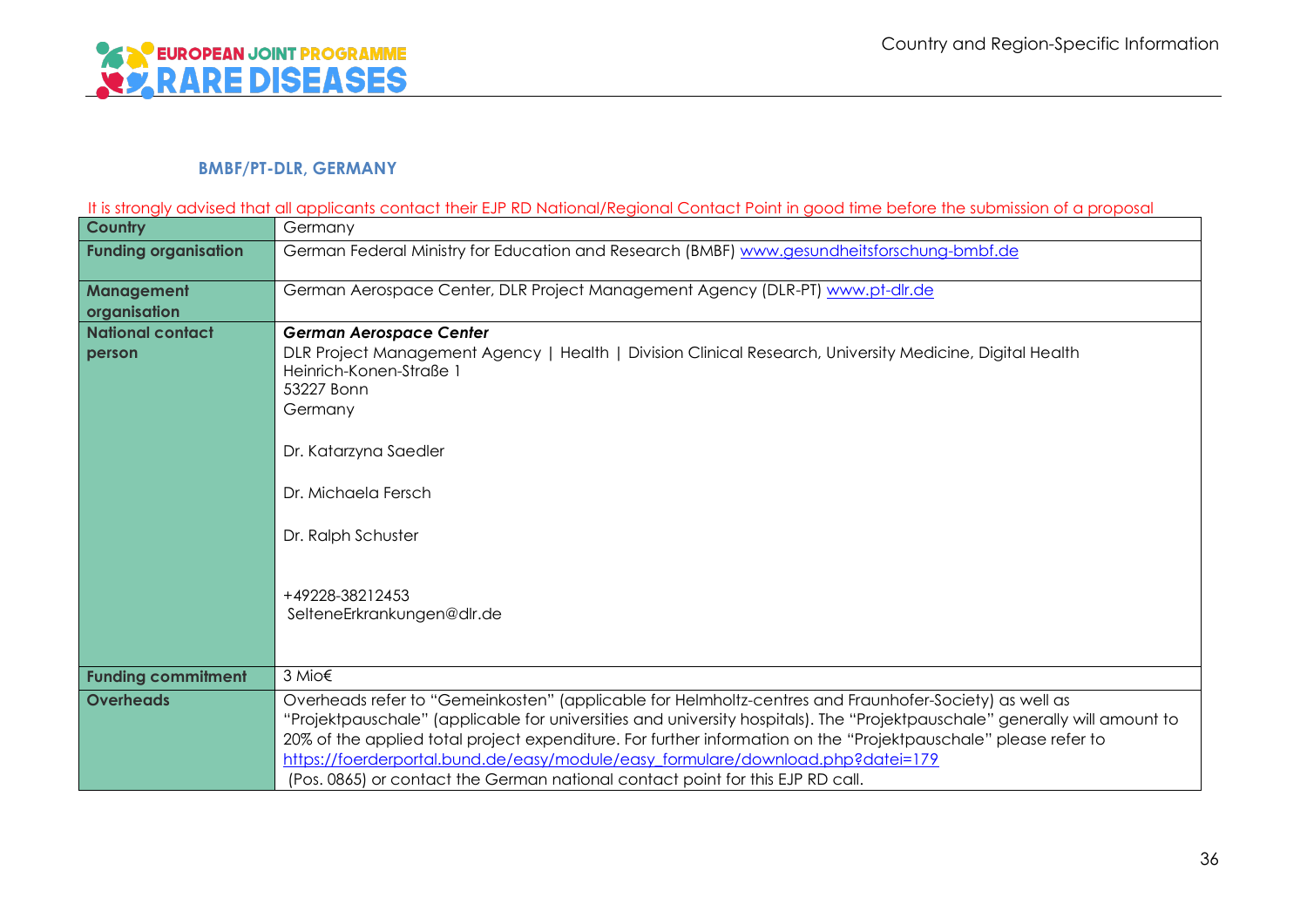

| <b>Anticipated number of</b>       | Partners in about 10 projects                                                                                            |
|------------------------------------|--------------------------------------------------------------------------------------------------------------------------|
| fundable<br>research               |                                                                                                                          |
| partners                           |                                                                                                                          |
| Maximum funding per                | Max. 300.000 EUR per consortium including overheads (i.e. if two German partners participate in a consortium, the sum of |
| grant awarded to a                 | funding requested by both groups must not exceed 300.000 EUR)                                                            |
| partner                            |                                                                                                                          |
| <b>Eligibility of project</b>      | Maximum 3 years                                                                                                          |
| duration                           |                                                                                                                          |
| Eligibility of a partner as        | Legal body: university, university hospital, non-university public research institute, industry, patient organization    |
| a beneficiary institution          |                                                                                                                          |
| <b>Eligibility of costs, types</b> | Personnel, consumables, animals, subcontracts, equipment, travels, documentation, overheads according to national        |
| and their caps                     | regulations.                                                                                                             |
| <b>Conditions for PAO</b>          | Participating German patient organizations can be funded either directly or through subcontracting by a research         |
| funding                            | partner.                                                                                                                 |
|                                    |                                                                                                                          |
| Submission of the                  | <b>No</b>                                                                                                                |
| proposal at the national           |                                                                                                                          |
| level                              |                                                                                                                          |
| <b>Submission of other</b>         | Yes, for proposal selected for funding                                                                                   |
| information at the                 |                                                                                                                          |
| national level                     |                                                                                                                          |
| <b>Submission of financial</b>     | Yes, according to national regulations.                                                                                  |
| and scientific reports at          |                                                                                                                          |
| the national level                 |                                                                                                                          |
| <b>Further guidance</b>            | https://foerderportal.bund.de/easy/module/easy_formulare/download.php?datei=1750                                         |
|                                    | https://foerderportal.bund.de/easy/module/easy formulare/download.php?datei=1752                                         |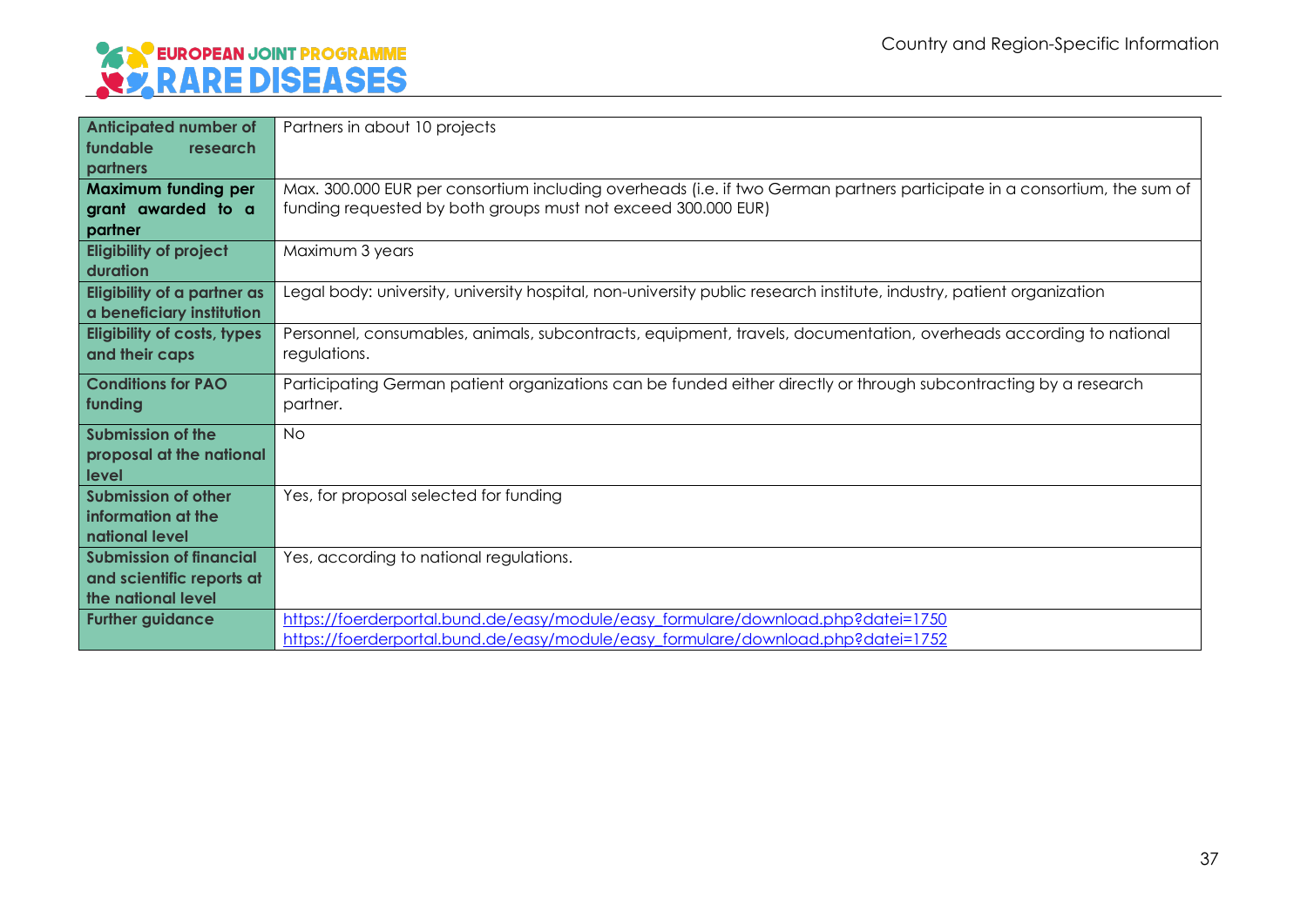

### **NATIONAL RESEARCH, DEVELOPMENT AND INNOVATION OFFICE (NKFIH), HUNGARY**

| <b>Country</b>                                                   | Hungary                                                                                                                                                                                                                                      |
|------------------------------------------------------------------|----------------------------------------------------------------------------------------------------------------------------------------------------------------------------------------------------------------------------------------------|
| <b>Funding organization</b>                                      | Ministry of Innovation and Technology                                                                                                                                                                                                        |
| <b>Management organization</b>                                   | National Research, Development and Innovation Office (NKFIH)                                                                                                                                                                                 |
|                                                                  | http://nkfih.gov.hu/; http://nkfih.gov.hu/for-the-applicants                                                                                                                                                                                 |
| <b>National contact person</b>                                   | National Research, Development and Innovation Office,                                                                                                                                                                                        |
|                                                                  | Kéthly Anna tér 1, Budapest, H-1077, Hungary                                                                                                                                                                                                 |
|                                                                  | Dr. Előd Nemerkényi                                                                                                                                                                                                                          |
|                                                                  | Assistant of International Affairs, Department of Research and Development, NKFIH                                                                                                                                                            |
|                                                                  | Phone: +36 1 8963987                                                                                                                                                                                                                         |
|                                                                  | E-mail: elod.nemerkenyi@nkfih.gov.hu                                                                                                                                                                                                         |
|                                                                  | Dr. Gábor Tóth                                                                                                                                                                                                                               |
|                                                                  | head of unit, Unit for Medical and Biological Sciences, Department of Research and Development, NKFIH                                                                                                                                        |
|                                                                  | Phone: +36 1 8961727                                                                                                                                                                                                                         |
|                                                                  | E-mail: gabor.toth@nkfih.gov.hu                                                                                                                                                                                                              |
| <b>Funding commitment</b>                                        | 300.000 €                                                                                                                                                                                                                                    |
| <b>Overheads</b>                                                 | 10% of the total costs of the project. Applicants should consult NKFIH '2019-2.1.7-ERA-NET' call regulations for details.                                                                                                                    |
| <b>Anticipated</b><br>number<br>of<br>fundable research partners | 2                                                                                                                                                                                                                                            |
| Maximum funding per grant                                        | Up to 150.000 €.                                                                                                                                                                                                                             |
| awarded to a partner                                             | If more than one partner applies from Hungary, their total requested funding should not exceed 150.000 euros.                                                                                                                                |
| <b>Eligibility of project duration</b>                           | Up to 3 years                                                                                                                                                                                                                                |
| Eligibility of a partner as a                                    | Universities, academic and public research institutions, public health institutions (university or non-university hospitals and                                                                                                              |
| beneficiary institution                                          | clinics). An SME or a non-profit organization is eligible if its main activity is research according to its deed of foundation                                                                                                               |
|                                                                  | [category: 'research and knowledge-dissemination organisation' - see Commission Regulation (EU) No. 651/2014 Article                                                                                                                         |
|                                                                  | $2(83)$ ].                                                                                                                                                                                                                                   |
|                                                                  | All eligibility rules and criteria can be found in the '2019-2.1.7-ERA-NET' call regulations. It is strongly advised to contact                                                                                                              |
|                                                                  | NKFIH prior to submission regarding the eligibility criteria.                                                                                                                                                                                |
| Eligibility of costs, types and                                  | 100% of eligible research-related costs for basic (exploratory) research. The maximum indirect costs (overhead) are                                                                                                                          |
| their caps                                                       | 10% of total costs. The maximum funding of 150.000 € per project includes the overhead.                                                                                                                                                      |
|                                                                  | Detailed list of eligible costs (basically personnel, consumables, animals, equipment, travel, subcontracts, overhead)                                                                                                                       |
|                                                                  | and guidelines to prepare the budget plan can be found in the call text and guideline of NKFIH '2019-2.1.7-ERA-NET'<br>call (https://nkfih.gov.hu/palyazoknak/nkfi-alap/era-net-ejp-cofund-2019-217-era-net/palyazati-felhivas-2019-217-era- |
|                                                                  | net).                                                                                                                                                                                                                                        |
|                                                                  |                                                                                                                                                                                                                                              |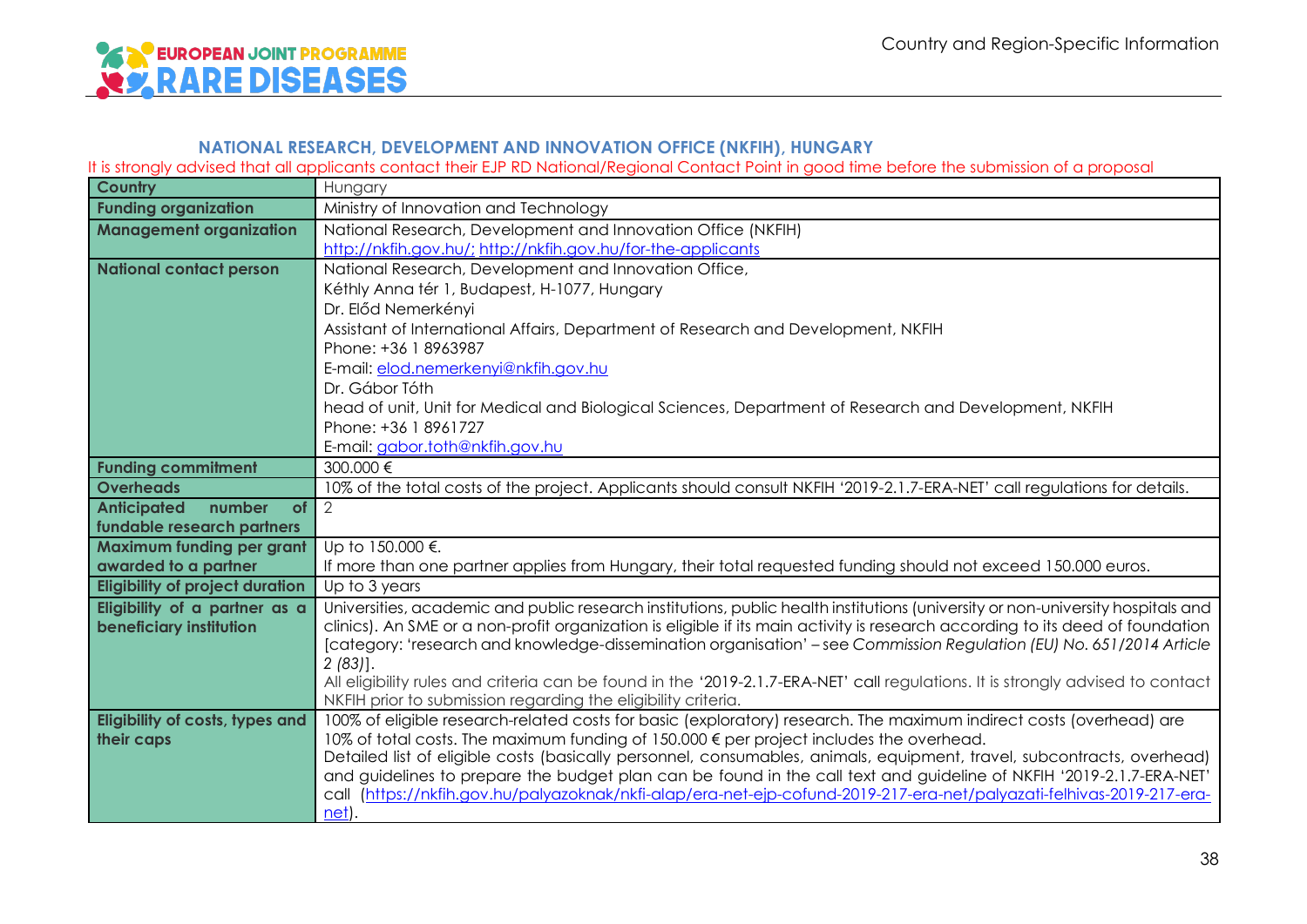

| <b>Eligibility</b><br>principal<br><b>of</b><br>investigator                      | The principal investigator must hold a Ph.D., D.Sc., or equivalent degree and be employed by an eligible institution.<br>Researchers cannot participate in more than one proposal submitted to the same joint transnational call.                                                                                                                                                                                                                                     |
|-----------------------------------------------------------------------------------|-----------------------------------------------------------------------------------------------------------------------------------------------------------------------------------------------------------------------------------------------------------------------------------------------------------------------------------------------------------------------------------------------------------------------------------------------------------------------|
| <b>Conditions for PAO funding</b>                                                 | No funding of PAOs.                                                                                                                                                                                                                                                                                                                                                                                                                                                   |
| Submission of the proposal<br>at the national level                               | Hungarian applicants are strongly requested to contact NKFIH to confirm eligibility before submitting a proposal. Basic<br>information should be provided to NKFIH, including applicant name and institution, as well as an estimation of the<br>requested budget.<br>Upon the EJP RD funding decision a proposal should be formally submitted to NKFIH in its electronic proposal system<br>(EPTK). This is necessary for funding and managing the project by NKFIH. |
| Submission of financial and<br>scientific reports<br>the<br>-at<br>national level | Yes, according to national regulations.                                                                                                                                                                                                                                                                                                                                                                                                                               |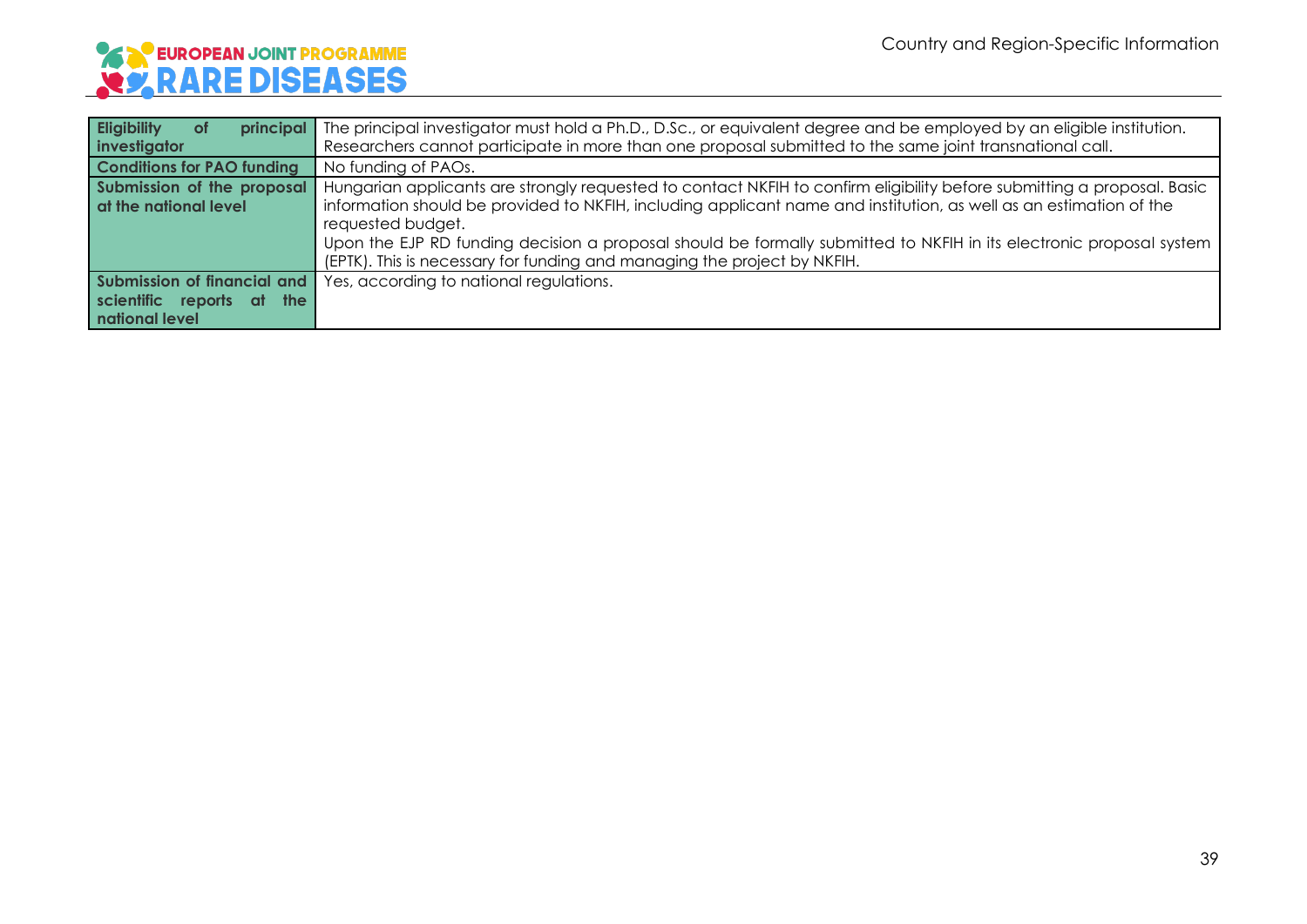

### **HEALTH RESEARCH BOARD (HRB), IRELAND**

| <b>Country</b>                     | Ireland                                                                                                                    |
|------------------------------------|----------------------------------------------------------------------------------------------------------------------------|
| <b>Funding organization</b>        | Health Research Board, HRB, www.hrb.ie                                                                                     |
| <b>National contact person</b>     | Dr. Amanda Daly                                                                                                            |
|                                    | Dr. Louise Drudy                                                                                                           |
|                                    | Email: eujointprogrammes@hrb.ie                                                                                            |
|                                    |                                                                                                                            |
| <b>Funding commitment</b>          | €370.000                                                                                                                   |
| <b>Overheads</b>                   | In accordance with the HRB Policy on Usage of research overheads, the HRB will contribute to the                           |
|                                    | indirect costs of the research through an overhead payment of 30% of Total Direct Modified Costs                           |
|                                    | (TDMC excludes student fees, equipment and capital building costs) for laboratory or                                       |
|                                    | clinically-based research and 25% of Total Direct Modified Costs if desk-based research.                                   |
| <b>Anticipated</b><br>number<br>of | $1-2$                                                                                                                      |
| fundable research partners         |                                                                                                                            |
| Maximum funding per grant          | Up to €370,000 in total                                                                                                    |
| awarded to a partner               |                                                                                                                            |
| Eligibility of a partner as a      | Lead applicants (Principal Investigators) from Ireland working in a recognized HRB Host Institution (Policy on Approval of |
| beneficiary institution            | HRB Host Institutions) are eligible for HRB funding in this call. Please see HRB Funding Schemes for HRB Guidance and      |
|                                    | FAQ for eligibility details.                                                                                               |
|                                    |                                                                                                                            |
|                                    |                                                                                                                            |
| Eligibility of costs, types and    | Funding available is inclusive of overheads and pension contributions                                                      |
| their caps                         | Salary related costs<br>٠                                                                                                  |
|                                    | Small equipment costs (€10,000)                                                                                            |
|                                    | Travel                                                                                                                     |
|                                    | Direct running costs (including costs for PAO participation)                                                               |
|                                    | FAIR data management costs                                                                                                 |
|                                    | Dissemination and knowledge exchange costs                                                                                 |
|                                    | Overheads                                                                                                                  |
|                                    |                                                                                                                            |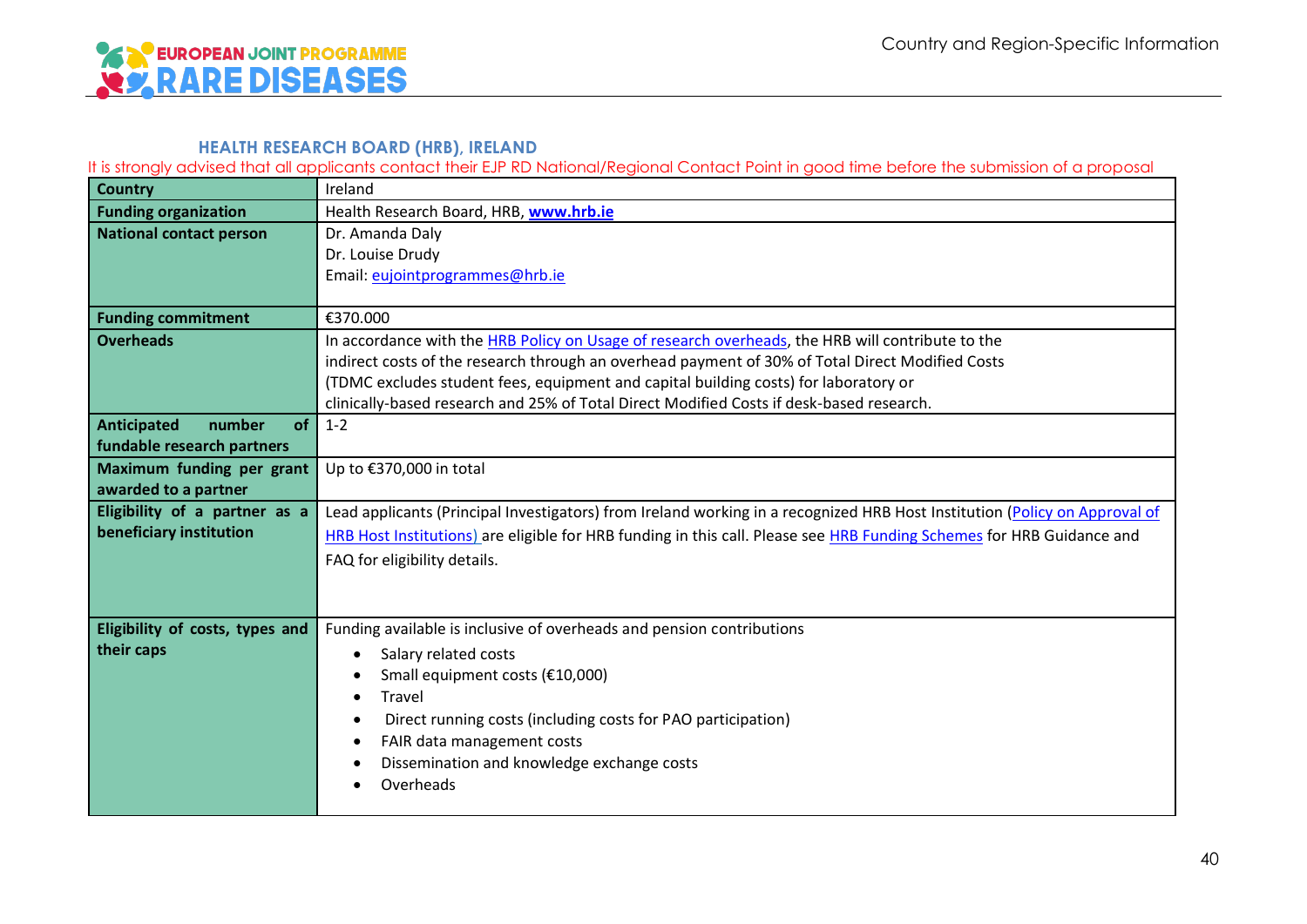

| <b>Conditions for PAO funding</b> | Patient advocacy organisations (PAOs)are not eligible to participate as a partner (Lead applicant). However, it is possible  |
|-----------------------------------|------------------------------------------------------------------------------------------------------------------------------|
|                                   | for the Lead applicant to request funds in their budget to support the activities of a PAO representative on the project.    |
|                                   | Eligible costs include consultation workshops, costs of participation in advisory groups, travel expenses, payments for time |
|                                   | reviewing material (in line with the Host institutions policies) etc.                                                        |
|                                   |                                                                                                                              |
| Submission of the proposal at     | For full proposal stage: Irish partners are asked to provide a copy of the submitted full proposal to the                    |
| the national level                | HRB National contact person following submission to the European Portal. Applicants from Ireland who                         |
|                                   | are part of consortia invited to submit Full Applications will have to submit further budget and                             |
|                                   | deliverables templates for the HRB. Templates will be provided by the HRB to invited applicants                              |
| <b>Further guidance</b>           | Applicants from Ireland must consult the HRB Guidance and FAQs for this call, for important eligibility information: HRB     |
|                                   | <b>Funding Schemes</b>                                                                                                       |
|                                   |                                                                                                                              |
|                                   | Irish Partner(s) are not eligible for HRB funding for:                                                                       |
|                                   | Proposals involving basic biomedical research                                                                                |
|                                   | Proposals seeking to evaluate a pilot or feasibility study                                                                   |
|                                   |                                                                                                                              |
|                                   | Proposals from Irish partners that include Human Embryonic Stem Cell Research will be deemed ineligible.                     |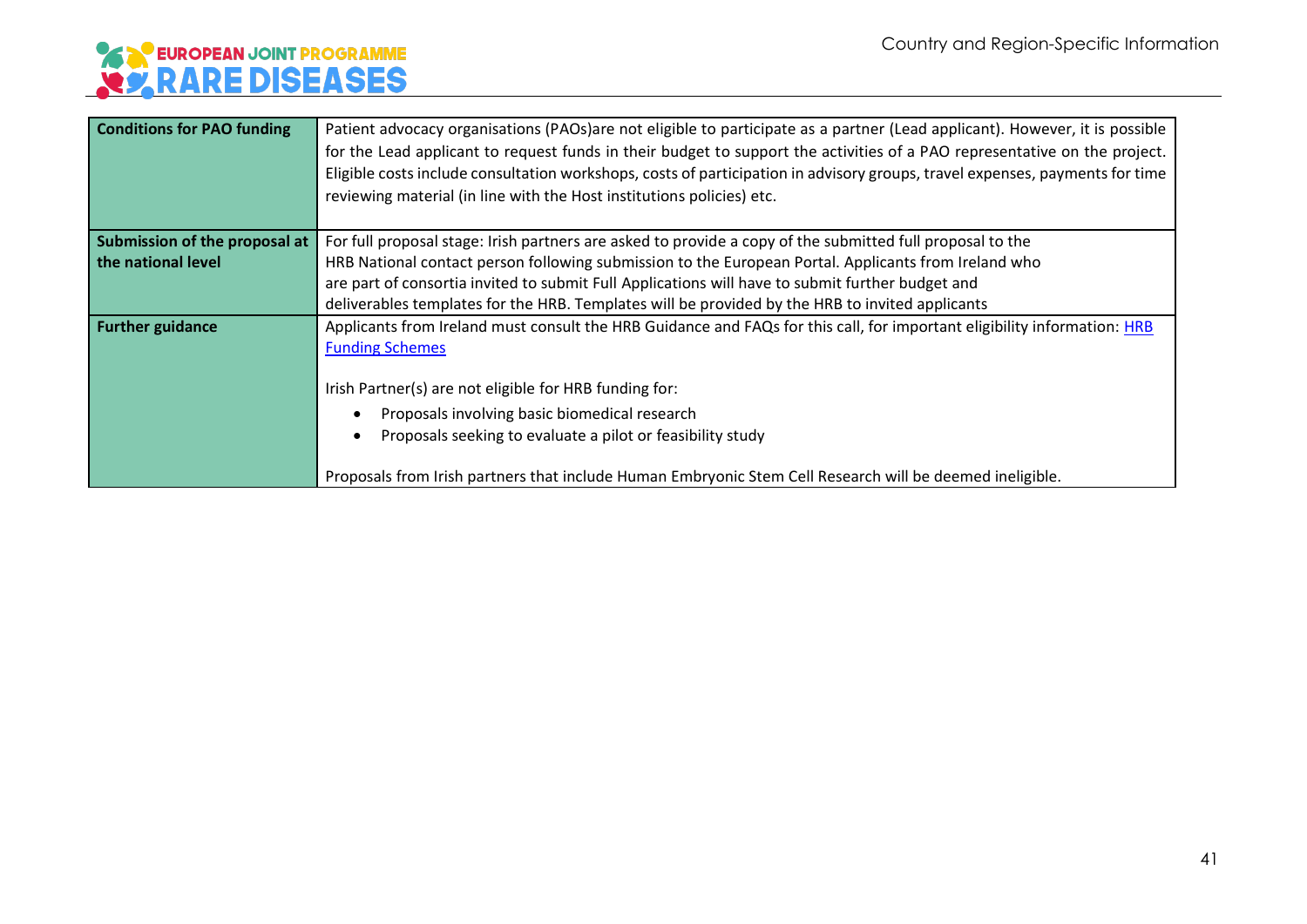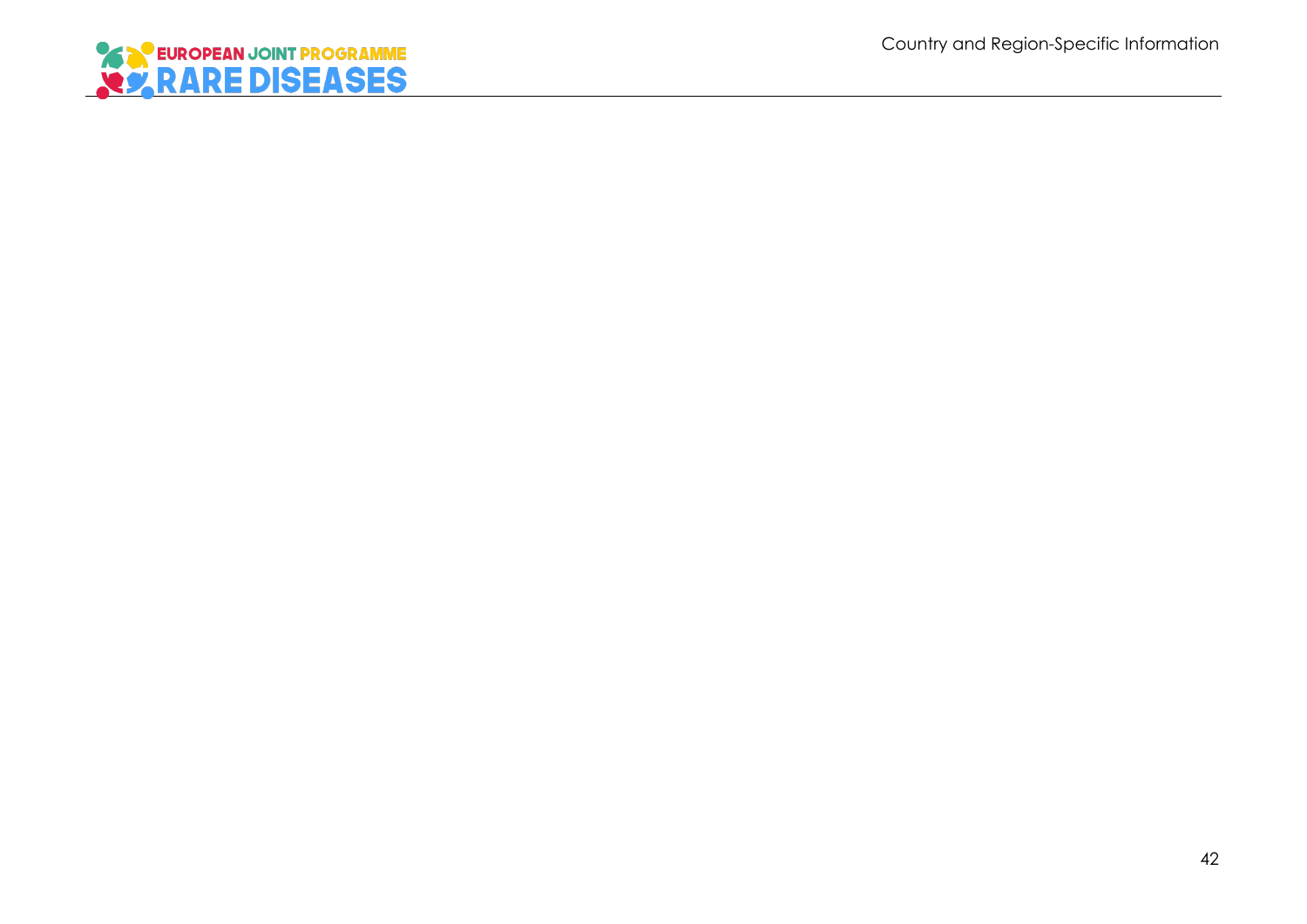

### **CHIEF SCIENTIST OFFICE, MINISTRY OF HEALTH (CSO-MOH), ISRAEL**

| Country                                                    | Israel                                                                                                                                                                                                                                                                                                                                                                                                                                                                                                        |
|------------------------------------------------------------|---------------------------------------------------------------------------------------------------------------------------------------------------------------------------------------------------------------------------------------------------------------------------------------------------------------------------------------------------------------------------------------------------------------------------------------------------------------------------------------------------------------|
| <b>Funding organization</b>                                | Chief Scientist office, Ministry of Health (CSO-MOH) http://www.health.gov.il/                                                                                                                                                                                                                                                                                                                                                                                                                                |
| <b>National contact person</b>                             | Dr. Irit Allon                                                                                                                                                                                                                                                                                                                                                                                                                                                                                                |
|                                                            | Phone: +972-2-5082167                                                                                                                                                                                                                                                                                                                                                                                                                                                                                         |
|                                                            | Email: Irit.allon@moh.health.gov.il                                                                                                                                                                                                                                                                                                                                                                                                                                                                           |
| <b>Funding commitment</b>                                  | Up to 300.000 Euros                                                                                                                                                                                                                                                                                                                                                                                                                                                                                           |
| <b>Overheads</b>                                           | 10% of the entire project                                                                                                                                                                                                                                                                                                                                                                                                                                                                                     |
| <b>Anticipated</b><br>number<br>fundable research partners | $of$ Up to 2                                                                                                                                                                                                                                                                                                                                                                                                                                                                                                  |
| awarded to a partner                                       | <b>Maximum funding per grant</b> Up to 140,000 Euros (Additional EUR 20,000 for coordination of a consortium)                                                                                                                                                                                                                                                                                                                                                                                                 |
| beneficiary institution                                    | <b>Eligibility of a partner as a</b> Position in a university, research center or hospital. Research authority must approve position prior to submission.                                                                                                                                                                                                                                                                                                                                                     |
| their caps                                                 | Eligibility of costs, types and Materials and consumables; Travel (up to 10%); No salaries for applicants; No heavy equipment, Institutional overhead -10%                                                                                                                                                                                                                                                                                                                                                    |
| <b>Conditions for PAO funding</b>                          | No funding of PAOs                                                                                                                                                                                                                                                                                                                                                                                                                                                                                            |
|                                                            | Submission of the proposal at Prior to submission of the pre-proposal to EJP RD, Israeli researchers need to submit to CSO-MOH an <u>ILabstract</u> approved by                                                                                                                                                                                                                                                                                                                                               |
| the national level                                         | their research authority including budget distribution. The IL abstract will contain the project title, acronym and partners and<br>will <b>elaborate the part of the Israeli group in the project.</b> IL abstract is <u>not</u> the abstract of the entire project. No submission of<br>IL abstract can result in declaration of the consortium as ineligible.<br>Researchers cannot apply for more than one grant from any ERA-Net funded by CSO-MOH or submit more than one<br>proposal to any programme. |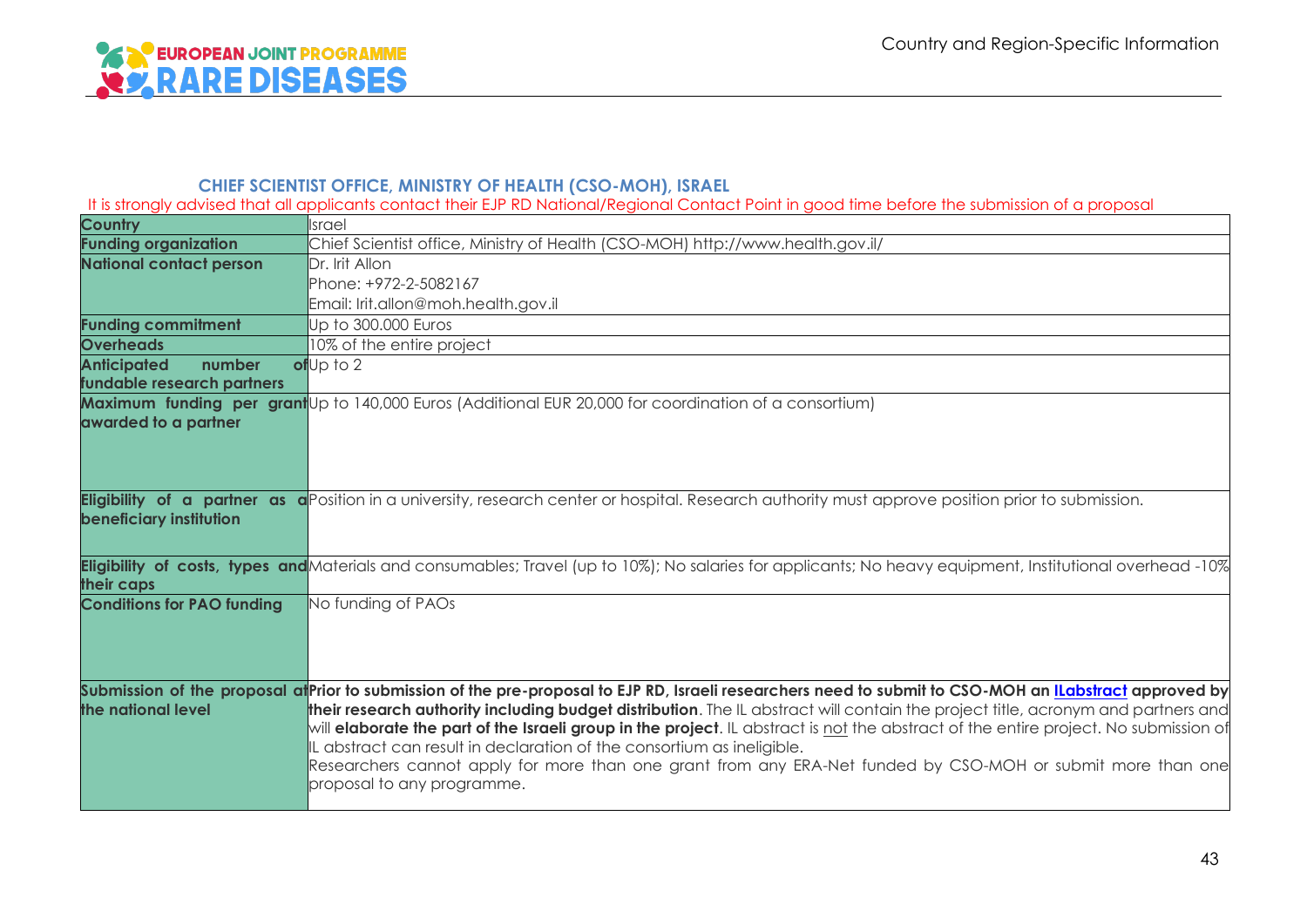

| <b>Further guidance</b> | If the application involves human or animal experiments, bioethics approvals must be submitted with the application or up<br>to 4 months later. |
|-------------------------|-------------------------------------------------------------------------------------------------------------------------------------------------|
|                         | Please see detailed instructions at www.health.gov.il/research-fund                                                                             |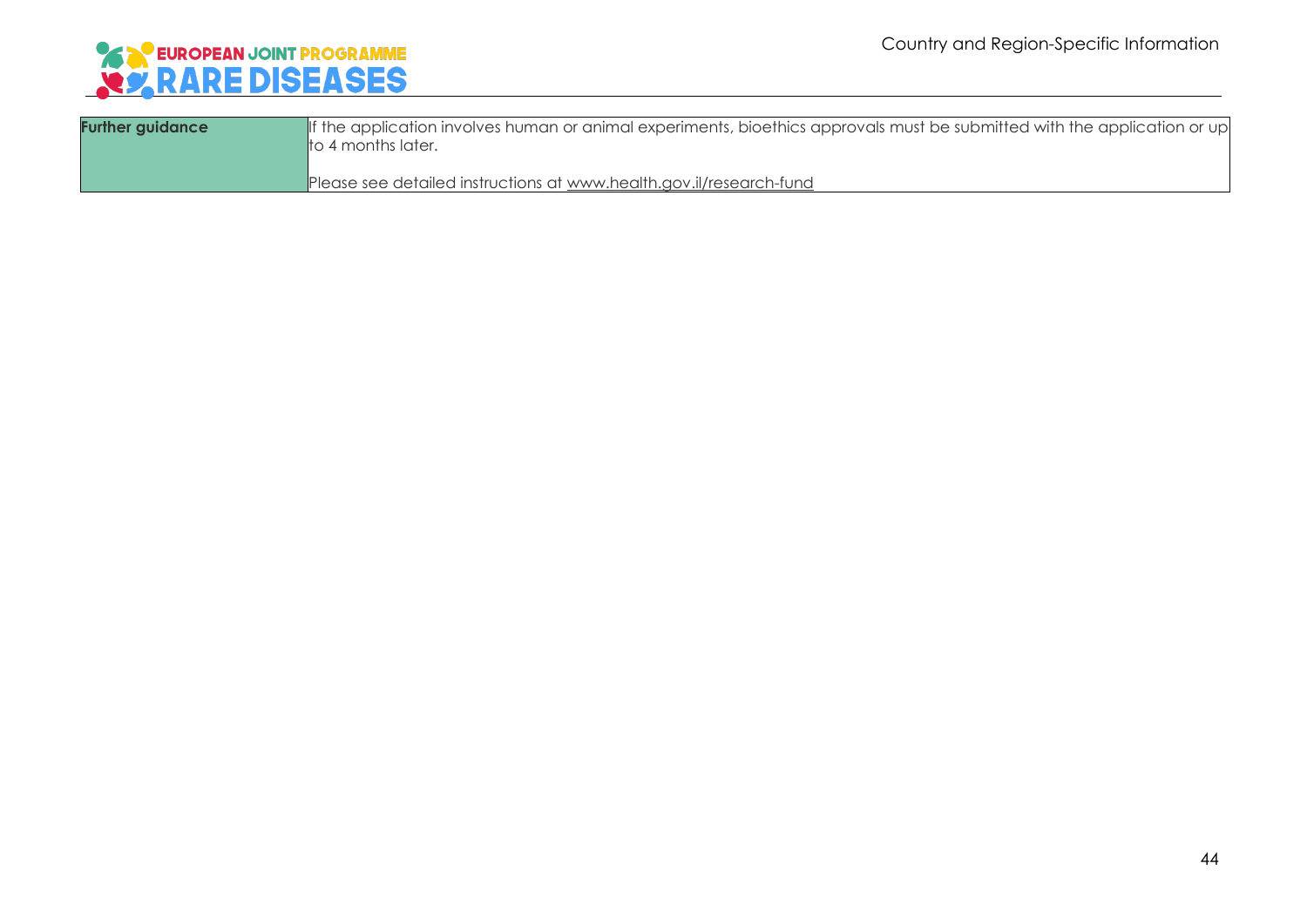

### **ITALIAN MINISTRY OF HEALTH (MoH-IT), ITALY**

| <b>Country</b>                 | <b>Italy</b>                                                                                                                                      |
|--------------------------------|---------------------------------------------------------------------------------------------------------------------------------------------------|
| <b>Funding organisation</b>    | talian Ministry of Health                                                                                                                         |
|                                | www.salute.gov.it                                                                                                                                 |
| <b>Management</b>              | Italian Ministry of Health General Directorate for Innovation & Research in Health                                                                |
| organisation                   |                                                                                                                                                   |
| <b>National contact person</b> | Italian Ministry of Health                                                                                                                        |
|                                |                                                                                                                                                   |
|                                | Gaetano Guglielmi                                                                                                                                 |
|                                | g.guglielmi@sanita.it                                                                                                                             |
|                                | Chiara Ciccarelli                                                                                                                                 |
|                                | +39 06 5994 3919                                                                                                                                  |
|                                | c.ciccarelli@sanita.it                                                                                                                            |
|                                | Research.eu.dgric@sanita.it                                                                                                                       |
|                                |                                                                                                                                                   |
|                                | Anna Ceccarelli                                                                                                                                   |
|                                | +39 06 5994 3835                                                                                                                                  |
|                                | la.ceccarelli-esterno@sanita.it                                                                                                                   |
|                                |                                                                                                                                                   |
| <b>Funding commitment</b>      | $1.5M\in$                                                                                                                                         |
| <b>Overheads</b>               | Overhead (maximum 10% of the requested fund).                                                                                                     |
|                                |                                                                                                                                                   |
| <b>Additional</b><br>documents | The Italian Ministry of Health will check for the pre-eligibility of the applicants before the submission of the pre-proposals to speed up the    |
| required                       | eligibility check process. To this end, it is mandatory that the applicants fill out and return a pre-eligibility check form (sent to all IRCCSS) |
|                                | through the IRCCS Scientific Directorate or ISS Directorate of Human and Economic Resources using the WFR System (Code ER) before the             |
|                                | submission of their pre-proposals to the Joint Call Secretariat. The form, completed and duly signed, has to be returned at least 10 working      |
|                                | days before the pre-proposal submission deadline. Applicants will receive a written notification of their eligibility status.                     |
|                                | The pre-eligibility form can be downloaded here:                                                                                                  |
|                                | http://www.salute.gov.it/imgs/C_17_pagineAree_4441_listaFile_itemName_0_file.pdf                                                                  |
|                                |                                                                                                                                                   |
|                                |                                                                                                                                                   |
|                                |                                                                                                                                                   |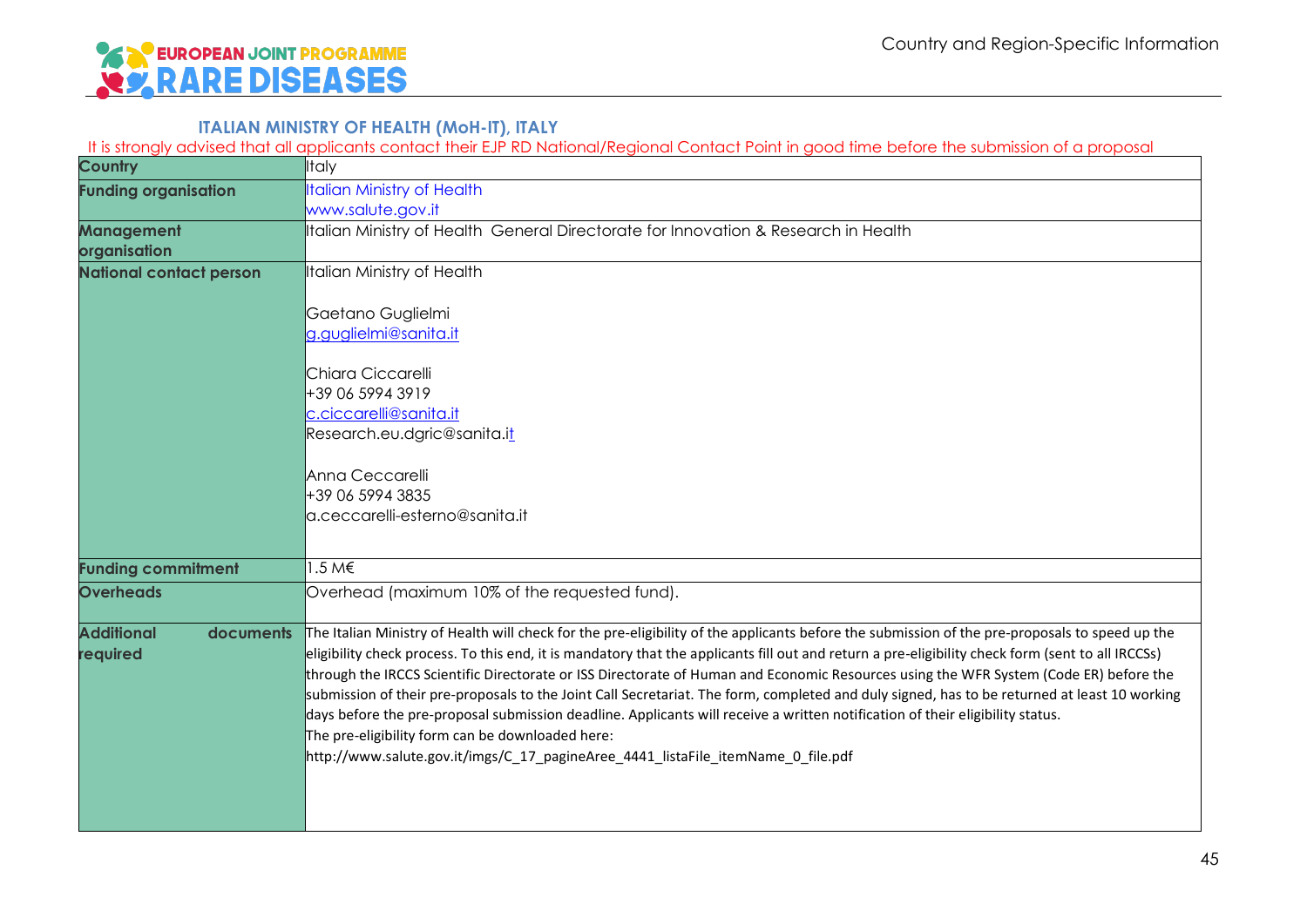

| Maximum funding per grant                                       | Max. 250.000 EUR per consortium i(i.e., if two IRCCSs participate in a consortium, the sum of funding requested by both                                                                                                                                                                                        |
|-----------------------------------------------------------------|----------------------------------------------------------------------------------------------------------------------------------------------------------------------------------------------------------------------------------------------------------------------------------------------------------------|
| awarded to a partner                                            | groups must not exceed 250.000 EUR)                                                                                                                                                                                                                                                                            |
|                                                                 |                                                                                                                                                                                                                                                                                                                |
| <b>Eligibility of project duration</b>                          | Maximum 3 years                                                                                                                                                                                                                                                                                                |
| Eligibility of a partner as a<br>beneficiary institution        | Only Scientific Institutes for Research, Hospitalisation and Healthcare (IRCCS) are eligible. No academic and industrial partners are eligible.                                                                                                                                                                |
| <b>Eligibility of costs, types and</b>                          | Only the costs generated throughout the duration of the project can be eligible.                                                                                                                                                                                                                               |
| their caps                                                      | Personnel (only ad hoc contracts/consultants/fellowships, max 50% of the requested fund).                                                                                                                                                                                                                      |
|                                                                 | Travel costs and subsistence allowances (max 10% of the requested fund) only if associated with training<br>o activities linked to the project.                                                                                                                                                                |
|                                                                 | Equipment (rent/leasing only, no limits), consumables (no limits), dissemination of results (publications,<br>o meetings/workshops etc.- max 1% of the requested fund).                                                                                                                                        |
|                                                                 | Data handling and analysis (no limits).                                                                                                                                                                                                                                                                        |
|                                                                 | Transfer of eligible funds abroad for leasing, sub-contracts, etc. is not allowed                                                                                                                                                                                                                              |
|                                                                 | Sub contracts are not allowed except in case of absolute necessity and to fund the Italian PAOs (see                                                                                                                                                                                                           |
|                                                                 | below); the costs for sub contracts need to be authorized by the It MoH in advance, following a detailed<br>request. In this case, the pre eligibility must be requested 20 working days before the deadline of the call.                                                                                      |
| <b>Conditions for PAO funding</b>                               | Italian PAOs can be funded for a PAO a sub contractor through and IRCCS's budget if they fulfil the eligibility criteria of<br>the EC. The maximum cost eligible for a sub contract is 25.000 Euros                                                                                                            |
|                                                                 | Italian PAOs can still participate in Consortia as "Collaborators" with their own funds                                                                                                                                                                                                                        |
| Submission of the proposal at No<br>the national level          |                                                                                                                                                                                                                                                                                                                |
| <b>Submission of other</b>                                      | After the joint EJP RD 2022 peer review has been completed and the final (scientific) ranking list has been performed                                                                                                                                                                                          |
| information at the national<br>level                            | and endorsed by the Call Steering Committee, the Ministry of Health will invite the principal investigators of the projects<br>approved for funding to enter the formal national negotiations (according to national regulations). The funding of this<br>projects are under the Ricerca Corrente IRCCS rules. |
| <b>Submission of financial and</b><br>scientific reports at the | Submission of an annual scientific and financial reports at the national level could be required according to the rules of<br>the Ministry of Health Ricerca Corrente - IRCCS                                                                                                                                  |
| national level                                                  |                                                                                                                                                                                                                                                                                                                |
| <b>Further information</b>                                      | The pre-eligibility form can be downloaded here:                                                                                                                                                                                                                                                               |
|                                                                 | http://www.salute.gov.it/imgs/C 17 pagineAree 4441 listaFile itemName 0 file.pdf                                                                                                                                                                                                                               |
|                                                                 |                                                                                                                                                                                                                                                                                                                |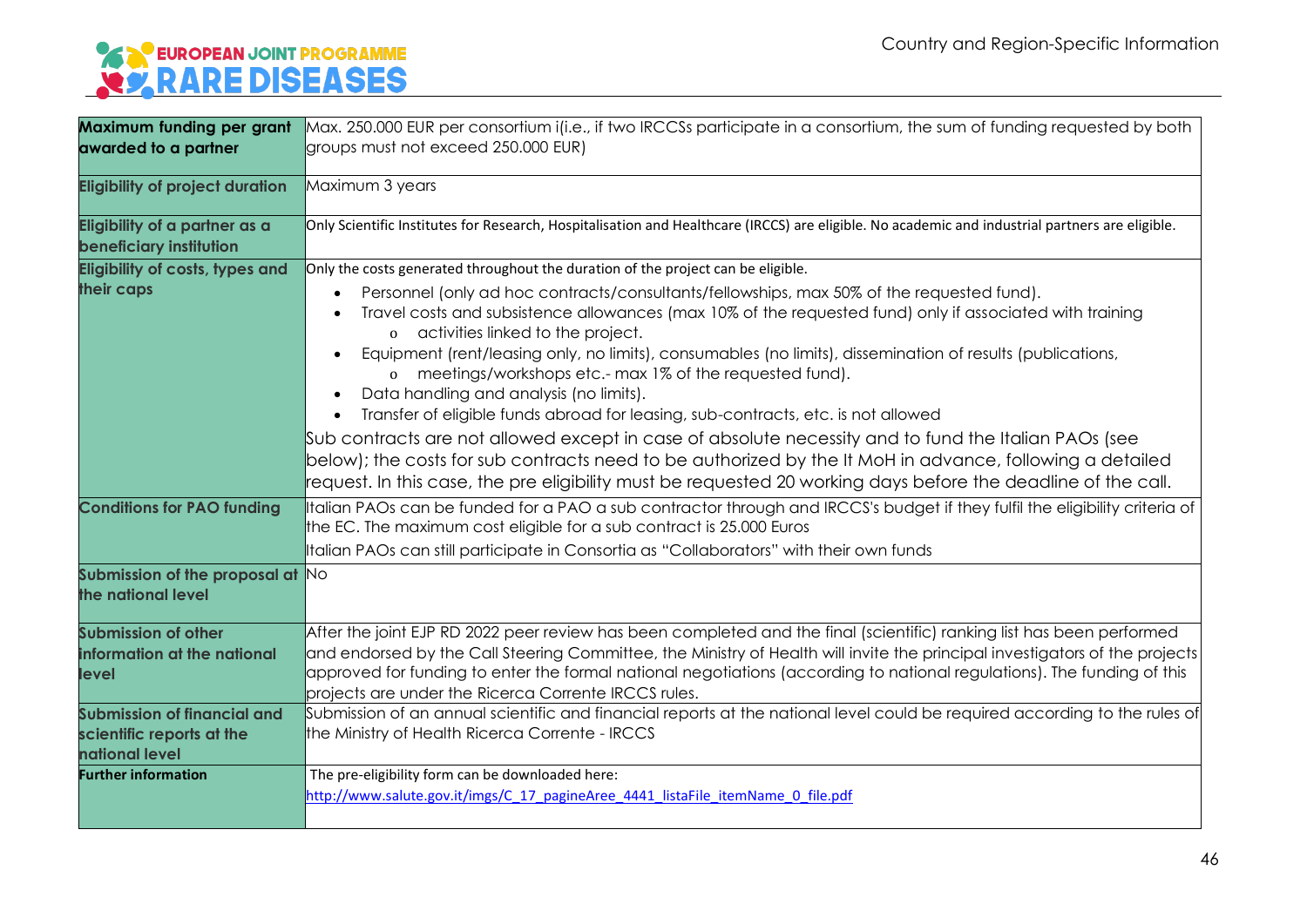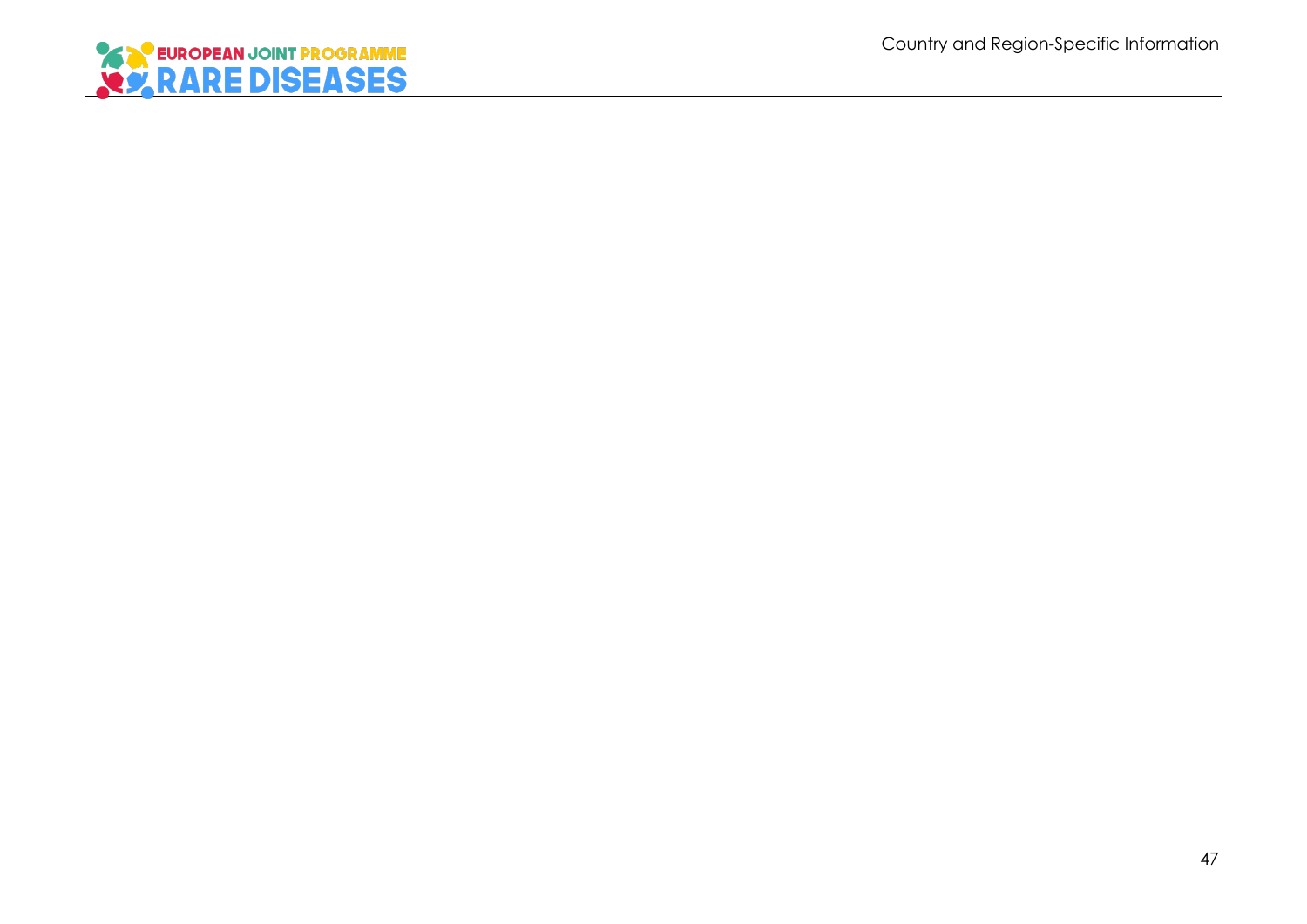

# **REGIONAL FOUNDATION FOR BIOMEDICAL RESEARCH (FRRB), ITALY, (LOMBARDY)**

| <b>Country</b>                                                   | Italy                                                                                                                                           |
|------------------------------------------------------------------|-------------------------------------------------------------------------------------------------------------------------------------------------|
| <b>Funding organization</b>                                      | Fondazione Regionale per la Ricerca Biomedica - Regional Foundation for Biomedical Research (FRRB)                                              |
| <b>National contact person</b>                                   | Paola Bello, Marcello De Amico                                                                                                                  |
|                                                                  | Via Taramelli 12, 20124 - Milano                                                                                                                |
|                                                                  | Tel: +39 02 67650174                                                                                                                            |
|                                                                  | bandi@frrb.it                                                                                                                                   |
| <b>Funding commitment</b>                                        | € 1.500.000,00                                                                                                                                  |
| <b>Overheads</b>                                                 | Up to 20% flat rate calculated on direct costs - Subcontracting costs excluded.                                                                 |
| <b>Anticipated</b><br>number<br>of<br>fundable research partners | $3 - 4$                                                                                                                                         |
| Maximum funding per grant                                        | Maximum € 500,000 per project. MAXIMUM TWO PARTNERS FROM LOMBARDY PER PROJECT.                                                                  |
| awarded to a partner                                             | (If there are two Lombardy partners in the same consortium, the amount of 500,000 will be shared)                                               |
| Eligibility of a partner as a                                    | <b>Eligible applicants:</b>                                                                                                                     |
| beneficiary institution                                          | . Public or Private Italian IRCCS (Scientific Institutes for Health Research, Hospitalization and Health Care)                                  |
|                                                                  | • Public Health Care Providers (ASST)                                                                                                           |
|                                                                  | . Universities (only in in partnership with one IRCCS, public or private, or ASST located in Lombardy and requesting funding<br>to FRRB)        |
|                                                                  | • Research Institutes (only in in partnership with one IRCCS, public or private, or ASST located in Lombardy and requesting<br>funding to FRRB) |
|                                                                  | All applicants must be located in Lombardy and their activities should take place in Lombardy.                                                  |
|                                                                  | Enterprises and for-profit Organisation are <b>NOT</b> eligible.                                                                                |
|                                                                  |                                                                                                                                                 |
|                                                                  | A Principal Investigator (PI) cannot simultaneously hold more than one FRRB active grant.                                                       |
|                                                                  | Pls who are currently FRRB grant holders cannot apply to the EJP RD JTC 2022 unless their project is closed before the                          |
|                                                                  | deadline for EJP RD JTC 2022 pre-proposals. A project is considered closed when the final financial and scientific reports                      |
|                                                                  | have been sent to FRRB. This rule applies only to PIs (grant holders), not to their team members.                                               |
| Eligibility of costs, types and                                  | Direct costs:                                                                                                                                   |
| their caps                                                       | • Personnel (for public IRCCS and ASST, ONLY staff recruited specifically on the project)                                                       |
|                                                                  | •Consumables, animals purchase, maintenance and breeding.                                                                                       |
|                                                                  | • Equipment (on hire or eligible amortization rate).                                                                                            |
|                                                                  | • Travel: max 10% of the total direct costs (overheads and subcontracting costs excluded)                                                       |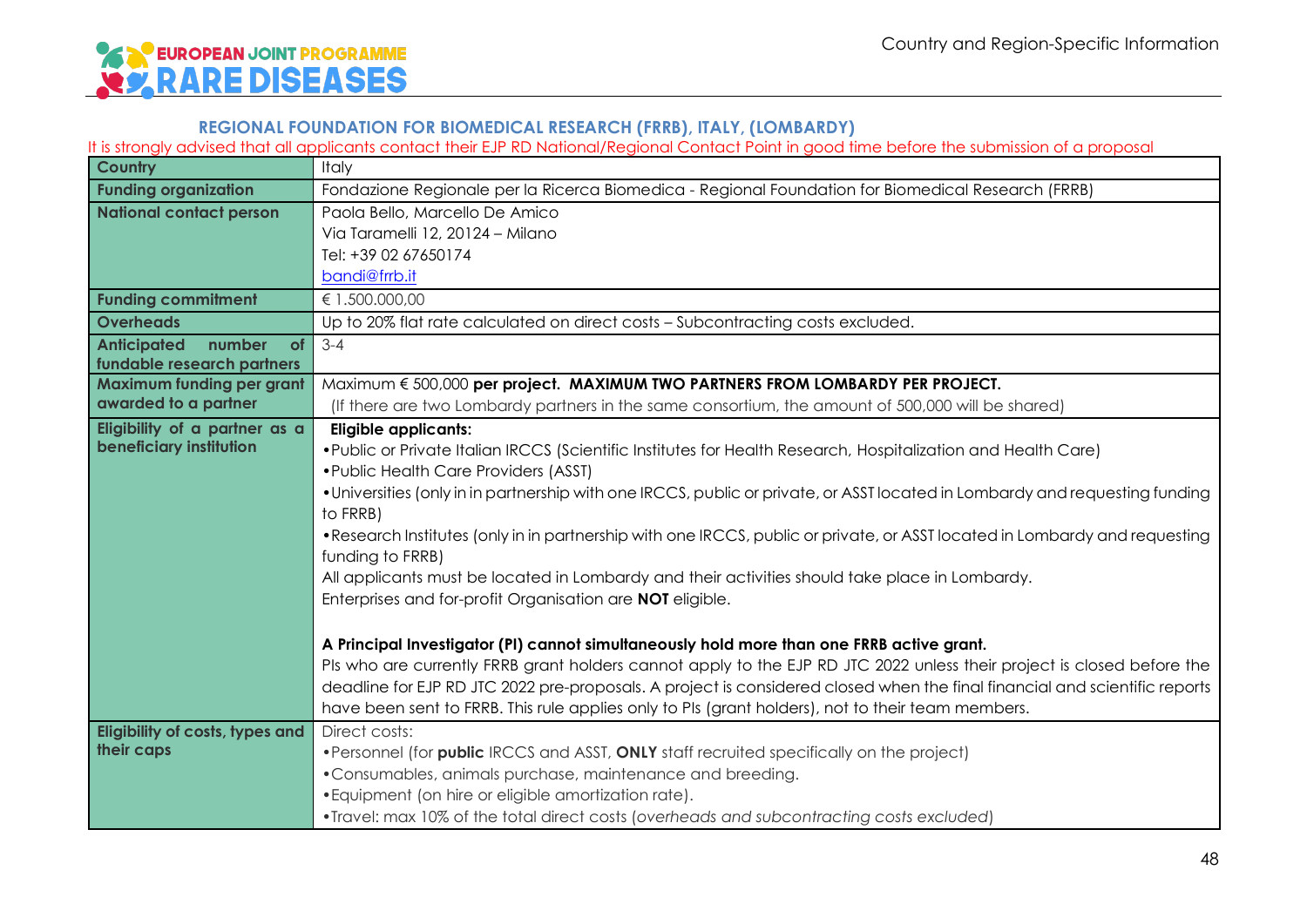

|                                   | •Publications (only open access): max 5% of the total direct costs (overheads and subcontracting costs excluded).                                                                                               |
|-----------------------------------|-----------------------------------------------------------------------------------------------------------------------------------------------------------------------------------------------------------------|
|                                   | . Overheads: 20% flat rate calculated on direct costs (Subcontracting costs excluded from this calculation).                                                                                                    |
|                                   | •Subcontracting: max 20% of the total direct costs (overheads costs excluded)                                                                                                                                   |
|                                   | .Other direct costs: please include here other costs, including those related to patient involvement (insurance,                                                                                                |
|                                   | reimbursement, etc.).                                                                                                                                                                                           |
|                                   | FRRB will require the submission of a financial audit certificate together with the final financial report. This cost, to be                                                                                    |
|                                   | included under the "Subcontracting" category will be eligible up to a maximum of €8.000.                                                                                                                        |
|                                   | Only costs generated over the lifetime of the project will be considered eligible.                                                                                                                              |
| <b>Conditions for PAO funding</b> | PAO are not eligible for FRRB funding                                                                                                                                                                           |
| Submission of the proposal        | It is not necessary to send the proposal to FRRB. However, FRRB requires a Pre-eligibility form.                                                                                                                |
| at the regional level             |                                                                                                                                                                                                                 |
|                                   | According to internal procedures, Regional Foundation for Biomedical Research (FRRB) will carry out an eligibility check                                                                                        |
|                                   | to potential applicants prior to the submission of the pre-proposals.                                                                                                                                           |
|                                   | The eligibility check will be based on the verification of a dedicated form ("Pre-eligibility form"), also available on the                                                                                     |
|                                   | FRRB institutional website, to be returned, by email, to FRRB (bandi@frrb.it), duly completed and signed by the Principal<br>Investigator at least 10 working days before the pre-proposal submission deadline. |
|                                   | FRRB will provide feedback on the "Pre-eligibility form", ONLY in case of major non-eligibility issues.                                                                                                         |
|                                   | Principal Investigators (PIs) who submit a proposal without sending the "Pre-eligibility form" to FRRB beforehand will be<br>automatically excluded.                                                            |
|                                   | In addition, FRRB provides an excel sheet to help applicants abide by FRRB funding rules. This form is meant to support                                                                                         |
|                                   | the PIs in the elaboration of the proposal budget, but it does not need to be sent to FRRB.                                                                                                                     |
|                                   | Information and instructions on how to fill the Pre-Eligibility check form will be published on the dedicated webpage                                                                                           |
|                                   | (https://www.frrb.it/it/ejp-jtc-2022)                                                                                                                                                                           |
|                                   | Following the award, Lombardy beneficiaries will be requested to submit annual scientific and financial reports.                                                                                                |
| <b>Further guidance</b>           | Administrative and financial guidelines will be provided by FRRB in due time to the contact persons of the funded                                                                                               |
|                                   | organisations.                                                                                                                                                                                                  |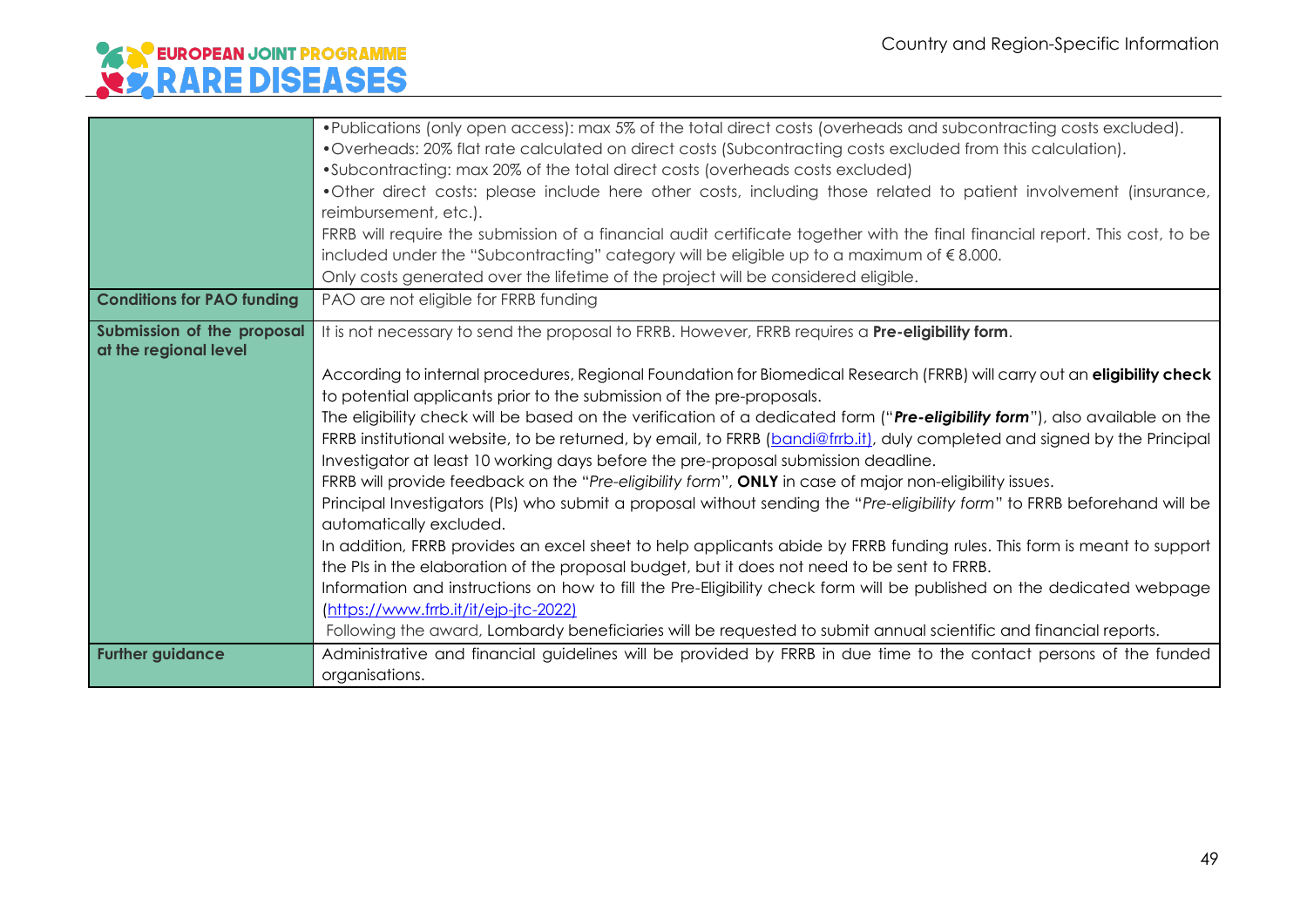

# **TUSCANY REGION (RT/TuscReg), TUSCANY (ITALY)**

| <b>Country / Region</b>                           | Italy                                                                                                                         |
|---------------------------------------------------|-------------------------------------------------------------------------------------------------------------------------------|
| <b>Funding organisation</b>                       | <b>Tuscany Region</b>                                                                                                         |
|                                                   | http://www.regione.toscana.it/                                                                                                |
| <b>Regional contact person</b>                    | Donatella Tanini                                                                                                              |
|                                                   | Phone: +39 055 4383256                                                                                                        |
|                                                   | Teresa Vieri                                                                                                                  |
|                                                   | Phone: +39 055 4383289                                                                                                        |
|                                                   |                                                                                                                               |
|                                                   | Email: ejprare@regione.toscana.it                                                                                             |
|                                                   | Office for Health Research and investments,                                                                                   |
|                                                   | Directorate for Health, welfare and social cohesion Tuscany                                                                   |
|                                                   | Region                                                                                                                        |
| <b>Funding commitment</b>                         | Up to 300.000 euros                                                                                                           |
| <b>Overheads</b>                                  | Up to 10% of the direct cost of the project, intended to cover the general cost of the institution that hosts the research    |
|                                                   | team.                                                                                                                         |
| <b>Anticipated</b><br>number<br><b>of</b>         | $2 - 3$                                                                                                                       |
| fundable research partners                        |                                                                                                                               |
|                                                   |                                                                                                                               |
| Maximum funding per grant<br>awarded to a partner | Up to 300.000 euros                                                                                                           |
|                                                   |                                                                                                                               |
| <b>Eligibility of project duration</b>            | Up to 3 years                                                                                                                 |
|                                                   |                                                                                                                               |
| Eligibility of a partner as a                     | A.<br>Authorities of the Tuscany Health Service-SST (Local Health Authorities, University Hospitals) and the SST bodies that  |
| beneficiary                                       | carry out institutional research activities (Fondazione Toscana Gabriele Monasterio and ISPRO Institute for Study, Prevention |
| institution                                       | and Networking Oncology) located in the territory of Tuscany.                                                                 |
|                                                   | В.<br>Universities and other research institutes located in the territory of Tuscany.                                         |
|                                                   |                                                                                                                               |
|                                                   | NB: Institutions referring to point B. are eligible only in partnership with institutions referring to point A.               |
|                                                   |                                                                                                                               |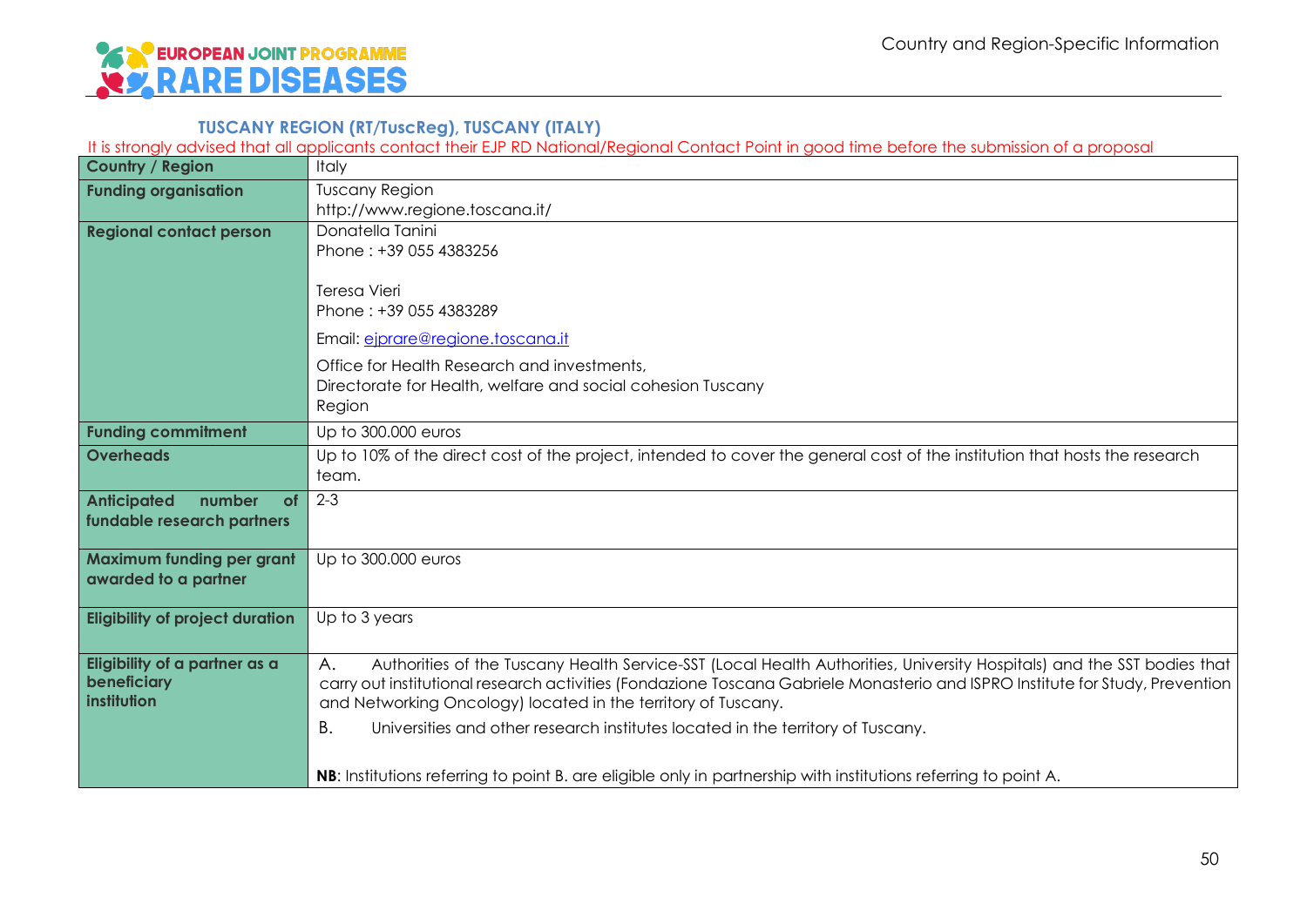

| <b>Eligibility of principal</b><br>investigator<br>other<br><b>or</b><br>research team<br>member | The Principal Investigator must be affiliated to one of the eligible bodies                                                                   |
|--------------------------------------------------------------------------------------------------|-----------------------------------------------------------------------------------------------------------------------------------------------|
| <b>Eligibility of costs, types and</b>                                                           | Only costs generated over the lifetime of the project will be considered eligible.                                                            |
| their caps                                                                                       |                                                                                                                                               |
|                                                                                                  | Personnel (ad hoc temporary contracts ONLY);                                                                                                  |
|                                                                                                  | Consumables (no limit);                                                                                                                       |
|                                                                                                  | Equipment (on hire/leasing or eligible amortisation rate ONLY);                                                                               |
|                                                                                                  | Travel (Up to 10% of the requested fund) Travel expenses and subsistence allowances associated with activities only<br>linked to the project; |
|                                                                                                  | Other direct costs:                                                                                                                           |
|                                                                                                  | dissemination of results (publications, organization of meetings/workshops etc.- up to 5% of the<br>$\Omega$<br>requested fund);              |
|                                                                                                  | data handling and analysis (no limit)<br>o                                                                                                    |
|                                                                                                  | patients costs<br>$\Omega$                                                                                                                    |
|                                                                                                  | subcontracting (up to 20% of the direct costs of the projects)                                                                                |
|                                                                                                  |                                                                                                                                               |
|                                                                                                  | Overheads (Up to 10% of the direct cost of the project excepted subcontracting).                                                              |
| <b>Conditions for PAO funding</b>                                                                | PAO cannot be directly funded by Tuscany Region in the framework of this call.                                                                |
| <b>Submission of the proposal</b>                                                                | Yes                                                                                                                                           |
| at the regional level                                                                            | Tuscany Region will grant an eligibility clearance to the potential applicants prior to the submission of their pre-proposals.                |
|                                                                                                  | The eligibility check will be performed by Tuscany Region offices after receiving a dedicated form (available on Tuscany                      |
|                                                                                                  | Region institutional web-site or on request to ejprare@regione.toscana.it) duly filled and signed by the Tuscan Principal                     |
|                                                                                                  | Investigator and by the legal representative of the beneficiary The form should be sent to Tuscany Region                                     |
|                                                                                                  | (ejprare@regione.toscana.it), at least, 10 working days before the pre-proposal submission deadline.<br><b>No</b>                             |
| <b>Submission of other</b>                                                                       |                                                                                                                                               |
| information at the regional<br>level                                                             |                                                                                                                                               |
| <b>Submission of financial and</b>                                                               | Yes/Submission of intermediate/final scientific and financial reports at the regional level could be required according to                    |
| scientific reports at the                                                                        | regional agreement                                                                                                                            |
| regional level                                                                                   |                                                                                                                                               |
| <b>Further guidance</b>                                                                          | Financial guidelines will be published in due time on Tuscany Region's website.                                                               |
|                                                                                                  |                                                                                                                                               |
|                                                                                                  |                                                                                                                                               |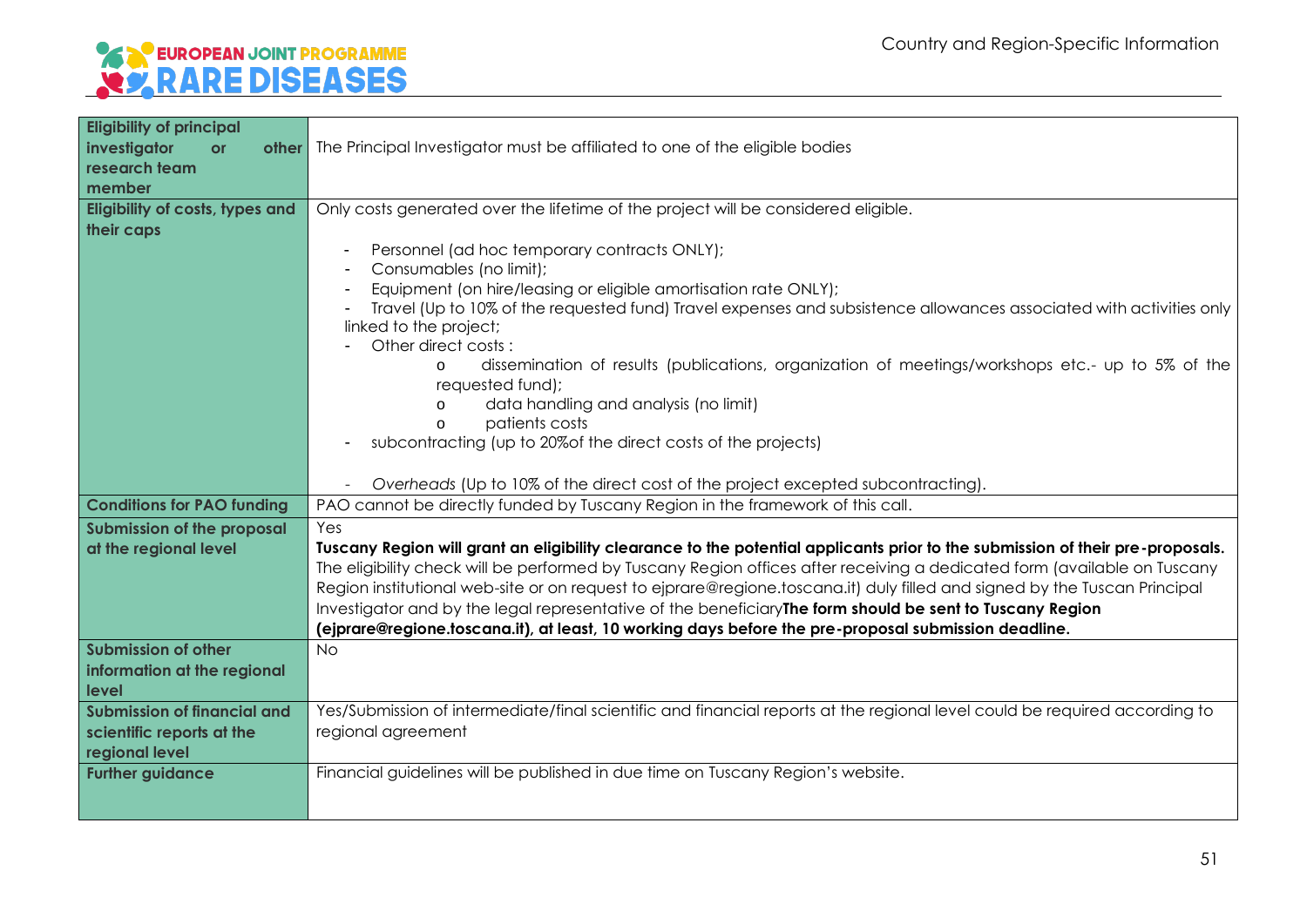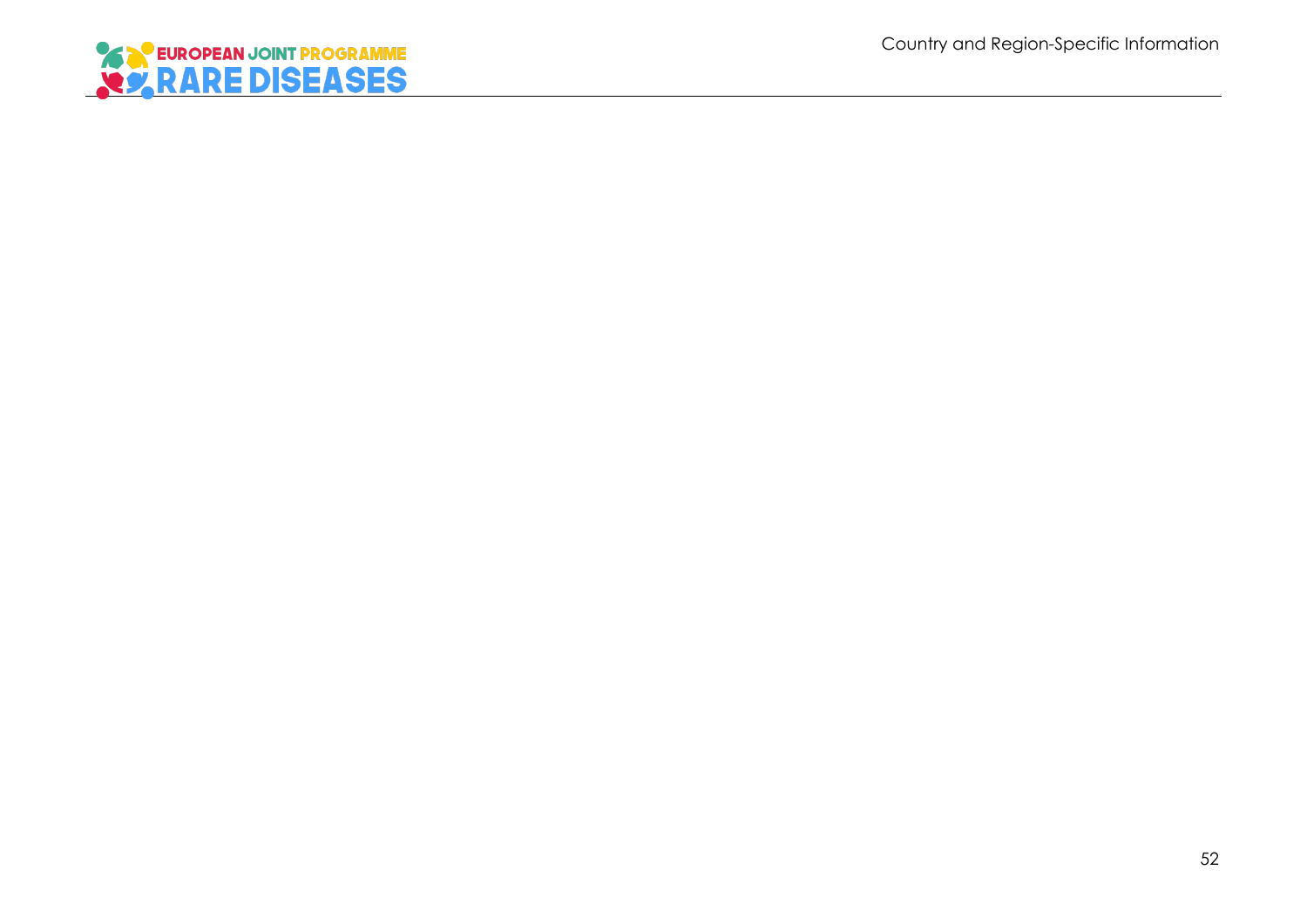

## **RESEARCH COUNCIL OF LITHUANIA (LMT), LITHUANIA**

| <b>Country</b>                          | .ithuania                                                                                                                                                                                                                                                                                                                                                                                                                |
|-----------------------------------------|--------------------------------------------------------------------------------------------------------------------------------------------------------------------------------------------------------------------------------------------------------------------------------------------------------------------------------------------------------------------------------------------------------------------------|
| <b>Funding organization</b>             | ietuvos mokslo taryba (LMT) / Research Council of Lithuania http://www.lmt.lt                                                                                                                                                                                                                                                                                                                                            |
| <b>National contact person</b>          | Dr. Živilė Ruželė                                                                                                                                                                                                                                                                                                                                                                                                        |
|                                         | Phone: (+370) 676 14383, E-mail: zivile.ruzele@lmt.lt                                                                                                                                                                                                                                                                                                                                                                    |
| <b>Funding commitment</b>               | $0.15M\epsilon$                                                                                                                                                                                                                                                                                                                                                                                                          |
| <b>Overheads</b>                        | Jp to 30 % from those direct costs - personnel, subcontracting, contractual research, consultancy.                                                                                                                                                                                                                                                                                                                       |
| <b>Anticipated num</b>                  |                                                                                                                                                                                                                                                                                                                                                                                                                          |
| ber of fundable<br>research<br>partners |                                                                                                                                                                                                                                                                                                                                                                                                                          |
| awarded to a partner                    | Maximum funding per grant 100-150K€ (up to 100K€ for consortium partner or up to 150K€ for coordinator)                                                                                                                                                                                                                                                                                                                  |
|                                         | Eligibility of a partner as a Eligible for funding institutions are Lithuanian research and higher education institutions included in the Register of Education                                                                                                                                                                                                                                                          |
| beneficiary institution                 | and Research institutions and public healthcare institutions. Beneficiary institution manage the state budget funds allocated<br>to the project following the rules stated in the legal acts, as well as representing the project partners (if applicable 'project<br>partner' means public or private legal entity that, together with the eligible institution, created the conditions for project<br>implementation). |
| their caps                              | Eligibility of costs, types and Only costs generated during the lifetime of the project, related to project are eligible: staff, travel, consumables,<br>subcontracts, contractual research, consultancy, equipment and instruments, dissemination of results, data handling and<br>analysis, overheads (up to 30 % from the listed direct costs - staff, subcontracts, contractual research, consultancy).              |
| <b>Conditions for PAO funding</b>       | PAO can be a subcontractor or a 'project partner' of the eligible beneficiary institution (see section Eligibility of a partner as<br>a beneficiary institution)                                                                                                                                                                                                                                                         |
| Submission of the proposal              | N <sub>o</sub>                                                                                                                                                                                                                                                                                                                                                                                                           |
| at the national level                   |                                                                                                                                                                                                                                                                                                                                                                                                                          |
| <b>Further guidance</b>                 | https://www.lmt.lt/lt/mokslo-finansavimas/era-net-ir-kitos-koordinavimo-veiklos/europos-jungtine-<br>information:<br>Further<br>programa-retos-ligos/3033<br>The proposals are submitted by the researcher(s) together with the eligible beneficiary institution. The beneficiary institution                                                                                                                            |
|                                         | employs the principal investigator to work in the project and his workload must be at least 20 hours multiplied by the number                                                                                                                                                                                                                                                                                            |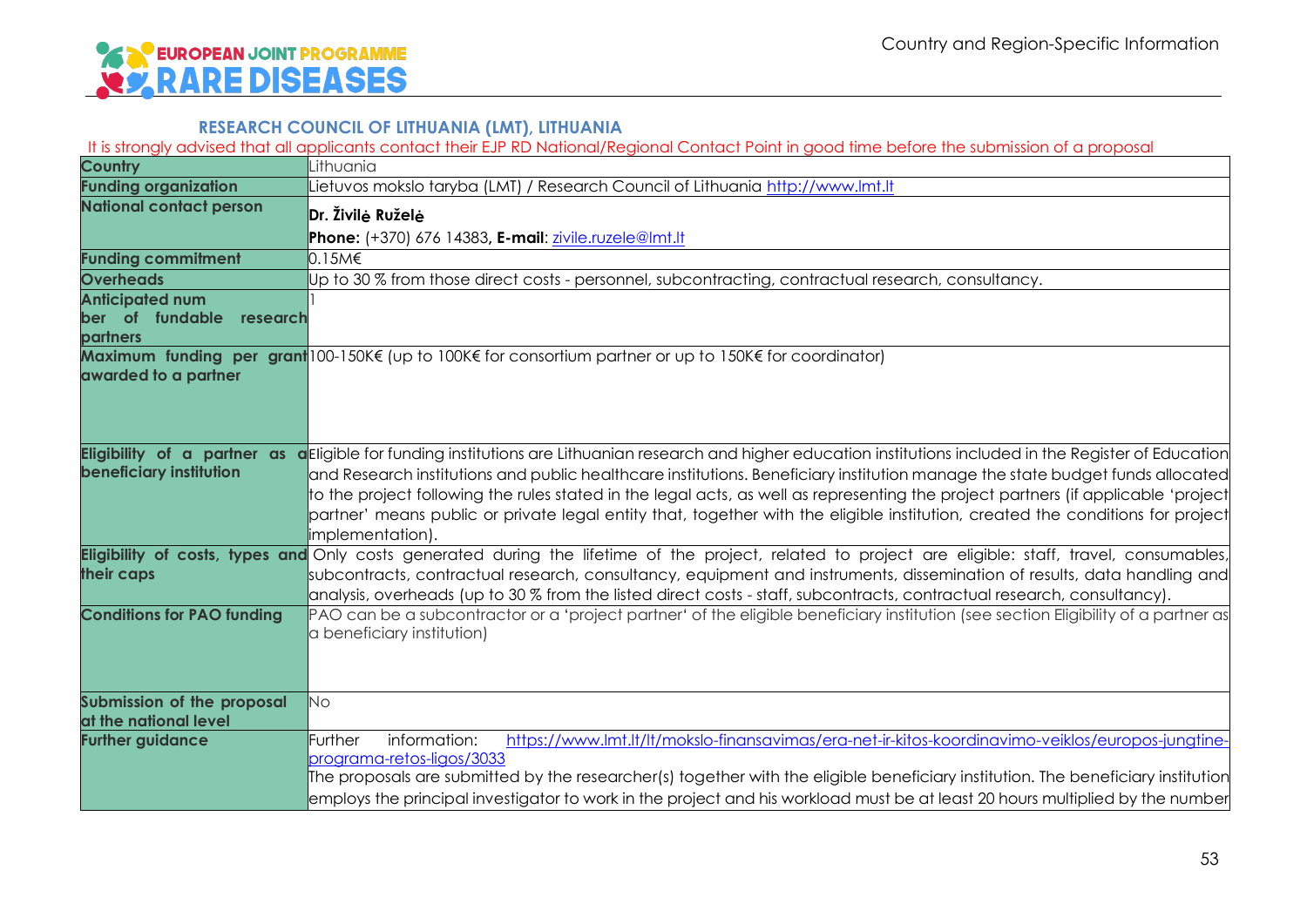

of months to execute the project. Hourly rates approved by the Chairman of the Lithuanian Research Council must be applied for the personnel costs. All other general rules for competitive funding of Research Council of Lithuania apply: <https://www.e-tar.lt/portal/lt/legalAct/0a8bead0577611e9975f9c35aedfe438/asr>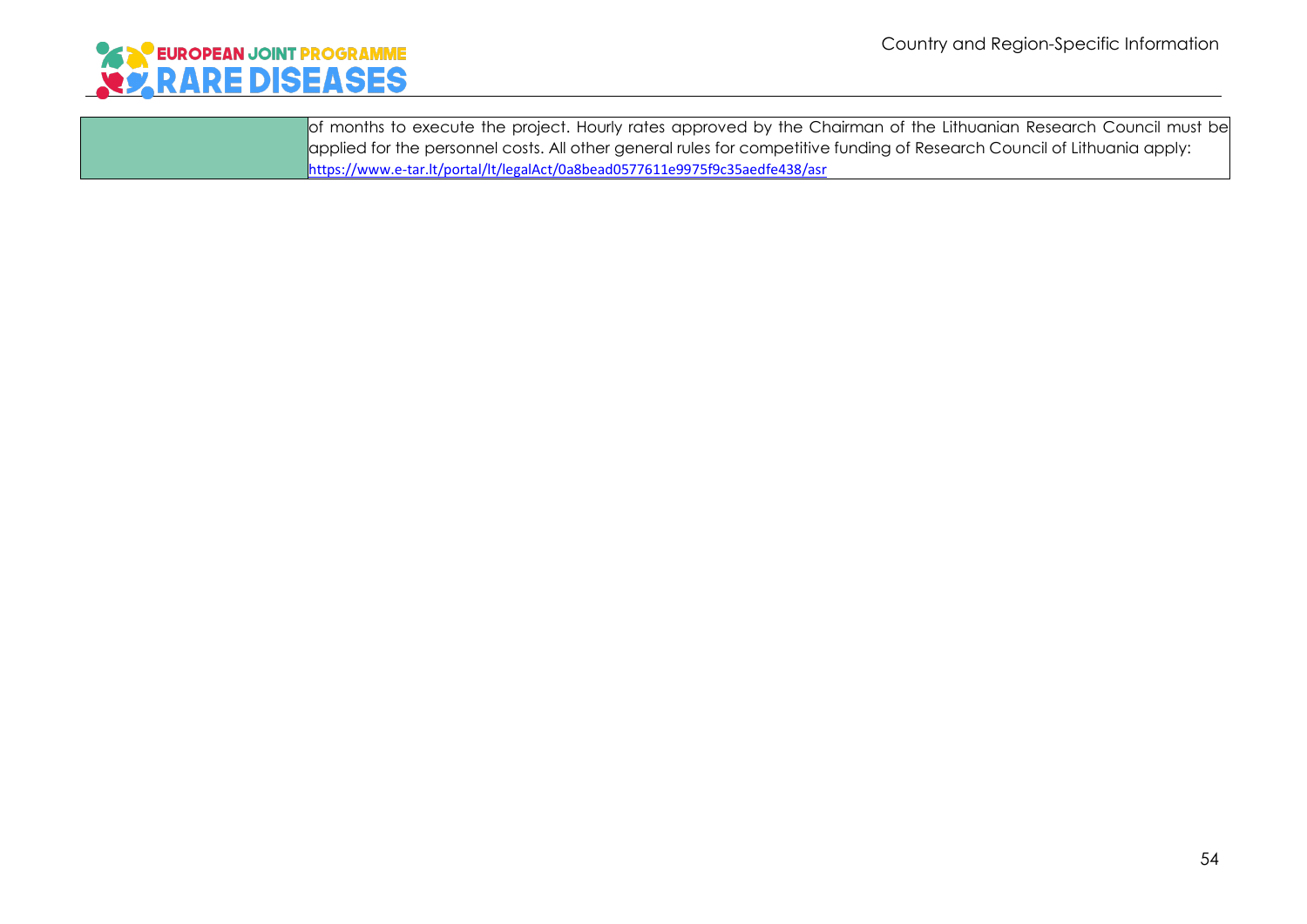

### **NATIONAL RESEARCH FUND (FNR), LUXEMBURG**

| <b>Country / Region</b>                                                            | Luxembourg                                                                                                                                                                                                                                                                                                                                                                                                                                                                              |
|------------------------------------------------------------------------------------|-----------------------------------------------------------------------------------------------------------------------------------------------------------------------------------------------------------------------------------------------------------------------------------------------------------------------------------------------------------------------------------------------------------------------------------------------------------------------------------------|
| <b>Funding organisation</b>                                                        | Luxembourg National Research Fund - FNR www.fnr.lu                                                                                                                                                                                                                                                                                                                                                                                                                                      |
| <b>National contact person</b>                                                     | Dr. Sean Sapcariu<br>2, avenue de l'Université L-4365 Esch-sur-Alzette<br>Telephone: +352 691 362 831<br>Email: sean.sapcariu@fnr.lu                                                                                                                                                                                                                                                                                                                                                    |
| <b>Funding commitment</b>                                                          | $0,30 \text{ M} \in$                                                                                                                                                                                                                                                                                                                                                                                                                                                                    |
| <b>Overheads</b>                                                                   |                                                                                                                                                                                                                                                                                                                                                                                                                                                                                         |
| Anticipated number of<br>fundable<br>research<br>partners                          | 2 research partners                                                                                                                                                                                                                                                                                                                                                                                                                                                                     |
| <b>Maximum funding per</b><br>grant awarded to a<br>partner                        | The maximum funding cannot be larger than the funding commitment of the country                                                                                                                                                                                                                                                                                                                                                                                                         |
| <b>Eligibility of project</b><br>duration                                          | 3 years                                                                                                                                                                                                                                                                                                                                                                                                                                                                                 |
| Eligibility of a partner as<br>a beneficiary institution                           | Beneficiary institutions must be accredited by the Ministry in charge of public sector research. See website for details<br>(https://www.fnr.lu/fnr-beneficiaries/).                                                                                                                                                                                                                                                                                                                    |
| Eligibility of<br>principal<br>investigator<br>other<br>or<br>research team member | Principle Investigators must follow the following guidelines:<br>[http://storage.fnr.lu/index.php/s/g4OPmRwEYhYwRkZ/download]<br>1. He/she must have a proper employment contract with the eligible beneficiary institution at the starting date of<br>the project.<br>The employment contract must last for the full duration of the research project.<br>He/she must be an experienced researcher who holds a doctoral degree at the date of the submission of the<br>3.<br>proposal. |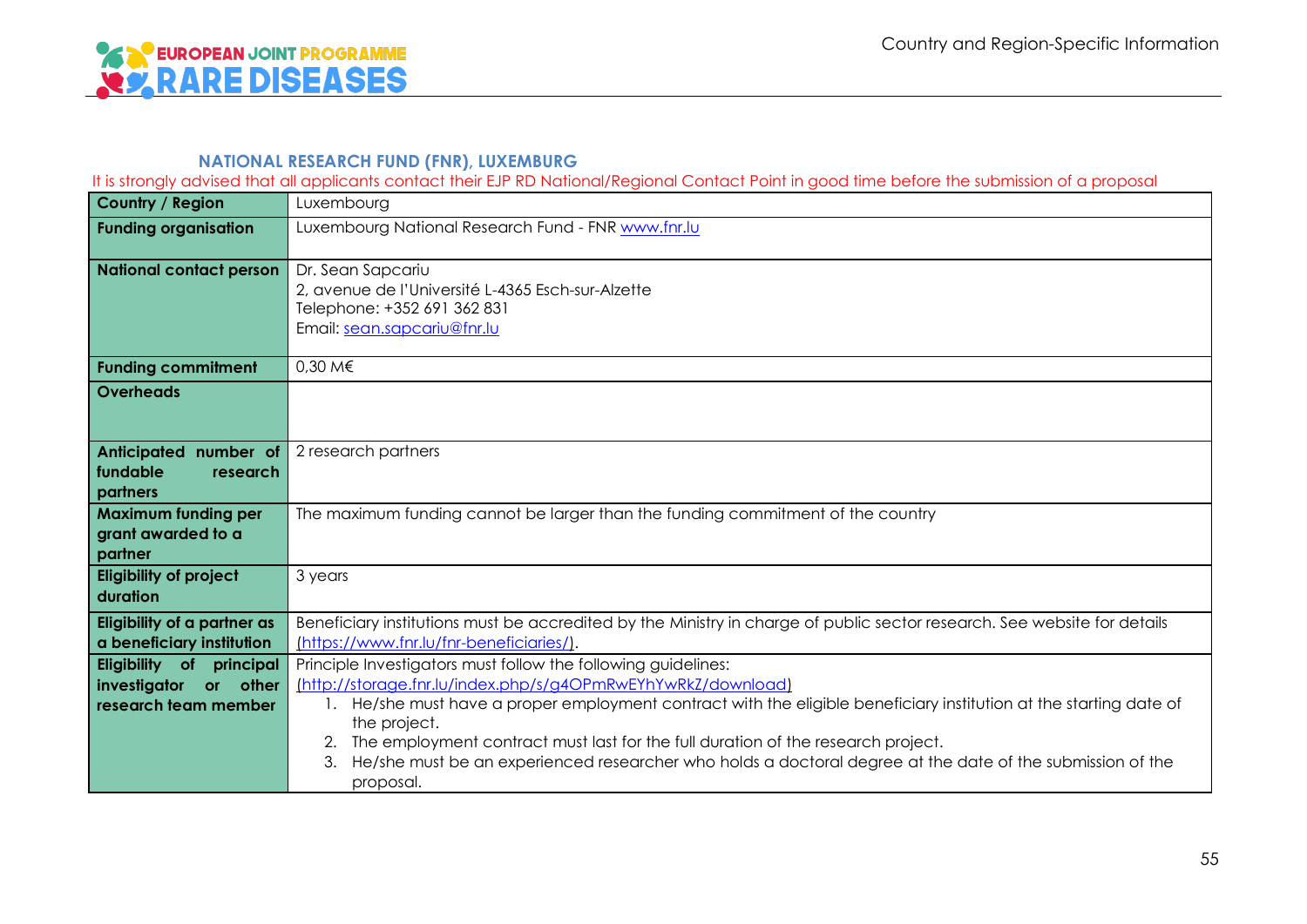

| <b>Additional eligibility</b><br>criteria            | Luxembourgish principal investigators cannot be involved in more than 2 proposals submitted to this call.                                                                                                                                                                              |
|------------------------------------------------------|----------------------------------------------------------------------------------------------------------------------------------------------------------------------------------------------------------------------------------------------------------------------------------------|
| <b>Eligibility of costs, types</b><br>and their caps | Personnel costs; Consumables; Equipment (only depreciation costs); Travel (according to travel plan); Subcontracting<br>(up to 25% of direct costs - needs detailed justification, includes all external services, project core activities cannot be<br>subcontracted); Indirect costs |
|                                                      | Please see INTER application guidelines for more information (https://www.fnr.lu/funding-instruments/inter/)                                                                                                                                                                           |
| <b>Conditions</b><br><b>PAO</b><br>for<br>funding    | FNR can fund PAOs which are eligible beneficiaries of FNR funding. For further information, please contact the FNR.                                                                                                                                                                    |
| Submission of the                                    | All joint applications must also be submitted to the FNR by the Luxembourg-based scientist, along with the FNR INTER                                                                                                                                                                   |
| proposal at the national<br>level                    | documents. This must be done no later than 5 days after the lead agency deadline, and must be done via the FNR<br>Online Grant Management System.                                                                                                                                      |
| <b>Submission of other</b>                           | The FNR requires the following other documents to be submitted to the FNR's grant management system:                                                                                                                                                                                   |
| information at the                                   | INTER Budget form, INTER Project plan, Gantt Chart                                                                                                                                                                                                                                     |
| national level                                       |                                                                                                                                                                                                                                                                                        |
| <b>Submission of financial</b>                       | The FNR expects annual reports and a final report for all projects funded through this call.                                                                                                                                                                                           |
| and scientific reports at                            |                                                                                                                                                                                                                                                                                        |
| the national level                                   |                                                                                                                                                                                                                                                                                        |
| <b>Further guidance</b>                              | https://www.fnr.lu/fnr-international-cooperation/                                                                                                                                                                                                                                      |
|                                                      |                                                                                                                                                                                                                                                                                        |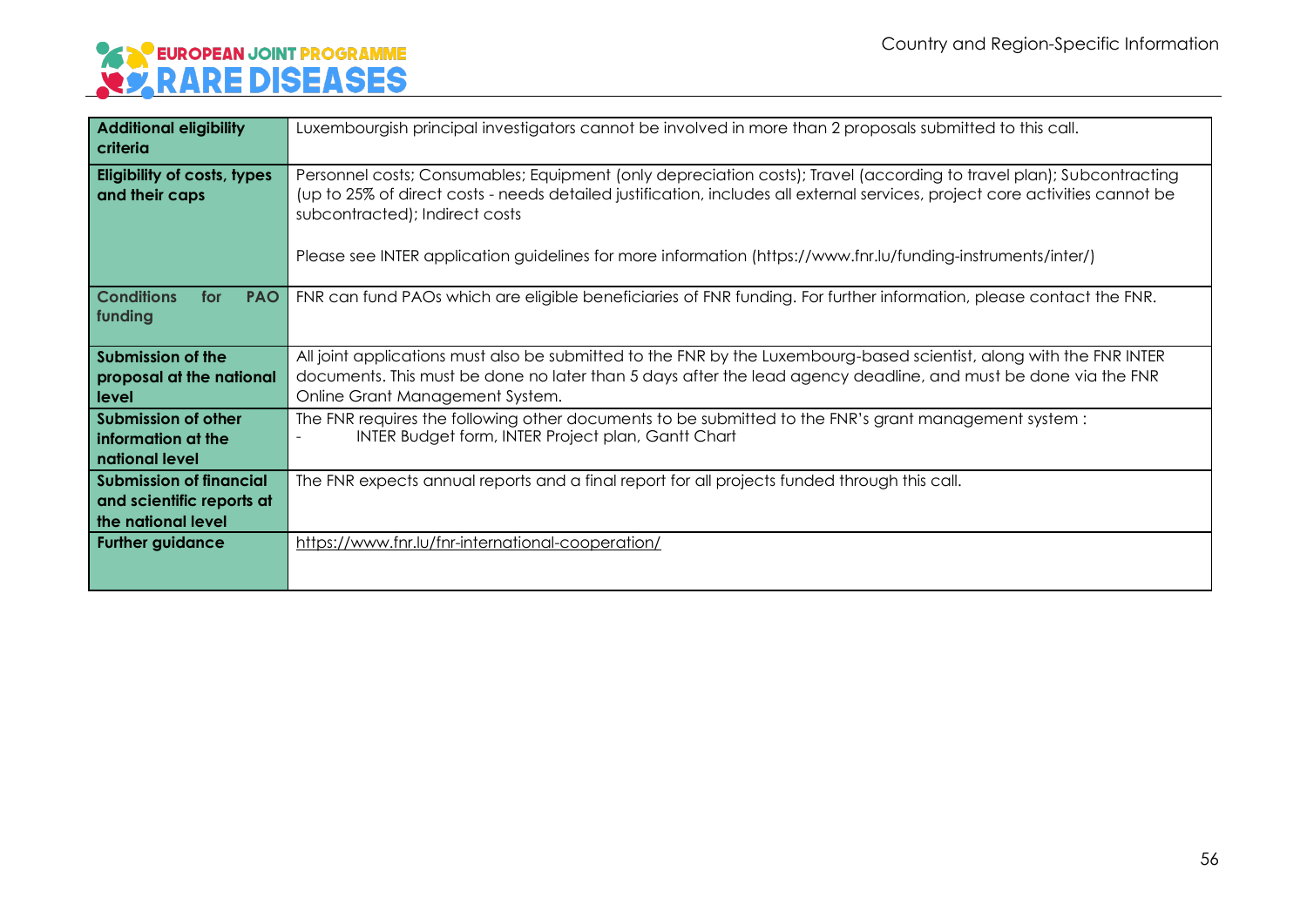

## **NATIONAL CENTRE FOR RESEARCH AND DEVELOPMENT (NCBR), POLAND**

| Country                            | Poland                                                                                                                                                                                |
|------------------------------------|---------------------------------------------------------------------------------------------------------------------------------------------------------------------------------------|
| <b>Funding organization</b>        | National Centre for Research and Development (NCBR)                                                                                                                                   |
| <b>National contact person</b>     | Dr Marcin Chmielewski                                                                                                                                                                 |
|                                    | Department for International Cooperation, ul. Nowogrodzka 47a, 00-695 Warszawa, Poland                                                                                                |
|                                    | Tel: (+48) 22 39 07 109, (+48) 571 226 666                                                                                                                                            |
|                                    | marcin.chmielewski@ncbr.gov.pl                                                                                                                                                        |
| <b>Funding commitment</b>          | $0.6$ Mio. $\epsilon$                                                                                                                                                                 |
| <b>Overheads</b>                   | Maximum 25% of eligible project costs (excluding subcontracting)                                                                                                                      |
| Anticipated number of              | $1 - 3$                                                                                                                                                                               |
| fundable<br>research               |                                                                                                                                                                                       |
| partners                           |                                                                                                                                                                                       |
| Maximum funding per                | Maximum 200 000 $\epsilon$ per project, regardless of the number of Polish partners in the project consortium.                                                                        |
| grant awarded to a                 |                                                                                                                                                                                       |
| partner                            |                                                                                                                                                                                       |
| Eligibility of a partner as        | Following entities are eligible to apply:                                                                                                                                             |
| a beneficiary institution          | Micro, Small, Medium and Large enterprise.                                                                                                                                            |
|                                    | Research organization.                                                                                                                                                                |
|                                    | Group of entities (within the meaning of art. 37 section 1, point 1a of The Act of 30 April 2010 on the National Centre                                                               |
|                                    | for Research and Development, published in Journal of Laws item 1861, 2020;).                                                                                                         |
|                                    |                                                                                                                                                                                       |
|                                    | Organization must be registered in Poland.<br>$\bullet$                                                                                                                               |
|                                    | For enterprises it is strongly advised to state in the Pre-proposal application form the KRS number of the enterprise<br>and the size of the enterprise (micro/small, medium, large). |
|                                    | A condition for the participation of a group of entities as the Applicant in the competition is its formal existence on                                                               |
|                                    | the date of submission of the pre-proposal, confirmed by its members concluding, at least conditionally, agreement on the                                                             |
|                                    | creation of a group of entities.                                                                                                                                                      |
|                                    | Please note that group of entities counts as two project partners from Poland (it meets the limit on the number of                                                                    |
|                                    | participants from the same country, please refer to call text for details).                                                                                                           |
|                                    |                                                                                                                                                                                       |
| <b>Eligibility of costs, types</b> | The eligible costs shall be the following:                                                                                                                                            |
| and their caps                     | 1. personnel costs (researchers, technicians and other supporting staff to the extent employed on the research project);                                                              |
|                                    | 2. operating costs including costs of instruments, equipment, technical knowledge, patents, costs for buildings and land,                                                             |
|                                    | costs of materials, supplies and similar products incurred directly as a result of the research activity.                                                                             |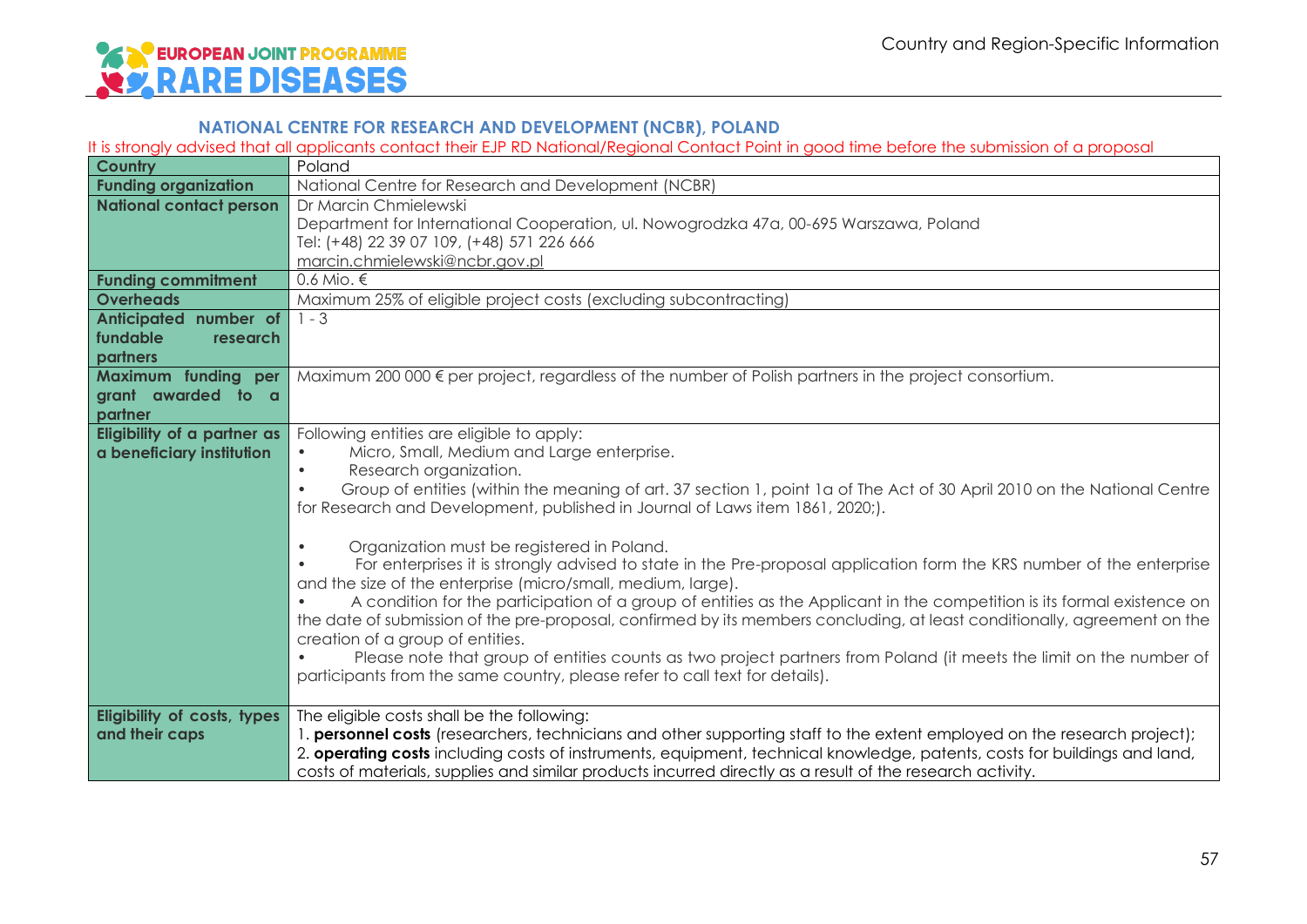

|                                                                     | 3. cost of contractual research, costs of consultancy and equivalent services used exclusively for the research activity; this<br>cost type cannot account for more than 70% of all eligible costs of a project; the subcontracting can be obtained from<br>consortium partner only in justified case, this need will be verified by a national expert panel.<br>4. additional overheads incurred indirectly as a result of the research project; those costs cannot account for more than<br>25% of eligible project costs and are counted as a multiplication by percentage given above and the rest of direct costs,<br>excluding subcontracting $(3)$ ; It means $4 = (1+2)$ *25%.<br>Funding quota of Polish participants can be up to 100% for universities or research organizations. In the case of<br>enterprises, funding quota will be decided on a case-by-case basis depending on the size of the company, type of<br>research/development, risk associated with the research activities and commercial perspective of exploitation, under |                          |                             |                                |                                                                                                                              |
|---------------------------------------------------------------------|---------------------------------------------------------------------------------------------------------------------------------------------------------------------------------------------------------------------------------------------------------------------------------------------------------------------------------------------------------------------------------------------------------------------------------------------------------------------------------------------------------------------------------------------------------------------------------------------------------------------------------------------------------------------------------------------------------------------------------------------------------------------------------------------------------------------------------------------------------------------------------------------------------------------------------------------------------------------------------------------------------------------------------------------------------|--------------------------|-----------------------------|--------------------------------|------------------------------------------------------------------------------------------------------------------------------|
|                                                                     | the Regulation of the Minister of Science and Higher Education of 19 August 2020 on criteria and rules on granting                                                                                                                                                                                                                                                                                                                                                                                                                                                                                                                                                                                                                                                                                                                                                                                                                                                                                                                                      |                          |                             |                                |                                                                                                                              |
|                                                                     | state aid by the National Centre for Research and Development, published in Journal of Laws item 1456, 2020.                                                                                                                                                                                                                                                                                                                                                                                                                                                                                                                                                                                                                                                                                                                                                                                                                                                                                                                                            |                          |                             |                                | Universities and research                                                                                                    |
|                                                                     |                                                                                                                                                                                                                                                                                                                                                                                                                                                                                                                                                                                                                                                                                                                                                                                                                                                                                                                                                                                                                                                         | <b>Large Enterprises</b> | <b>Medium Enterprises</b>   | <b>Small Enterprises</b>       | organizations                                                                                                                |
|                                                                     | <b>Fundamental/Basic</b><br>Research                                                                                                                                                                                                                                                                                                                                                                                                                                                                                                                                                                                                                                                                                                                                                                                                                                                                                                                                                                                                                    | Not eligible             | Not eligible                | Not eligible                   | Not eligible                                                                                                                 |
|                                                                     | <b>Industrial/Applied</b><br><b>Research</b>                                                                                                                                                                                                                                                                                                                                                                                                                                                                                                                                                                                                                                                                                                                                                                                                                                                                                                                                                                                                            | Up to 50+15<br>(max 65 % | Up to 50+10+15<br>(max 75 % | Up to 50+20+15<br>$(max 80 \%$ | Up to<br>100%                                                                                                                |
|                                                                     | <b>Experimental</b><br>development                                                                                                                                                                                                                                                                                                                                                                                                                                                                                                                                                                                                                                                                                                                                                                                                                                                                                                                                                                                                                      | Up to 25+15<br>(max 40 % | Up to 25+10+15<br>(max 50 % | Up to 25+20+15<br>(max 60 %)   | Up to<br>100 %                                                                                                               |
|                                                                     | Only Industrial/Applied Research and Experimental Development will be funded. Other type of activities (e.g.<br>coordination, dissemination, management) is not eligible for funding as separate research tasks in the project<br>schedule.                                                                                                                                                                                                                                                                                                                                                                                                                                                                                                                                                                                                                                                                                                                                                                                                             |                          |                             |                                |                                                                                                                              |
| <b>PAO</b><br><b>Conditions</b><br>for<br>funding                   | Funding is only available for project partners, meeting eligibility criteria given above.                                                                                                                                                                                                                                                                                                                                                                                                                                                                                                                                                                                                                                                                                                                                                                                                                                                                                                                                                               |                          |                             |                                |                                                                                                                              |
| of<br><b>Submission</b><br>the<br>proposal at the national<br>level | list will be established.                                                                                                                                                                                                                                                                                                                                                                                                                                                                                                                                                                                                                                                                                                                                                                                                                                                                                                                                                                                                                               |                          |                             |                                | Polish Participants will be informed and invited to submit Polish proposal once the international evaluation and the ranking |
| <b>Further guidance</b>                                             | Please refer to full call documentation.                                                                                                                                                                                                                                                                                                                                                                                                                                                                                                                                                                                                                                                                                                                                                                                                                                                                                                                                                                                                                |                          |                             |                                |                                                                                                                              |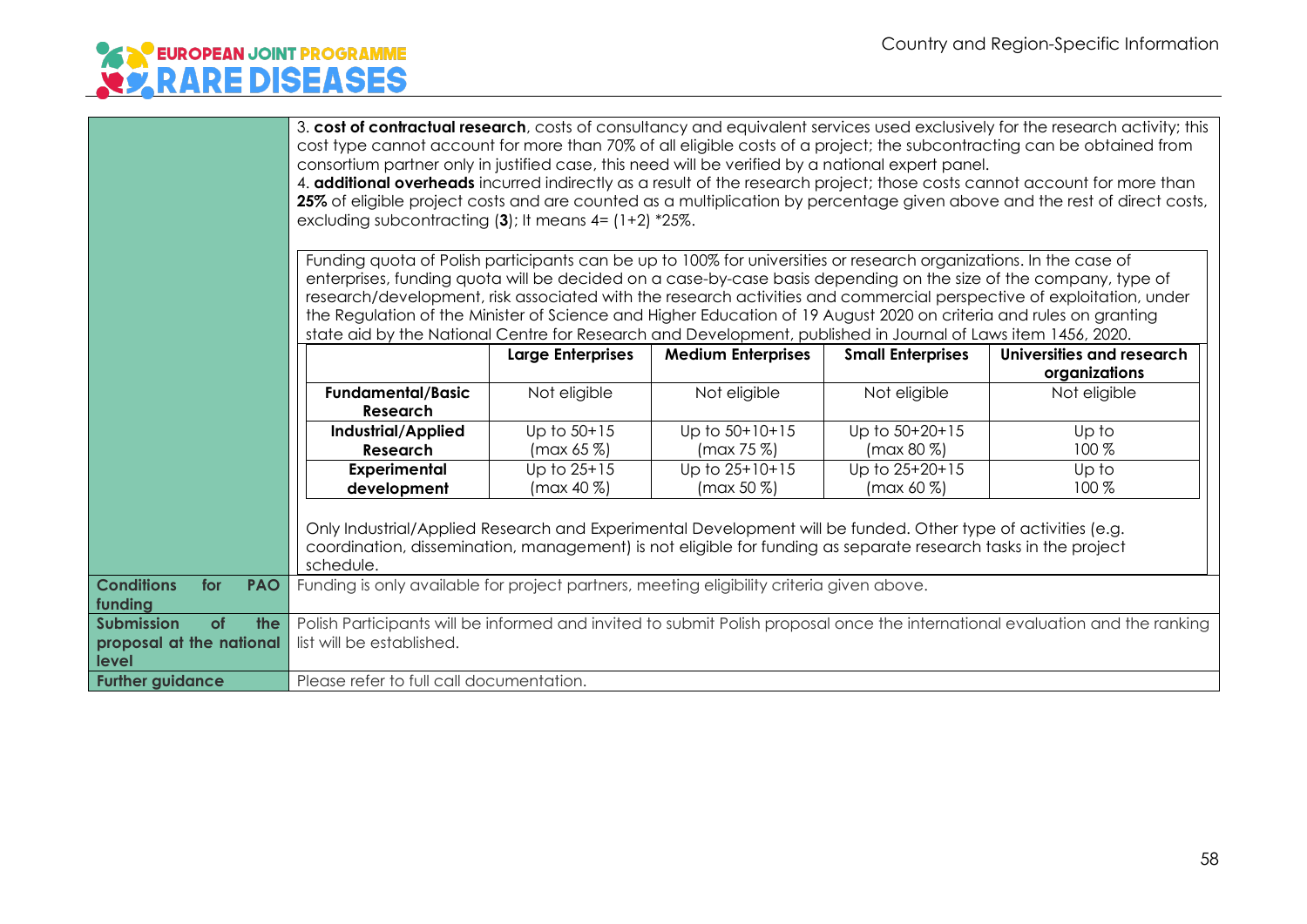

### **SLOVAK ACADEMY OF SCIENCES (SAS), SLOVAKIA**

| <b>Country</b>                                             | Slovakia                                                                                                                                                    |
|------------------------------------------------------------|-------------------------------------------------------------------------------------------------------------------------------------------------------------|
| <b>Funding organization</b>                                | Slovak Academy of Sciences (SAS)                                                                                                                            |
| <b>National contact person</b>                             | Zuzana Cernakova, PhD.                                                                                                                                      |
|                                                            | International Cooperation Dpt., SAS                                                                                                                         |
|                                                            | Phone: +421257510118                                                                                                                                        |
|                                                            | Email: cernakova@up.upsav.sk                                                                                                                                |
| <b>Funding commitment</b>                                  | 120,000 €                                                                                                                                                   |
| <b>Overheads</b>                                           | Jp to 20% of the direct costs                                                                                                                               |
| <b>Anticipated number of</b><br>fundable research partners |                                                                                                                                                             |
| Maximum funding per grant 120,000 €                        |                                                                                                                                                             |
| awarded to a partner                                       |                                                                                                                                                             |
|                                                            |                                                                                                                                                             |
|                                                            |                                                                                                                                                             |
|                                                            | Eligibility of a partner as a Only research institutes and/or centres of the Slovak Academy of Sciences are eligible organisations for funding by the SAS   |
| beneficiary institution                                    | (up to 100%). The main applicant must have an employment contract with the SAS institute/centre on behalf of which the                                      |
|                                                            | application is being submitted. If his/her contract is on a part-time basis, it must be for more than 50% of standard working                               |
|                                                            | time. All members of the applicant's team except doctoral students must, too, have employment contracts with the same                                       |
|                                                            | or another SAS institute/centre.                                                                                                                            |
|                                                            | Applicants from other Slovak R&D centres (universities and/or other organisations from Slovakia) can join project consortia                                 |
|                                                            | only as collaborators who must secure their own funding.                                                                                                    |
|                                                            | Eligibility of costs, types and Funding available for eligible Slovak researchers is up to 120,000 EUR per project (i.e. 40,000 EUR per year) in accordance |
| their caps                                                 | with the SAS Presidium's resolution no. 136 (of 14 October 2021), of which 45,000 EUR is an in-kind contribution (spoluúčasť)                               |
|                                                            | of the respective SAS institute or centre in the form of permanent salaries. This must be declared in a Letter of Commitment                                |
|                                                            | sent to the national contact point by the application deadline. A template will be published alongside the Call                                             |
|                                                            | announcement at www.sav.sk in the 'International Cooperation' section (Medzinárodná spolupráca).                                                            |
|                                                            |                                                                                                                                                             |
|                                                            |                                                                                                                                                             |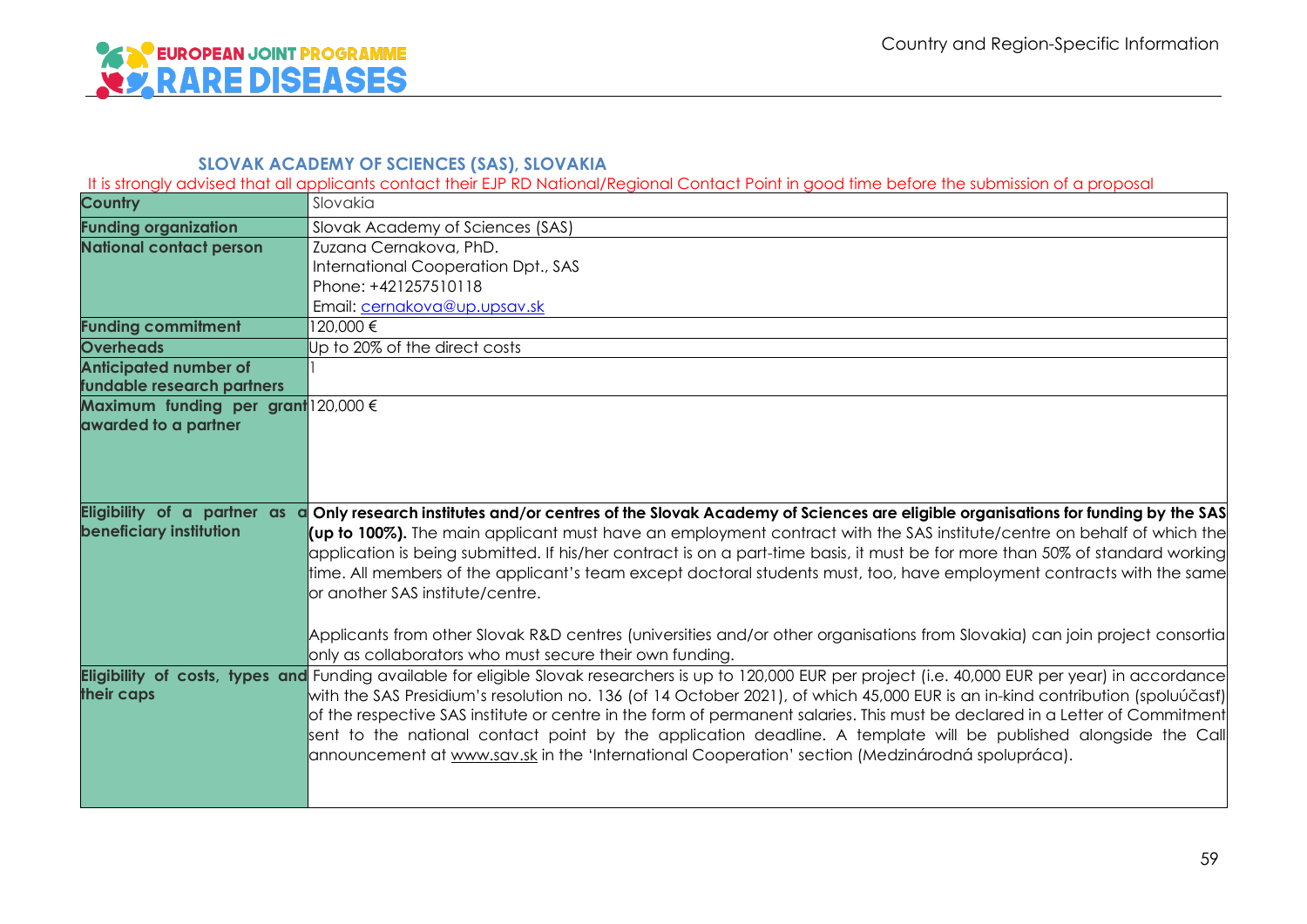

|                                   | Costs other than the in-kind contribution (Personnel costs, Consumables, Travel costs, Equipment, Other direct<br>costs, Overheads) up to 75,000 EUR must comply with specific rules and limits outlined in the financial rules for<br>awarding SAS grants for international research projects available at:<br>https://www.sav.sk/?lang=sk&doc=services-news&source_no=25&news_no=7569                                                                   |
|-----------------------------------|-----------------------------------------------------------------------------------------------------------------------------------------------------------------------------------------------------------------------------------------------------------------------------------------------------------------------------------------------------------------------------------------------------------------------------------------------------------|
|                                   | Applicants are strongly encouraged to read the said document carefully and to contact the national contact point before<br>submission in order to ensure compliance.                                                                                                                                                                                                                                                                                      |
| <b>Conditions for PAO funding</b> | The SAS does not fund PAOs/patient representatives.                                                                                                                                                                                                                                                                                                                                                                                                       |
| the national level                | Submission of the proposal at Submission of an application at the national level will be required once the international evaluation and the ranking list<br>have been performed and endorsed by the Call Steering Committee. Only the Slovak partners of the projects<br>recommended for funding will be invited to submit the national-level application. The final decision on funding of the Slovak<br>partners must be approved by the SAS Presidium. |
| <b>Further guidance</b>           | www.sav.sk<br>133 Act of February 19, 2002, on the Slovak Academy of Sciences<br><b>Financial rules for awarding SAS grants for international research projects</b>                                                                                                                                                                                                                                                                                       |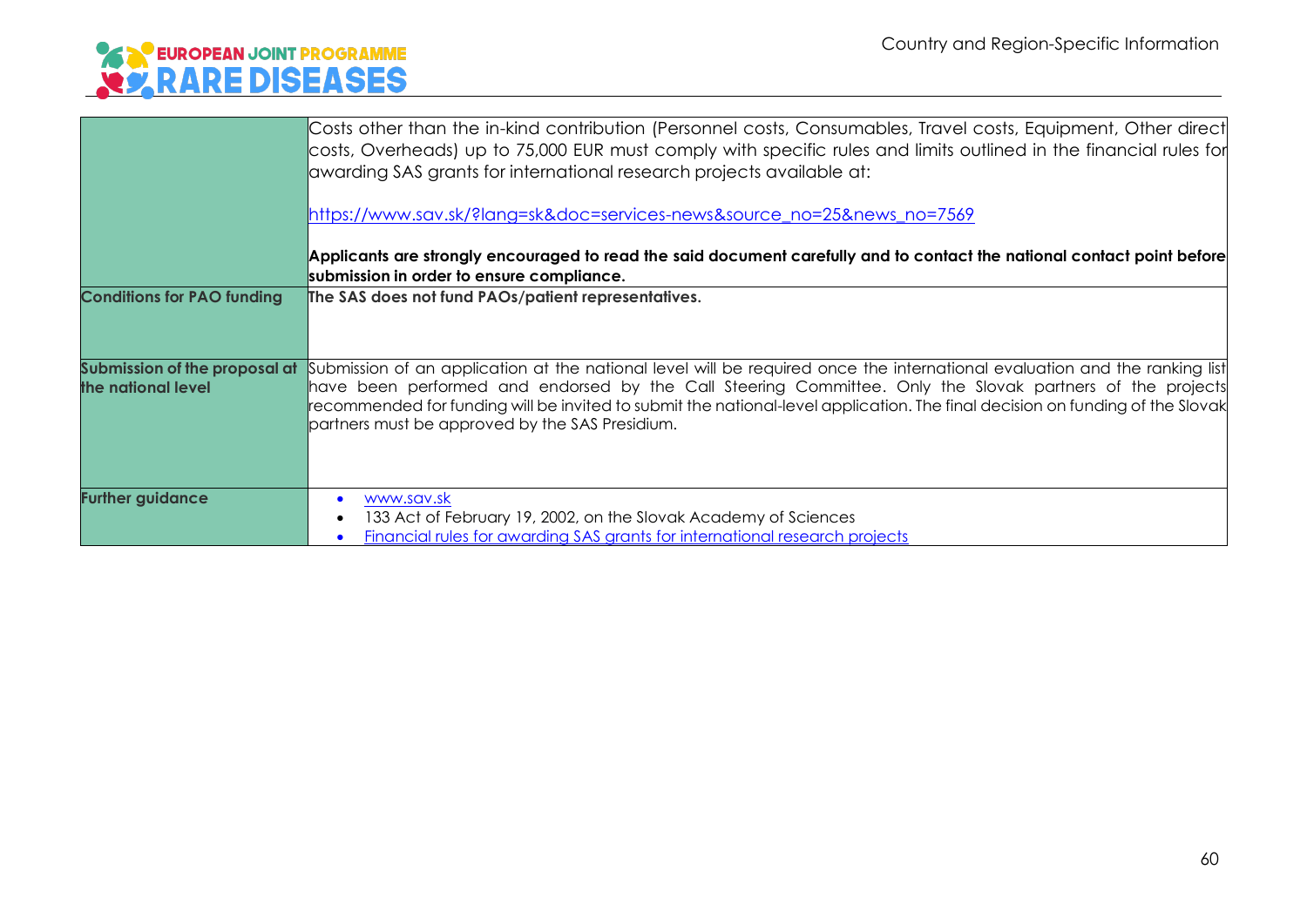

#### **INSTITUTE OF HEALTH CARLOS III (ISCIII), SPAIN**

| <b>Funding Organisation</b>   | National Institute of Health Carlos III Instituto de Salud Carlos III (ISCIII)                                      |
|-------------------------------|---------------------------------------------------------------------------------------------------------------------|
|                               | www.isciii.es                                                                                                       |
| <b>National Funding</b>       | Acción Estratégica en Salud (AES 2021)                                                                              |
| Programme                     | http://www.isciii.es/ISCIII/es/contenidos/fd-investigacion/fd-financiacion/convocatorias-ayudas-accion-estrategica- |
|                               | salud.html                                                                                                          |
| <b>National Contact Point</b> | Ignacio Baanante                                                                                                    |
| for the 10th call of E-       | Email: ibaanante@isciii.es                                                                                          |
| <b>RARE</b>                   | Tel: (+34) 9182 22576                                                                                               |
|                               |                                                                                                                     |
|                               | <b>Maria Druet</b>                                                                                                  |
|                               | Email: mduet@isciii.es                                                                                              |
|                               | Tel: (+34) 91822 2530                                                                                               |
|                               |                                                                                                                     |
|                               |                                                                                                                     |
| <b>Initial funding</b>        | $2M\epsilon$                                                                                                        |
| pre-commitment                | 8-12 groups tentatively envisaged to be funded.                                                                     |
|                               |                                                                                                                     |
| <b>Maximum funding per</b>    | <b>Maximum funding from ISCIII per awarded Spanish project partner</b> r                                            |
| awarded Spanish               | • Up to 175,000 € per partner (overheads included)                                                                  |
| project partner               | • Up to 250,000 € per coordinator ((overheads included)                                                             |
|                               |                                                                                                                     |
|                               | Hospitals, primary health care or public health administration of the Spanish National Health System<br>$\bullet$   |
| <b>Eligible institutions</b>  | (SNS)                                                                                                               |
|                               | These institutions may manage research via a foundation regulated in accordance to the Spanish Act                  |
|                               | 50/2002, of December 26th (a copy of the foundation's statutes may be submitted).                                   |
|                               |                                                                                                                     |
|                               | Accredited Health Research Institutes (Institutos de Investigación Sanitaria acreditados, IIS)<br>$\bullet$         |
|                               | Accredited according to the RD 339/2004, of February 27th or RD 279/2016 (These institutions may                    |
|                               | manage research via a foundation regulated according to the Spanish Act 50/2002, of December                        |
|                               | 26th)                                                                                                               |
|                               | https://eng.isciii.es/eng.isciii.es/QuienesSomos/IIS/Paginas/Acreditacion.html                                      |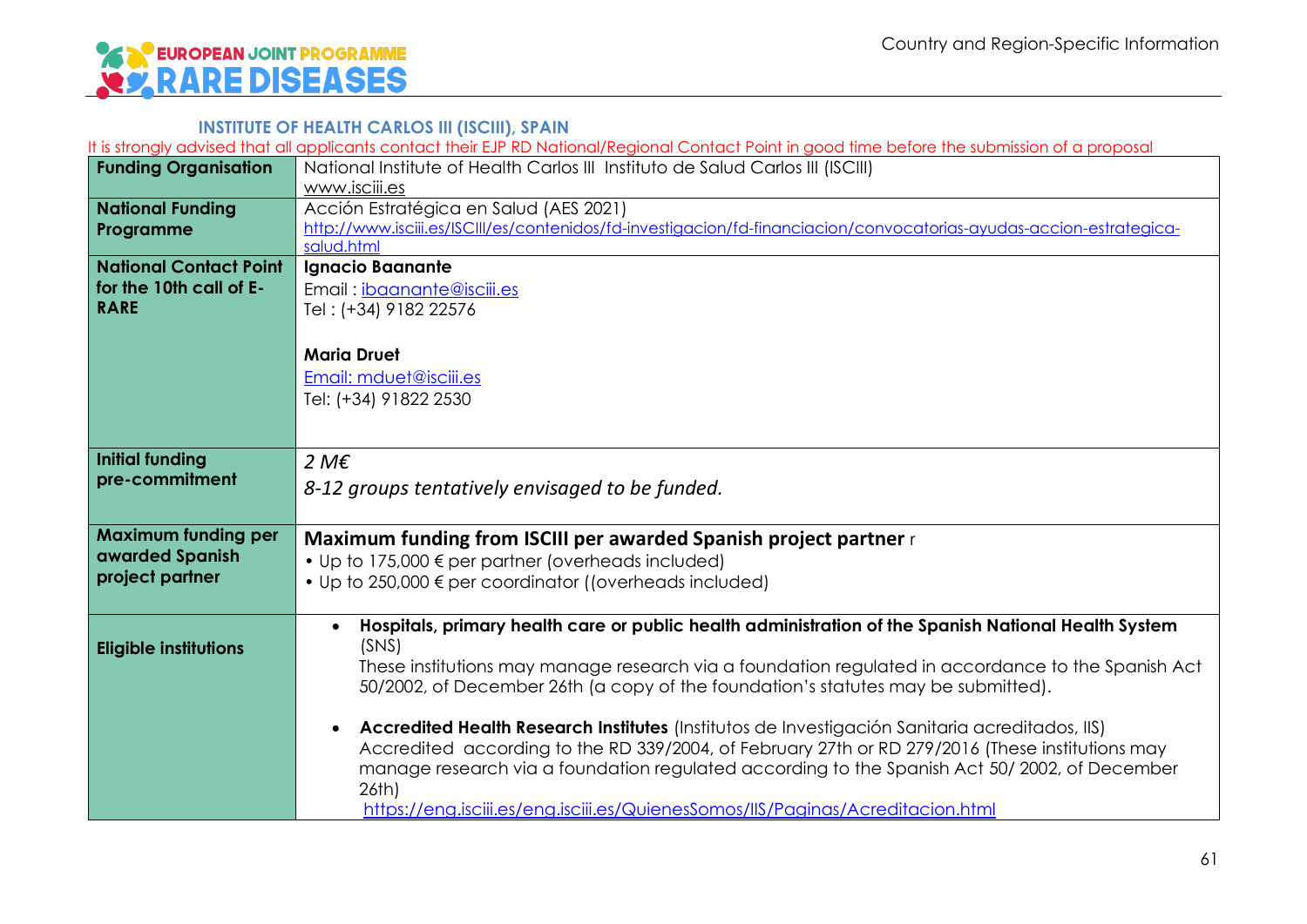

| <b>Additional eligibility</b><br>criteria | <b>CIBER.</b> Team members applying to the call must be from at least two groups belonging to CIBER in two<br>$\bullet$<br>different home institutions and one of these two should be a Hospital, primary health care or public<br>health administration of the Spanish National Health System (SNS) or Accredited Health Research<br>Institutes (Institutos de Investigación Sanitaria acreditados, IIS). Please contact Cristina Rodríguez<br>(cristina.rodriguez@ciberisciii.es) for more information related to CIBER's eligibility.<br><b>Academia or Other Research Centers.</b> These entities can only participate if they apply together with<br>$\bullet$<br>Hospitals, primary health care or public health settings of the Spanish National Health System (SNS), or<br>Accredited Health Research Institutes (Institutos de Investigación Sanitaria acreditados, IIS) in the same<br>proposal. It is not allowed to apply independently, thus there must be two beneficiary Spanish institutions<br>requesting funding to ISCIII in the same proposal.<br>Institutions belonging to the INB/ELIXIR-ES (The Spanish Institute of Bioinformatics) as long as the<br>$\bullet$<br>participants are those from the Institute of Bioinformatics. |
|-------------------------------------------|---------------------------------------------------------------------------------------------------------------------------------------------------------------------------------------------------------------------------------------------------------------------------------------------------------------------------------------------------------------------------------------------------------------------------------------------------------------------------------------------------------------------------------------------------------------------------------------------------------------------------------------------------------------------------------------------------------------------------------------------------------------------------------------------------------------------------------------------------------------------------------------------------------------------------------------------------------------------------------------------------------------------------------------------------------------------------------------------------------------------------------------------------------------------------------------------------------------------------------------------------------|
|                                           | <b>PLEASE NOTE:</b>                                                                                                                                                                                                                                                                                                                                                                                                                                                                                                                                                                                                                                                                                                                                                                                                                                                                                                                                                                                                                                                                                                                                                                                                                                     |
|                                           | Applicants from ISCIII are eligible. Eligibility criteria from AESI 2021 apply.<br>Durations of national grants are up to 3 years.<br>Ⅱ.                                                                                                                                                                                                                                                                                                                                                                                                                                                                                                                                                                                                                                                                                                                                                                                                                                                                                                                                                                                                                                                                                                                |
|                                           | Same institution cannot participate with more than one partner in the same project proposal.<br>III.                                                                                                                                                                                                                                                                                                                                                                                                                                                                                                                                                                                                                                                                                                                                                                                                                                                                                                                                                                                                                                                                                                                                                    |
|                                           | IV.<br>Only one PI per beneficiary institution may be funded within the same proposal.<br>IPs with ongoing EJP RD projects in 2022 can not apply to the current call unless the alive project or the<br>V.                                                                                                                                                                                                                                                                                                                                                                                                                                                                                                                                                                                                                                                                                                                                                                                                                                                                                                                                                                                                                                              |
|                                           | new application is as Coordinator<br>There is no other incompatibility with AES 2021.<br>VI.                                                                                                                                                                                                                                                                                                                                                                                                                                                                                                                                                                                                                                                                                                                                                                                                                                                                                                                                                                                                                                                                                                                                                            |
|                                           | A given PI can apply only once to this call.<br>VII.                                                                                                                                                                                                                                                                                                                                                                                                                                                                                                                                                                                                                                                                                                                                                                                                                                                                                                                                                                                                                                                                                                                                                                                                    |
| <b>Eligibility of PI and</b>              | • Principal Investigators (PI) can only participate in one project proposal per call.                                                                                                                                                                                                                                                                                                                                                                                                                                                                                                                                                                                                                                                                                                                                                                                                                                                                                                                                                                                                                                                                                                                                                                   |
| team members                              | • Principal Investigators (PIs) belonging to any IIS could apply from the IIS or from any of the institutions<br>belonging to the IIS                                                                                                                                                                                                                                                                                                                                                                                                                                                                                                                                                                                                                                                                                                                                                                                                                                                                                                                                                                                                                                                                                                                   |
|                                           | • The Principal Investigator (PI) and all members of the research group must belong to the eligible institution or<br>be affiliated to CIBER or an IIS.                                                                                                                                                                                                                                                                                                                                                                                                                                                                                                                                                                                                                                                                                                                                                                                                                                                                                                                                                                                                                                                                                                 |
|                                           | <b>Excluded</b> personnel as Principal Investigator (PI):                                                                                                                                                                                                                                                                                                                                                                                                                                                                                                                                                                                                                                                                                                                                                                                                                                                                                                                                                                                                                                                                                                                                                                                               |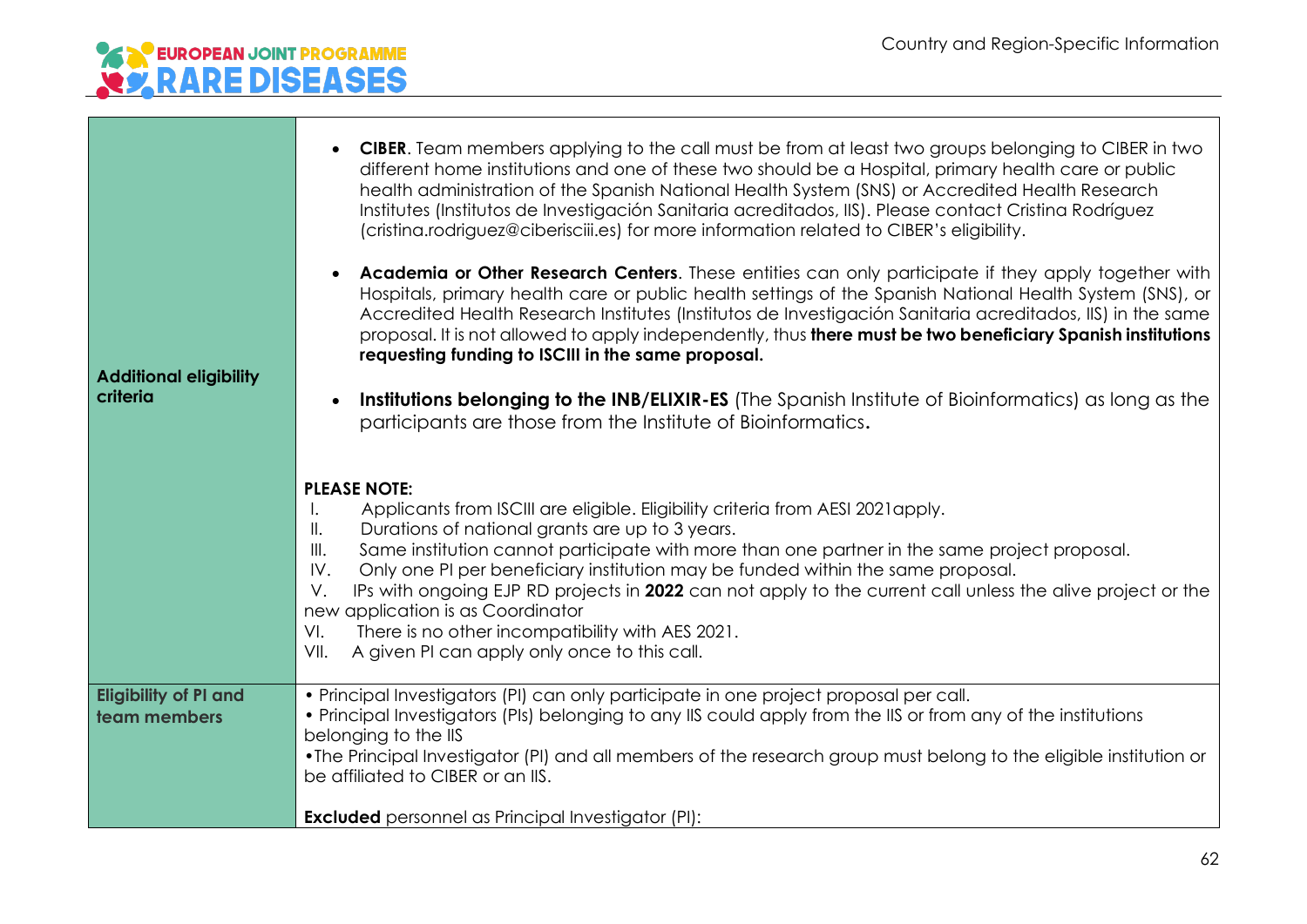

|                                                 | • Those undergoing a postgraduate training in Health Specialization (MIR, EIR, FIR, QIR, BIR, PIR, RFIR)<br>• Those undergoing research training (e.g. PhD students, or "Río Hortega" contracts).<br>. Researchers contracted by a RETIC/RICOR.<br>• Those undergoing postdoctoral training (e.g. "Sara Borrell" or "Juan de la Cierva" contracts).                                                                                                                                                                                                                                                                                                                                                                                                                                                                                                                                                                                               |
|-------------------------------------------------|---------------------------------------------------------------------------------------------------------------------------------------------------------------------------------------------------------------------------------------------------------------------------------------------------------------------------------------------------------------------------------------------------------------------------------------------------------------------------------------------------------------------------------------------------------------------------------------------------------------------------------------------------------------------------------------------------------------------------------------------------------------------------------------------------------------------------------------------------------------------------------------------------------------------------------------------------|
| <b>Eligible costs</b>                           | • Personnel costs for temporary employment contracts (scholarships are not eligible), with a maximum of 36<br>PM in total for the personnel contracts altogether.<br>• Current costs, small scientific equipment, disposable materials, travelling expenses and other costs as<br>included in AES 2022 that can be justified as necessary to carry out the proposed activities.<br>• Overheads, according to AES 2022.<br>. National applications will be required by ISCIII. Spanish Applicants should periodically check in the web<br>page of ISCIII if they are qualified. ISCIII may not send invitations to the mandatory national phase.<br>• Double funding of the same concept is not allowed.                                                                                                                                                                                                                                           |
| <b>Conditions for PAO</b><br>funding            | The ISCIII does not fund PAOs/patient representatives.                                                                                                                                                                                                                                                                                                                                                                                                                                                                                                                                                                                                                                                                                                                                                                                                                                                                                            |
| <b>National phase</b>                           | • National applications will be required by ISCIII. Spanish Applicants should periodically check in the web<br>page of ISCIII if they are qualified. ISCIII may not send invitations to the mandatory national phase.<br>• Double funding of the same concept is not allowed.<br>Due to administrative and legal regulations, the National Institute of Health Carlos III declares the end of<br>September 2021 as national deadline for the decision on fundable project consortia which include Spanish<br>partners to be funded by ISCIII. Any concerned applicant in a proposal for which no final decision has been<br>made by the deadline, could be declared not fundable by ISCIII.                                                                                                                                                                                                                                                       |
| <b>Requirements on data</b><br>and repositories | Researchers funded by ISCIII must make public the human genomic data, as well as relevant data<br>$\bullet$<br>(phenotype and exposition data) generated inside the funded project and will use open access<br>repositories. Researchers must also make public all the necessary information for the interpretation of<br>these genomic data, including lab protocols, data instruments survey tools. Regarding genomic data it<br>is understood association of complete genomes (GWAS), matrixes of de polymorphism of a single<br>nucleotide (SNP) and sequence of genome, and transcriptomic, metagenomic, epigenomic and<br>gene expression data. The researchers whose projects are funded by ISCIII are recommended to store<br>their scientific data at the "ELIXIR Core Data Resources" or if non-European repositories or data bases<br>they must be certified by ELIXIR or the US National Center for Biotechnology Information (NCBI). |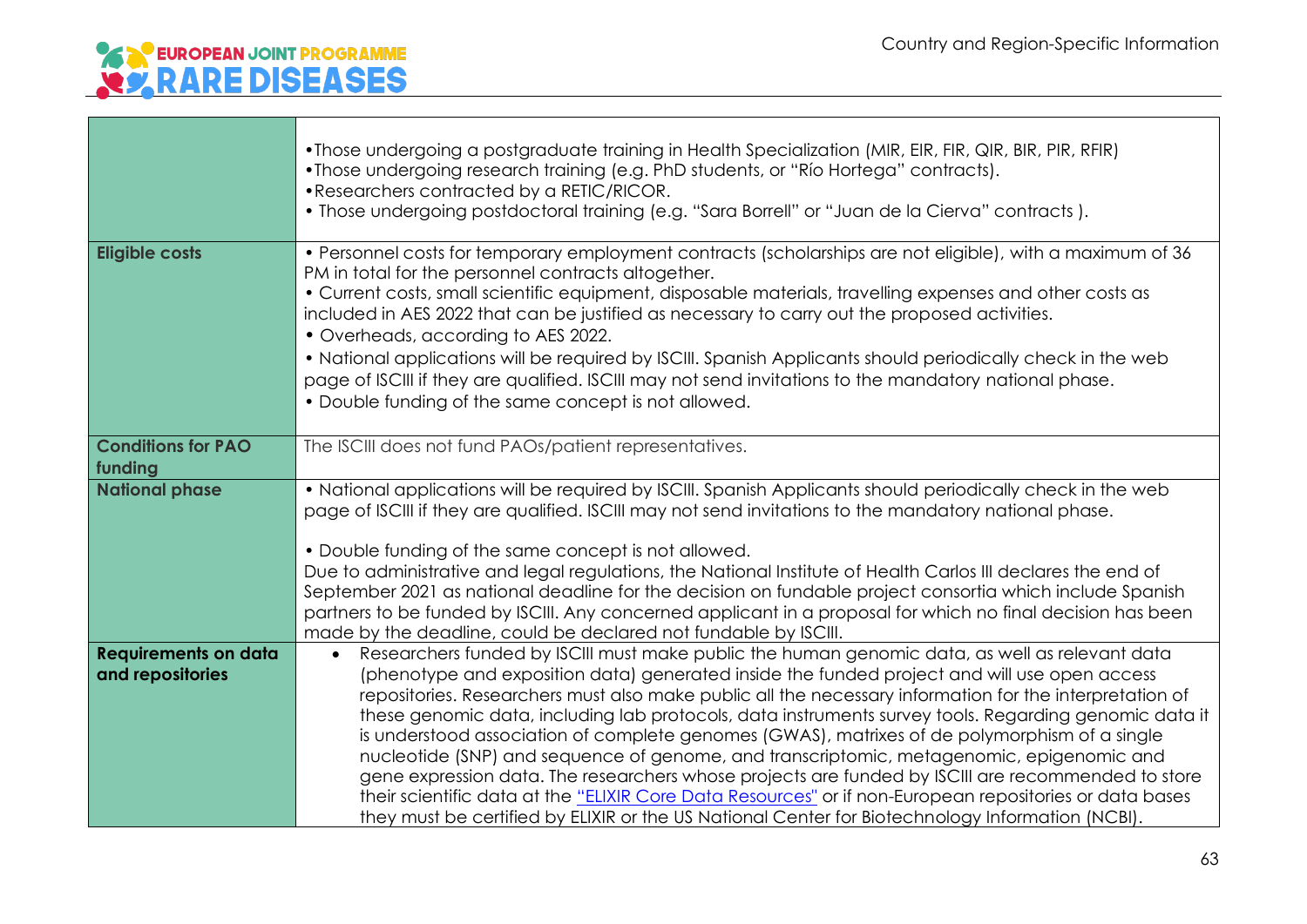

|                                             | ISCIII may no fund project that requires the construction of new repositories without decommissioning<br>plans or ensured sustainability after the project's end.                                                                                                                                                                                                                                                                                                                                                                 |
|---------------------------------------------|-----------------------------------------------------------------------------------------------------------------------------------------------------------------------------------------------------------------------------------------------------------------------------------------------------------------------------------------------------------------------------------------------------------------------------------------------------------------------------------------------------------------------------------|
| <b>Requirements for</b><br>clinical studies | Spanish groups participating in a proposal performing a clinical study are encouraged to contact and<br>include as members of the team personnel from the Clinical Research Unit (Unidades de Investigación Clínica<br>y Ensayos Clínicos - UICEC) of their institutions. These Units belong to ISCIII's platform that supports Clinical<br>Research and participate in ECRIN-ERIC.<br>Find here the list of UICECs. For additional information please contact: sectec.scren.hcsc@salud.madrid.org<br>or Tel.: (+34) 91 330 38 58 |
| <b>Acknowledgements</b>                     | Any publication resulting from the granted projects must acknowledge "Award no. XX by ISCIII thorough AES<br>2021 and within the European Joint Programme Rare Diseases framework" even after the end of the project.                                                                                                                                                                                                                                                                                                             |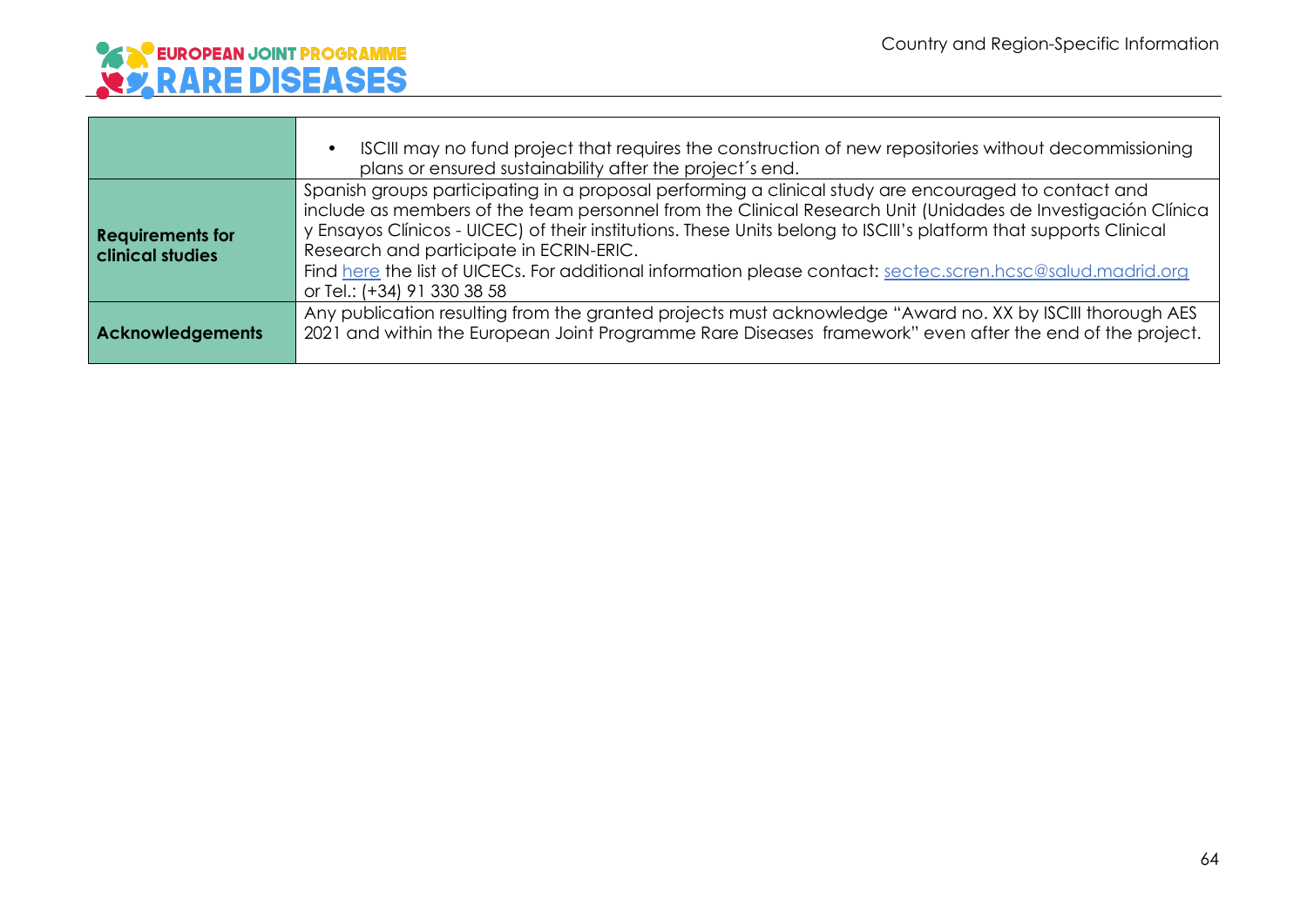

# **SWEDISH RESEARCH COUNCIL (SRC), SWEDEN**

| <b>Country</b>                                                          | Sweden                                                                                                                                                                                                                                                                                                                                                                                                                                                                                                                                                                                   |  |
|-------------------------------------------------------------------------|------------------------------------------------------------------------------------------------------------------------------------------------------------------------------------------------------------------------------------------------------------------------------------------------------------------------------------------------------------------------------------------------------------------------------------------------------------------------------------------------------------------------------------------------------------------------------------------|--|
| <b>Funding organization</b>                                             | Swedish research council, SRC www.vr.se                                                                                                                                                                                                                                                                                                                                                                                                                                                                                                                                                  |  |
| <b>National contact person</b>                                          | Louise Rügheimer                                                                                                                                                                                                                                                                                                                                                                                                                                                                                                                                                                         |  |
|                                                                         | E-mail: Louise.rugheimer@vr.se                                                                                                                                                                                                                                                                                                                                                                                                                                                                                                                                                           |  |
|                                                                         | Phone: +46(0)8 122 13 618                                                                                                                                                                                                                                                                                                                                                                                                                                                                                                                                                                |  |
| <b>Funding commitment</b>                                               | 20 MSEK, approximately 1 820 000€                                                                                                                                                                                                                                                                                                                                                                                                                                                                                                                                                        |  |
| <b>Overheads</b>                                                        | The grant amount includes indirect costs.                                                                                                                                                                                                                                                                                                                                                                                                                                                                                                                                                |  |
| <b>Anticipated</b><br>number<br>fundable research partners              | $of 2-4$                                                                                                                                                                                                                                                                                                                                                                                                                                                                                                                                                                                 |  |
| awarded to a partner                                                    | Maximum funding per grant For Swedish participation in a consortium, the maximum amount that may be applied for is 4 500 000 SEK<br>(approximately 450 000 EUR) for a consortium with 1 Swedish partner, or 6 000 000 SEK (approx. 600 000 EUR) if the<br>consortia contain two Swedish partners. Use the exchange rate of 1 EURO=10,13 SEK to calculate actual grant amounts<br>for the application                                                                                                                                                                                     |  |
| Eligibility of a partner as a Not applicable<br>beneficiary institution |                                                                                                                                                                                                                                                                                                                                                                                                                                                                                                                                                                                          |  |
| their caps                                                              | Eligibility of costs, types and The project grant may be used to fund all types of project-related costs, such as salaries (including your own salary,<br>however no more than corresponding to the person's activity level in the project), running costs (such as consumables,<br>travel including stays at research facilities, publication costs and minor equipment), premises and depreciation costs.<br>Grants may not be used for scholarships. If a doctoral student participates, project funds may not be paid out as salary<br>during teaching or other departmental duties. |  |
| <b>Conditions for PAO funding</b>                                       |                                                                                                                                                                                                                                                                                                                                                                                                                                                                                                                                                                                          |  |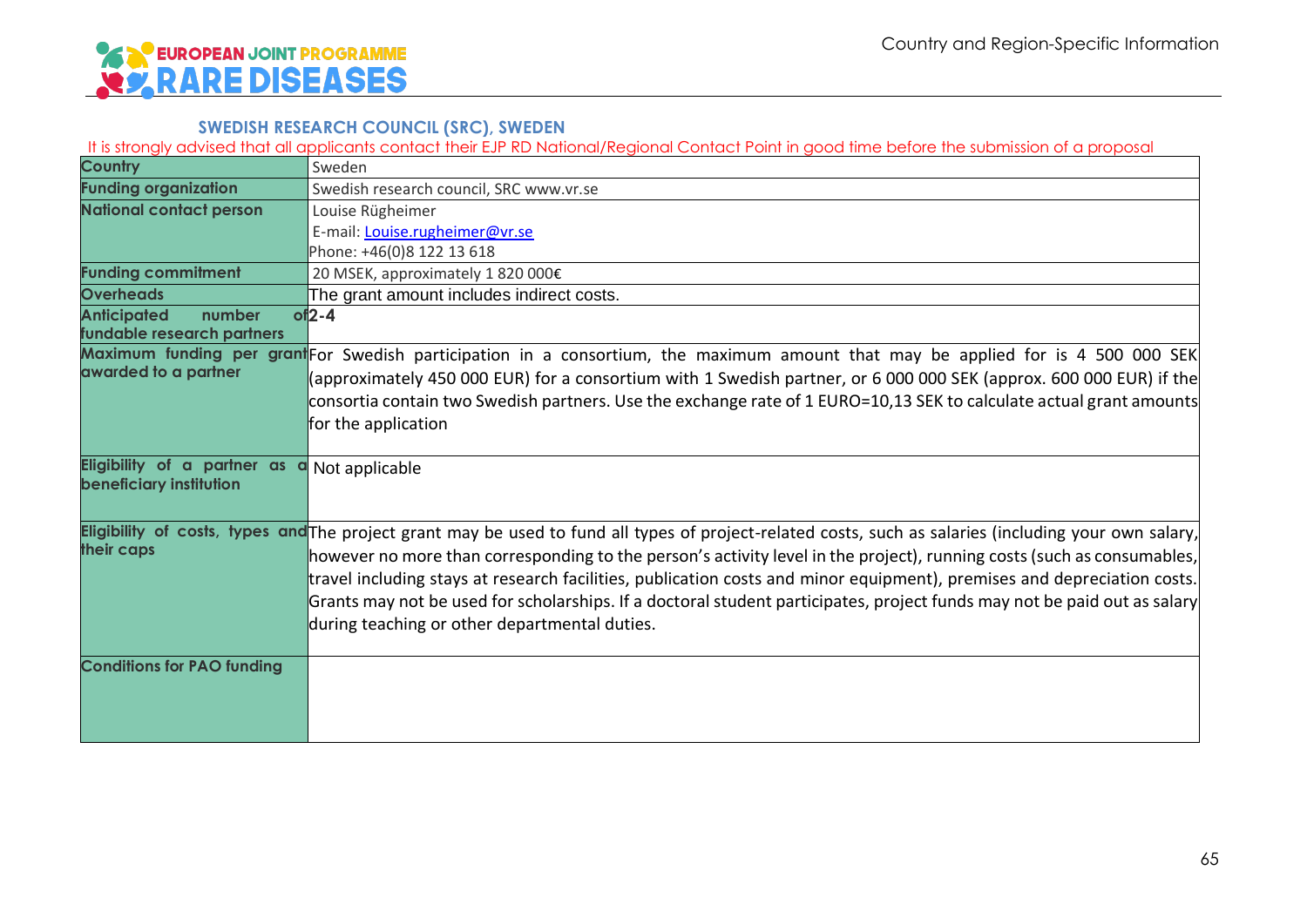

|                         | Submission of the proposal at All Swedish project leaders participating in the call for support from the Swedish Research Council shall also submit a                                                                                                                                                                                                                                                                                      |
|-------------------------|--------------------------------------------------------------------------------------------------------------------------------------------------------------------------------------------------------------------------------------------------------------------------------------------------------------------------------------------------------------------------------------------------------------------------------------------|
| the national level      | parallel application using the Swedish Research Council's application system Prisma. The application form in Prisma<br>can be reached from the call text at the SRC website: Swedish and English                                                                                                                                                                                                                                           |
|                         | Parallel application is a mandatory eligibility criterion. Failure to submit the parallel application to the Swedish<br>Research Council before the deadline of the Prisma call will result in the Swedish partner being declared ineligible.<br>All Swedish applicants must communicate with the EJP RD national contact person regarding their intention to<br>participate in the call, before submission of the consortium application. |
| <b>Further guidance</b> | See national call texts for all national requirements: Swedish and English                                                                                                                                                                                                                                                                                                                                                                 |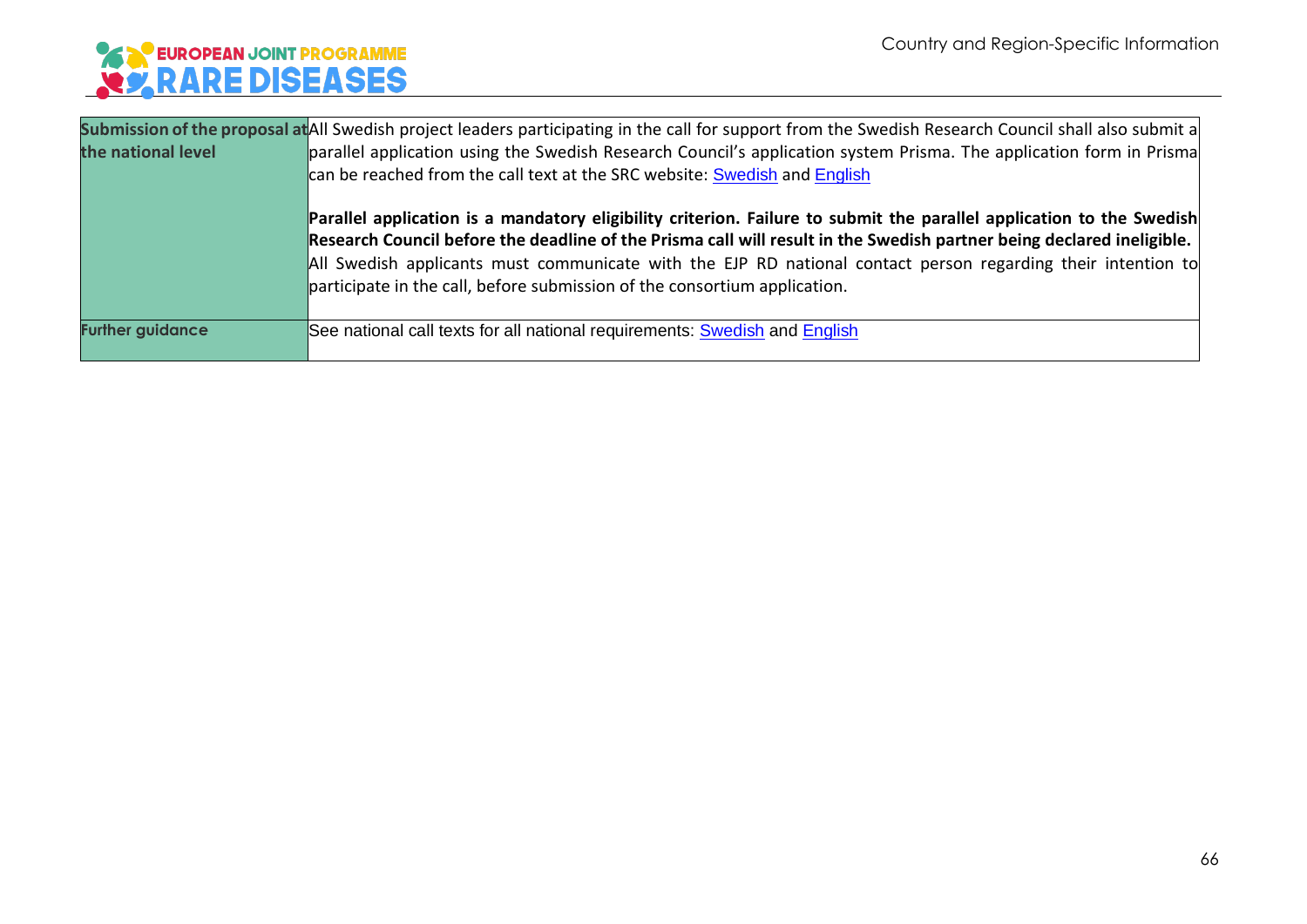

#### **VINNOVA, SWEDEN**

| Country                                                       | Sweden                                                                                                                                                                                                                                                                                                                                                                                                                                               |
|---------------------------------------------------------------|------------------------------------------------------------------------------------------------------------------------------------------------------------------------------------------------------------------------------------------------------------------------------------------------------------------------------------------------------------------------------------------------------------------------------------------------------|
| <b>Funding organization</b>                                   | Vinnova www.vinnova.se                                                                                                                                                                                                                                                                                                                                                                                                                               |
| National contact person,                                      | Gunnar                                                                                                                                                                                                                                                                                                                                                                                                                                               |
|                                                               | Sandberg, <i>gunnar.sandberg@vinnova.se</i>                                                                                                                                                                                                                                                                                                                                                                                                          |
|                                                               | +46 8 4546445                                                                                                                                                                                                                                                                                                                                                                                                                                        |
| <b>Funding commitment</b>                                     | 9MSEK, 900 000 Euro.                                                                                                                                                                                                                                                                                                                                                                                                                                 |
| Overheads                                                     |                                                                                                                                                                                                                                                                                                                                                                                                                                                      |
| <b>Anticipated</b><br>number of fundable research<br>partners | $3 - 5$                                                                                                                                                                                                                                                                                                                                                                                                                                              |
| Maximum funding per grant awarded to a<br>partner             | The maximum amount of funding for Swedish participation is 3 million SEK for 1 Swedish<br>partner and 4.5 million SEK for 2 Swedish partners. The consortia need to include at least<br>one Swedish partner from industry when applying for funding from Vinnova.                                                                                                                                                                                    |
| Eligibility of a partner as a beneficiary institution         | The Swedish participation applying for funding from Vinnova should have at least one<br>partner from industry. Universities, public research institutes, healthcare providers and<br>industry. For more information see Vinnova.se                                                                                                                                                                                                                   |
| Eligibility of costs, types and their caps                    | Universities, public research institutes and public healthcare providers may receive<br>funding of up to 100 % of their eligible costs, provided that the project is part of their<br>non-economic activities.<br>Large companies can apply for 20 % of their eligible costs.<br>Small and medium sized companies can apply for 70 % of their eligible costs<br>The eligible cost are defined in: Terms and conditions for Vinnova funding   Vinnova |
| <b>Conditions for PAO funding</b>                             | Approved administrating organisations see Vinnova.se                                                                                                                                                                                                                                                                                                                                                                                                 |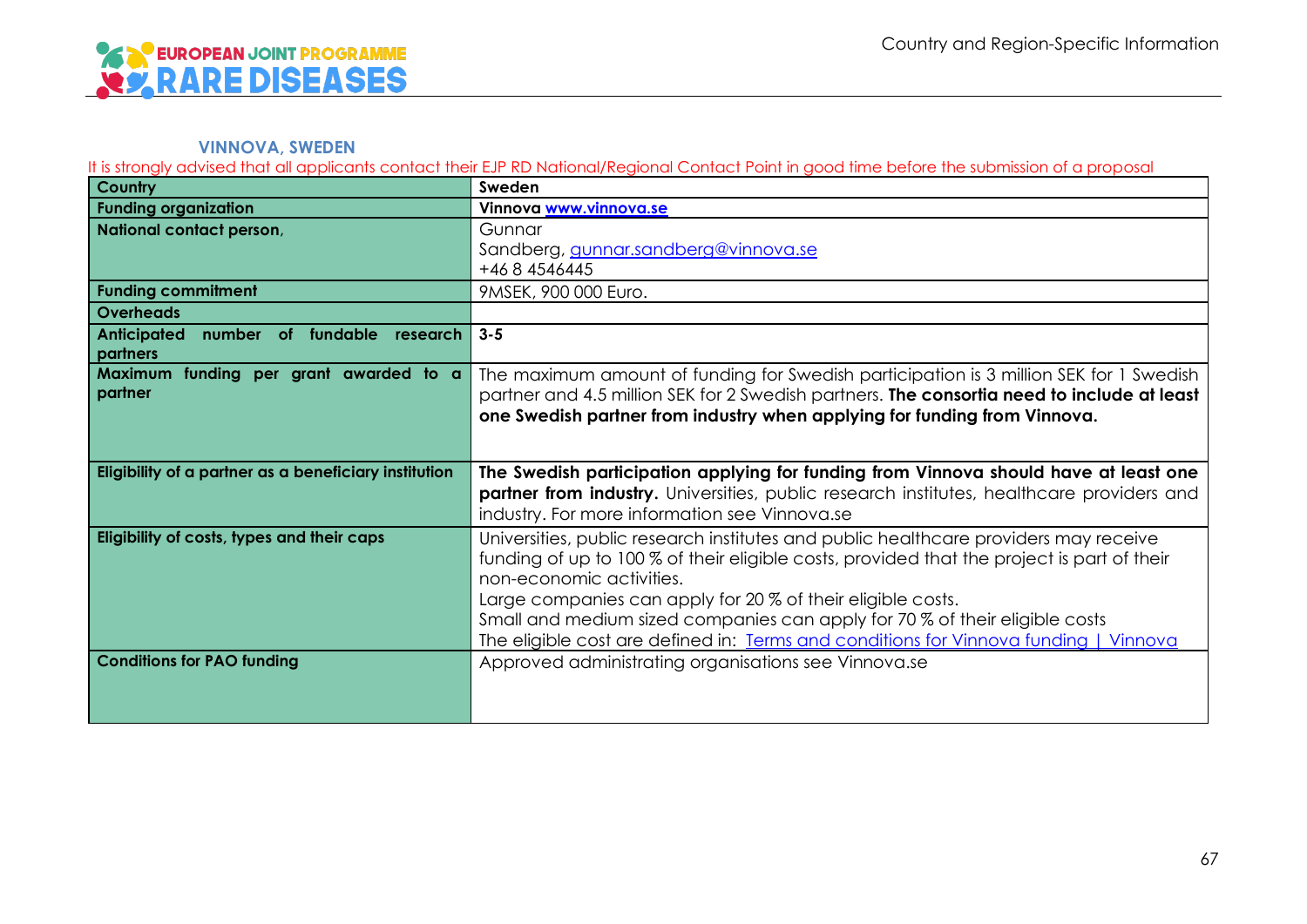

| Submission of the proposal at the national level | General condition for grant application (Find the right funding   Vinnova<br>Swedish applicants must also apply via the Vinnova web portal (Find the right funding  <br>Vinnova), where the Swedish project partner/s should add the requested<br>information and upload the EJP-RD JTC 2022 project plan. Please follow the instructions<br>on the national call page. If you have any questions don't hesitate to email or call one<br>of the Vinnova contact persons. |
|--------------------------------------------------|--------------------------------------------------------------------------------------------------------------------------------------------------------------------------------------------------------------------------------------------------------------------------------------------------------------------------------------------------------------------------------------------------------------------------------------------------------------------------|
| <b>Further guidance</b>                          | General condition for grant application (Find the right funding   Vinnova                                                                                                                                                                                                                                                                                                                                                                                                |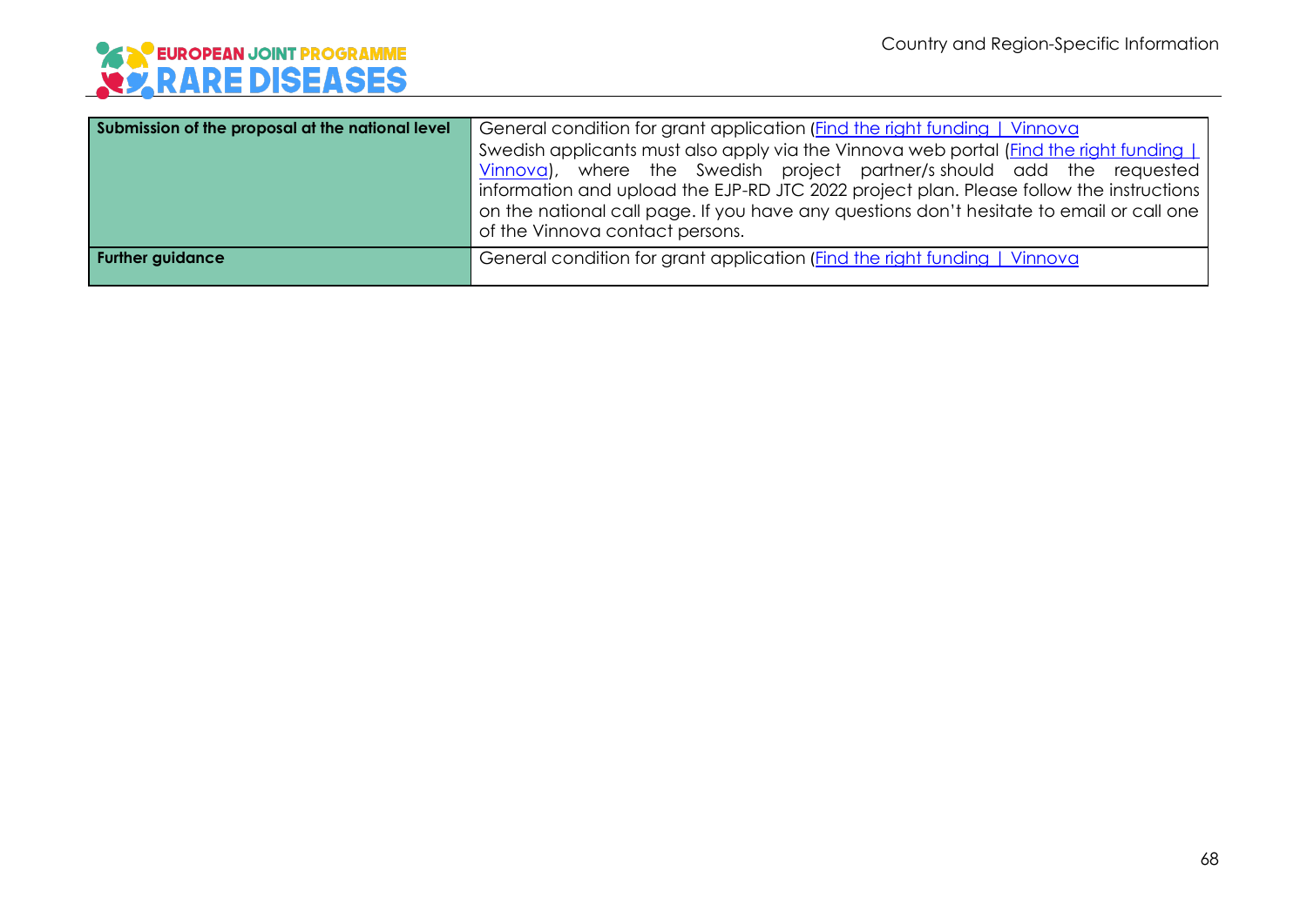

## **SWISS NATIONAL SCIENCE FOUNDATION (SNSF), SWITZERLAND**

| <b>Country</b>                        | Switzerland                                                                                                                      |
|---------------------------------------|----------------------------------------------------------------------------------------------------------------------------------|
| <b>Funding organisation</b>           | Swiss National Science Foundation (SNSF)                                                                                         |
| <b>National contact person</b>        | Dr Tobias Braun                                                                                                                  |
|                                       | Division Biology and Medicine                                                                                                    |
|                                       | Wildhainweg<br>P.O.<br>3,<br>Box,<br>CH-3001<br><b>Bern</b>                                                                      |
|                                       | Phone: +41 31 308 21 67                                                                                                          |
|                                       | tobias.braun@snf.ch                                                                                                              |
| <b>Funding commitment</b>             | 1 Mio Swiss Francs (equivalent to approx. 0.9 Mio €)                                                                             |
| <b>Overheads</b>                      | Overhead costs may not be included in the Swiss project budget. Overhead contributions, calculated on the basis of the           |
|                                       | total research funding given to a particular institution through all SNSF funding instruments, are paid directly to the          |
|                                       | applicant's institution on a yearly basis.                                                                                       |
| <b>Anticipated</b><br>number          | of 3-4, each Swiss applicant may be partner in only one EJP RD JTC 2022 proposal (Art.7.3, SNSF Regulations on Project           |
| fundable research partners            | Funding).                                                                                                                        |
| Eligibility of a partner as a         | n.a.                                                                                                                             |
| beneficiary institution               |                                                                                                                                  |
| <b>Eligibility</b><br>of<br>principal | Where not otherwise specified, the SNSF Funding Regulations, in particular, the SNSF Regulations on Project Funding apply:       |
| investigator or other research        | <b>SNSF Funding Regulations</b><br>$\bullet$                                                                                     |
| team member                           | General Implementation Regulations for the Funding Regulations<br>$\bullet$                                                      |
|                                       | <b>SNSF Regulations on Project Funding</b><br>$\bullet$                                                                          |
|                                       | All Swiss partners in EJP RD projects must meet the eligible criteria for applicants in SNSF Project Funding. Swiss partners who |
|                                       | have not previously obtained a project grant from division Biology and Medicine must contact the national contact point          |
|                                       | to confirm their eligibility as an applicant prior to submitting a proposal to the EJP RD JTC 2022.                              |
|                                       | Foreign members of the international consortia applying for funding through the EJP RD JTC 2022 cannot be declared as            |
|                                       | "project partners" in the sense of Art. 11.2 of the <u>SNSF Funding Regulations</u> and may not receive any funding through the  |
|                                       | Swiss partner.                                                                                                                   |
|                                       | Article 17 of the SNSF Funding Regulations applies, i.e. EJP RD proposals with overlapping funding periods with ongoing SNSF     |
|                                       | grants are only allowed if the two research projects are thematically distinct and pursue different goals.                       |
|                                       | Grants given to Swiss partners will be managed according to <b>SNSF Funding Regulations.</b>                                     |
|                                       | Please note: The SNSF exclusively funds research conducted for non-commercial purposes. Pursuant to the Swiss Research           |
|                                       | and Innovation Promotion Act (RIPA) and the legal framework of the SNSF, no research grants are awarded if the relevant          |
|                                       | research is conducted for directly commercial purposes or if the persons involved in the research work do not enjoy full         |
|                                       | academic freedom.                                                                                                                |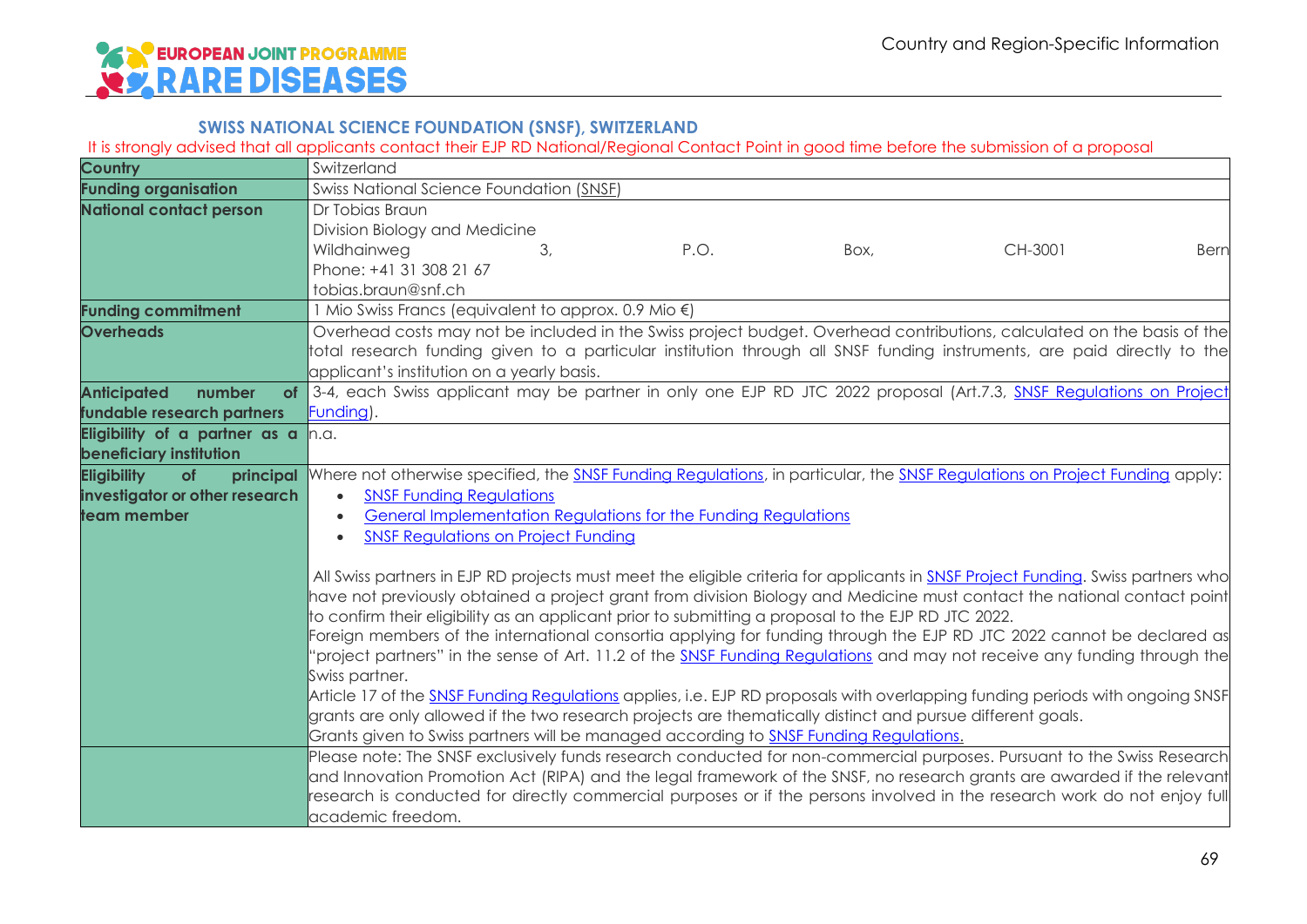

|                                   | <b>Eligibility of costs, types and</b> According to the SNSF Regulations on Project Funding (article 8), the following costs may be covered: |
|-----------------------------------|----------------------------------------------------------------------------------------------------------------------------------------------|
| their caps                        |                                                                                                                                              |
|                                   | - the salaries of scientific and technical staff in research projects within the scope of the salary ranges and rates prescribed             |
|                                   | by the SNSF;                                                                                                                                 |
|                                   | material costs that are directly related to the research work, namely material of enduring value, expendable items, field                    |
|                                   | expenses, travel expenses, third-party charges, cost of computing time and data as well as of providing open access to                       |
|                                   | research data;                                                                                                                               |
|                                   | direct costs incurred through the use of research infrastructure linked to the research work;                                                |
|                                   | costs for the organisation of conferences and workshops in connection with the funded research;                                              |
|                                   | costs for national and international cooperation and networking activities carried out in connection with the funded                         |
|                                   | research.                                                                                                                                    |
| <b>Conditions for PAO funding</b> | According to our eligibility criteria, PAO are not eligible as partners.                                                                     |
| Submission of the proposal at     | Swiss partners are required to submit the pre-proposal and the full proposal to www.mySNF.ch together with the submission                    |
| the national level                | of the respective proposals to the EJP RD Joint Call Secretariat. For this, Swiss partners need a personal account on                        |
|                                   | www.mySNF.ch. The SNSF office may ask Swiss partners to submit supplemental information as needed.                                           |
| Submission of financial and       | Yearly financial reports for the use of SNSF funds and a scientific report at the end of the project.                                        |
| scientific reports at<br>the      |                                                                                                                                              |
| national level                    |                                                                                                                                              |
| <b>Further guidance</b>           | Consortia including Swiss partners must submit a data management plan (DMP) which complies with the SNSF policy on                           |
|                                   | open research data.                                                                                                                          |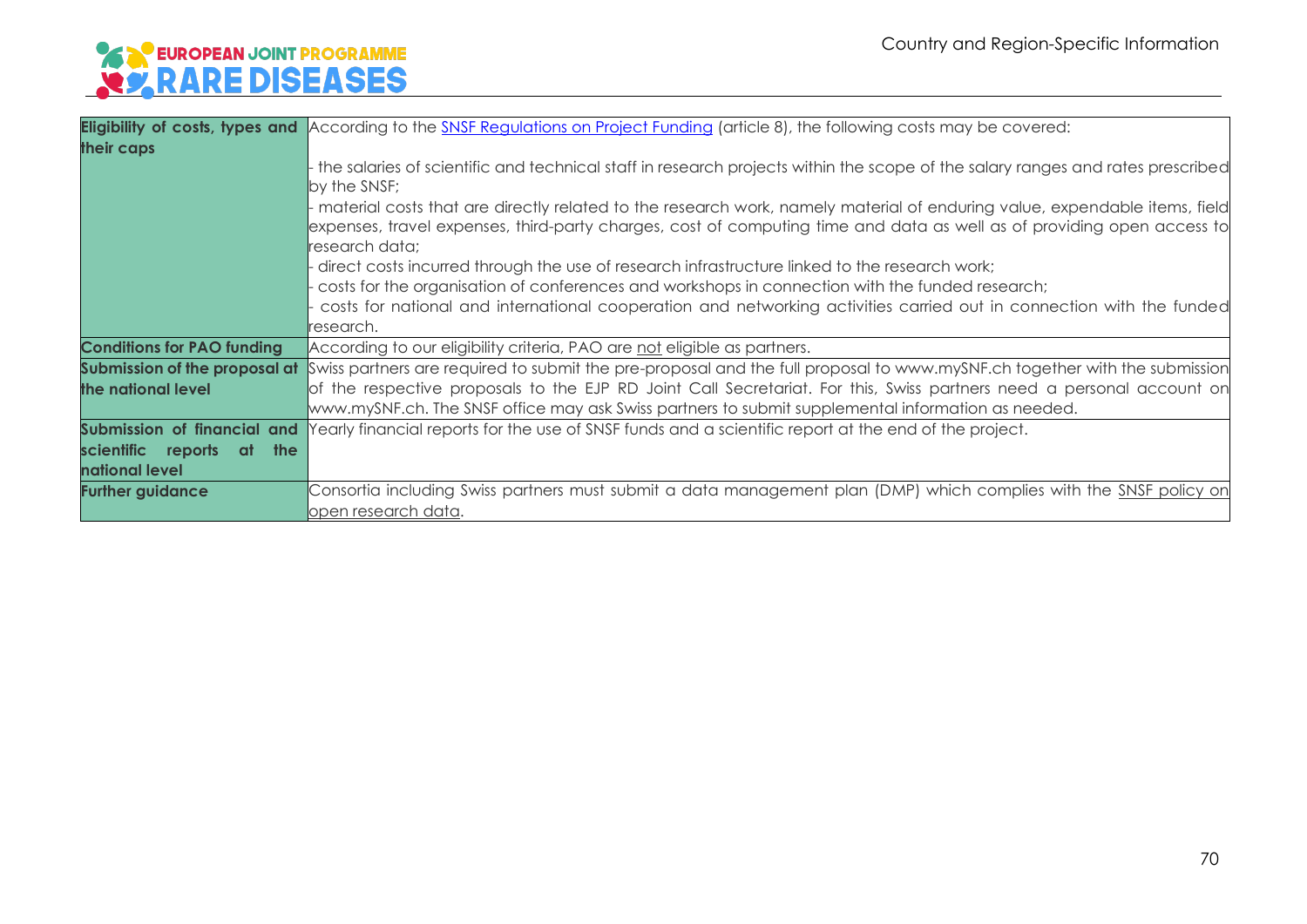# **NETHERLANDS ORGANIZATION FOR HEALTH RESEARCH AND DEVELOPMENT (ZonMw), THE NETHERLANDS**

| Country                                                                               | The Netherlands                                                                                                                                                                                                                                                                                                                                                     |
|---------------------------------------------------------------------------------------|---------------------------------------------------------------------------------------------------------------------------------------------------------------------------------------------------------------------------------------------------------------------------------------------------------------------------------------------------------------------|
| Funding<br>organization                                                               | ZonMw, The Netherlands organisation for health research and development,<br>PO Box 93245, 2509 AE The Netherlands,<br>https://www.zonmw.nl/nl/                                                                                                                                                                                                                      |
| National contact<br>person                                                            | Sonja van Weely, PhD<br>Kirsten Wilkens, MSc<br>Email: ERareJTC2018@zonmw.nl (preferred)<br>Tel. +31 70 349 5467/5220<br>Tel. +31 70 515 0390                                                                                                                                                                                                                       |
| Funding<br>commitment                                                                 | .6 million euro                                                                                                                                                                                                                                                                                                                                                     |
| Overheads                                                                             | Overheads are not eligible costs for ZonMw                                                                                                                                                                                                                                                                                                                          |
| Anticipated<br>number of<br>fundable research<br>projects                             | 6-7 projects                                                                                                                                                                                                                                                                                                                                                        |
| Maximum funding<br>per grant awarded<br>to research partner<br>or research<br>project | Up to 250,000.- euro for a Dutch research project partner or coordinator for a 3-year project proposal. In case a<br>project consists of two Dutch research partners (only possible if one partner classifies as Early Career<br>Researcher), the total amount of the ZonMw funding for the project is still maximized to 250,000.- euro.                           |
| Eligibility of a<br>partner as a<br>beneficiary                                       | Category A. Dutch research organisations as defined in EU state aid legislation. <sup>1</sup><br>Category B. Other Dutch rare diseases centers of expertise that are recognised by the Dutch Ministry of Health.<br>Please read the eligibility of costs for categories A and B very carefully below.<br>$\bullet$<br>Max. 1 application as coordinator is allowed. |

<sup>1</sup> Framework for state aid for research and development and innovation (2014/C 198/01), Article 15(ee).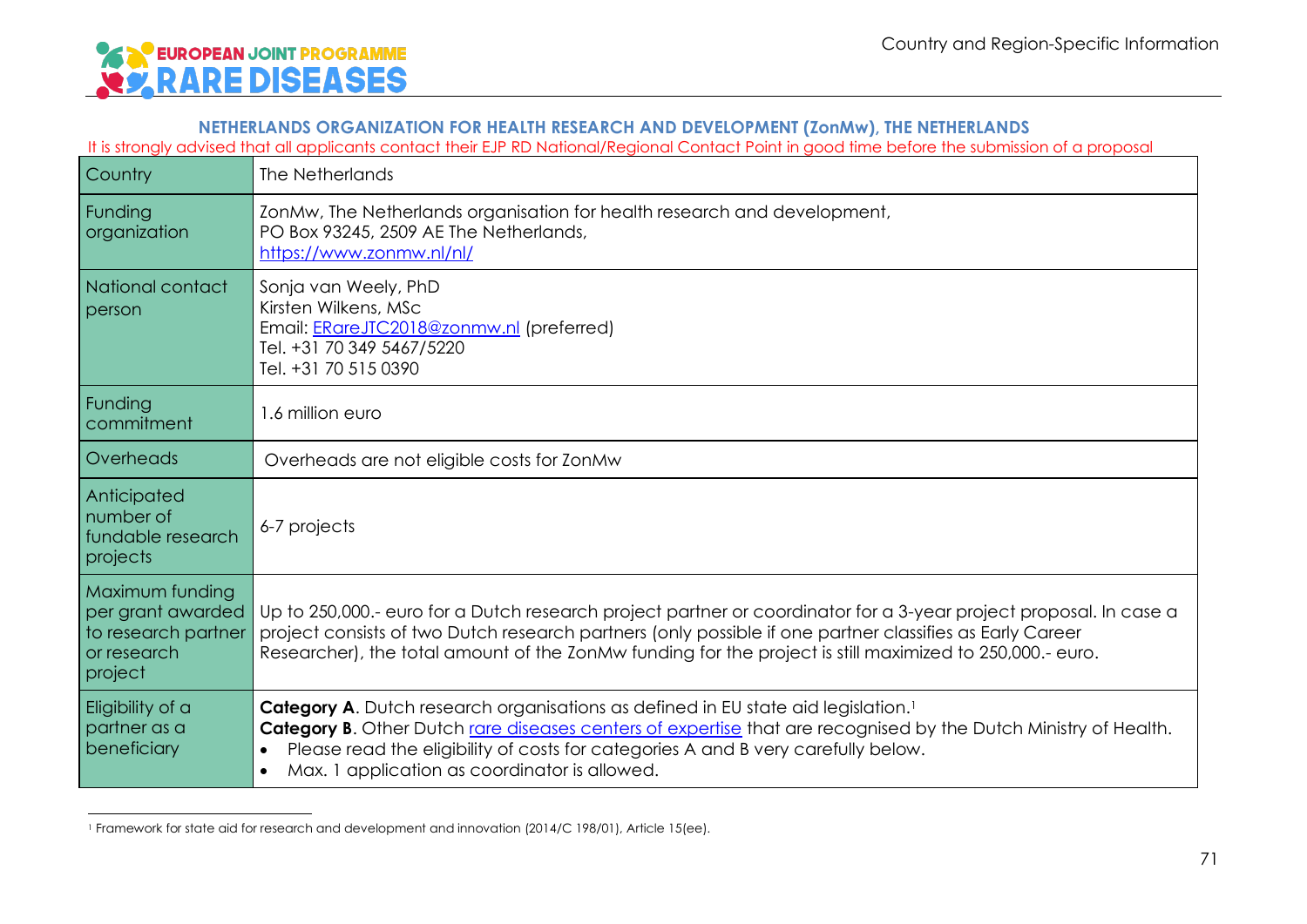

| research<br>institution                                                         | A specific Dutch researcher is allowed to take part in max. 2 applications.<br>1 Dutch researcher per application is allowed; a second Dutch researcher in an application is only allowed in<br>case it concerns an Early Career Researcher (see 4.1 in the Guidelines for Applicants).<br>The track record of the principle investigator (PI) is part of the assessment.<br>$\bullet$<br>Cofinancing (in cash or in kind) is encouraged.<br>$\bullet$                                                                                                                                                                                                                                                                                                                                                                                                                                                                                                                                                                                                                                                                                                                                                                                                                                                                                                                                                                                                                                                                                                                                                              |
|---------------------------------------------------------------------------------|---------------------------------------------------------------------------------------------------------------------------------------------------------------------------------------------------------------------------------------------------------------------------------------------------------------------------------------------------------------------------------------------------------------------------------------------------------------------------------------------------------------------------------------------------------------------------------------------------------------------------------------------------------------------------------------------------------------------------------------------------------------------------------------------------------------------------------------------------------------------------------------------------------------------------------------------------------------------------------------------------------------------------------------------------------------------------------------------------------------------------------------------------------------------------------------------------------------------------------------------------------------------------------------------------------------------------------------------------------------------------------------------------------------------------------------------------------------------------------------------------------------------------------------------------------------------------------------------------------------------|
| Eligibility of<br>principal<br>investigator or<br>other research<br>team member | The principle investigator (PI) should have (or get upon granting of the project) an employment contract at the<br>eligible institution for at least the duration of the project; the PI does not need to have a permanent position at<br>the institute. A signed letter from the department head or other responsible official of the institute has to be<br>submitted to ZonMw at the deadline of application of the full proposal in which information on the employment<br>contract of the PI is indicated. Furthermore, in this letter the department head or other responsible official should<br>also guarantee that the applicant will have the time and facilities to perform the research properly and<br>according to plan. The PI should show strong commitment to (the results of) the project.                                                                                                                                                                                                                                                                                                                                                                                                                                                                                                                                                                                                                                                                                                                                                                                                        |
| Eligibility of costs,<br>types and their<br>caps                                | • Aid for the concerning activities to the organisations in <b>category A</b> does not result in state aid according to<br>the Framework for State Aid for Research and Development and Innovation. Organisations in category A<br>must meet the criteria of the research and knowledge-dissemination organisation (hereinafter referred to as<br>"research organisation") in accordance with the Framework for State Aid for Research and Development<br>and Innovation (2014/C 198/03).<br>Aid to organisations in category B is state aid and will be granted under the General Block Exemption<br>Regulation: EC REGULATION No 651/2014, section 25 ('GBER'). All relevant conditions of the GBER apply,<br>including but not limited to:<br>section 1.4 (no outstanding recovery order following a previous Commission decision, no aid to<br>undertakings in difficulty)<br>section 1.5 (non violation of Union law by means of conditions or financing method),<br>section 8 (cumulation)<br>consideration 18 (the work on the aided project or activity starts only after the beneficiary has<br>submitted a written application for the aid)<br>The aid intensity depends on the Technology Readiness Level (TRL) of the activities of the Dutch partner,<br>which should be clearly specified in a separate document to be sent to ZonMw 1 week before the<br>deadline of application of the full proposal as well as the other mandatory declarations:<br>Declaration order for recovery of state aid (in Dutch).<br>Declaration company not in difficulty.<br>Declaration of accumulation of state aid. |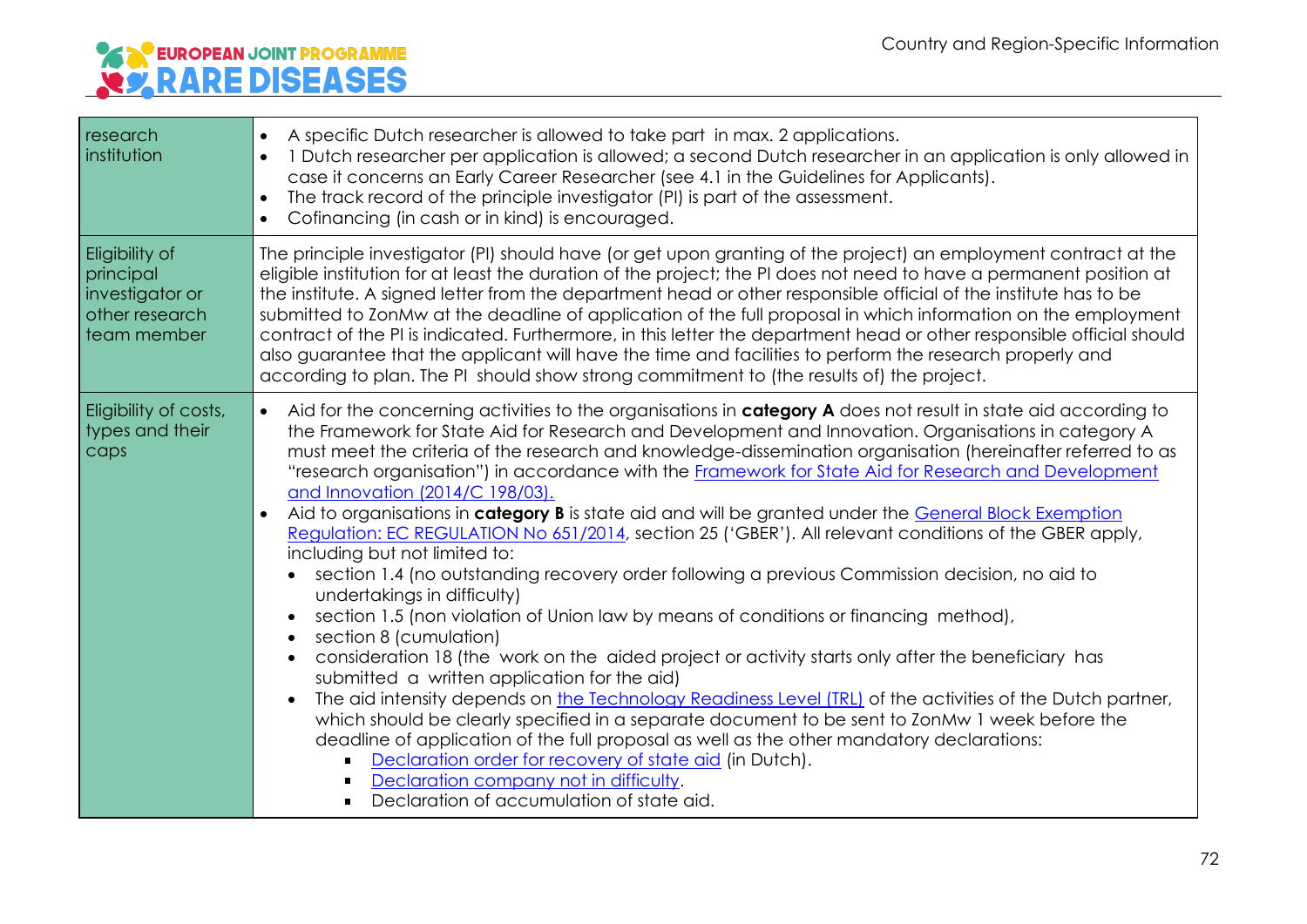

|                                      | Eligible costs of research projects executed by organisations in category A are (see the ZonMw grant terms and<br>conditions from 1st July 2013):<br>personnel. Scientific personnel has to be appointed at a scientific institution in The Netherlands.<br>$\bullet$<br>consumables, animals,<br>$\bullet$<br>equipment,<br>$\bullet$<br>travels,<br>$\bullet$<br>costs for dissemination of results (implementation)<br>In most cases (e.g., in case of university/university medical centers) overhead is not allowed and the<br>salary scales of VSNU (universities) or NFU (University Medical Centres) have to be used.<br>Please use the ZonMw budget formats as basis for the budget calculations.                                                                                                                                 |
|--------------------------------------|--------------------------------------------------------------------------------------------------------------------------------------------------------------------------------------------------------------------------------------------------------------------------------------------------------------------------------------------------------------------------------------------------------------------------------------------------------------------------------------------------------------------------------------------------------------------------------------------------------------------------------------------------------------------------------------------------------------------------------------------------------------------------------------------------------------------------------------------|
|                                      | Eligible costs of research and development projects executed by organisations in category B shall be allocated<br>to a specific category of research and development and may be the following:<br>(a) personnel costs: researchers, technicians and other supporting staff to the extent employed on the project;<br>(b) costs of instruments and equipment to the extent and for the period used for the project. Where such<br>instruments and equipment are not used for their full life for the project, only the depreciation costs<br>corresponding to the life of the project, as calculated on the basis of generally accepted accounting principles<br>are considered as eligible.<br>(c) other operating expenses, including costs of materials, supplies and similar products, incurred directly as a<br>result of the project. |
|                                      | <b>National Funding rates</b><br>Funding quota of Dutch participants can be up to 100% for organisations in category A.<br>The funding quota for organisations in category B will be decided on a case-by-case basis depending on the<br>size of the company, type of research/development in accordance with GBER, section 25.5 and 25.6.<br>Fundamental/Industrial/Experimental development will be funded. Other type of activities (e.g. coordination,<br>management) is not eligible for funding as separate research tasks in the project schedule.                                                                                                                                                                                                                                                                                  |
| <b>Conditions for PAO</b><br>funding | Patient advocacy organisations (PAO) that are located in the Netherlands can be eligible and may apply for<br>maximum of 20,000.- euro subsidy for joining a project of three years under the de minimis aid (EC Regulation<br>1407/2013).<br>All relevant conditions of this Regulation apply, including but not limited to:                                                                                                                                                                                                                                                                                                                                                                                                                                                                                                              |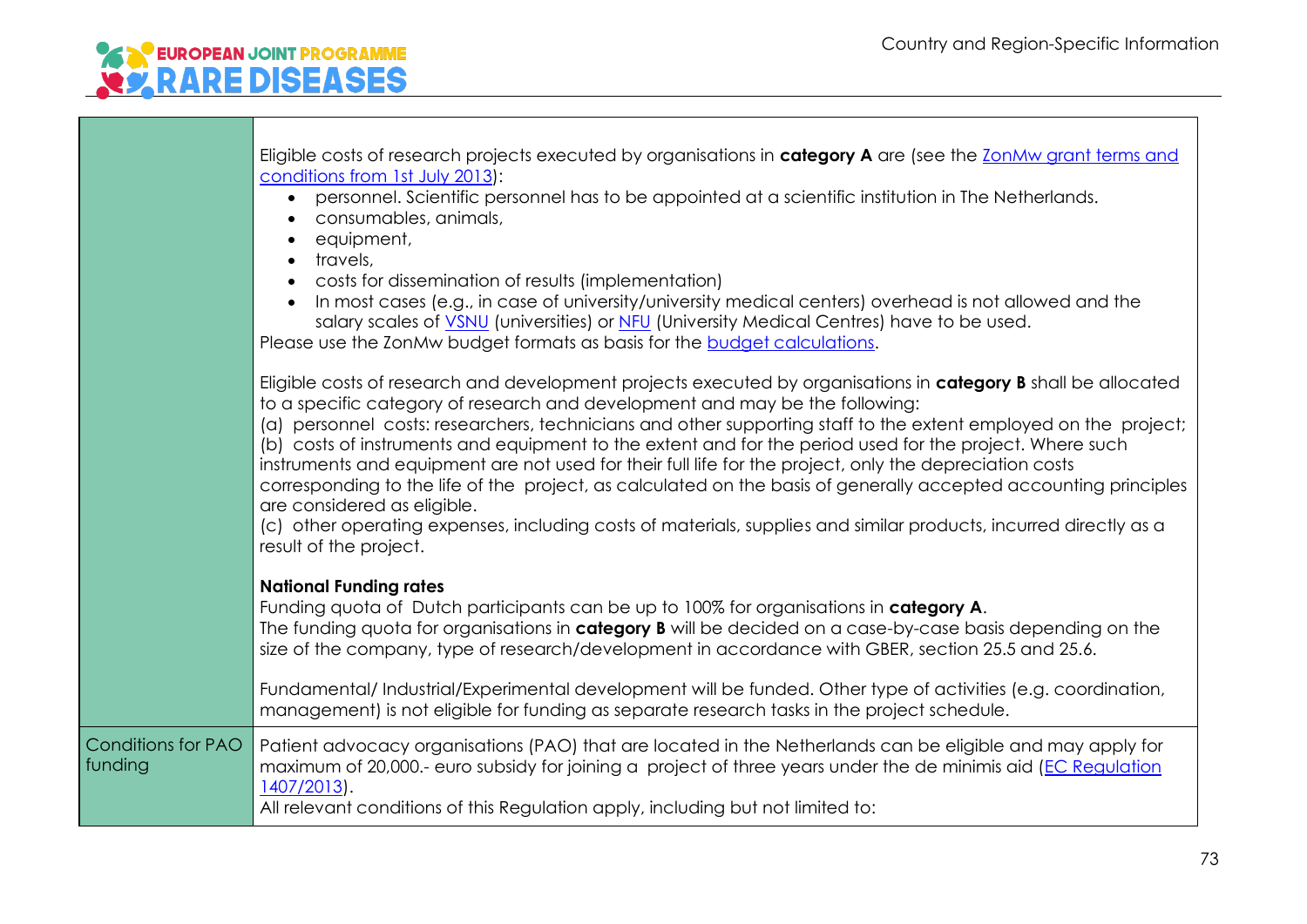# **EUROPEAN JOINT PROGRAMME EX RARE DISEASES**

Art. 3.2: The total amount of de minimis aid granted in the Netherlands to a single PAO shall not exceed 200,000. euro over any period of three fiscal years. The PAO part of the grant application will be rejected if:

1. one of the situations referred to in Article 1 of the de minimis regulation occurs which would preclude application of the de minimis regulation; or

- 2. the de minimis ceiling would be exceeded by allocation of the requested grant funding; or
- 3. your application does not meet the conditions of the de minimis regulation in some other way.
- If several patient organisations located in the Netherlands are involved in the project, the maximum of 20,000,- euro has to be divided. The de minimis regulation has to be used for every PAO in a project.
- A specific PAO is allowed to take part in max. 2 applications.
- A PAO cannot be coordinator of a project.

## **Eligibility PAOs**

Eligible PAOs are defined as not-for-profit organisations located in the Netherlands, which are patient focused, and where patients and/or carers and/or family members of patients represent a majority of members in governing bodies. These are:

- Umbrella organisations (e.g. representing either European organisations and/or national umbrella organisations for rare diseases);
- European rare disease specific organisations (i.e. representing national organisations or individual patients on rare diseases) and
- National rare disease specific organisations.

PAOs has to fulfil the following criteria and this will be checked at the eligibility phase of the preproposal. Please send the following information to [ERareJTC2018@zonmw.nl](mailto:ERareJTC2018@zonmw.nl) before **February 16, 2022**:

(1) to prove that you follow these criteria,

(2) information on the proposed activities of the PAO mentioned in the preproposal,

(3) include a

[https://www.zonmw.nl/fileadmin/zonmw/documenten/Subsidieoproepen/Staatssteun/Verklaring\\_de-](https://www.zonmw.nl/fileadmin/zonmw/documenten/Subsidieoproepen/Staatssteun/Verklaring_de-minimissteun.pdf)

[minimissteun.pdf](https://www.zonmw.nl/fileadmin/zonmw/documenten/Subsidieoproepen/Staatssteun/Verklaring_de-minimissteun.pdf) (in Dutch) in which you list the de minimis aid that you have received in the two previous tax years and in the current tax year.

## **Legitimacy:**

• Represent rare diseases according to EU prevalence criteria (5/10 000) as defined in the: EU Regulation on Orphan Medicinal Products (1999), Commission Communication on Rare Diseases 2008), Council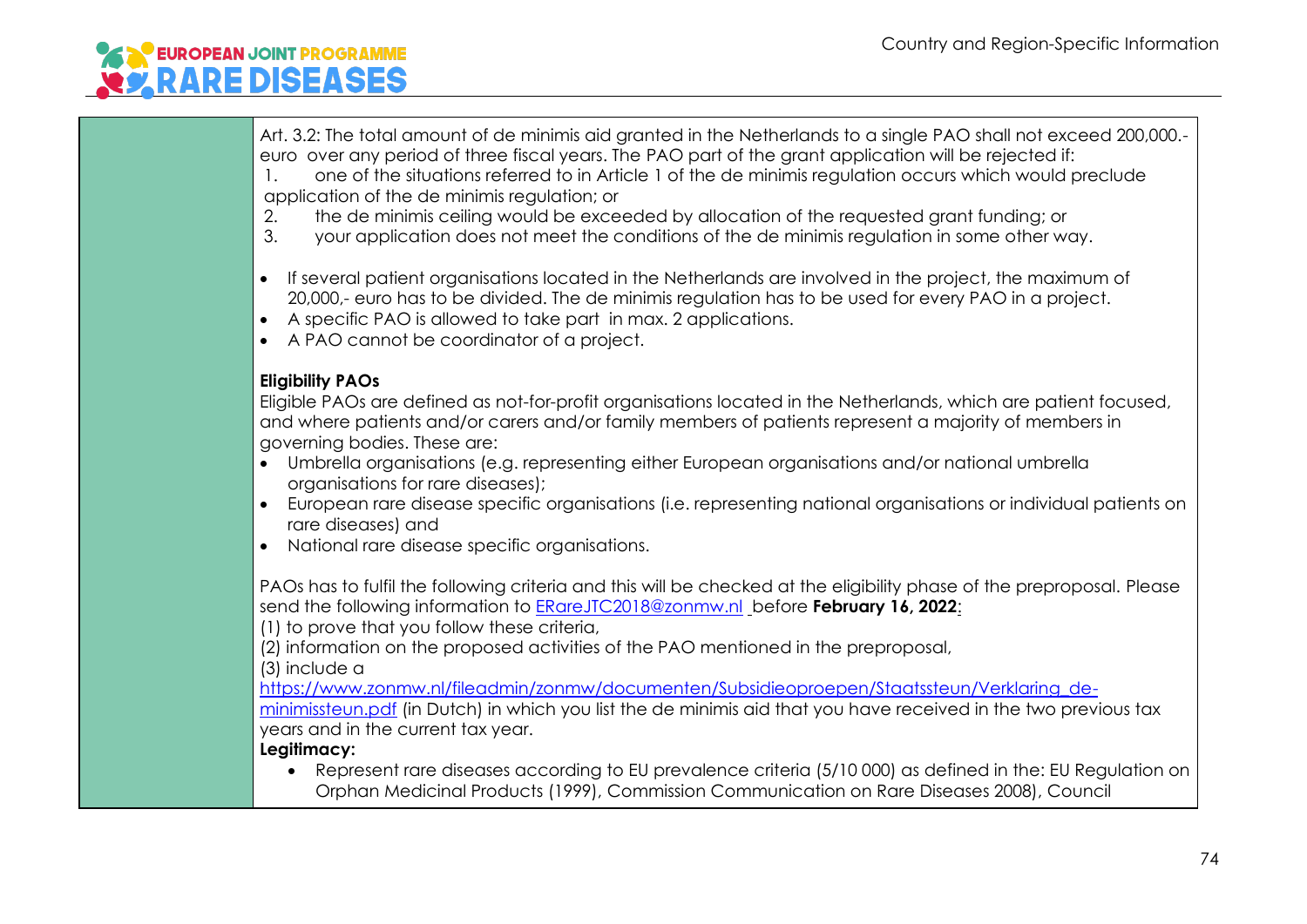

Recommendation on an Action on Rare Diseases (2009), and Directive on Patients' Rights in Cross-Border HealthCare (2011)

- the organisation should be formally established and registered as a not-for-profit organisation in The **Netherlands**
- **Mission/objectives:** the organisation shall have its mission/objectives clearly defined and should agree to have it/them published on the EJP RD website.
- **Activities:** the organisation shall have, as part of its activities, a specific interest in rare diseases which should be documented (e.g. through a report published on the organisation website).
- **Representation**: the organisation shall be representative of rare disease patients within the Netherlands or throughout the EU/EEA.
- **Structure:** 
	- The organisation should have governing bodies which includes a majority of rare disease patients or family members of rare disease patients.
	- Includes in its governing structure a designated representative legally authorised to sign a contract with ZonMw

### • **Accountability:**

- With proven activities such as rare disease patient support and/or advocacy activities and/or rare disease research
- Statements and opinions of the organisation should reflect the views and opinions of its members and adequate consultation procedures with those members should be in place. In particular, the organisation should ensure that the appropriate flow of information is in place to allow dialogue both ways: from and towards its members.

## • **Transparency:**

- The organisation shall be financially independent, particularly from the pharmaceutical industry (max. 50% of funding from several companies) and disclose to ZonMw its sources of funding both public and private by providing the name of the bodies and their individual financial contribution, both in absolute terms and in terms of overall percentage of the organisation budget. Any relationship with corporate sponsorship should be clear and transparent. This information shall be communicated to ZonMw on an annual basis.
- The organisation shall publish on its website the registered statutes, sources of funding, and information on their activities.

### • **Communication**

To facilitate communication, one contact person shall be identified for each PAO.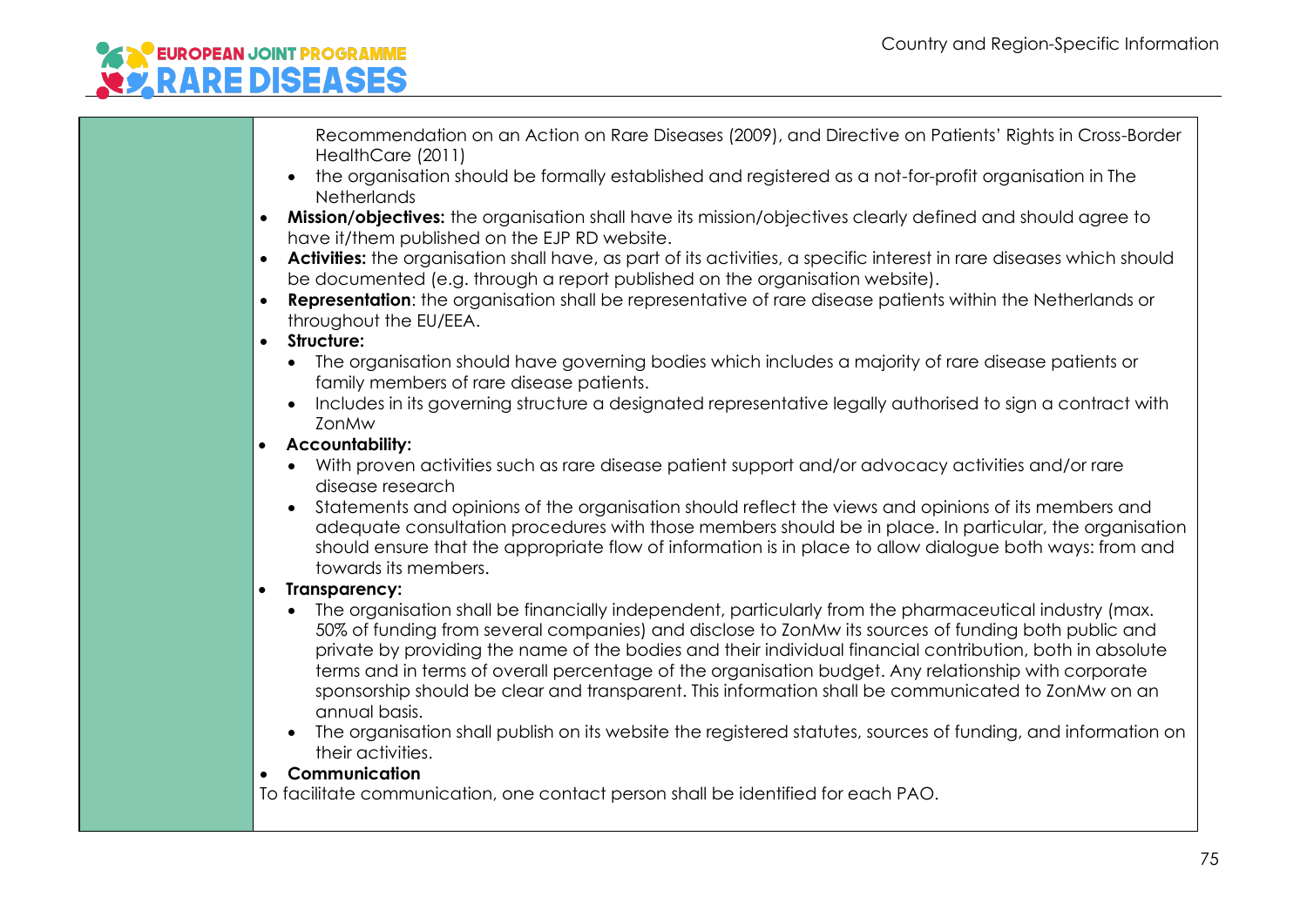

|                                                        | Eligible costs are<br>(a) personnel for the specific research project;<br>(b) travels;<br>(c) dissemination of results (implementation).<br>Non-eligible costs are office and IT equipment (workstation, mobile phone, tablets, etc.) and overhead.                                                                                                                                                                                                                                                                                                                                                                                                                                                                                                                                                                                                                                                                                                                                                                                                                                                                                                                                                                                                                                                                                                                                                                                                                                                                                                                                                                                                                                                                                                                                                                                                       |
|--------------------------------------------------------|-----------------------------------------------------------------------------------------------------------------------------------------------------------------------------------------------------------------------------------------------------------------------------------------------------------------------------------------------------------------------------------------------------------------------------------------------------------------------------------------------------------------------------------------------------------------------------------------------------------------------------------------------------------------------------------------------------------------------------------------------------------------------------------------------------------------------------------------------------------------------------------------------------------------------------------------------------------------------------------------------------------------------------------------------------------------------------------------------------------------------------------------------------------------------------------------------------------------------------------------------------------------------------------------------------------------------------------------------------------------------------------------------------------------------------------------------------------------------------------------------------------------------------------------------------------------------------------------------------------------------------------------------------------------------------------------------------------------------------------------------------------------------------------------------------------------------------------------------------------|
| Submission of the<br>proposal at the<br>national level | Submission of the full proposal to ZonMw will be carried out once the international evaluation and the<br>$\bullet$<br>ranking list have been performed and endorsed by the Call Steering Committee and European Commission.<br>ZonMw will send a letter to invite the selected researcher or PAO to submit the granted full proposal.<br>The Dutch consortium partners in honoured consortia have to comply with ZonMw procedures for granted<br>projects (e.g. uploading via ProjectNet or AIMS - including the ZonMw budget format, and reporting<br>annually). Scientific personnel has to be appointed at a scientific institution in The Netherlands. Granted<br>consortia with a Dutch partner have to draw up and sign a Consortium Agreement in which also the<br>intellectual property rights are incorporated.<br>A final draft version of the Consortium agreement (approved by all parties but not yet signed) will be<br>$\bullet$<br>required in order to assess conformity with applicable European state aid law, IP conditions and the General<br>Terms and Conditions Governing Grants of ZonMw as of July 2013. If the Consortium agreement is rejected,<br>the funding by ZonMw cannot be granted. For more details and conditions:<br>https://www.zonmw.nl/en/research-and-results/co-financing/grants-and-collaborationscontributions-from-<br>third-parties/<br>Before the start of the granted project the Dutch researcher needs to compose a data management plan<br>and complete key items to explain how to make the data collection from the Dutch part of the research<br>project FAIR.<br>If a co-financer is not included in the consortium agreement, a signed Letter of Commitment needs to be<br>submitted to ZonMw with the application. For more details (in Dutch): ZonMw financiele aspecten bij<br>samenwerking. |
| Further guidance                                       | Collaboration with patient organisations is recommended; see also 5.5 in the Call text.<br>$\bullet$<br>The ZonMw grant terms and conditions from 1st July 2013) apply for Dutch consortium partners.<br>$\bullet$                                                                                                                                                                                                                                                                                                                                                                                                                                                                                                                                                                                                                                                                                                                                                                                                                                                                                                                                                                                                                                                                                                                                                                                                                                                                                                                                                                                                                                                                                                                                                                                                                                        |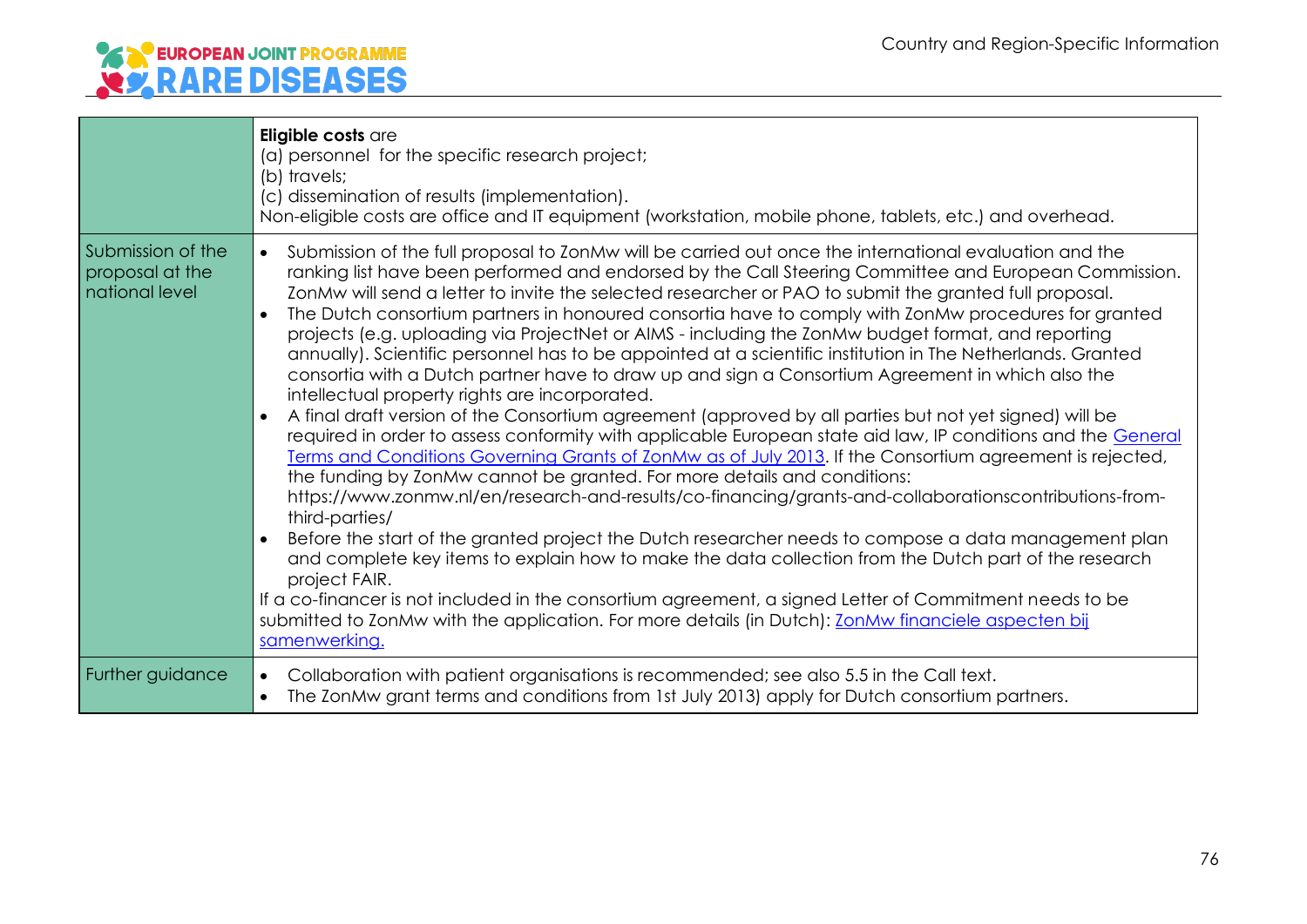

#### **THE SCIENTIFIC AND TECHNOLOGICAL RESEACH COUNCIL OF TURKEY (TUBITAK), TURKEY**

It is strongly advised that all applicants contact their EJP RD National/Regional Contact Point in good time before the submission of a proposal

| <b>Country</b>                                                                          | Turkey                                                                                                                                                                                                                      |
|-----------------------------------------------------------------------------------------|-----------------------------------------------------------------------------------------------------------------------------------------------------------------------------------------------------------------------------|
| <b>Funding organization</b>                                                             | The Scientific and Technological Research Council of Turkey, https://tubitak.gov.tr/                                                                                                                                        |
| contact<br><b>National</b><br>erson                                                     | Dr. Jale Şahin<br>Phone: +90 312 298 1796<br>E-mail: jale.sahin@tubitak.gov.tr, EJPRD@tubitak.gov.tr                                                                                                                        |
| <b>Funding commitment</b>                                                               | 0,5 M Euro                                                                                                                                                                                                                  |
| <b>Overheads</b>                                                                        | Overheads are eligible costs only for academy and public institutions and subjected to the terms<br>and conditions stated in TUBITAK 1071 Programme.                                                                        |
| Anticipated number of<br>fundable<br>research<br>partners                               |                                                                                                                                                                                                                             |
| Maximum funding per<br>grant awarded to a<br>partner                                    | (excluded overhead and PIP)                                                                                                                                                                                                 |
| <b>Eligibility</b><br>project<br><b>of</b><br>duration                                  | Maximum 3 years                                                                                                                                                                                                             |
| <b>Eligibility of a partner as</b><br>a beneficiary institution                         | Legal body: university, public research institutes, industry, SMEs.                                                                                                                                                         |
| Eligibility of costs, types<br>and their caps                                           | Personnel, consumables, equipment, travel, consultantship & service procurement.                                                                                                                                            |
| <b>Conditions</b><br>for<br>funding                                                     | <b>PAO</b> PAOs are not eligible for funding. However, the project coordinator can make a payment to a PAO<br>only if the PAO is able to bill the provided service.                                                         |
| <b>Submission</b><br>the<br><b>of</b><br>proposal<br><b>at</b><br>the<br>national level | <b>YES</b><br>Applicants from Turkey must make a national application through TUBITAK application system:<br>http://uidb-pbs.tubitak.gov.tr/.<br>For further information please send an e-mail to jale.sahin@tubitak.gov.tr |